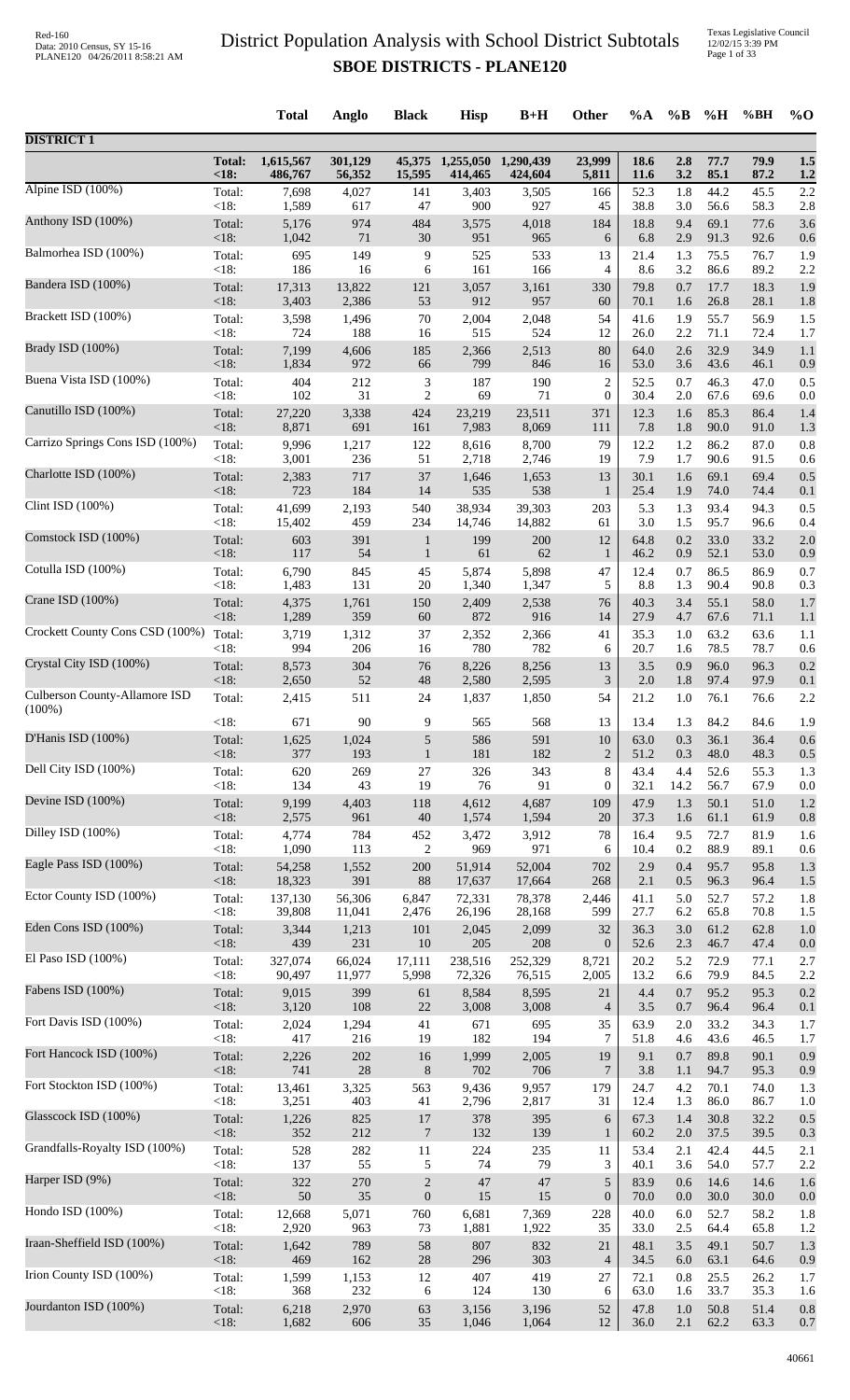Texas Legislative Council 12/02/15 3:39 PM Page 2 of 33

|                                          |                 | <b>Total</b> | Anglo          | <b>Black</b>                     | <b>Hisp</b>  | $B+H$            | Other                       | $\%A$        | $\%B$      | %H           | %BH          | $\%$ O     |
|------------------------------------------|-----------------|--------------|----------------|----------------------------------|--------------|------------------|-----------------------------|--------------|------------|--------------|--------------|------------|
| <b>DISTRICT 1</b>                        |                 |              |                |                                  |              |                  |                             |              |            |              |              |            |
| Junction ISD $(100\%)$                   | Total:          | 4,279        | 3,175          | 19                               | 1,029        | 1,048            | 56                          | 74.2         | 0.4        | 24.0         | 24.5         | 1.3        |
| Karnes City ISD (2%)                     | < 18:           | 889          | 520            | 7                                | 358          | 365              | 4                           | 58.5         | 0.8        | 40.3         | 41.1         | 0.4        |
|                                          | Total:          | 81           | 66             | $\boldsymbol{0}$                 | 14           | 14               | $\mathbf{1}$                | 81.5         | 0.0        | 17.3         | 17.3         | 1.2        |
| Kermit ISD (100%)                        | <18:            | 4            | $\overline{4}$ | $\boldsymbol{0}$                 | $\mathbf{0}$ | $\boldsymbol{0}$ | $\boldsymbol{0}$            | 100.0        | 0.0        | $0.0\,$      | 0.0          | 0.0        |
|                                          | Total:          | 6,108        | 2,327          | 174                              | 3,542        | 3,672            | 109                         | 38.1         | 2.8        | 58.0         | 60.1         | 1.8        |
|                                          | < 18:           | 1,803        | 458            | 71                               | 1,262        | 1,305            | 40                          | 25.4         | 3.9        | 70.0         | 72.4         | 2.2        |
| Knippa ISD (100%)                        | Total:          | 929          | 437            | $\boldsymbol{2}$                 | 488          | 489              | $\mathfrak{Z}$              | 47.0         | 0.2        | 52.5         | 52.6         | 0.3        |
|                                          | <18:            | 254          | 83             | $\boldsymbol{0}$                 | 171          | 171              | $\boldsymbol{0}$            | 32.7         | 0.0        | 67.3         | 67.3         | 0.0        |
| La Pryor ISD (100%)                      | Total:          | 1,913        | 239            | 29                               | 1,653        | 1,661            | 13                          | 12.5         | 1.5        | 86.4         | 86.8         | 0.7        |
|                                          | <18:            | 641          | 54             | 13                               | 582          | 584              | 3                           | 8.4          | 2.0        | 90.8         | 91.1         | 0.5        |
| Laredo ISD (100%)                        | Total:          | 92,261       | 1,963          | 419                              | 89,834       | 89,929           | 369                         | 2.1          | 0.5        | 97.4         | 97.5         | 0.4        |
|                                          | $<18$ :         | 30,946       | 494            | 169                              | 30,333       | 30,359           | 93                          | 1.6          | 0.5        | 98.0         | 98.1         | 0.3        |
| Leakey ISD (100%)                        | Total:          | 2,138        | 1,613          | 18                               | 460          | 477              | 48                          | 75.4         | 0.8        | 21.5         | 22.3         | 2.2        |
| Lohn ISD (100%)                          | < 18:           | 413          | 240            | 15                               | 150          | 164              | 9                           | 58.1         | 3.6        | 36.3         | 39.7         | 2.2        |
|                                          | Total:          | 247          | 212            | $\boldsymbol{0}$                 | 34           | 34               | $\mathbf{1}$                | 85.8         | 0.0        | 13.8         | 13.8         | 0.4        |
| Lytle ISD (100%)                         | $<18$ :         | 35           | 25             | $\boldsymbol{0}$                 | 10           | 10               | $\boldsymbol{0}$            | 71.4         | 0.0        | 28.6         | 28.6         | 0.0        |
|                                          | Total:          | 6,968        | 2,123          | 102                              | 4,691        | 4,760            | 85                          | 30.5         | 1.5        | 67.3         | 68.3         | 1.2        |
| Marathon ISD (100%)                      | < 18:<br>Total: | 2,074<br>535 | 430<br>319     | 42                               | 1,600<br>210 | 1,625<br>210     | 19<br>6                     | 20.7<br>59.6 | 2.0<br>0.2 | 77.1<br>39.3 | 78.4<br>39.3 | 0.9<br>1.1 |
|                                          | <18:            | 91           | 43             | $\mathbf{1}$<br>$\boldsymbol{0}$ | 48           | 48               | $\boldsymbol{0}$            | 47.3         | 0.0        | 52.7         | 52.7         | 0.0        |
| Marfa ISD (100%)                         | Total:          | 2,675        | 845            | $30\,$                           | 1,780        | 1,799            | 31                          | 31.6         | 1.1        | 66.5         | 67.3         | 1.2        |
|                                          | <18:            | 578          | 100            | 19                               | 460          | 472              | 6                           | 17.3         | 3.3        | 79.6         | 81.7         | 1.0        |
| Mason ISD (2%)                           | Total:          | 92           | 73             | $\boldsymbol{2}$                 | 17           | 19               | $\boldsymbol{0}$            | 79.3         | 2.2        | 18.5         | 20.7         | 0.0        |
|                                          | <18:            | 18           | $8\phantom{1}$ | $\boldsymbol{0}$                 | 10           | 10               | $\boldsymbol{0}$            | 44.4         | 0.0        | 55.6         | 55.6         | 0.0        |
| McCamey ISD (100%)                       | Total:          | 2,247        | 910            | 55                               | 1,267        | 1,305            | 32                          | 40.5         | 2.4        | 56.4         | 58.1         | 1.4        |
| Medina ISD (98%)                         | < 18:           | 619          | 174            | 23                               | 423          | 435              | 10                          | 28.1         | 3.7        | 68.3         | 70.3         | 1.6        |
|                                          | Total:          | 2,050        | 1,810          | 17                               | 195          | 212              | $28\,$                      | 88.3         | 0.8        | 9.5          | 10.3         | 1.4        |
| Medina Valley ISD (77%)                  | <18:            | 423          | 315            | $12\,$                           | 89           | $101\,$          | 7                           | 74.5         | 2.8        | 21.0         | 23.9         | 1.7        |
|                                          | Total:          | 14,567       | 8,227          | $202\,$                          | 5,924        | 6,096            | 244                         | 56.5         | 1.4        | 40.7         | 41.8         | 1.7        |
| Menard ISD (100%)                        | <18:            | 3,746        | 1,718          | 84                               | 1,893        | 1,961            | 67                          | 45.9         | 2.2        | 50.5         | 52.3         | 1.8        |
|                                          | Total:          | 2,171        | 1,372          | 14                               | 774          | 783              | 16                          | 63.2         | 0.6        | 35.7         | 36.1         | 0.7        |
|                                          | <18:            | 423          | 201            | $\overline{\mathcal{A}}$         | 220          | 221              | $\mathbf{1}$                | 47.5         | 0.9        | 52.0         | 52.2         | 0.2        |
| Monahans-Wickett-Pyote ISD<br>$(100\%)$  | Total:          | 9,697        | 4,537          | 598                              | 4,529        | 5,031            | 129                         | 46.8         | 6.2        | 46.7         | 51.9         | 1.3        |
| Natalia ISD (100%)                       | <18:            | 2,682        | 895            | 256                              | 1,570        | 1,750            | 37                          | 33.4         | 9.5        | 58.5         | 65.2         | 1.4        |
|                                          | Total:          | 5,675        | 1,933          | 92                               | 3,615        | 3,664            | $78\,$                      | 34.1         | 1.6        | 63.7         | 64.6         | 1.4        |
| Northside ISD (Bexar) (0%)               | ${<}18:$        | 1,516        | 336            | 43                               | 1,140        | 1,155            | 25                          | 22.2         | 2.8        | 75.2         | 76.2         | 1.6        |
|                                          | Total:          | 1,326        | 944            | 8                                | 339          | 346              | 36                          | 71.2         | 0.6        | 25.6         | 26.1         | 2.7        |
|                                          | < 18:           | 325          | 187            | 2                                | 127          | 129              | 9                           | 57.5         | 0.6        | 39.1         | 39.7         | 2.8        |
| Nueces Canyon Cons ISD (100%)            | Total:          | 1,934        | 1,394          | 15                               | 493          | 503              | 37                          | 72.1         | 0.8        | 25.5         | 26.0         | 1.9        |
|                                          | <18:            | 368          | 200            | 6                                | 159          | 162              | 6                           | 54.3         | 1.6        | 43.2         | 44.0         | 1.6        |
| Paint Rock ISD (100%)                    | Total:          | 672          | 540            | 5                                | 115          | 119              | 13                          | 80.4         | 0.7        | 17.1         | 17.7         | 1.9        |
|                                          | <18:            | 124          | 74             | $\overline{c}$                   | 43           | 45               | 5                           | 59.7         | 1.6        | 34.7         | 36.3         | 4.0        |
| Pearsall ISD (100%)                      | Total:          | 11,901       | 1,737          | 177                              | 9,674        | 9,773            | 391                         | 14.6         | 1.5        | 81.3         | 82.1         | 3.3        |
| Pecos-Barstow-Toyah ISD (100%)           | <18:            | 3,034        | 299            | $44\,$                           | 2,692        | 2,709            | 26                          | 9.9          | 1.5        | 88.7         | 89.3         | 0.9        |
|                                          | Total:          | 13,521       | 2,644          | 708                              | 10,029       | 10,709           | 168                         | 19.6         | 5.2        | 74.2         | 79.2         | 1.2        |
| Pleasanton ISD (100%)                    | < 18:           | 3,057        | 305            | 62                               | 2,661        | 2,716            | 36                          | 10.0         | $2.0\,$    | 87.0         | 88.8         | 1.2        |
|                                          | Total:          | 17,159       | 7,523          | 142                              | 9,307        | 9,418            | 218                         | 43.8         | 0.8        | 54.2         | 54.9         | 1.3        |
|                                          | <18:            | 4,725        | 1,523          | 52                               | 3,122        | 3,158            | 44                          | 32.2         | 1.1        | 66.1         | 66.8         | 0.9        |
| Poteet ISD (100%)                        | Total:          | 8,485        | 2,128          | 84                               | 6,209        | 6,252            | 105                         | 25.1         | 1.0        | 73.2         | 73.7         | 1.2        |
|                                          | < 18:           | 2,462        | 444            | 32                               | 1,987        | 2,000            | 18                          | 18.0         | 1.3        | 80.7         | 81.2         | 0.7        |
| Presidio ISD (100%)                      | Total:          | 5,143        | 291            | 39                               | 4,741        | 4,764            | 88                          | 5.7          | 0.8        | 92.2         | 92.6         | 1.7        |
|                                          | <18:            | 1,686        | 73             | $21\,$                           | 1,563        | 1,576            | 37                          | 4.3          | $1.2\,$    | 92.7         | 93.5         | 2.2        |
| Rankin ISD (100%)                        | Total:          | 1,108        | 701            | 19                               | 377          | 391              | 16                          | 63.3         | 1.7        | 34.0         | 35.3         | 1.4        |
|                                          | < 18:           | 296          | 174            | 6                                | 114          | 117              | 5                           | 58.8         | $2.0\,$    | 38.5         | 39.5         | 1.7        |
| Reagan County ISD (100%)                 | Total:          | 3,367        | 1,219          | 94                               | 2,051        | 2,125            | 23                          | 36.2         | $2.8\,$    | 60.9         | 63.1         | 0.7        |
| Rochelle ISD (100%)                      | <18:            | 1,010        | 212            | $28\,$                           | 769          | 790              | $8\,$                       | 21.0         | 2.8        | 76.1         | 78.2         | 0.8        |
|                                          | Total:          | 893          | 792            | $\boldsymbol{2}$                 | 89           | $90\,$           | 11                          | 88.7         | 0.2        | 10.0         | 10.1         | 1.2        |
| Rocksprings ISD (100%)                   | <18:            | 182          | 143            | $\boldsymbol{2}$                 | 33           | 34               | 5                           | 78.6         | 1.1        | 18.1         | 18.7         | 2.7        |
|                                          | Total:          | 1,632        | 626            | $12\,$                           | 986          | 996              | 10                          | 38.4         | 0.7        | 60.4         | 61.0         | 0.6        |
| Sabinal ISD (100%)                       | <18:            | 370          | 93             | $\sqrt{5}$                       | 273          | 277              | $\mathbf{0}$                | 25.1         | 1.4        | 73.8         | 74.9         | 0.0        |
|                                          | Total:          | 2,641        | 1,144          | 19                               | 1,452        | 1,466            | 31                          | 43.3         | 0.7        | 55.0         | 55.5         | 1.2        |
|                                          | <18:            | 681          | 196            | 12                               | 462          | 470              | 15                          | 28.8         | 1.8        | 67.8         | 69.0         | 2.2        |
| San Elizario ISD (100%)                  | Total:          | 13,751       | 145            | $30\,$                           | 13,545       | 13,555           | 51                          | 1.1          | 0.2        | 98.5         | 98.6         | 0.4        |
|                                          | < 18:           | 5,057        | 33             | 16                               | 5,006        | 5,011            | 13                          | 0.7          | 0.3        | 99.0         | 99.1         | 0.3        |
| San Felipe-Del Rio Cons ISD<br>$(100\%)$ | Total:          | 48,272       | 8,157          | 923                              | 38,996       | 39,620           | 495                         | 16.9         | 1.9        | 80.8         | 82.1         | 1.0        |
| San Vicente ISD (100%)                   | <18:            | 14,446       | 1,432          | 305                              | 12,733       | 12,886           | 128                         | 9.9          | 2.1        | 88.1         | 89.2         | 0.9        |
|                                          | Total:          | 219          | 158            | $\boldsymbol{0}$                 | 58           | 58               | $\ensuremath{\mathfrak{Z}}$ | 72.1         | 0.0        | 26.5         | 26.5         | 1.4        |
|                                          | <18:            | 38           | 15             | $\boldsymbol{0}$                 | 21           | $21\,$           | $\sqrt{2}$                  | 39.5         | 0.0        | 55.3         | 55.3         | 5.3        |
| Schleicher ISD (100%)                    | Total:          | 3,461        | 1,872          | 55                               | 1,536        | 1,572            | 17                          | 54.1         | 1.6        | 44.4         | 45.4         | 0.5        |
|                                          | $<18$ :         | 1,103        | 564            | 26                               | 518          | 535              | 4                           | 51.1         | 2.4        | 47.0         | 48.5         | 0.4        |
| Sierra Blanca ISD (100%)                 | Total:          | 613          | 150            | 19                               | 433          | 450              | 13                          | 24.5         | 3.1        | 70.6         | 73.4         | 2.1        |
|                                          | <18:            | 168          | 16             | 1                                | 148          | 149              | 3                           | 9.5          | 0.6        | 88.1         | 88.7         | 1.8        |
| Socorro ISD (100%)                       | Total:          | 180,017      | 13,268         | 4,997                            | 160,414      | 164,275          | 2,474                       | 7.4          | 2.8        | 89.1         | 91.3         | 1.4        |
|                                          | <18:            | 60,941       | 2,955          | 1,848                            | 56,035       | 57,218           | 768                         | 4.8          | 3.0        | 91.9         | 93.9         | 1.3        |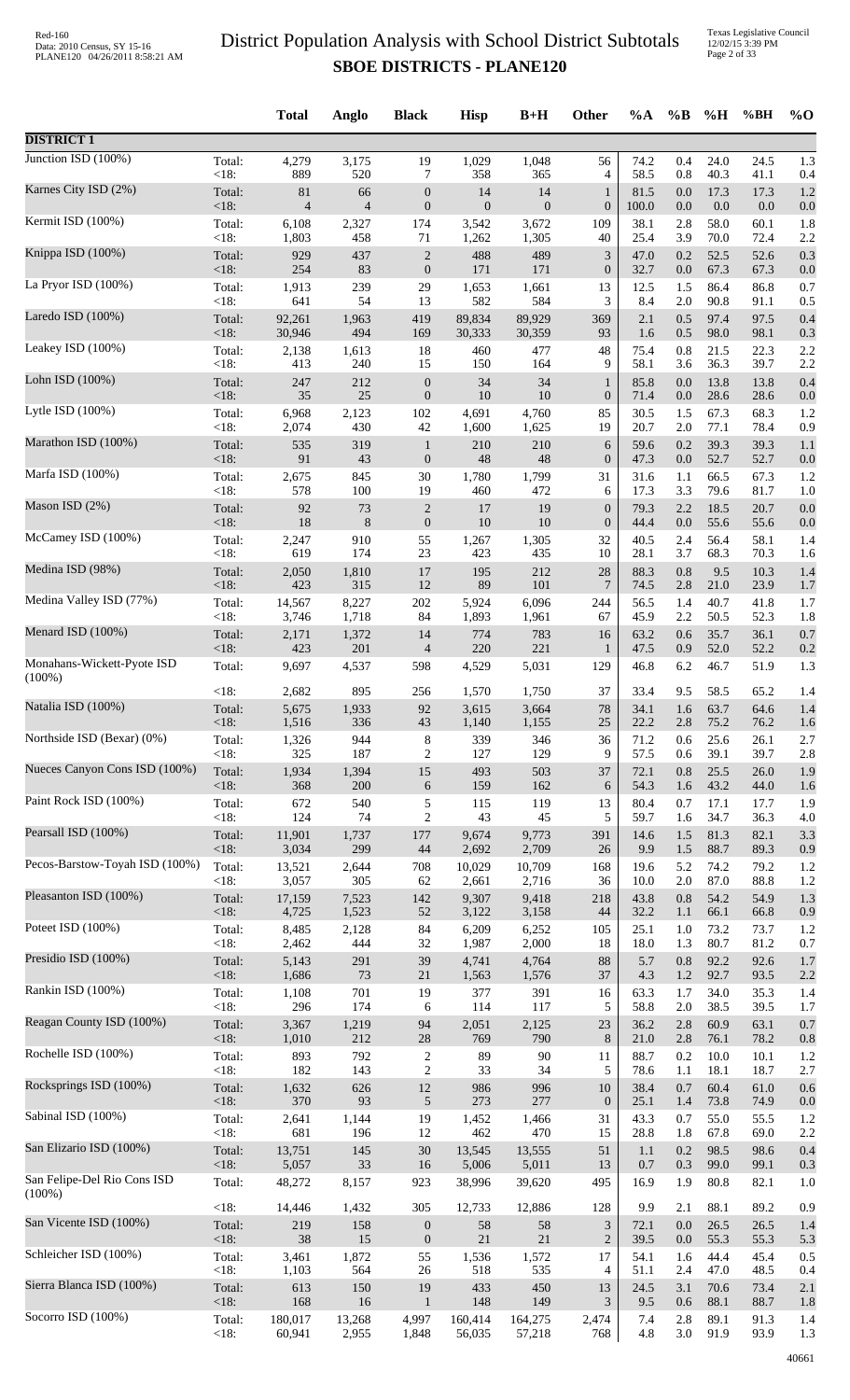Texas Legislative Council 12/02/15 3:39 PM Page 3 of 33

|                            |                   | <b>Total</b>    | Anglo          | <b>Black</b>        | <b>Hisp</b>    | $B+H$           | Other            | $\%A$        | $\%$ B      | %H           | %BH          | $%$ <sup>O</sup> |
|----------------------------|-------------------|-----------------|----------------|---------------------|----------------|-----------------|------------------|--------------|-------------|--------------|--------------|------------------|
| <b>DISTRICT 1</b>          |                   |                 |                |                     |                |                 |                  |              |             |              |              |                  |
| Somerset ISD (37%)         | Total:            | 5,612           | 1,198          | 85                  | 4,281          | 4,341           | 73               | 21.3         | 1.5         | 76.3         | 77.4         | 1.3              |
| Sonora ISD (100%)          | $<18$ :           | 1,841           | 254            | $44\,$              | 1,541          | 1,570           | 17               | 13.8         | 2.4         | 83.7         | 85.3         | 0.9              |
|                            | Total:            | 4,128           | 1,639          | 38                  | 2,459          | 2,470           | 19               | 39.7         | 0.9         | 59.6         | 59.8         | 0.5              |
|                            | < 18:             | 1,134           | 339            | 17                  | 786            | 791             | 4                | 29.9         | 1.5         | 69.3         | 69.8         | 0.4              |
| Terlingua CSD (100%)       | Total:            | 780             | 507            | 7                   | 247            | 251             | 22               | 65.0         | 0.9         | 31.7         | 32.2         | 2.8              |
|                            | $<18$ :           | 159             | 47             | $\overline{4}$      | 107            | 109             | $\mathfrak{Z}$   | 29.6         | 2.5         | 67.3         | 68.6         | 1.9              |
| Terrell County ISD (100%)  | Total:            | 984             | 495            | 9                   | 467            | 475             | 14               | 50.3         | 0.9         | 47.5         | 48.3         | 1.4              |
|                            | < 18:             | 218             | 88             | 3                   | 124            | 127             | 3                | 40.4         | 1.4         | 56.9         | 58.3         | 1.4              |
| Tornillo ISD (100%)        | Total:            | 3,717           | 76             | 16                  | 3,637          | 3,641           | $\mathbf{0}$     | 2.0          | 0.4         | 97.8         | 98.0         | 0.0              |
| United ISD (100%)          | $<18$ :           | 1,515           | 15             | 11                  | 1,497          | 1,500           | $\boldsymbol{0}$ | 1.0          | 0.7         | 98.8         | 99.0         | 0.0              |
|                            | Total:            | 156,720         | 6,300          | 1,011               | 148,586        | 149,042         | 1,378            | 4.0          | 0.6         | 94.8         | 95.1         | 0.9              |
| Utopia ISD (100%)          | $<18$ :<br>Total: | 56,803<br>1,389 | 1,591<br>1,224 | 392                 | 54,734<br>140  | 54,863<br>145   | 349<br>20        | 2.8<br>88.1  | 0.7<br>0.4  | 96.4<br>10.1 | 96.6<br>10.4 | 0.6<br>1.4       |
|                            | < 18:             | 221             | 174            | 5<br>$\mathfrak{Z}$ | 41             | 44              | 3                | 78.7         | 1.4         | 18.6         | 19.9         | 1.4              |
| Uvalde Cons ISD (100%)     | Total:            | 22,959          | 5,321          | 208                 | 17,266         | 17,384          | 254              | 23.2         | 0.9         | 75.2         | 75.7         | 1.1              |
|                            | <18:              | 6,873           | 912            | 84                  | 5,836          | 5,882           | 79               | 13.3         | $1.2\,$     | 84.9         | 85.6         | 1.1              |
| Valentine ISD (100%)       | Total:            | 318             | 196            | $\mathbf{2}$        | 119            | 121             | $\mathbf{1}$     | 61.6         | 0.6         | 37.4         | 38.1         | 0.3              |
|                            | < 18:             | $47\,$          | 18             | $\boldsymbol{0}$    | 29             | 29              | $\boldsymbol{0}$ | 38.3         | 0.0         | 61.7         | 61.7         | 0.0              |
| Webb Cons ISD (100%)       | Total:            | 1,323           | 82             | 12                  | 1,233          | 1,236           | 5                | 6.2          | 0.9         | 93.2         | 93.4         | 0.4              |
| Wink-Loving ISD (100%)     | $<18$ :           | 409             | 6              | 5                   | 402            | 403             | $\theta$         | 1.5          | 1.2         | 98.3         | 98.5         | 0.0              |
|                            | Total:            | 1,084           | 757            | 17                  | 300            | 313             | 14               | 69.8         | 1.6         | 27.7         | 28.9         | 1.3              |
| Ysleta ISD (100%)          | < 18:             | 315             | 193            | 9                   | 113            | 119             | 3                | 61.3         | 2.9         | 35.9         | 37.8         | 1.0              |
|                            | Total:            | 192,978         | 18,829         | 5,883               | 167,710        | 171,907         | 2,242            | 9.8          | 3.0         | 86.9         | 89.1         | 1.2              |
|                            | $<18$ :           | 54,368          | 2,853          | 2,073               | 49,890         | 51,020          | 495              | 5.2          | 3.8         | 91.8         | 93.8         | 0.9              |
| Zapata County ISD (100%)   | Total:            | 14,018          | 861            | 26                  | 13,084         | 13,097          | 60               | 6.1          | 0.2         | 93.3         | 93.4         | 0.4              |
|                            | $<18$ :           | 4,805           | 113            | $10\,$              | 4,673          | 4,677           | 15               | 2.4          | $0.2\,$     | 97.3         | 97.3         | 0.3              |
| <b>DISTRICT 2</b>          |                   |                 |                |                     |                |                 |                  |              |             |              |              |                  |
|                            | <b>Total:</b>     | 1,664,048       | 378,807        | 49,497              | 1,217,928      | 1,259,436       | 25,805           | 22.8         | 3.0         | 73.2         | 75.7         | 1.6              |
|                            | <18               | 503,028         | 65,404         | 16,306              | 419,556        | 431,103         | 6,521            | 13.0         | 3.2         | 83.4         | 85.7         | 1.3              |
| Agua Dulce ISD (72%)       | Total:            | 1,110           | 301            | 22                  | 782            | 796             | 13               | 27.1         | 2.0         | 70.5         | 71.7         | 1.2              |
| Aransas County ISD (100%)  | $<18$ :           | 340             | 64             | 14                  | 263            | 271             | 5                | 18.8         | 4.1         | 77.4         | 79.7         | 1.5              |
|                            | Total:            | 20,983          | 14,924         | 354                 | 5,059          | 5,342           | 717              | 71.1         | 1.7         | 24.1         | 25.5         | 3.4              |
| Aransas Pass ISD (100%)    | <18:              | 4,037           | 2,081          | 130                 | 1,730          | 1,815           | 141              | 51.5         | 3.2         | 42.9         | 45.0         | 3.5              |
|                            | Total:            | 11,057          | 6,380          | 354                 | 4,118          | 4,407           | 270              | 57.7         | 3.2         | 37.2         | 39.9         | 2.4              |
| Austwell-Tivoli ISD (100%) | $<18$ :           | 2,671           | 1,090          | 144                 | 1,432<br>518   | 1,528<br>527    | 53<br>10         | 40.8<br>36.8 | 5.4         | 53.6<br>60.9 | 57.2<br>62.0 | 2.0<br>1.2       |
|                            | Total:<br>$<18$ : | 850<br>181      | 313<br>41      | 13<br>$\mathbf{1}$  | 137            | 137             | 3                | 22.7         | 1.5<br>0.6  | 75.7         | 75.7         | 1.7              |
| Banquete ISD (100%)        | Total:            | 3,989           | 1,450          | 46                  | 2,482          | 2,518           | 21               | 36.3         | 1.2         | 62.2         | 63.1         | 0.5              |
|                            | <18:              | 1,092           | 308            | 18                  | 767            | 779             | 5                | 28.2         | 1.6         | 70.2         | 71.3         | 0.5              |
| Bay City ISD (100%)        | Total:            | 20,201          | 8,617          | 3,081               | 8,332          | 11,276          | 308              | 42.7         | 15.3        | 41.2         | 55.8         | 1.5              |
|                            | $<18$ :           | 5,510           | 1,627          | 913                 | 2,983          | 3,814           | 69               | 29.5         | 16.6        | 54.1         | 69.2         | 1.3              |
| Bishop Cons ISD (100%)     | Total:            | 5,365           | 1,634          | 103                 | 3,618          | 3,676           | 55               | 30.5         | 1.9         | 67.4         | 68.5         | 1.0              |
| Bloomington ISD (100%)     | <18:              | 1,462           | 300            | $44$                | 1,123          | 1,148           | 14               | 20.5         | 3.0         | 76.8         | 78.5         | 1.0              |
|                            | Total:            | 4,103           | 1,045          | 227                 | 2,826          | 3,035           | 23               | 25.5         | 5.5         | 68.9         | 74.0         | 0.6              |
| Boling ISD (100%)          | < 18:             | 1,277           | 203            | 77                  | 1,002          | 1,064           | 10               | 15.9         | 6.0         | 78.5         | 83.3         | 0.8              |
|                            | Total:            | 4,208           | 2,131          | 622                 | 1,444          | 2,050           | 27               | 50.6         | 14.8        | 34.3         | 48.7         | 0.6              |
|                            | <18:              | 1,081           | 428            | 133                 | 528            | 651             | $\overline{2}$   | 39.6         | 12.3        | 48.8         | 60.2         | 0.2              |
| Brownsville ISD (100%)     | Total:            | 189,748         | 10,576         | 989                 | 177,308        | 177,706         | 1,466            | 5.6          | 0.5         | 93.4         | 93.7         | 0.8              |
|                            | $<18$ :           | 65,165          | 1,882          | 423                 | 62,767         | 62,890          | 393              | 2.9          | 0.6         | 96.3         | 96.5         | 0.6              |
| Calallen ISD (100%)        | Total:            | 20,286          | 10,560         | 354                 | 9,138          | 9,427           | 299              | 52.1         | 1.7         | 45.0         | 46.5         | 1.5              |
|                            | $<18$ :           | 5,610           | 2,235          | 156                 | 3,181          | 3,295           | 80               | 39.8         | 2.8         | 56.7         | 58.7         | 1.4              |
| Calhoun County ISD (100%)  | Total:            | 21,381          | 9,794          | 655                 | 9,922          | 10,484          | 1,103            | 45.8         | 3.1         | 46.4         | 49.0         | 5.2              |
| Columbus ISD (96%)         | $<18$ :           | 5,671           | 1,729          | 193                 | 3,506          | 3,645           | 297              | 30.5         | 3.4         | 61.8         | 64.3         | 5.2              |
|                            | Total:            | 9,791           | 6,753          | 1,068               | 1,929          | 2,931           | 107              | 69.0         | 10.9        | 19.7         | 29.9         | 1.1              |
| Corpus Christi ISD (100%)  | $<18$ :           | 2,254           | 1,215          | 324                 | 726            | 1,007           | 32               | 53.9         | 14.4        | 32.2         | 44.7         | 1.4              |
|                            | Total:            | 235,270         | 66,854         | 12,085              | 151,590        | 161,957         | 6,459            | 28.4         | 5.1         | 64.4         | 68.8         | 2.7              |
| Cuero ISD (100%)           | < 18:             | 60,205          | 10,537         | 3,759               | 45,465         | 48,145          | 1,523            | 17.5         | 6.2         | 75.5         | 80.0         | 2.5              |
|                            | Total:            | 10,463          | 5,026          | 1,602               | 3,768          | 5,252           | 185              | 48.0         | 15.3        | 36.0         | 50.2         | 1.8              |
| Donna ISD (100%)           | $<18$ :           | 2,293           | 840            | 405                 | 1,049          | 1,373           | 80               | 36.6         | 17.7        | 45.7         | 59.9         | 3.5              |
|                            | Total:            | 58,681          | 4,241          | 184                 | 54,273         | 54,319          | 121              | 7.2          | 0.3         | 92.5         | 92.6         | 0.2              |
|                            | < 18:             | 22,391          | 445            | 98                  | 21,884         | 21,904          | 42               | 2.0          | 0.4         | 97.7         | 97.8         | 0.2              |
| Driscoll ISD (100%)        | Total:            | 1,406           | 212            | 5                   | 1,183          | 1,188           | 6                | 15.1         | 0.4         | 84.1         | 84.5         | 0.4              |
|                            | $<18$ :           | 433             | 42             | 4                   | 386            | 390             | 1                | 9.7          | 0.9         | 89.1         | 90.1         | 0.2              |
| East Bernard ISD (100%)    | Total:            | 4,142           | 2,857          | 296                 | 977            | 1,257           | 28               | 69.0         | 7.1         | 23.6         | 30.3         | 0.7              |
|                            | $<18$ :           | 1,135           | 706            | 95                  | 340            | 426             | $\mathfrak{Z}$   | 62.2         | 8.4         | 30.0         | 37.5         | 0.3              |
| Edcouch-Elsa ISD (100%)    | Total:            | 18,102          | 398            | 122                 | 17,666         | 17,690          | 14               | 2.2          | 0.7         | 97.6         | 97.7         | 0.1              |
|                            | <18:              | 6,579           | 104            | 59                  | 6,464          | 6,473           | $\overline{c}$   | 1.6          | 0.9         | 98.3         | 98.4         | 0.0              |
| Edinburg Cons ISD (16%)    | Total:            | 22,230<br>8,827 | 739<br>216     | 49                  | 21,428         | 21,441<br>8,594 | 50<br>17         | 3.3<br>2.4   | 0.2         | 96.4         | 96.5         | 0.2              |
| Edna ISD (100%)            | $<18$ :<br>Total: | 7,840           | 4,626          | 23<br>942           | 8,590<br>2,246 | 3,119           | 95               | 59.0         | 0.3<br>12.0 | 97.3<br>28.6 | 97.4<br>39.8 | 0.2<br>1.2       |
| El Campo ISD (100%)        | <18:              | 2,030           | 923            | 332                 | 803            | 1,086           | 21               | 45.5         | 16.4        | 39.6         | 53.5         | 1.0              |
|                            | Total:            | 17,808          | 8,083          | 2,009               | 7,678          | 9,576           | 149              | 45.4         | 11.3        | 43.1         | 53.8         | 0.8              |
| Flour Bluff ISD (100%)     | $<18$ :           | 5,029           | 1,548          | 664                 | 2,853          | 3,454           | 27               | 30.8         | 13.2        | 56.7         | 68.7         | 0.5              |
|                            | Total:            | 30,542          | 20,412         | 1,226               | 7,496          | 8,573           | 1,557            | 66.8         | 4.0         | 24.5         | 28.1         | 5.1              |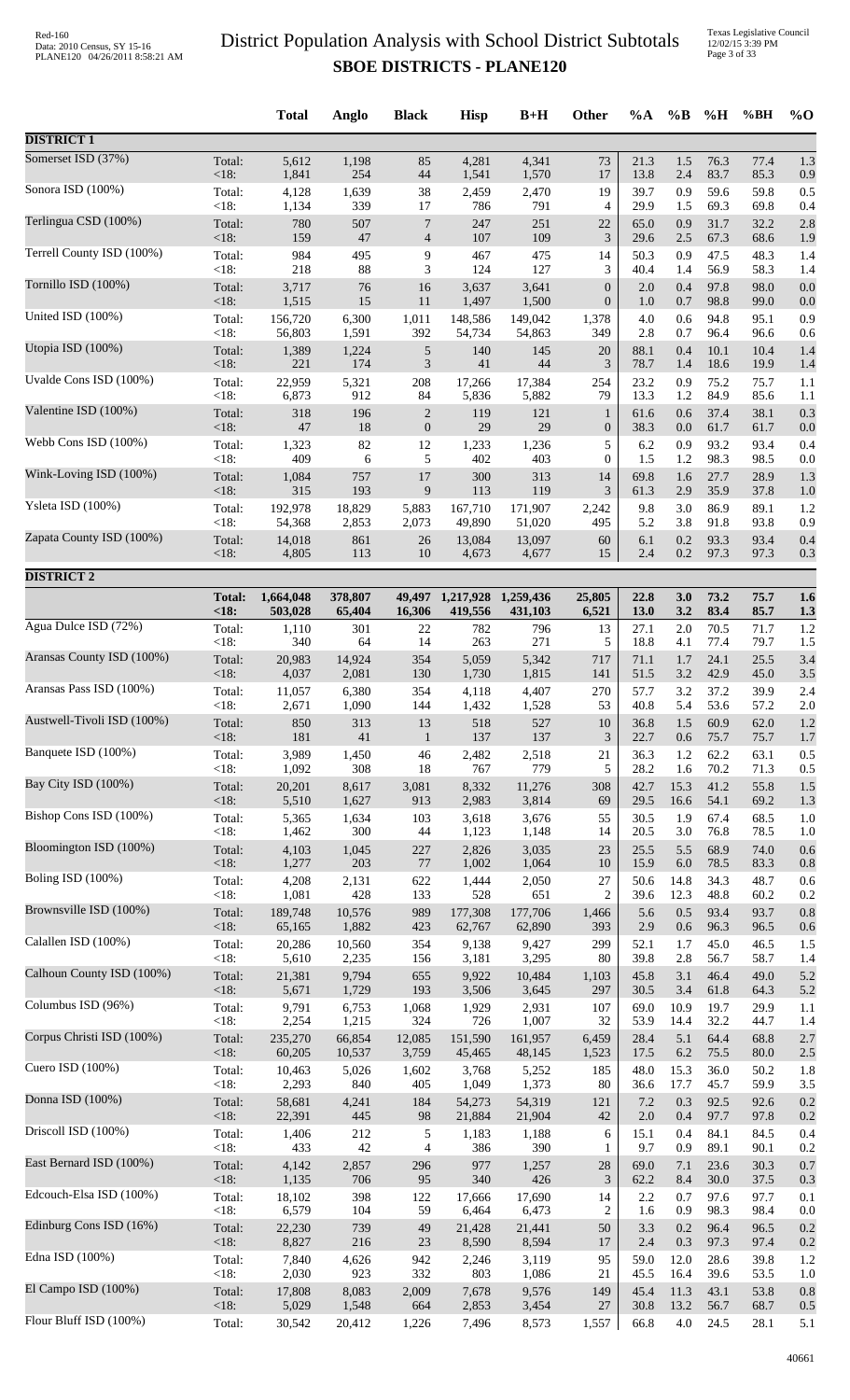|                                 |                    | <b>Total</b>     | Anglo            | <b>Black</b>             | <b>Hisp</b>      | $B+H$            | Other            | $\%A$        | $\%$ B     | %H           | %BH          | $%$ <sup>O</sup> |
|---------------------------------|--------------------|------------------|------------------|--------------------------|------------------|------------------|------------------|--------------|------------|--------------|--------------|------------------|
| <b>DISTRICT 2</b>               |                    |                  |                  |                          |                  |                  |                  |              |            |              |              |                  |
| Ganado ISD (100%)               | $\overline{<}18$ : | 7,173            | 3,837            | 490                      | 2,623            | 3,011            | $\overline{325}$ | 53.5         | 6.8        | 36.6         | 42.0         | 4.5              |
|                                 | Total:             | 3,217            | 1,990            | 71                       | 1,136            | 1,199            | $28\,$           | 61.9         | 2.2        | 35.3         | 37.3         | 0.9              |
|                                 | $<18$ :            | 793              | 362              | 19                       | 406              | 421              | 10               | 45.6         | 2.4        | 51.2         | 53.1         | 1.3              |
| Goliad ISD (100%)               | Total:             | 7,210            | 4,337            | 385                      | 2,462            | 2,794            | 79               | 60.2         | 5.3        | 34.1         | 38.8         | 1.1              |
|                                 | <18:               | 1,648            | 765              | 123                      | 778              | 867              | 16               | 46.4         | 7.5        | 47.2         | 52.6         | 1.0              |
| Gregory-Portland ISD (100%)     | Total:             | 18,384           | 9,939            | 348                      | 7,696            | 7,993            | 452              | 54.1         | 1.9        | 41.9         | 43.5         | 2.5              |
|                                 | <18:               | 5,199            | 2,372            | 137                      | 2,585            | 2,694            | 133              | 45.6         | 2.6        | 49.7         | 51.8         | 2.6              |
| Hallettsville ISD (0%)          | Total:             | $\boldsymbol{0}$ | $\boldsymbol{0}$ | $\boldsymbol{0}$         | $\boldsymbol{0}$ | $\boldsymbol{0}$ | $\boldsymbol{0}$ | 0.0          | 0.0        | 0.0          | 0.0          | 0.0              |
| Harlingen Cons ISD (100%)       | <18:               | $\overline{0}$   | $\overline{0}$   | $\boldsymbol{0}$         | $\boldsymbol{0}$ | $\overline{0}$   | $\overline{0}$   | 0.0          | 0.0        | 0.0          | 0.0          | 0.0              |
|                                 | Total:             | 83,679           | 15,694           | 918                      | 66,155           | 66,738           | 1,247            | 18.8         | 1.1        | 79.1         | 79.8         | 1.5              |
| Hidalgo ISD (100%)              | <18:               | 25,279           | 2,285            | 376                      | 22,485           | 22,650           | 344              | 9.0          | 1.5        | 88.9         | 89.6         | 1.4              |
|                                 | Total:             | 8,019            | 178              | 43                       | 7,824            | 7,832            | 9                | 2.2          | 0.5        | 97.6         | 97.7         | 0.1              |
|                                 | < 18:              | 2,832            | 26               | 25                       | 2,800            | 2,804            | $\overline{c}$   | 0.9          | 0.9        | 98.9         | 99.0         | 0.1              |
| Industrial ISD (100%)           | Total:             | 4,153            | 3,198            | 79                       | 861              | 918              | 37               | 77.0         | 1.9        | 20.7         | 22.1         | 0.9              |
|                                 | < 18:              | 1,156            | 805              | 42                       | 322              | 347              | 4                | 69.6         | 3.6        | 27.9         | 30.0         | 0.3              |
| Ingleside ISD (100%)            | Total:             | 10,056           | 5,552            | 250                      | 3,953            | 4,171            | 333              | 55.2         | 2.5        | 39.3         | 41.5         | 3.3              |
| Kenedy County-Wide CSD (100%)   | < 18:              | 2,979            | 1,307            | 110                      | 1,488            | 1,577            | 95               | 43.9         | 3.7        | 49.9         | 52.9         | 3.2              |
|                                 | Total:             | 413              | 85               | $8\,$                    | 317              | 319              | 9                | 20.6         | 1.9        | 76.8         | 77.2         | 2.2              |
| Kingsville ISD (100%)           | <18:               | 102              | 18               | $\overline{\mathcal{L}}$ | 78               | 79               | 5                | 17.6         | 3.9        | 76.5         | 77.5         | 4.9              |
|                                 | Total:             | 26,603           | 5,677            | 1,341                    | 18,927           | 20,055           | 871              | 21.3         | 5.0        | 71.1         | 75.4         | 3.3              |
|                                 | < 18:              | 6,568            | 862              | 365                      | 5,352            | 5,587            | 119              | 13.1         | 5.6        | 81.5         | 85.1         | 1.8              |
| La Feria ISD (100%)             | Total:             | 15,141           | 2,497            | 77                       | 12,512           | 12,540           | 104              | 16.5         | 0.5        | 82.6         | 82.8         | 0.7              |
|                                 | $<18$ :            | 4,794            | 348              | 37                       | 4,412            | 4,427            | 19               | 7.3          | 0.8        | 92.0         | 92.3         | 0.4              |
| La Joya ISD (5%)                | Total:             | 4,981            | 55               | 13                       | 4,905            | 4,907            | 19               | 1.1          | 0.3        | 98.5         | 98.5         | 0.4              |
|                                 | < 18:              | 1,865            | 18               | 5                        | 1,840            | 1,840            | 7                | 1.0          | 0.3        | 98.7         | 98.7         | 0.4              |
| La Villa ISD (100%)             | Total:             | 3,270            | 84               | 28                       | 3,171            | 3,183            | 3                | 2.6          | 0.9        | 97.0         | 97.3         | 0.1              |
| Lasara ISD (100%)               | <18:               | 842              | 16               | 12                       | 821              | 826              | $\boldsymbol{0}$ | 1.9          | 1.4        | 97.5         | 98.1         | 0.0              |
|                                 | Total:             | 1,408            | 100              | 16                       | 1,305            | 1,307            | 1                | 7.1          | 1.1        | 92.7         | 92.8         | 0.1              |
|                                 | <18:               | 460              | $21\,$           | 7                        | 439              | 439              | $\boldsymbol{0}$ | 4.6          | 1.5        | 95.4         | 95.4         | 0.0              |
| London ISD (100%)               | Total:             | 1,526            | 793              | 26                       | 674              | 699              | 34               | 52.0         | 1.7        | 44.2         | 45.8         | 2.2              |
|                                 | <18:               | 491              | 233              | 9                        | 234              | 243              | 15               | 47.5         | 1.8        | 47.7         | 49.5         | 3.1              |
| Los Fresnos Cons ISD (100%)     | Total:             | 41,340           | 4,152            | 334                      | 36,588           | 36,791           | 397              | 10.0         | 0.8        | 88.5         | 89.0         | 1.0              |
|                                 | <18:               | 14,121           | 775              | 97                       | 13,225           | 13,259           | 87               | 5.5          | 0.7        | 93.7         | 93.9         | 0.6              |
| Louise ISD (100%)               | Total:<br><18:     | 2,414<br>614     | 1,640<br>350     | 118<br>31                | 640<br>229       | 753<br>257       | 21<br>7          | 67.9<br>57.0 | 4.9<br>5.0 | 26.5<br>37.3 | 31.2<br>41.9 | 0.9              |
| Lyford Cons ISD (100%)          | Total:             | 6,335            | 588              | 55                       | 5,707            | 5,722            | 25               | 9.3          | 0.9        | 90.1         | 90.3         | 1.1<br>0.4       |
| Matagorda ISD (100%)            | $<18$ :            | 1,976            | 127              | 33                       | 1,834            | 1,840            | 9                | 6.4          | 1.7        | 92.8         | 93.1         | 0.5              |
|                                 | Total:             | 1,034            | 905              | 18                       | 103              | 118              | 11               | 87.5         | 1.7        | 10.0         | 11.4         | 1.1              |
|                                 | $<18$ :            | 144              | 107              | 4                        | 34               | 37               | $\boldsymbol{0}$ | 74.3         | 2.8        | 23.6         | 25.7         | 0.0              |
| Mathis ISD (91%)                | Total:             | 8,123            | 1,726            | 107                      | 6,292            | 6,364            | 33               | 21.2         | 1.3        | 77.5         | 78.3         | 0.4              |
|                                 | < 18:              | 2,251            | 233              | 37                       | 1,990            | 2,010            | 8                | 10.4         | 1.6        | 88.4         | 89.3         | 0.4              |
| McAllen ISD (79%)               | Total:             | 94,297           | 9,030            | 938                      | 82,620           | 83,156           | 2,111            | 9.6          | 1.0        | 87.6         | 88.2         | 2.2              |
|                                 | <18:               | 27,969           | 1,471            | 367                      | 25,752           | 25,911           | 587              | 5.3          | 1.3        | 92.1         | 92.6         | 2.1              |
| Mercedes ISD (100%)             | Total:             | 20,673           | 849              | 110                      | 19,739           | 19,765           | 59               | 4.1          | 0.5        | 95.5         | 95.6         | 0.3              |
| Meyersville ISD (100%)          | <18:               | 7,536            | 201              | 60                       | 7,305            | 7,320            | 15               | 2.7          | 0.8        | 96.9         | 97.1         | 0.2              |
|                                 | Total:             | 1,194            | 1,051            | 19                       | 121              | 138              | 5                | 88.0         | 1.6        | 10.1         | 11.6         | 0.4              |
| Mission Cons ISD (69%)          | $<18$ :            | 265              | 215              | 5                        | 43               | 48               | $\sqrt{2}$       | 81.1         | 1.9        | 16.2         | 18.1         | 0.8              |
|                                 | Total:             | 42,287           | 4,571            | 328                      | 37,288           | 37,421           | 295              | 10.8         | 0.8        | 88.2         | 88.5         | 0.7              |
|                                 | < 18:              | 13,443           | 435              | 136                      | 12,896           | 12,935           | 73               | 3.2          | 1.0        | 95.9         | 96.2         | 0.5              |
| Monte Alto ISD (100%)           | Total:             | 3,380            | 260              | $10\,$                   | 3,106            | 3,111            | 9                | 7.7          | 0.3        | 91.9         | 92.0         | 0.3              |
|                                 | $<18$ :            | 1,269            | 71               | $\overline{7}$           | 1,191            | 1,194            | 4                | 5.6          | 0.6        | 93.9         | 94.1         | 0.3              |
| Nordheim ISD (99%)              | Total:             | 694              | 520              | 13                       | 160              | 171              | 3                | 74.9         | 1.9        | 23.1         | 24.6         | 0.4              |
| Nursery ISD (100%)              | <18:               | 126              | 86               | 3                        | 39               | 40               | $\boldsymbol{0}$ | 68.3         | 2.4        | 31.0         | 31.7         | 0.0              |
|                                 | Total:             | 1,537            | 1,128            | 46                       | 358              | 398              | 11               | 73.4         | 3.0        | 23.3         | 25.9         | 0.7              |
|                                 | $<18$ :            | 340              | 222              | 18                       | 100              | 113              | 5                | 65.3         | 5.3        | 29.4         | 33.2         | 1.5              |
| Odem-Edroy ISD (100%)           | Total:             | 4,882            | 1,463            | 35                       | 3,377            | 3,392            | 27               | 30.0         | 0.7        | 69.2         | 69.5         | 0.6              |
|                                 | <18:               | 1,457            | 331              | 15                       | 1,116            | 1,119            | 7                | 22.7         | 1.0        | 76.6         | 76.8         | 0.5              |
| Palacios ISD (100%)             | Total:             | 6,825            | 2,643            | 272                      | 3,361            | 3,580            | 602              | 38.7         | 4.0        | 49.2         | 52.5         | 8.8              |
|                                 | <18:               | 1,903            | 412              | 109                      | 1,228            | 1,295            | 196              | 21.7         | 5.7        | 64.5         | 68.1         | 10.3             |
| Pharr-San Juan-Alamo ISD (100%) | Total:             | 121,264          | 7,675            | 686                      | 112,562          | 112,818          | 771              | 6.3          | 0.6        | 92.8         | 93.0         | 0.6              |
|                                 | $<18$ :            | 41,907           | 747              | 325                      | 40,888           | 40,978           | 182              | 1.8          | 0.8        | 97.6         | 97.8         | 0.4              |
| Point Isabel ISD (100%)         | Total:             | 15,783           | 6,022            | 130                      | 9,489            | 9,554            | 207              | 38.2         | 0.8        | 60.1         | 60.5         | 1.3              |
| Port Aransas ISD (100%)         | <18:               | 3,836            | 658              | $38\,$                   | 3,130            | 3,142            | 36               | 17.2         | 1.0        | 81.6         | 81.9         | 0.9              |
|                                 | Total:             | 3,585            | 3,168            | 19                       | 282              | 297              | 120              | 88.4         | 0.5        | 7.9          | 8.3          | 3.3              |
|                                 | $<18$ :            | 580              | 460              | 8                        | 85               | 92               | 28               | 79.3         | 1.4        | 14.7         | 15.9         | 4.8              |
| Progreso ISD (100%)             | Total:             | 7,463            | 298              | 26                       | 7,155            | 7,159            | 6                | 4.0          | 0.3        | 95.9         | 95.9         | 0.1              |
|                                 | $<18$ :            | 2,783            | 70               | 10                       | 2,709            | 2,710            | 3                | 2.5          | 0.4        | 97.3         | 97.4         | 0.1              |
| Raymondville ISD (100%)         | Total:             | 13,612           | 1,314            | 457                      | 11,743           | 12,128           | 170              | 9.7          | 3.4        | 86.3         | 89.1         | 1.2              |
|                                 | < 18:              | 3,273            | 237              | 57                       | 2,994            | 3,016            | 20               | 7.2          | 1.7        | 91.5         | 92.1         | 0.6              |
| Refugio ISD (98%)               | Total:             | 3,824            | 1,602            | 405                      | 1,817            | 2,188            | 34               | 41.9         | 10.6       | 47.5         | 57.2         | 0.9              |
| Ricardo ISD (100%)              | $<18$ :            | 963              | 284              | 128                      | 573              | 673              | 6                | 29.5         | 13.3       | 59.5         | 69.9         | 0.6              |
|                                 | Total:             | 3,849            | 1,061            | 42                       | 2,716            | 2,728            | 60               | 27.6         | 1.1        | 70.6         | 70.9         | 1.6              |
| Rice Cons ISD (100%)            | <18:               | 1,121            | 213              | 23                       | 879              | 886              | 22               | 19.0         | 2.1        | 78.4         | 79.0         | 2.0              |
|                                 | Total:             | 6,843            | 2,903            | 1,323                    | 2,656            | 3,890            | 50               | 42.4         | 19.3       | 38.8         | 56.8         | 0.7              |
|                                 | <18:               | 1,790            | 493              | 423                      | 917              | 1,289            | 8                | 27.5         | 23.6       | 51.2         | 72.0         | 0.4              |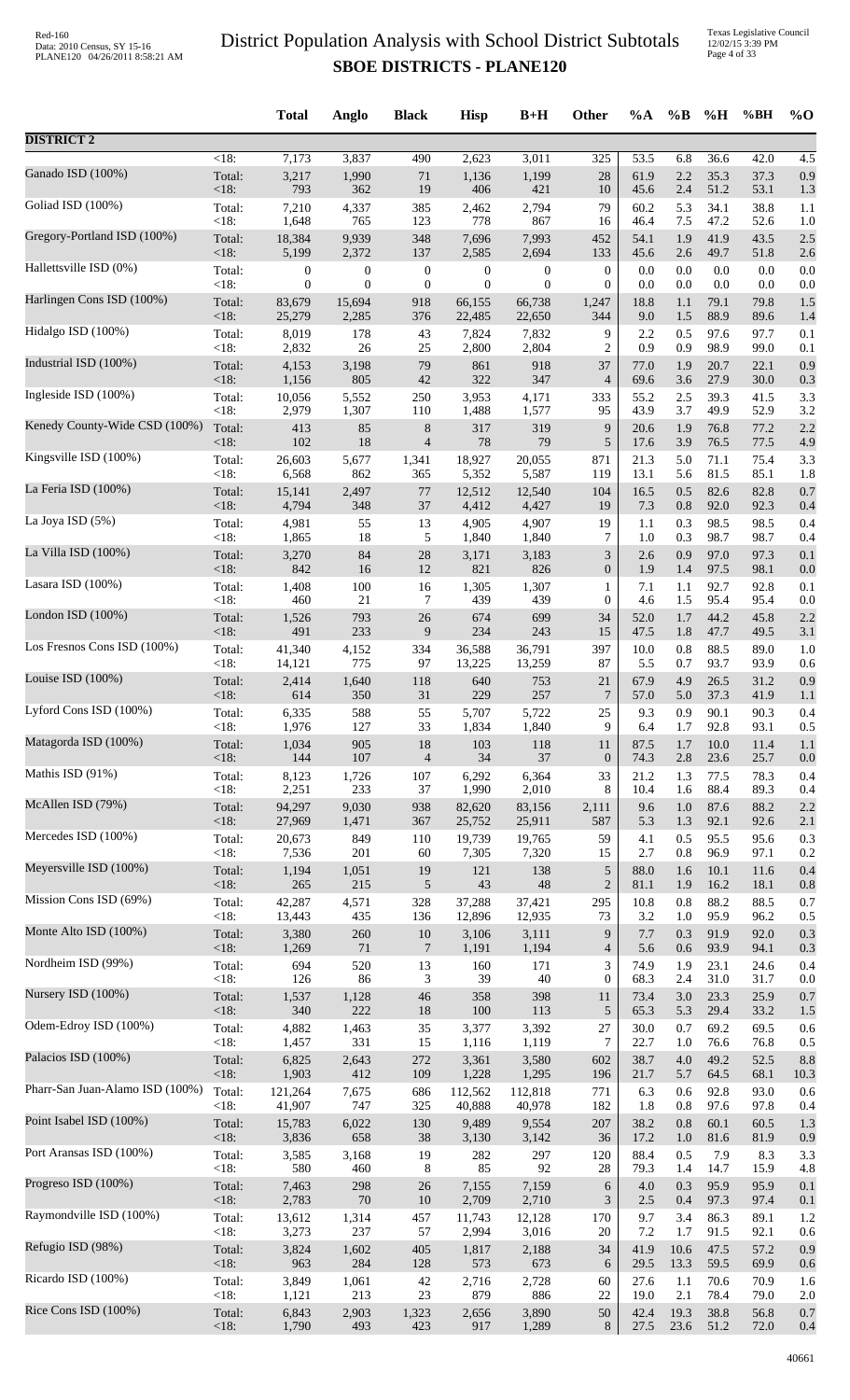Texas Legislative Council 12/02/15 3:39 PM Page 5 of 33

|                                   |                        | <b>Total</b>         | Anglo                 | <b>Black</b>                     | <b>Hisp</b>                            | $B+H$                | Other                                | $\%A$        | $\%B$        | %H            | %BH           | $%$ O      |
|-----------------------------------|------------------------|----------------------|-----------------------|----------------------------------|----------------------------------------|----------------------|--------------------------------------|--------------|--------------|---------------|---------------|------------|
| <b>DISTRICT 2</b>                 |                        |                      |                       |                                  |                                        |                      |                                      |              |              |               |               |            |
| Rio Hondo ISD (100%)              | Total:                 | 9,805                | 1,215                 | 65                               | 8,516                                  | 8,532                | 58                                   | 12.4         | 0.7          | 86.9          | 87.0          | 0.6        |
| Riviera ISD (100%)                | <18:<br>Total:         | 3,142<br>1,582       | 218<br>728            | 38<br>$\sqrt{5}$                 | 2,904<br>839                           | 2,911<br>841         | 13<br>13                             | 6.9<br>46.0  | 1.2<br>0.3   | 92.4<br>53.0  | 92.6<br>53.2  | 0.4<br>0.8 |
|                                   | <18:                   | 354                  | 111                   | $\overline{2}$                   | 241                                    | 241                  | $\boldsymbol{2}$                     | 31.4         | 0.6          | 68.1          | 68.1          | 0.6        |
| Robstown ISD (100%)               | Total:<br><18:         | 15,441<br>4,558      | 945<br>181            | 238<br>102                       | 14,292<br>4,327                        | 14,436<br>4,368      | 60<br>9                              | 6.1<br>4.0   | 1.5<br>2.2   | 92.6<br>94.9  | 93.5<br>95.8  | 0.4<br>0.2 |
| San Benito Cons ISD (100%)        | Total:                 | 42,834               | 2,966                 | 216                              | 39,626                                 | 39,695               | 173                                  | 6.9          | 0.5          | 92.5          | 92.7          | 0.4        |
| San Perlita ISD (100%)            | <18:<br>Total:         | 15,131<br>959        | 432<br>276            | 101<br>$\overline{4}$            | 14,633<br>677                          | 14,660<br>677        | 39<br>6                              | 2.9<br>28.8  | 0.7<br>0.4   | 96.7<br>70.6  | 96.9<br>70.6  | 0.3<br>0.6 |
|                                   | <18:                   | 261                  | 38                    | 3                                | 221                                    | 221                  | $\overline{c}$                       | 14.6         | 1.1          | 84.7          | 84.7          | 0.8        |
| Santa Gertrudis ISD (100%)        | Total:<br>$<18$ :      | $30\,$<br>7          | 14<br>$\sqrt{5}$      | $\mathbf{0}$<br>$\mathbf{0}$     | 15<br>2                                | 15<br>$\overline{2}$ | $\mathbf{1}$<br>$\boldsymbol{0}$     | 46.7<br>71.4 | 0.0<br>0.0   | 50.0<br>28.6  | 50.0<br>28.6  | 3.3<br>0.0 |
| Santa Maria ISD (100%)            | Total:                 | 2,542                | 77                    | 13                               | 2,455                                  | 2,460                | 5                                    | 3.0          | 0.5          | 96.6          | 96.8          | 0.2        |
| Santa Rosa ISD (100%)             | <18:<br>Total:         | 952<br>5,225         | 16<br>214             | 9<br>20                          | 934<br>4,989                           | 936<br>4,990         | $\overline{0}$<br>21                 | 1.7<br>4.1   | 0.9<br>0.4   | 98.1<br>95.5  | 98.3<br>95.5  | 0.0<br>0.4 |
| Sharyland ISD (81%)               | $<18$ :<br>Total:      | 1,752<br>32,240      | 32                    | 14<br>374                        | 1,716                                  | 1,716                | $\overline{4}$                       | 1.8          | 0.8          | 97.9<br>76.7  | 97.9          | 0.2        |
|                                   | <18:                   | 10,697               | 5,935<br>1,128        | 165                              | 24,722<br>9,014                        | 24,991<br>9,115      | 1,314<br>454                         | 18.4<br>10.5 | 1.2<br>1.5   | 84.3          | 77.5<br>85.2  | 4.1<br>4.2 |
| Sinton ISD (100%)                 | Total:<br><18:         | 9,354<br>2,636       | 2,690<br>493          | 198<br>71                        | 6,447<br>2,085                         | 6,598<br>2,127       | 66<br>16                             | 28.8<br>18.7 | 2.1<br>2.7   | 68.9<br>79.1  | 70.5<br>80.7  | 0.7<br>0.6 |
| Skidmore-Tynan ISD (1%)           | Total:                 | 17                   | 2                     | $\boldsymbol{0}$                 | 15                                     | 15                   | $\boldsymbol{0}$                     | 11.8         | 0.0          | 88.2          | 88.2          | 0.0        |
| Taft ISD (100%)                   | $<18$ :<br>Total:      | 9<br>5,120           | $\mathbf{0}$<br>1,018 | $\mathbf{0}$<br>113              | 9<br>3,981                             | 9<br>4,058           | $\overline{0}$<br>44                 | 0.0<br>19.9  | 0.0<br>2.2   | 100.0<br>77.8 | 100.0<br>79.3 | 0.0<br>0.9 |
|                                   | <18:                   | 1,559                | 168                   | 42                               | 1,357                                  | 1,376                | 15                                   | 10.8         | 2.7          | 87.0          | 88.3          | 1.0        |
| Tidehaven ISD (100%)              | Total:<br><18:         | 4,070<br>1,083       | 2,360<br>487          | $200\,$<br>65                    | 1,476<br>532                           | 1,669<br>591         | 41<br>5                              | 58.0<br>45.0 | 4.9<br>6.0   | 36.3<br>49.1  | 41.0<br>54.6  | 1.0<br>0.5 |
| Tuloso-Midway ISD (100%)          | Total:                 | 12,480               | 4,757                 | 294                              | 7,339                                  | 7,547                | 176                                  | 38.1         | 2.4          | 58.8          | 60.5          | 1.4        |
| Valley View ISD (Hidalgo) (100%)  | <18:<br>Total:         | 3,706<br>14,539      | 989<br>129            | 122<br>71                        | 2,620<br>14,379                        | 2,689<br>14,391      | 28<br>19                             | 26.7<br>0.9  | 3.3<br>0.5   | 70.7<br>98.9  | 72.6<br>99.0  | 0.8<br>0.1 |
| Van Vleck ISD (100%)              | <18:                   | 5,788                | 51                    | 34                               | 5,727                                  | 5,733                | 4                                    | 0.9          | 0.6          | 98.9          | 99.0          | 0.1        |
|                                   | Total:<br><18:         | 4,945<br>1,068       | 3,314<br>606          | 766<br>181                       | 818<br>274                             | 1,570<br>447         | 61<br>15                             | 67.0<br>56.7 | 15.5<br>16.9 | 16.5<br>25.7  | 31.7<br>41.9  | 1.2<br>1.4 |
| Victoria ISD (100%)               | Total:<br>$<18$ :      | 79,038<br>20,988     | 37,582<br>7,094       | 5,820<br>1,998                   | 34,662<br>11,819                       | 39,969<br>13,463     | 1,487<br>431                         | 47.5<br>33.8 | 7.4<br>9.5   | 43.9<br>56.3  | 50.6<br>64.1  | 1.9<br>2.1 |
| Weimar ISD (94%)                  | Total:                 | 4,240                | 2,840                 | 518                              | 867                                    | 1,352                | 48                                   | 67.0         | 12.2         | 20.4          | 31.9          | 1.1        |
| Weslaco ISD (100%)                | $<18$ :<br>Total:      | 924<br>67,754        | 431<br>6,613          | 155<br>413                       | 354<br>60,439                          | 480<br>60,584        | 13<br>557                            | 46.6<br>9.8  | 16.8<br>0.6  | 38.3<br>89.2  | 51.9<br>89.4  | 1.4<br>0.8 |
|                                   | $<18$ :                | 22,893               | 711                   | 190                              | 21,972                                 | 22,023               | 159                                  | 3.1          | 0.8          | 96.0          | 96.2          | 0.7        |
| West Oso ISD (100%)               | Total:<br><18:         | 9,209<br>2,605       | 770<br>137            | 1,046<br>291                     | 7,417<br>2,224                         | 8,358<br>2,445       | 81<br>23                             | 8.4<br>5.3   | 11.4<br>11.2 | 80.5<br>85.4  | 90.8<br>93.9  | 0.9<br>0.9 |
| Westhoff ISD (100%)               | Total:                 | 483                  | 377                   | 10                               | $88\,$                                 | 93                   | 13                                   | 78.1         | 2.1          | 18.2          | 19.3          | 2.7        |
| Wharton ISD (100%)                | <18:<br>Total:         | 72<br>13,007         | 41<br>5,113           | 5<br>3,107                       | $26\,$<br>4,757                        | 26<br>7,759          | 5<br>135                             | 56.9<br>39.3 | 6.9<br>23.9  | 36.1<br>36.6  | 36.1<br>59.7  | 6.9<br>1.0 |
|                                   | $<18$ :                | 3,278                | 850                   | 845                              | 1,617                                  | 2,388                | 40                                   | 25.9         | 25.8         | 49.3          | 72.8          | 1.2        |
| Woodsboro ISD (100%)              | Total:<br><18:         | 2,757<br>650         | 1,457<br>278          | 117<br>$40\,$                    | 1,162<br>336                           | 1,253<br>360         | 47<br>12                             | 52.8<br>42.8 | 4.2<br>6.2   | 42.1<br>51.7  | 45.4<br>55.4  | 1.7<br>1.8 |
| Yoakum ISD (46%)                  | Total:<br><18:         | 4,009<br>1,031       | 2,429<br>468          | 307<br>101                       | 1,276<br>474                           | 1,561<br>556         | 19<br>$\overline{7}$                 | 60.6<br>45.4 | 7.7<br>9.8   | 31.8<br>46.0  | 38.9<br>53.9  | 0.5<br>0.7 |
| Yorktown ISD (100%)               | Total:                 | 3,514                | 2,312                 | $80\,$                           | 1,115                                  | 1,178                | 24                                   | 65.8         | 2.3          | 31.7          | 33.5          | 0.7        |
|                                   | <18:                   | 763                  | 402                   | 28                               | 339                                    | 355                  | 6                                    | 52.7         | 3.7          | 44.4          | 46.5          | 0.8        |
| <b>DISTRICT 3</b>                 |                        |                      |                       |                                  |                                        |                      |                                      |              |              |               |               |            |
|                                   | <b>Total:</b><br>< 18: | 1,688,404<br>490,473 | 326,631<br>55,446     | 35,914                           | 118,476 1,219,095 1,322,824<br>398,930 | 426,469              | 38,949<br>8,558                      | 19.3<br>11.3 | 7.0<br>7.3   | 72.2<br>81.3  | 78.3<br>87.0  | 2.3<br>1.7 |
| Agua Dulce ISD (28%)              | Total:<br>$<18$ :      | 427<br>123           | 154<br>38             | $\mathbf{1}$<br>$\mathbf{0}$     | 270<br>85                              | 271<br>85            | $\overline{2}$<br>$\boldsymbol{0}$   | 36.1<br>30.9 | 0.2<br>0.0   | 63.2<br>69.1  | 63.5<br>69.1  | 0.5<br>0.0 |
| Alamo Heights ISD (14%)           | Total:                 | 3,951                | 905                   | 186                              | 2,804                                  | 2,960                | 86                                   | 22.9         | 4.7          | 71.0          | 74.9          | 2.2        |
| Alice ISD (100%)                  | <18:<br>Total:         | 1,084<br>25,647      | 133<br>3,420          | 66<br>204                        | 877<br>21,872                          | 927<br>21,995        | 24<br>232                            | 12.3<br>13.3 | 6.1<br>0.8   | 80.9<br>85.3  | 85.5<br>85.8  | 2.2<br>0.9 |
|                                   | <18:                   | 7,390                | 571                   | 87                               | 6,728                                  | 6,764                | 55                                   | 7.7          | 1.2          | 91.0          | 91.5          | 0.7        |
| Beeville ISD (100%)               | Total:<br>< 18:        | 26,742<br>5,631      | 8,508<br>1,084        | 2,661<br>199                     | 15,350<br>4,333                        | 17,890<br>4,469      | 344<br>78                            | 31.8<br>19.3 | 10.0<br>3.5  | 57.4<br>76.9  | 66.9<br>79.4  | 1.3<br>1.4 |
| Ben Bolt-Palito Blanco ISD (100%) | Total:                 | 2,571                | 290                   | $\boldsymbol{9}$                 | 2,270                                  | 2,272                | 9                                    | 11.3         | 0.4          | 88.3          | 88.4          | 0.4        |
| Benavides ISD (100%)              | <18:<br>Total:         | 803<br>2,211         | $76\,$<br>167         | $\mathfrak{Z}$<br>$\mathfrak{Z}$ | 723<br>2,030                           | 723<br>2,031         | $\overline{4}$<br>13                 | 9.5<br>7.6   | 0.4<br>0.1   | 90.0<br>91.8  | 90.0<br>91.9  | 0.5<br>0.6 |
| Brooks County ISD (100%)          | <18:                   | 513                  | 29                    | $\overline{2}$                   | 479                                    | 479                  | 5                                    | 5.7          | 0.4          | 93.4          | 93.4          | 1.0        |
|                                   | Total:<br><18:         | 7,223<br>2,006       | 573<br>113            | 48<br>$18\,$                     | 6,590<br>1,878                         | 6,612<br>1,885       | 38<br>8                              | 7.9<br>5.6   | 0.7<br>0.9   | 91.2<br>93.6  | 91.5<br>94.0  | 0.5<br>0.4 |
| Cuero ISD $(0\%)$                 | Total:<br><18:         | 21<br>4              | 18<br>3               | $\overline{c}$<br>$\mathbf{1}$   | 1<br>$\boldsymbol{0}$                  | 3<br>$\mathbf{1}$    | $\boldsymbol{0}$<br>$\boldsymbol{0}$ | 85.7<br>75.0 | 9.5<br>25.0  | 4.8<br>0.0    | 14.3<br>25.0  | 0.0<br>0.0 |
| East Central ISD (63%)            | Total:                 | 28,272               | 6,090                 | 3,360                            | 18,783                                 | 21,813               | 369                                  | 21.5         | 11.9         | 66.4          | 77.2          | 1.3        |
| Edgewood ISD (Bexar) (100%)       | <18:<br>Total:         | 8,676<br>58,041      | 1,097<br>1,344        | 1,007<br>1,451                   | 6,688<br>55,320                        | 7,484<br>56,371      | 95<br>326                            | 12.6<br>2.3  | 11.6<br>2.5  | 77.1<br>95.3  | 86.3<br>97.1  | 1.1<br>0.6 |
|                                   | <18:                   | 17,822               | 234                   | 422                              | 17,281                                 | 17,491               | 97                                   | 1.3          | 2.4          | 97.0          | 98.1          | 0.5        |
| Edinburg Cons ISD (84%)           | Total:                 | 114,823              | 7,768                 | 1,586                            | 103,814                                | 104,967              | 2,088                                | 6.8          | 1.4          | 90.4          | 91.4          | 1.8        |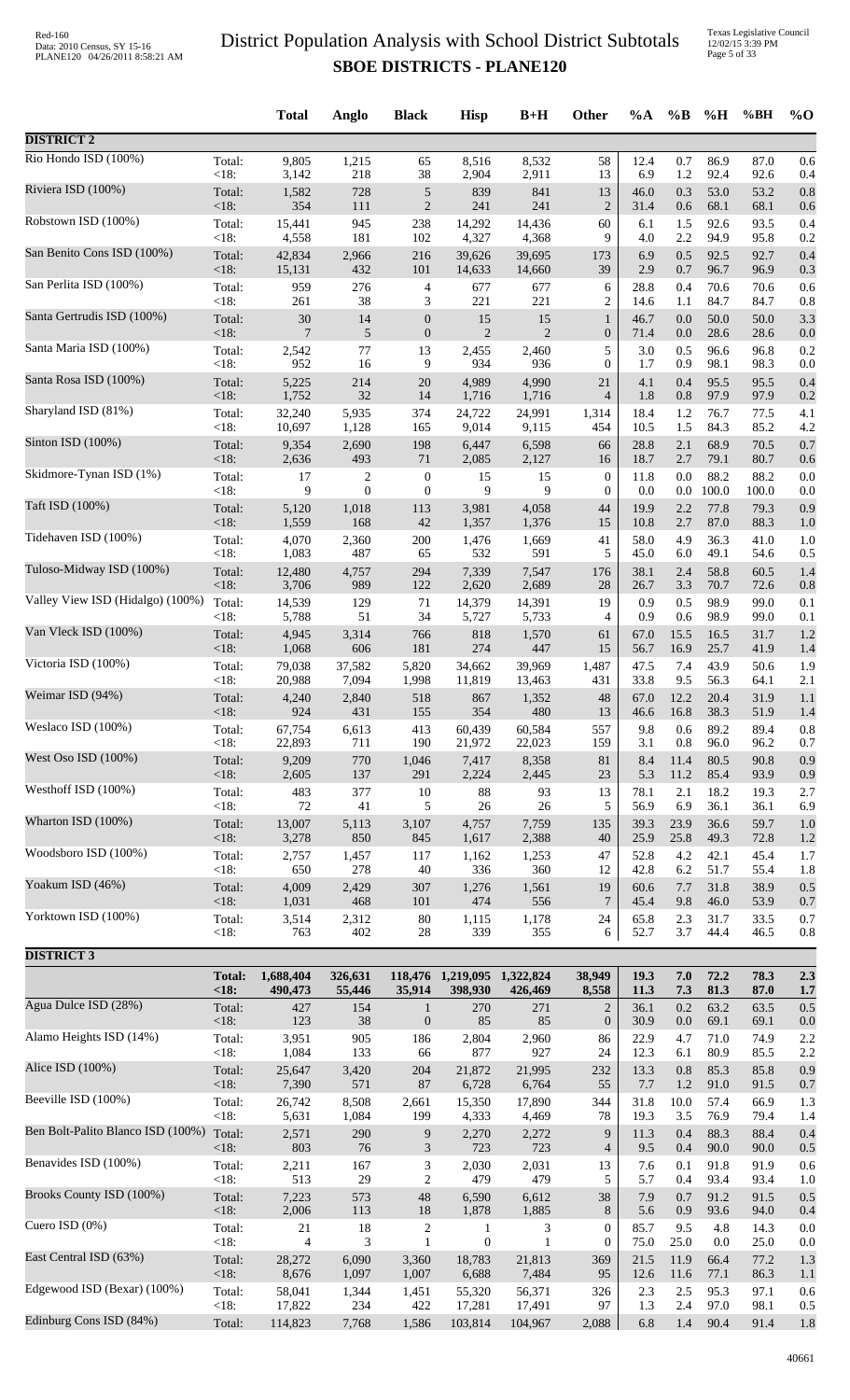| 1,254<br>435<br>94.7<br>$<18$ :<br>38,465<br>36,420<br>36,631<br>580<br>3.3<br>95.2<br>1.5<br>1.1<br>Ezzell ISD (100%)<br>727<br>685<br>3<br>27<br>12<br>94.2<br>0.4<br>3.7<br>Total:<br>30<br>4.1<br>1.7<br><18:<br>160<br>146<br>11<br>12<br>$\overline{2}$<br>91.3<br>0.6<br>6.9<br>7.5<br>$\mathbf{1}$<br>1.3<br>0.7<br>Total:<br>1,745<br>1,474<br>12<br>244<br>254<br>17<br>84.5<br>14.0<br>14.6<br>1.0<br><18:<br>437<br>351<br>$8\,$<br>73<br>80<br>6<br>80.3<br>1.8<br>16.7<br>18.3<br>1.4<br>Total:<br>9,939<br>10,956<br>11,385<br>2.3<br>50.8<br>21,588<br>496<br>264<br>46.0<br>52.7<br>1.2<br><18:<br>5,563<br>1,983<br>61.5<br>133<br>3,419<br>3,512<br>68<br>35.6<br>2.4<br>63.1<br>1.2<br>Total:<br>$\boldsymbol{0}$<br>$\boldsymbol{0}$<br>0.0<br>$0.0\,$<br>0.0<br>0.0<br>$\boldsymbol{0}$<br>$\boldsymbol{0}$<br>$\mathbf{0}$<br>$\boldsymbol{0}$<br>0.0<br>$\boldsymbol{0}$<br>$\mathbf{0}$<br>$<18$ :<br>$\overline{0}$<br>$\theta$<br>$\overline{0}$<br>$\boldsymbol{0}$<br>0.0<br>0.0<br>0.0<br>0.0<br>0.0<br>Total:<br>606<br>2,638<br>25<br>0.6<br>80.5<br>80.7<br>3,269<br>$20\,$<br>2,633<br>18.5<br>0.8<br>< 18:<br>142<br>809<br>5<br>84.6<br>956<br>6<br>809<br>14.9<br>0.6<br>84.6<br>0.5<br>George West ISD (100%)<br>Total:<br>4,203<br>2,253<br>64.2<br>0.9<br>33.8<br>34.4<br>6,550<br>56<br>2,215<br>94<br>1.4<br>$<18$ :<br>$24\,$<br>631<br>649<br>25<br>44.6<br>1,415<br>741<br>52.4<br>1.7<br>45.9<br>1.8<br>Gonzales ISD (98%)<br>Total:<br>5,979<br>1,226<br>5,502<br>6,605<br>142<br>47.0<br>9.6<br>43.2<br>51.9<br>12,726<br>1.1<br>< 18:<br>2,018<br>2,319<br>10.8<br>58.2<br>3,469<br>1,103<br>374<br>47<br>31.8<br>66.8<br>1.4<br>Total:<br>633<br>672<br>67<br>80.4<br>9.3<br>9.8<br>6,840<br>5,497<br>18.7<br>1,276<br>1.0<br><18:<br>1,004<br>236<br>411<br>1,431<br>196<br>70.2<br>13.7<br>16.5<br>28.7<br>16<br>1.1<br>Total:<br>61,015<br>4,953<br>685<br>55,709<br>353<br>8.1<br>1.1<br>90.9<br>91.3<br>55,469<br>0.6<br><18:<br>745<br>300<br>4.3<br>1.7<br>95.0<br>17,529<br>16,661<br>16,729<br>55<br>95.4<br>0.3<br>$0.0\,$<br>Total:<br>$\boldsymbol{0}$<br>$\boldsymbol{0}$<br>$\boldsymbol{0}$<br>$\boldsymbol{0}$<br>$\boldsymbol{0}$<br>0.0<br>0.0<br>0.0<br>0.0<br>$\mathbf{0}$<br><18:<br>$\boldsymbol{0}$<br>$\boldsymbol{0}$<br>$\boldsymbol{0}$<br>$\boldsymbol{0}$<br>$\boldsymbol{0}$<br>$\boldsymbol{0}$<br>0.0<br>$0.0\,$<br>$0.0\,$<br>0.0<br>0.0<br>334<br>38<br>92.6<br>Total:<br>5,300<br>31<br>4,907<br>4,928<br>6.3<br>0.6<br>93.0<br>0.7<br>< 18:<br>1,538<br>51<br>12<br>3.3<br>95.1<br>1,463<br>1,470<br>17<br>0.8<br>95.6<br>1.1<br>Judson ISD (54%)<br>12,869<br>30.0<br>47.6<br>Total:<br>61,288<br>18,364<br>29,152<br>45,972<br>2,447<br>21.0<br>75.0<br>4.0<br><18:<br>20,088<br>2,563<br>6,789<br>16,882<br>33.8<br>55.0<br>11,041<br>643<br>12.8<br>84.0<br>3.2<br>Karnes City ISD (98%)<br>Total:<br>2,028<br>15<br>44.5<br>3.6<br>52.1<br>55.2<br>0.3<br>4,561<br>163<br>2,375<br>2,518<br><18:<br>5.2<br>1,073<br>366<br>56<br>660<br>705<br>$\overline{2}$<br>34.1<br>61.5<br>65.7<br>0.2<br>Kenedy ISD (100%)<br>54.8<br>Total:<br>7,058<br>1,918<br>1,218<br>3,865<br>5,058<br>82<br>27.2<br>17.3<br>71.7<br>1.2<br><18:<br>201<br>$25\,$<br>2.3<br>77.9<br>1,084<br>844<br>859<br>24<br>18.5<br>79.2<br>2.2<br>285<br>227<br>227<br>$\overline{c}$<br>79.6<br>Total:<br>56<br>19.6<br>0.4<br>79.6<br>0.7<br>$\mathbf{1}$<br>55<br><18:<br>65<br>$10\,$<br>55<br>$\boldsymbol{0}$<br>1.5<br>84.6<br>$\mathbf{1}$<br>15.4<br>84.6<br>0.0<br>88,910<br>146<br>83,291<br>6.1<br>0.2<br>93.6<br>Total:<br>5,460<br>83,255<br>159<br>93.7<br>0.2<br><18:<br>79<br>0.2<br>34,816<br>1,036<br>33,736<br>33,750<br>30<br>3.0<br>96.9<br>96.9<br>0.1<br>Total:<br>9,879<br>250<br>2,604<br>1.9<br>20.1<br>21.9<br>12,976<br>2,838<br>259<br>76.1<br>2.0<br><18:<br>87<br>70.3<br>2.4<br>25.7<br>27.8<br>3,643<br>2,561<br>936<br>1,013<br>69<br>1.9<br>Total:<br>67.1<br>9.6<br>25.9<br>11,714<br>7,864<br>1,983<br>1,122<br>3,036<br>814<br>16.9<br>6.9<br>976<br>219<br>232<br>59<br>22.4<br>23.8<br>$<18$ :<br>502<br>415<br>51.4<br>42.5<br>6.0<br>Mathis ISD (9%)<br>Total:<br>793<br>564<br>2<br>216<br>218<br>71.1<br>0.3<br>27.2<br>27.5<br>11<br>1.4<br><18:<br>131<br>51.9<br>68<br>$\boldsymbol{0}$<br>61<br>61<br>2<br>0.0<br>46.6<br>46.6<br>1.5<br>McAllen ISD (21%)<br>Total:<br>4,361<br>19,305<br>76.1<br>24,923<br>473<br>18,955<br>1,257<br>17.5<br>1.9<br>77.5<br>5.0<br><18:<br>7,876<br>182<br>81.8<br>83.2<br>975<br>6,443<br>6,552<br>349<br>12.4<br>2.3<br>4.4<br>McMullen County ISD (100%)<br>707<br>432<br>$\,8$<br>261<br>36.9<br>38.0<br>Total:<br>269<br>6<br>61.1<br>1.1<br>0.8<br>< 18:<br>119<br>53<br>2<br>53.8<br>64<br>66<br>$\boldsymbol{0}$<br>44.5<br>1.7<br>55.5<br>0.0<br>Total:<br>4,052<br>1,776<br>2,090<br>2,219<br>57<br>3.6<br>51.6<br>146<br>43.8<br>54.8<br>1.4<br><18:<br>992<br>251<br>730<br>47<br>686<br>25.3<br>4.7<br>69.2<br>73.6<br>11<br>1.1<br>Total:<br>19,181<br>1,143<br>18,004<br>34<br>6.0<br>0.2<br>93.7<br>93.9<br>32<br>17,980<br>0.2<br><18:<br>291<br>0.2<br>95.6<br>7,080<br>14<br>6,775<br>4.1<br>95.7<br>0.2<br>6,765<br>14<br>409<br>18.3<br>Total:<br>2,146<br>1,716<br>18<br>393<br>21<br>80.0<br>0.8<br>19.1<br>1.0<br><18:<br>311<br>135<br>135<br>30.0<br>450<br>$\overline{4}$<br>69.1<br>0.2<br>30.0<br>0.9<br>$\mathbf{1}$<br>1,936<br>2,856<br>3.0<br>56.8<br>Total:<br>4,837<br>146<br>2,747<br>45<br>40.0<br>59.0<br>0.9<br><18:<br>1,348<br>976<br>9<br>3.7<br>340<br>50<br>999<br>25.2<br>72.4<br>74.1<br>0.7<br>Nordheim ISD (1%)<br>0.0<br>Total:<br>7<br>$\boldsymbol{0}$<br>$\boldsymbol{0}$<br>87.5<br>0.0<br>0.0<br>12.5<br>8<br>$\mathbf{0}$<br>1<br><18:<br>$\overline{2}$<br>$\overline{2}$<br>$\boldsymbol{0}$<br>$\boldsymbol{0}$<br>$\mathbf{0}$<br>$\boldsymbol{0}$<br>100.0<br>0.0<br>0.0<br>0.0<br>0.0<br>North East ISD (24%)<br>23.8<br>13.9<br>60.9<br>Total:<br>96,368<br>22,962<br>13,349<br>58,702<br>70,593<br>2,813<br>73.3<br>2.9<br><18:<br>26,064<br>2,925<br>4,628<br>18,800<br>22,591<br>548<br>11.2<br>17.8<br>72.1<br>86.7<br>2.1<br>8.7<br>Total:<br>406,908<br>111,308<br>35,464<br>243,864<br>274,513<br>21,087<br>27.4<br>59.9<br>67.5<br>5.2<br>70.4<br>$<18$ :<br>111,157<br>19,699<br>11,362<br>78,275<br>86,828<br>4,630<br>17.7<br>10.2<br>78.1<br>4.2<br>Total:<br>7,286<br>3,483<br>3,684<br>3,723<br>80<br>47.8<br>0.9<br>50.6<br>51.1<br>65<br>1.1<br><18:<br>57.0<br>2,097<br>866<br>34<br>1,196<br>1,211<br>20<br>41.3<br>1.6<br>57.7<br>1.0<br>602<br>303<br>295<br>295<br>$\overline{4}$<br>$0.0\,$<br>49.0<br>49.0<br>Total:<br>$\boldsymbol{0}$<br>50.3<br>0.7<br><18:<br>44<br>70<br>70<br>$\boldsymbol{0}$<br>114<br>$\boldsymbol{0}$<br>38.6<br>61.4<br>61.4<br>0.0<br>0.0<br>Total:<br>1,013<br>715<br>730<br>57.4<br>0.8<br>40.5<br>1,766<br>15<br>23<br>41.3<br>1.3<br>< 18:<br>476<br>190<br>5<br>276<br>281<br>5<br>39.9<br>1.1<br>58.0<br>59.0<br>1.1<br>27<br>Total:<br>3,754<br>2,243<br>1,476<br>1,496<br>15<br>59.7<br>0.7<br>39.3<br>39.9<br>0.4<br><18:<br>981<br>474<br>15<br>493<br>501<br>48.3<br>1.5<br>50.3<br>51.1<br>6<br>0.6<br>Premont ISD (100%)<br>553<br>0.4<br>84.3<br>Total:<br>3,636<br>16<br>3,064<br>3,069<br>14<br>15.2<br>84.4<br>0.4<br><18:<br>2<br>961<br>111<br>8<br>845<br>848<br>11.6<br>0.8<br>87.9<br>88.2<br>0.2<br>Ramirez CSD (100%)<br>36<br>300<br>88.7<br>Total:<br>337<br>299<br>$\mathbf{1}$<br>10.7<br>0.3<br>89.0<br>0.3<br>$\mathbf{1}$<br>$<18$ :<br>75<br>$\,8\,$<br>66<br>67<br>$\boldsymbol{0}$<br>1.3<br>88.0<br>89.3<br>$\mathbf{1}$<br>10.7<br>0.0<br>31<br>31<br>32.6<br>Total:<br>95<br>63<br>$\boldsymbol{0}$<br>66.3<br>0.0<br>32.6<br>1<br>1.1<br><18:<br>14<br>5<br>$\boldsymbol{0}$<br>9<br>9<br>$\boldsymbol{0}$<br>35.7<br>0.0<br>64.3<br>64.3<br>0.0<br>36,386<br>3.7<br>0.2<br>Total:<br>1,350<br>68<br>34,875<br>34,892<br>144<br>95.8<br>95.9<br>0.4<br><18:<br>408<br>3.3<br>$0.2\,$<br>12,437<br>31<br>11,978<br>11,984<br>45<br>96.3<br>96.4<br>0.4<br>Total:<br>1,003<br>22,545<br>8<br>4.3<br>0.1<br>95.7<br>23,556<br>17<br>22,541<br>95.7<br>0.0 |                                 |      | <b>Total</b> | Anglo | <b>Black</b> | <b>Hisp</b> | $B+H$ | Other | $\%A$ | $\%B$ | %H   | %BH  | $%$ <sup>O</sup> |
|-----------------------------------------------------------------------------------------------------------------------------------------------------------------------------------------------------------------------------------------------------------------------------------------------------------------------------------------------------------------------------------------------------------------------------------------------------------------------------------------------------------------------------------------------------------------------------------------------------------------------------------------------------------------------------------------------------------------------------------------------------------------------------------------------------------------------------------------------------------------------------------------------------------------------------------------------------------------------------------------------------------------------------------------------------------------------------------------------------------------------------------------------------------------------------------------------------------------------------------------------------------------------------------------------------------------------------------------------------------------------------------------------------------------------------------------------------------------------------------------------------------------------------------------------------------------------------------------------------------------------------------------------------------------------------------------------------------------------------------------------------------------------------------------------------------------------------------------------------------------------------------------------------------------------------------------------------------------------------------------------------------------------------------------------------------------------------------------------------------------------------------------------------------------------------------------------------------------------------------------------------------------------------------------------------------------------------------------------------------------------------------------------------------------------------------------------------------------------------------------------------------------------------------------------------------------------------------------------------------------------------------------------------------------------------------------------------------------------------------------------------------------------------------------------------------------------------------------------------------------------------------------------------------------------------------------------------------------------------------------------------------------------------------------------------------------------------------------------------------------------------------------------------------------------------------------------------------------------------------------------------------------------------------------------------------------------------------------------------------------------------------------------------------------------------------------------------------------------------------------------------------------------------------------------------------------------------------------------------------------------------------------------------------------------------------------------------------------------------------------------------------------------------------------------------------------------------------------------------------------------------------------------------------------------------------------------------------------------------------------------------------------------------------------------------------------------------------------------------------------------------------------------------------------------------------------------------------------------------------------------------------------------------------------------------------------------------------------------------------------------------------------------------------------------------------------------------------------------------------------------------------------------------------------------------------------------------------------------------------------------------------------------------------------------------------------------------------------------------------------------------------------------------------------------------------------------------------------------------------------------------------------------------------------------------------------------------------------------------------------------------------------------------------------------------------------------------------------------------------------------------------------------------------------------------------------------------------------------------------------------------------------------------------------------------------------------------------------------------------------------------------------------------------------------------------------------------------------------------------------------------------------------------------------------------------------------------------------------------------------------------------------------------------------------------------------------------------------------------------------------------------------------------------------------------------------------------------------------------------------------------------------------------------------------------------------------------------------------------------------------------------------------------------------------------------------------------------------------------------------------------------------------------------------------------------------------------------------------------------------------------------------------------------------------------------------------------------------------------------------------------------------------------------------------------------------------------------------------------------------------------------------------------------------------------------------------------------------------------------------------------------------------------------------------------------------------------------------------------------------------------------------------------------------------------------------------------------------------------------------------------------------------------------------------------------------------------------------------------------------------------------------------------------------------------------------------------------------------------------------------------------------------------------------------------------------------------------------------------------------------------------------------------------------------------------------------------------------------------------------------------------------------------------------------------------------------------------------------------------------------------------------------------------------------------------------------------------------------------------------------------------------------------------------------------------------------------------------------------------------------------------------------------------------------------------------------------------------------------------------------------------------------------------------------------------------------------------------------------------------------------------------------------------------------------------------------------------------------------------------------------------------------------------------|---------------------------------|------|--------------|-------|--------------|-------------|-------|-------|-------|-------|------|------|------------------|
|                                                                                                                                                                                                                                                                                                                                                                                                                                                                                                                                                                                                                                                                                                                                                                                                                                                                                                                                                                                                                                                                                                                                                                                                                                                                                                                                                                                                                                                                                                                                                                                                                                                                                                                                                                                                                                                                                                                                                                                                                                                                                                                                                                                                                                                                                                                                                                                                                                                                                                                                                                                                                                                                                                                                                                                                                                                                                                                                                                                                                                                                                                                                                                                                                                                                                                                                                                                                                                                                                                                                                                                                                                                                                                                                                                                                                                                                                                                                                                                                                                                                                                                                                                                                                                                                                                                                                                                                                                                                                                                                                                                                                                                                                                                                                                                                                                                                                                                                                                                                                                                                                                                                                                                                                                                                                                                                                                                                                                                                                                                                                                                                                                                                                                                                                                                                                                                                                                                                                                                                                                                                                                                                                                                                                                                                                                                                                                                                                                                                                                                                                                                                                                                                                                                                                                                                                                                                                                                                                                                                                                                                                                                                                                                                                                                                                                                                                                                                                                                                                                                                                                                                                                                                                                                                                                                                                                                                                                                                                                                                                                                                                                                                                                 | <b>DISTRICT 3</b>               |      |              |       |              |             |       |       |       |       |      |      |                  |
|                                                                                                                                                                                                                                                                                                                                                                                                                                                                                                                                                                                                                                                                                                                                                                                                                                                                                                                                                                                                                                                                                                                                                                                                                                                                                                                                                                                                                                                                                                                                                                                                                                                                                                                                                                                                                                                                                                                                                                                                                                                                                                                                                                                                                                                                                                                                                                                                                                                                                                                                                                                                                                                                                                                                                                                                                                                                                                                                                                                                                                                                                                                                                                                                                                                                                                                                                                                                                                                                                                                                                                                                                                                                                                                                                                                                                                                                                                                                                                                                                                                                                                                                                                                                                                                                                                                                                                                                                                                                                                                                                                                                                                                                                                                                                                                                                                                                                                                                                                                                                                                                                                                                                                                                                                                                                                                                                                                                                                                                                                                                                                                                                                                                                                                                                                                                                                                                                                                                                                                                                                                                                                                                                                                                                                                                                                                                                                                                                                                                                                                                                                                                                                                                                                                                                                                                                                                                                                                                                                                                                                                                                                                                                                                                                                                                                                                                                                                                                                                                                                                                                                                                                                                                                                                                                                                                                                                                                                                                                                                                                                                                                                                                                                 |                                 |      |              |       |              |             |       |       |       |       |      |      |                  |
|                                                                                                                                                                                                                                                                                                                                                                                                                                                                                                                                                                                                                                                                                                                                                                                                                                                                                                                                                                                                                                                                                                                                                                                                                                                                                                                                                                                                                                                                                                                                                                                                                                                                                                                                                                                                                                                                                                                                                                                                                                                                                                                                                                                                                                                                                                                                                                                                                                                                                                                                                                                                                                                                                                                                                                                                                                                                                                                                                                                                                                                                                                                                                                                                                                                                                                                                                                                                                                                                                                                                                                                                                                                                                                                                                                                                                                                                                                                                                                                                                                                                                                                                                                                                                                                                                                                                                                                                                                                                                                                                                                                                                                                                                                                                                                                                                                                                                                                                                                                                                                                                                                                                                                                                                                                                                                                                                                                                                                                                                                                                                                                                                                                                                                                                                                                                                                                                                                                                                                                                                                                                                                                                                                                                                                                                                                                                                                                                                                                                                                                                                                                                                                                                                                                                                                                                                                                                                                                                                                                                                                                                                                                                                                                                                                                                                                                                                                                                                                                                                                                                                                                                                                                                                                                                                                                                                                                                                                                                                                                                                                                                                                                                                                 |                                 |      |              |       |              |             |       |       |       |       |      |      |                  |
|                                                                                                                                                                                                                                                                                                                                                                                                                                                                                                                                                                                                                                                                                                                                                                                                                                                                                                                                                                                                                                                                                                                                                                                                                                                                                                                                                                                                                                                                                                                                                                                                                                                                                                                                                                                                                                                                                                                                                                                                                                                                                                                                                                                                                                                                                                                                                                                                                                                                                                                                                                                                                                                                                                                                                                                                                                                                                                                                                                                                                                                                                                                                                                                                                                                                                                                                                                                                                                                                                                                                                                                                                                                                                                                                                                                                                                                                                                                                                                                                                                                                                                                                                                                                                                                                                                                                                                                                                                                                                                                                                                                                                                                                                                                                                                                                                                                                                                                                                                                                                                                                                                                                                                                                                                                                                                                                                                                                                                                                                                                                                                                                                                                                                                                                                                                                                                                                                                                                                                                                                                                                                                                                                                                                                                                                                                                                                                                                                                                                                                                                                                                                                                                                                                                                                                                                                                                                                                                                                                                                                                                                                                                                                                                                                                                                                                                                                                                                                                                                                                                                                                                                                                                                                                                                                                                                                                                                                                                                                                                                                                                                                                                                                                 | Falls City ISD (100%)           |      |              |       |              |             |       |       |       |       |      |      |                  |
|                                                                                                                                                                                                                                                                                                                                                                                                                                                                                                                                                                                                                                                                                                                                                                                                                                                                                                                                                                                                                                                                                                                                                                                                                                                                                                                                                                                                                                                                                                                                                                                                                                                                                                                                                                                                                                                                                                                                                                                                                                                                                                                                                                                                                                                                                                                                                                                                                                                                                                                                                                                                                                                                                                                                                                                                                                                                                                                                                                                                                                                                                                                                                                                                                                                                                                                                                                                                                                                                                                                                                                                                                                                                                                                                                                                                                                                                                                                                                                                                                                                                                                                                                                                                                                                                                                                                                                                                                                                                                                                                                                                                                                                                                                                                                                                                                                                                                                                                                                                                                                                                                                                                                                                                                                                                                                                                                                                                                                                                                                                                                                                                                                                                                                                                                                                                                                                                                                                                                                                                                                                                                                                                                                                                                                                                                                                                                                                                                                                                                                                                                                                                                                                                                                                                                                                                                                                                                                                                                                                                                                                                                                                                                                                                                                                                                                                                                                                                                                                                                                                                                                                                                                                                                                                                                                                                                                                                                                                                                                                                                                                                                                                                                                 | Floresville ISD (100%)          |      |              |       |              |             |       |       |       |       |      |      |                  |
|                                                                                                                                                                                                                                                                                                                                                                                                                                                                                                                                                                                                                                                                                                                                                                                                                                                                                                                                                                                                                                                                                                                                                                                                                                                                                                                                                                                                                                                                                                                                                                                                                                                                                                                                                                                                                                                                                                                                                                                                                                                                                                                                                                                                                                                                                                                                                                                                                                                                                                                                                                                                                                                                                                                                                                                                                                                                                                                                                                                                                                                                                                                                                                                                                                                                                                                                                                                                                                                                                                                                                                                                                                                                                                                                                                                                                                                                                                                                                                                                                                                                                                                                                                                                                                                                                                                                                                                                                                                                                                                                                                                                                                                                                                                                                                                                                                                                                                                                                                                                                                                                                                                                                                                                                                                                                                                                                                                                                                                                                                                                                                                                                                                                                                                                                                                                                                                                                                                                                                                                                                                                                                                                                                                                                                                                                                                                                                                                                                                                                                                                                                                                                                                                                                                                                                                                                                                                                                                                                                                                                                                                                                                                                                                                                                                                                                                                                                                                                                                                                                                                                                                                                                                                                                                                                                                                                                                                                                                                                                                                                                                                                                                                                                 | Fort Sam Houston ISD (0%)       |      |              |       |              |             |       |       |       |       |      |      |                  |
|                                                                                                                                                                                                                                                                                                                                                                                                                                                                                                                                                                                                                                                                                                                                                                                                                                                                                                                                                                                                                                                                                                                                                                                                                                                                                                                                                                                                                                                                                                                                                                                                                                                                                                                                                                                                                                                                                                                                                                                                                                                                                                                                                                                                                                                                                                                                                                                                                                                                                                                                                                                                                                                                                                                                                                                                                                                                                                                                                                                                                                                                                                                                                                                                                                                                                                                                                                                                                                                                                                                                                                                                                                                                                                                                                                                                                                                                                                                                                                                                                                                                                                                                                                                                                                                                                                                                                                                                                                                                                                                                                                                                                                                                                                                                                                                                                                                                                                                                                                                                                                                                                                                                                                                                                                                                                                                                                                                                                                                                                                                                                                                                                                                                                                                                                                                                                                                                                                                                                                                                                                                                                                                                                                                                                                                                                                                                                                                                                                                                                                                                                                                                                                                                                                                                                                                                                                                                                                                                                                                                                                                                                                                                                                                                                                                                                                                                                                                                                                                                                                                                                                                                                                                                                                                                                                                                                                                                                                                                                                                                                                                                                                                                                                 | Freer ISD (100%)                |      |              |       |              |             |       |       |       |       |      |      |                  |
|                                                                                                                                                                                                                                                                                                                                                                                                                                                                                                                                                                                                                                                                                                                                                                                                                                                                                                                                                                                                                                                                                                                                                                                                                                                                                                                                                                                                                                                                                                                                                                                                                                                                                                                                                                                                                                                                                                                                                                                                                                                                                                                                                                                                                                                                                                                                                                                                                                                                                                                                                                                                                                                                                                                                                                                                                                                                                                                                                                                                                                                                                                                                                                                                                                                                                                                                                                                                                                                                                                                                                                                                                                                                                                                                                                                                                                                                                                                                                                                                                                                                                                                                                                                                                                                                                                                                                                                                                                                                                                                                                                                                                                                                                                                                                                                                                                                                                                                                                                                                                                                                                                                                                                                                                                                                                                                                                                                                                                                                                                                                                                                                                                                                                                                                                                                                                                                                                                                                                                                                                                                                                                                                                                                                                                                                                                                                                                                                                                                                                                                                                                                                                                                                                                                                                                                                                                                                                                                                                                                                                                                                                                                                                                                                                                                                                                                                                                                                                                                                                                                                                                                                                                                                                                                                                                                                                                                                                                                                                                                                                                                                                                                                                                 |                                 |      |              |       |              |             |       |       |       |       |      |      |                  |
|                                                                                                                                                                                                                                                                                                                                                                                                                                                                                                                                                                                                                                                                                                                                                                                                                                                                                                                                                                                                                                                                                                                                                                                                                                                                                                                                                                                                                                                                                                                                                                                                                                                                                                                                                                                                                                                                                                                                                                                                                                                                                                                                                                                                                                                                                                                                                                                                                                                                                                                                                                                                                                                                                                                                                                                                                                                                                                                                                                                                                                                                                                                                                                                                                                                                                                                                                                                                                                                                                                                                                                                                                                                                                                                                                                                                                                                                                                                                                                                                                                                                                                                                                                                                                                                                                                                                                                                                                                                                                                                                                                                                                                                                                                                                                                                                                                                                                                                                                                                                                                                                                                                                                                                                                                                                                                                                                                                                                                                                                                                                                                                                                                                                                                                                                                                                                                                                                                                                                                                                                                                                                                                                                                                                                                                                                                                                                                                                                                                                                                                                                                                                                                                                                                                                                                                                                                                                                                                                                                                                                                                                                                                                                                                                                                                                                                                                                                                                                                                                                                                                                                                                                                                                                                                                                                                                                                                                                                                                                                                                                                                                                                                                                                 |                                 |      |              |       |              |             |       |       |       |       |      |      |                  |
|                                                                                                                                                                                                                                                                                                                                                                                                                                                                                                                                                                                                                                                                                                                                                                                                                                                                                                                                                                                                                                                                                                                                                                                                                                                                                                                                                                                                                                                                                                                                                                                                                                                                                                                                                                                                                                                                                                                                                                                                                                                                                                                                                                                                                                                                                                                                                                                                                                                                                                                                                                                                                                                                                                                                                                                                                                                                                                                                                                                                                                                                                                                                                                                                                                                                                                                                                                                                                                                                                                                                                                                                                                                                                                                                                                                                                                                                                                                                                                                                                                                                                                                                                                                                                                                                                                                                                                                                                                                                                                                                                                                                                                                                                                                                                                                                                                                                                                                                                                                                                                                                                                                                                                                                                                                                                                                                                                                                                                                                                                                                                                                                                                                                                                                                                                                                                                                                                                                                                                                                                                                                                                                                                                                                                                                                                                                                                                                                                                                                                                                                                                                                                                                                                                                                                                                                                                                                                                                                                                                                                                                                                                                                                                                                                                                                                                                                                                                                                                                                                                                                                                                                                                                                                                                                                                                                                                                                                                                                                                                                                                                                                                                                                                 |                                 |      |              |       |              |             |       |       |       |       |      |      |                  |
|                                                                                                                                                                                                                                                                                                                                                                                                                                                                                                                                                                                                                                                                                                                                                                                                                                                                                                                                                                                                                                                                                                                                                                                                                                                                                                                                                                                                                                                                                                                                                                                                                                                                                                                                                                                                                                                                                                                                                                                                                                                                                                                                                                                                                                                                                                                                                                                                                                                                                                                                                                                                                                                                                                                                                                                                                                                                                                                                                                                                                                                                                                                                                                                                                                                                                                                                                                                                                                                                                                                                                                                                                                                                                                                                                                                                                                                                                                                                                                                                                                                                                                                                                                                                                                                                                                                                                                                                                                                                                                                                                                                                                                                                                                                                                                                                                                                                                                                                                                                                                                                                                                                                                                                                                                                                                                                                                                                                                                                                                                                                                                                                                                                                                                                                                                                                                                                                                                                                                                                                                                                                                                                                                                                                                                                                                                                                                                                                                                                                                                                                                                                                                                                                                                                                                                                                                                                                                                                                                                                                                                                                                                                                                                                                                                                                                                                                                                                                                                                                                                                                                                                                                                                                                                                                                                                                                                                                                                                                                                                                                                                                                                                                                                 | Hallettsville ISD (100%)        |      |              |       |              |             |       |       |       |       |      |      |                  |
|                                                                                                                                                                                                                                                                                                                                                                                                                                                                                                                                                                                                                                                                                                                                                                                                                                                                                                                                                                                                                                                                                                                                                                                                                                                                                                                                                                                                                                                                                                                                                                                                                                                                                                                                                                                                                                                                                                                                                                                                                                                                                                                                                                                                                                                                                                                                                                                                                                                                                                                                                                                                                                                                                                                                                                                                                                                                                                                                                                                                                                                                                                                                                                                                                                                                                                                                                                                                                                                                                                                                                                                                                                                                                                                                                                                                                                                                                                                                                                                                                                                                                                                                                                                                                                                                                                                                                                                                                                                                                                                                                                                                                                                                                                                                                                                                                                                                                                                                                                                                                                                                                                                                                                                                                                                                                                                                                                                                                                                                                                                                                                                                                                                                                                                                                                                                                                                                                                                                                                                                                                                                                                                                                                                                                                                                                                                                                                                                                                                                                                                                                                                                                                                                                                                                                                                                                                                                                                                                                                                                                                                                                                                                                                                                                                                                                                                                                                                                                                                                                                                                                                                                                                                                                                                                                                                                                                                                                                                                                                                                                                                                                                                                                                 | Harlandale ISD (100%)           |      |              |       |              |             |       |       |       |       |      |      |                  |
|                                                                                                                                                                                                                                                                                                                                                                                                                                                                                                                                                                                                                                                                                                                                                                                                                                                                                                                                                                                                                                                                                                                                                                                                                                                                                                                                                                                                                                                                                                                                                                                                                                                                                                                                                                                                                                                                                                                                                                                                                                                                                                                                                                                                                                                                                                                                                                                                                                                                                                                                                                                                                                                                                                                                                                                                                                                                                                                                                                                                                                                                                                                                                                                                                                                                                                                                                                                                                                                                                                                                                                                                                                                                                                                                                                                                                                                                                                                                                                                                                                                                                                                                                                                                                                                                                                                                                                                                                                                                                                                                                                                                                                                                                                                                                                                                                                                                                                                                                                                                                                                                                                                                                                                                                                                                                                                                                                                                                                                                                                                                                                                                                                                                                                                                                                                                                                                                                                                                                                                                                                                                                                                                                                                                                                                                                                                                                                                                                                                                                                                                                                                                                                                                                                                                                                                                                                                                                                                                                                                                                                                                                                                                                                                                                                                                                                                                                                                                                                                                                                                                                                                                                                                                                                                                                                                                                                                                                                                                                                                                                                                                                                                                                                 | Hidalgo ISD (0%)                |      |              |       |              |             |       |       |       |       |      |      |                  |
|                                                                                                                                                                                                                                                                                                                                                                                                                                                                                                                                                                                                                                                                                                                                                                                                                                                                                                                                                                                                                                                                                                                                                                                                                                                                                                                                                                                                                                                                                                                                                                                                                                                                                                                                                                                                                                                                                                                                                                                                                                                                                                                                                                                                                                                                                                                                                                                                                                                                                                                                                                                                                                                                                                                                                                                                                                                                                                                                                                                                                                                                                                                                                                                                                                                                                                                                                                                                                                                                                                                                                                                                                                                                                                                                                                                                                                                                                                                                                                                                                                                                                                                                                                                                                                                                                                                                                                                                                                                                                                                                                                                                                                                                                                                                                                                                                                                                                                                                                                                                                                                                                                                                                                                                                                                                                                                                                                                                                                                                                                                                                                                                                                                                                                                                                                                                                                                                                                                                                                                                                                                                                                                                                                                                                                                                                                                                                                                                                                                                                                                                                                                                                                                                                                                                                                                                                                                                                                                                                                                                                                                                                                                                                                                                                                                                                                                                                                                                                                                                                                                                                                                                                                                                                                                                                                                                                                                                                                                                                                                                                                                                                                                                                                 | Jim Hogg County ISD (100%)      |      |              |       |              |             |       |       |       |       |      |      |                  |
|                                                                                                                                                                                                                                                                                                                                                                                                                                                                                                                                                                                                                                                                                                                                                                                                                                                                                                                                                                                                                                                                                                                                                                                                                                                                                                                                                                                                                                                                                                                                                                                                                                                                                                                                                                                                                                                                                                                                                                                                                                                                                                                                                                                                                                                                                                                                                                                                                                                                                                                                                                                                                                                                                                                                                                                                                                                                                                                                                                                                                                                                                                                                                                                                                                                                                                                                                                                                                                                                                                                                                                                                                                                                                                                                                                                                                                                                                                                                                                                                                                                                                                                                                                                                                                                                                                                                                                                                                                                                                                                                                                                                                                                                                                                                                                                                                                                                                                                                                                                                                                                                                                                                                                                                                                                                                                                                                                                                                                                                                                                                                                                                                                                                                                                                                                                                                                                                                                                                                                                                                                                                                                                                                                                                                                                                                                                                                                                                                                                                                                                                                                                                                                                                                                                                                                                                                                                                                                                                                                                                                                                                                                                                                                                                                                                                                                                                                                                                                                                                                                                                                                                                                                                                                                                                                                                                                                                                                                                                                                                                                                                                                                                                                                 |                                 |      |              |       |              |             |       |       |       |       |      |      |                  |
|                                                                                                                                                                                                                                                                                                                                                                                                                                                                                                                                                                                                                                                                                                                                                                                                                                                                                                                                                                                                                                                                                                                                                                                                                                                                                                                                                                                                                                                                                                                                                                                                                                                                                                                                                                                                                                                                                                                                                                                                                                                                                                                                                                                                                                                                                                                                                                                                                                                                                                                                                                                                                                                                                                                                                                                                                                                                                                                                                                                                                                                                                                                                                                                                                                                                                                                                                                                                                                                                                                                                                                                                                                                                                                                                                                                                                                                                                                                                                                                                                                                                                                                                                                                                                                                                                                                                                                                                                                                                                                                                                                                                                                                                                                                                                                                                                                                                                                                                                                                                                                                                                                                                                                                                                                                                                                                                                                                                                                                                                                                                                                                                                                                                                                                                                                                                                                                                                                                                                                                                                                                                                                                                                                                                                                                                                                                                                                                                                                                                                                                                                                                                                                                                                                                                                                                                                                                                                                                                                                                                                                                                                                                                                                                                                                                                                                                                                                                                                                                                                                                                                                                                                                                                                                                                                                                                                                                                                                                                                                                                                                                                                                                                                                 |                                 |      |              |       |              |             |       |       |       |       |      |      |                  |
|                                                                                                                                                                                                                                                                                                                                                                                                                                                                                                                                                                                                                                                                                                                                                                                                                                                                                                                                                                                                                                                                                                                                                                                                                                                                                                                                                                                                                                                                                                                                                                                                                                                                                                                                                                                                                                                                                                                                                                                                                                                                                                                                                                                                                                                                                                                                                                                                                                                                                                                                                                                                                                                                                                                                                                                                                                                                                                                                                                                                                                                                                                                                                                                                                                                                                                                                                                                                                                                                                                                                                                                                                                                                                                                                                                                                                                                                                                                                                                                                                                                                                                                                                                                                                                                                                                                                                                                                                                                                                                                                                                                                                                                                                                                                                                                                                                                                                                                                                                                                                                                                                                                                                                                                                                                                                                                                                                                                                                                                                                                                                                                                                                                                                                                                                                                                                                                                                                                                                                                                                                                                                                                                                                                                                                                                                                                                                                                                                                                                                                                                                                                                                                                                                                                                                                                                                                                                                                                                                                                                                                                                                                                                                                                                                                                                                                                                                                                                                                                                                                                                                                                                                                                                                                                                                                                                                                                                                                                                                                                                                                                                                                                                                                 |                                 |      |              |       |              |             |       |       |       |       |      |      |                  |
|                                                                                                                                                                                                                                                                                                                                                                                                                                                                                                                                                                                                                                                                                                                                                                                                                                                                                                                                                                                                                                                                                                                                                                                                                                                                                                                                                                                                                                                                                                                                                                                                                                                                                                                                                                                                                                                                                                                                                                                                                                                                                                                                                                                                                                                                                                                                                                                                                                                                                                                                                                                                                                                                                                                                                                                                                                                                                                                                                                                                                                                                                                                                                                                                                                                                                                                                                                                                                                                                                                                                                                                                                                                                                                                                                                                                                                                                                                                                                                                                                                                                                                                                                                                                                                                                                                                                                                                                                                                                                                                                                                                                                                                                                                                                                                                                                                                                                                                                                                                                                                                                                                                                                                                                                                                                                                                                                                                                                                                                                                                                                                                                                                                                                                                                                                                                                                                                                                                                                                                                                                                                                                                                                                                                                                                                                                                                                                                                                                                                                                                                                                                                                                                                                                                                                                                                                                                                                                                                                                                                                                                                                                                                                                                                                                                                                                                                                                                                                                                                                                                                                                                                                                                                                                                                                                                                                                                                                                                                                                                                                                                                                                                                                                 |                                 |      |              |       |              |             |       |       |       |       |      |      |                  |
|                                                                                                                                                                                                                                                                                                                                                                                                                                                                                                                                                                                                                                                                                                                                                                                                                                                                                                                                                                                                                                                                                                                                                                                                                                                                                                                                                                                                                                                                                                                                                                                                                                                                                                                                                                                                                                                                                                                                                                                                                                                                                                                                                                                                                                                                                                                                                                                                                                                                                                                                                                                                                                                                                                                                                                                                                                                                                                                                                                                                                                                                                                                                                                                                                                                                                                                                                                                                                                                                                                                                                                                                                                                                                                                                                                                                                                                                                                                                                                                                                                                                                                                                                                                                                                                                                                                                                                                                                                                                                                                                                                                                                                                                                                                                                                                                                                                                                                                                                                                                                                                                                                                                                                                                                                                                                                                                                                                                                                                                                                                                                                                                                                                                                                                                                                                                                                                                                                                                                                                                                                                                                                                                                                                                                                                                                                                                                                                                                                                                                                                                                                                                                                                                                                                                                                                                                                                                                                                                                                                                                                                                                                                                                                                                                                                                                                                                                                                                                                                                                                                                                                                                                                                                                                                                                                                                                                                                                                                                                                                                                                                                                                                                                                 | La Gloria ISD (100%)            |      |              |       |              |             |       |       |       |       |      |      |                  |
|                                                                                                                                                                                                                                                                                                                                                                                                                                                                                                                                                                                                                                                                                                                                                                                                                                                                                                                                                                                                                                                                                                                                                                                                                                                                                                                                                                                                                                                                                                                                                                                                                                                                                                                                                                                                                                                                                                                                                                                                                                                                                                                                                                                                                                                                                                                                                                                                                                                                                                                                                                                                                                                                                                                                                                                                                                                                                                                                                                                                                                                                                                                                                                                                                                                                                                                                                                                                                                                                                                                                                                                                                                                                                                                                                                                                                                                                                                                                                                                                                                                                                                                                                                                                                                                                                                                                                                                                                                                                                                                                                                                                                                                                                                                                                                                                                                                                                                                                                                                                                                                                                                                                                                                                                                                                                                                                                                                                                                                                                                                                                                                                                                                                                                                                                                                                                                                                                                                                                                                                                                                                                                                                                                                                                                                                                                                                                                                                                                                                                                                                                                                                                                                                                                                                                                                                                                                                                                                                                                                                                                                                                                                                                                                                                                                                                                                                                                                                                                                                                                                                                                                                                                                                                                                                                                                                                                                                                                                                                                                                                                                                                                                                                                 | La Joya ISD (95%)               |      |              |       |              |             |       |       |       |       |      |      |                  |
|                                                                                                                                                                                                                                                                                                                                                                                                                                                                                                                                                                                                                                                                                                                                                                                                                                                                                                                                                                                                                                                                                                                                                                                                                                                                                                                                                                                                                                                                                                                                                                                                                                                                                                                                                                                                                                                                                                                                                                                                                                                                                                                                                                                                                                                                                                                                                                                                                                                                                                                                                                                                                                                                                                                                                                                                                                                                                                                                                                                                                                                                                                                                                                                                                                                                                                                                                                                                                                                                                                                                                                                                                                                                                                                                                                                                                                                                                                                                                                                                                                                                                                                                                                                                                                                                                                                                                                                                                                                                                                                                                                                                                                                                                                                                                                                                                                                                                                                                                                                                                                                                                                                                                                                                                                                                                                                                                                                                                                                                                                                                                                                                                                                                                                                                                                                                                                                                                                                                                                                                                                                                                                                                                                                                                                                                                                                                                                                                                                                                                                                                                                                                                                                                                                                                                                                                                                                                                                                                                                                                                                                                                                                                                                                                                                                                                                                                                                                                                                                                                                                                                                                                                                                                                                                                                                                                                                                                                                                                                                                                                                                                                                                                                                 | La Vernia ISD (92%)             |      |              |       |              |             |       |       |       |       |      |      |                  |
|                                                                                                                                                                                                                                                                                                                                                                                                                                                                                                                                                                                                                                                                                                                                                                                                                                                                                                                                                                                                                                                                                                                                                                                                                                                                                                                                                                                                                                                                                                                                                                                                                                                                                                                                                                                                                                                                                                                                                                                                                                                                                                                                                                                                                                                                                                                                                                                                                                                                                                                                                                                                                                                                                                                                                                                                                                                                                                                                                                                                                                                                                                                                                                                                                                                                                                                                                                                                                                                                                                                                                                                                                                                                                                                                                                                                                                                                                                                                                                                                                                                                                                                                                                                                                                                                                                                                                                                                                                                                                                                                                                                                                                                                                                                                                                                                                                                                                                                                                                                                                                                                                                                                                                                                                                                                                                                                                                                                                                                                                                                                                                                                                                                                                                                                                                                                                                                                                                                                                                                                                                                                                                                                                                                                                                                                                                                                                                                                                                                                                                                                                                                                                                                                                                                                                                                                                                                                                                                                                                                                                                                                                                                                                                                                                                                                                                                                                                                                                                                                                                                                                                                                                                                                                                                                                                                                                                                                                                                                                                                                                                                                                                                                                                 | Lackland ISD (100%)             |      |              |       |              |             |       |       |       |       |      |      |                  |
|                                                                                                                                                                                                                                                                                                                                                                                                                                                                                                                                                                                                                                                                                                                                                                                                                                                                                                                                                                                                                                                                                                                                                                                                                                                                                                                                                                                                                                                                                                                                                                                                                                                                                                                                                                                                                                                                                                                                                                                                                                                                                                                                                                                                                                                                                                                                                                                                                                                                                                                                                                                                                                                                                                                                                                                                                                                                                                                                                                                                                                                                                                                                                                                                                                                                                                                                                                                                                                                                                                                                                                                                                                                                                                                                                                                                                                                                                                                                                                                                                                                                                                                                                                                                                                                                                                                                                                                                                                                                                                                                                                                                                                                                                                                                                                                                                                                                                                                                                                                                                                                                                                                                                                                                                                                                                                                                                                                                                                                                                                                                                                                                                                                                                                                                                                                                                                                                                                                                                                                                                                                                                                                                                                                                                                                                                                                                                                                                                                                                                                                                                                                                                                                                                                                                                                                                                                                                                                                                                                                                                                                                                                                                                                                                                                                                                                                                                                                                                                                                                                                                                                                                                                                                                                                                                                                                                                                                                                                                                                                                                                                                                                                                                                 |                                 |      |              |       |              |             |       |       |       |       |      |      |                  |
|                                                                                                                                                                                                                                                                                                                                                                                                                                                                                                                                                                                                                                                                                                                                                                                                                                                                                                                                                                                                                                                                                                                                                                                                                                                                                                                                                                                                                                                                                                                                                                                                                                                                                                                                                                                                                                                                                                                                                                                                                                                                                                                                                                                                                                                                                                                                                                                                                                                                                                                                                                                                                                                                                                                                                                                                                                                                                                                                                                                                                                                                                                                                                                                                                                                                                                                                                                                                                                                                                                                                                                                                                                                                                                                                                                                                                                                                                                                                                                                                                                                                                                                                                                                                                                                                                                                                                                                                                                                                                                                                                                                                                                                                                                                                                                                                                                                                                                                                                                                                                                                                                                                                                                                                                                                                                                                                                                                                                                                                                                                                                                                                                                                                                                                                                                                                                                                                                                                                                                                                                                                                                                                                                                                                                                                                                                                                                                                                                                                                                                                                                                                                                                                                                                                                                                                                                                                                                                                                                                                                                                                                                                                                                                                                                                                                                                                                                                                                                                                                                                                                                                                                                                                                                                                                                                                                                                                                                                                                                                                                                                                                                                                                                                 |                                 |      |              |       |              |             |       |       |       |       |      |      |                  |
|                                                                                                                                                                                                                                                                                                                                                                                                                                                                                                                                                                                                                                                                                                                                                                                                                                                                                                                                                                                                                                                                                                                                                                                                                                                                                                                                                                                                                                                                                                                                                                                                                                                                                                                                                                                                                                                                                                                                                                                                                                                                                                                                                                                                                                                                                                                                                                                                                                                                                                                                                                                                                                                                                                                                                                                                                                                                                                                                                                                                                                                                                                                                                                                                                                                                                                                                                                                                                                                                                                                                                                                                                                                                                                                                                                                                                                                                                                                                                                                                                                                                                                                                                                                                                                                                                                                                                                                                                                                                                                                                                                                                                                                                                                                                                                                                                                                                                                                                                                                                                                                                                                                                                                                                                                                                                                                                                                                                                                                                                                                                                                                                                                                                                                                                                                                                                                                                                                                                                                                                                                                                                                                                                                                                                                                                                                                                                                                                                                                                                                                                                                                                                                                                                                                                                                                                                                                                                                                                                                                                                                                                                                                                                                                                                                                                                                                                                                                                                                                                                                                                                                                                                                                                                                                                                                                                                                                                                                                                                                                                                                                                                                                                                                 |                                 |      |              |       |              |             |       |       |       |       |      |      |                  |
|                                                                                                                                                                                                                                                                                                                                                                                                                                                                                                                                                                                                                                                                                                                                                                                                                                                                                                                                                                                                                                                                                                                                                                                                                                                                                                                                                                                                                                                                                                                                                                                                                                                                                                                                                                                                                                                                                                                                                                                                                                                                                                                                                                                                                                                                                                                                                                                                                                                                                                                                                                                                                                                                                                                                                                                                                                                                                                                                                                                                                                                                                                                                                                                                                                                                                                                                                                                                                                                                                                                                                                                                                                                                                                                                                                                                                                                                                                                                                                                                                                                                                                                                                                                                                                                                                                                                                                                                                                                                                                                                                                                                                                                                                                                                                                                                                                                                                                                                                                                                                                                                                                                                                                                                                                                                                                                                                                                                                                                                                                                                                                                                                                                                                                                                                                                                                                                                                                                                                                                                                                                                                                                                                                                                                                                                                                                                                                                                                                                                                                                                                                                                                                                                                                                                                                                                                                                                                                                                                                                                                                                                                                                                                                                                                                                                                                                                                                                                                                                                                                                                                                                                                                                                                                                                                                                                                                                                                                                                                                                                                                                                                                                                                                 |                                 |      |              |       |              |             |       |       |       |       |      |      |                  |
|                                                                                                                                                                                                                                                                                                                                                                                                                                                                                                                                                                                                                                                                                                                                                                                                                                                                                                                                                                                                                                                                                                                                                                                                                                                                                                                                                                                                                                                                                                                                                                                                                                                                                                                                                                                                                                                                                                                                                                                                                                                                                                                                                                                                                                                                                                                                                                                                                                                                                                                                                                                                                                                                                                                                                                                                                                                                                                                                                                                                                                                                                                                                                                                                                                                                                                                                                                                                                                                                                                                                                                                                                                                                                                                                                                                                                                                                                                                                                                                                                                                                                                                                                                                                                                                                                                                                                                                                                                                                                                                                                                                                                                                                                                                                                                                                                                                                                                                                                                                                                                                                                                                                                                                                                                                                                                                                                                                                                                                                                                                                                                                                                                                                                                                                                                                                                                                                                                                                                                                                                                                                                                                                                                                                                                                                                                                                                                                                                                                                                                                                                                                                                                                                                                                                                                                                                                                                                                                                                                                                                                                                                                                                                                                                                                                                                                                                                                                                                                                                                                                                                                                                                                                                                                                                                                                                                                                                                                                                                                                                                                                                                                                                                                 | Medina Valley ISD (21%)         |      |              |       |              |             |       |       |       |       |      |      |                  |
|                                                                                                                                                                                                                                                                                                                                                                                                                                                                                                                                                                                                                                                                                                                                                                                                                                                                                                                                                                                                                                                                                                                                                                                                                                                                                                                                                                                                                                                                                                                                                                                                                                                                                                                                                                                                                                                                                                                                                                                                                                                                                                                                                                                                                                                                                                                                                                                                                                                                                                                                                                                                                                                                                                                                                                                                                                                                                                                                                                                                                                                                                                                                                                                                                                                                                                                                                                                                                                                                                                                                                                                                                                                                                                                                                                                                                                                                                                                                                                                                                                                                                                                                                                                                                                                                                                                                                                                                                                                                                                                                                                                                                                                                                                                                                                                                                                                                                                                                                                                                                                                                                                                                                                                                                                                                                                                                                                                                                                                                                                                                                                                                                                                                                                                                                                                                                                                                                                                                                                                                                                                                                                                                                                                                                                                                                                                                                                                                                                                                                                                                                                                                                                                                                                                                                                                                                                                                                                                                                                                                                                                                                                                                                                                                                                                                                                                                                                                                                                                                                                                                                                                                                                                                                                                                                                                                                                                                                                                                                                                                                                                                                                                                                                 | Mission Cons ISD (31%)          |      |              |       |              |             |       |       |       |       |      |      |                  |
|                                                                                                                                                                                                                                                                                                                                                                                                                                                                                                                                                                                                                                                                                                                                                                                                                                                                                                                                                                                                                                                                                                                                                                                                                                                                                                                                                                                                                                                                                                                                                                                                                                                                                                                                                                                                                                                                                                                                                                                                                                                                                                                                                                                                                                                                                                                                                                                                                                                                                                                                                                                                                                                                                                                                                                                                                                                                                                                                                                                                                                                                                                                                                                                                                                                                                                                                                                                                                                                                                                                                                                                                                                                                                                                                                                                                                                                                                                                                                                                                                                                                                                                                                                                                                                                                                                                                                                                                                                                                                                                                                                                                                                                                                                                                                                                                                                                                                                                                                                                                                                                                                                                                                                                                                                                                                                                                                                                                                                                                                                                                                                                                                                                                                                                                                                                                                                                                                                                                                                                                                                                                                                                                                                                                                                                                                                                                                                                                                                                                                                                                                                                                                                                                                                                                                                                                                                                                                                                                                                                                                                                                                                                                                                                                                                                                                                                                                                                                                                                                                                                                                                                                                                                                                                                                                                                                                                                                                                                                                                                                                                                                                                                                                                 | Moulton ISD (100%)              |      |              |       |              |             |       |       |       |       |      |      |                  |
|                                                                                                                                                                                                                                                                                                                                                                                                                                                                                                                                                                                                                                                                                                                                                                                                                                                                                                                                                                                                                                                                                                                                                                                                                                                                                                                                                                                                                                                                                                                                                                                                                                                                                                                                                                                                                                                                                                                                                                                                                                                                                                                                                                                                                                                                                                                                                                                                                                                                                                                                                                                                                                                                                                                                                                                                                                                                                                                                                                                                                                                                                                                                                                                                                                                                                                                                                                                                                                                                                                                                                                                                                                                                                                                                                                                                                                                                                                                                                                                                                                                                                                                                                                                                                                                                                                                                                                                                                                                                                                                                                                                                                                                                                                                                                                                                                                                                                                                                                                                                                                                                                                                                                                                                                                                                                                                                                                                                                                                                                                                                                                                                                                                                                                                                                                                                                                                                                                                                                                                                                                                                                                                                                                                                                                                                                                                                                                                                                                                                                                                                                                                                                                                                                                                                                                                                                                                                                                                                                                                                                                                                                                                                                                                                                                                                                                                                                                                                                                                                                                                                                                                                                                                                                                                                                                                                                                                                                                                                                                                                                                                                                                                                                                 | Nixon-Smiley Cons ISD (98%)     |      |              |       |              |             |       |       |       |       |      |      |                  |
|                                                                                                                                                                                                                                                                                                                                                                                                                                                                                                                                                                                                                                                                                                                                                                                                                                                                                                                                                                                                                                                                                                                                                                                                                                                                                                                                                                                                                                                                                                                                                                                                                                                                                                                                                                                                                                                                                                                                                                                                                                                                                                                                                                                                                                                                                                                                                                                                                                                                                                                                                                                                                                                                                                                                                                                                                                                                                                                                                                                                                                                                                                                                                                                                                                                                                                                                                                                                                                                                                                                                                                                                                                                                                                                                                                                                                                                                                                                                                                                                                                                                                                                                                                                                                                                                                                                                                                                                                                                                                                                                                                                                                                                                                                                                                                                                                                                                                                                                                                                                                                                                                                                                                                                                                                                                                                                                                                                                                                                                                                                                                                                                                                                                                                                                                                                                                                                                                                                                                                                                                                                                                                                                                                                                                                                                                                                                                                                                                                                                                                                                                                                                                                                                                                                                                                                                                                                                                                                                                                                                                                                                                                                                                                                                                                                                                                                                                                                                                                                                                                                                                                                                                                                                                                                                                                                                                                                                                                                                                                                                                                                                                                                                                                 |                                 |      |              |       |              |             |       |       |       |       |      |      |                  |
|                                                                                                                                                                                                                                                                                                                                                                                                                                                                                                                                                                                                                                                                                                                                                                                                                                                                                                                                                                                                                                                                                                                                                                                                                                                                                                                                                                                                                                                                                                                                                                                                                                                                                                                                                                                                                                                                                                                                                                                                                                                                                                                                                                                                                                                                                                                                                                                                                                                                                                                                                                                                                                                                                                                                                                                                                                                                                                                                                                                                                                                                                                                                                                                                                                                                                                                                                                                                                                                                                                                                                                                                                                                                                                                                                                                                                                                                                                                                                                                                                                                                                                                                                                                                                                                                                                                                                                                                                                                                                                                                                                                                                                                                                                                                                                                                                                                                                                                                                                                                                                                                                                                                                                                                                                                                                                                                                                                                                                                                                                                                                                                                                                                                                                                                                                                                                                                                                                                                                                                                                                                                                                                                                                                                                                                                                                                                                                                                                                                                                                                                                                                                                                                                                                                                                                                                                                                                                                                                                                                                                                                                                                                                                                                                                                                                                                                                                                                                                                                                                                                                                                                                                                                                                                                                                                                                                                                                                                                                                                                                                                                                                                                                                                 |                                 |      |              |       |              |             |       |       |       |       |      |      |                  |
|                                                                                                                                                                                                                                                                                                                                                                                                                                                                                                                                                                                                                                                                                                                                                                                                                                                                                                                                                                                                                                                                                                                                                                                                                                                                                                                                                                                                                                                                                                                                                                                                                                                                                                                                                                                                                                                                                                                                                                                                                                                                                                                                                                                                                                                                                                                                                                                                                                                                                                                                                                                                                                                                                                                                                                                                                                                                                                                                                                                                                                                                                                                                                                                                                                                                                                                                                                                                                                                                                                                                                                                                                                                                                                                                                                                                                                                                                                                                                                                                                                                                                                                                                                                                                                                                                                                                                                                                                                                                                                                                                                                                                                                                                                                                                                                                                                                                                                                                                                                                                                                                                                                                                                                                                                                                                                                                                                                                                                                                                                                                                                                                                                                                                                                                                                                                                                                                                                                                                                                                                                                                                                                                                                                                                                                                                                                                                                                                                                                                                                                                                                                                                                                                                                                                                                                                                                                                                                                                                                                                                                                                                                                                                                                                                                                                                                                                                                                                                                                                                                                                                                                                                                                                                                                                                                                                                                                                                                                                                                                                                                                                                                                                                                 |                                 |      |              |       |              |             |       |       |       |       |      |      |                  |
|                                                                                                                                                                                                                                                                                                                                                                                                                                                                                                                                                                                                                                                                                                                                                                                                                                                                                                                                                                                                                                                                                                                                                                                                                                                                                                                                                                                                                                                                                                                                                                                                                                                                                                                                                                                                                                                                                                                                                                                                                                                                                                                                                                                                                                                                                                                                                                                                                                                                                                                                                                                                                                                                                                                                                                                                                                                                                                                                                                                                                                                                                                                                                                                                                                                                                                                                                                                                                                                                                                                                                                                                                                                                                                                                                                                                                                                                                                                                                                                                                                                                                                                                                                                                                                                                                                                                                                                                                                                                                                                                                                                                                                                                                                                                                                                                                                                                                                                                                                                                                                                                                                                                                                                                                                                                                                                                                                                                                                                                                                                                                                                                                                                                                                                                                                                                                                                                                                                                                                                                                                                                                                                                                                                                                                                                                                                                                                                                                                                                                                                                                                                                                                                                                                                                                                                                                                                                                                                                                                                                                                                                                                                                                                                                                                                                                                                                                                                                                                                                                                                                                                                                                                                                                                                                                                                                                                                                                                                                                                                                                                                                                                                                                                 | Northside ISD (Bexar) (79%)     |      |              |       |              |             |       |       |       |       |      |      |                  |
|                                                                                                                                                                                                                                                                                                                                                                                                                                                                                                                                                                                                                                                                                                                                                                                                                                                                                                                                                                                                                                                                                                                                                                                                                                                                                                                                                                                                                                                                                                                                                                                                                                                                                                                                                                                                                                                                                                                                                                                                                                                                                                                                                                                                                                                                                                                                                                                                                                                                                                                                                                                                                                                                                                                                                                                                                                                                                                                                                                                                                                                                                                                                                                                                                                                                                                                                                                                                                                                                                                                                                                                                                                                                                                                                                                                                                                                                                                                                                                                                                                                                                                                                                                                                                                                                                                                                                                                                                                                                                                                                                                                                                                                                                                                                                                                                                                                                                                                                                                                                                                                                                                                                                                                                                                                                                                                                                                                                                                                                                                                                                                                                                                                                                                                                                                                                                                                                                                                                                                                                                                                                                                                                                                                                                                                                                                                                                                                                                                                                                                                                                                                                                                                                                                                                                                                                                                                                                                                                                                                                                                                                                                                                                                                                                                                                                                                                                                                                                                                                                                                                                                                                                                                                                                                                                                                                                                                                                                                                                                                                                                                                                                                                                                 | Orange Grove ISD (100%)         |      |              |       |              |             |       |       |       |       |      |      |                  |
|                                                                                                                                                                                                                                                                                                                                                                                                                                                                                                                                                                                                                                                                                                                                                                                                                                                                                                                                                                                                                                                                                                                                                                                                                                                                                                                                                                                                                                                                                                                                                                                                                                                                                                                                                                                                                                                                                                                                                                                                                                                                                                                                                                                                                                                                                                                                                                                                                                                                                                                                                                                                                                                                                                                                                                                                                                                                                                                                                                                                                                                                                                                                                                                                                                                                                                                                                                                                                                                                                                                                                                                                                                                                                                                                                                                                                                                                                                                                                                                                                                                                                                                                                                                                                                                                                                                                                                                                                                                                                                                                                                                                                                                                                                                                                                                                                                                                                                                                                                                                                                                                                                                                                                                                                                                                                                                                                                                                                                                                                                                                                                                                                                                                                                                                                                                                                                                                                                                                                                                                                                                                                                                                                                                                                                                                                                                                                                                                                                                                                                                                                                                                                                                                                                                                                                                                                                                                                                                                                                                                                                                                                                                                                                                                                                                                                                                                                                                                                                                                                                                                                                                                                                                                                                                                                                                                                                                                                                                                                                                                                                                                                                                                                                 | Pawnee ISD (100%)               |      |              |       |              |             |       |       |       |       |      |      |                  |
|                                                                                                                                                                                                                                                                                                                                                                                                                                                                                                                                                                                                                                                                                                                                                                                                                                                                                                                                                                                                                                                                                                                                                                                                                                                                                                                                                                                                                                                                                                                                                                                                                                                                                                                                                                                                                                                                                                                                                                                                                                                                                                                                                                                                                                                                                                                                                                                                                                                                                                                                                                                                                                                                                                                                                                                                                                                                                                                                                                                                                                                                                                                                                                                                                                                                                                                                                                                                                                                                                                                                                                                                                                                                                                                                                                                                                                                                                                                                                                                                                                                                                                                                                                                                                                                                                                                                                                                                                                                                                                                                                                                                                                                                                                                                                                                                                                                                                                                                                                                                                                                                                                                                                                                                                                                                                                                                                                                                                                                                                                                                                                                                                                                                                                                                                                                                                                                                                                                                                                                                                                                                                                                                                                                                                                                                                                                                                                                                                                                                                                                                                                                                                                                                                                                                                                                                                                                                                                                                                                                                                                                                                                                                                                                                                                                                                                                                                                                                                                                                                                                                                                                                                                                                                                                                                                                                                                                                                                                                                                                                                                                                                                                                                                 | Pettus ISD (100%)               |      |              |       |              |             |       |       |       |       |      |      |                  |
|                                                                                                                                                                                                                                                                                                                                                                                                                                                                                                                                                                                                                                                                                                                                                                                                                                                                                                                                                                                                                                                                                                                                                                                                                                                                                                                                                                                                                                                                                                                                                                                                                                                                                                                                                                                                                                                                                                                                                                                                                                                                                                                                                                                                                                                                                                                                                                                                                                                                                                                                                                                                                                                                                                                                                                                                                                                                                                                                                                                                                                                                                                                                                                                                                                                                                                                                                                                                                                                                                                                                                                                                                                                                                                                                                                                                                                                                                                                                                                                                                                                                                                                                                                                                                                                                                                                                                                                                                                                                                                                                                                                                                                                                                                                                                                                                                                                                                                                                                                                                                                                                                                                                                                                                                                                                                                                                                                                                                                                                                                                                                                                                                                                                                                                                                                                                                                                                                                                                                                                                                                                                                                                                                                                                                                                                                                                                                                                                                                                                                                                                                                                                                                                                                                                                                                                                                                                                                                                                                                                                                                                                                                                                                                                                                                                                                                                                                                                                                                                                                                                                                                                                                                                                                                                                                                                                                                                                                                                                                                                                                                                                                                                                                                 | Poth ISD (100%)                 |      |              |       |              |             |       |       |       |       |      |      |                  |
|                                                                                                                                                                                                                                                                                                                                                                                                                                                                                                                                                                                                                                                                                                                                                                                                                                                                                                                                                                                                                                                                                                                                                                                                                                                                                                                                                                                                                                                                                                                                                                                                                                                                                                                                                                                                                                                                                                                                                                                                                                                                                                                                                                                                                                                                                                                                                                                                                                                                                                                                                                                                                                                                                                                                                                                                                                                                                                                                                                                                                                                                                                                                                                                                                                                                                                                                                                                                                                                                                                                                                                                                                                                                                                                                                                                                                                                                                                                                                                                                                                                                                                                                                                                                                                                                                                                                                                                                                                                                                                                                                                                                                                                                                                                                                                                                                                                                                                                                                                                                                                                                                                                                                                                                                                                                                                                                                                                                                                                                                                                                                                                                                                                                                                                                                                                                                                                                                                                                                                                                                                                                                                                                                                                                                                                                                                                                                                                                                                                                                                                                                                                                                                                                                                                                                                                                                                                                                                                                                                                                                                                                                                                                                                                                                                                                                                                                                                                                                                                                                                                                                                                                                                                                                                                                                                                                                                                                                                                                                                                                                                                                                                                                                                 |                                 |      |              |       |              |             |       |       |       |       |      |      |                  |
|                                                                                                                                                                                                                                                                                                                                                                                                                                                                                                                                                                                                                                                                                                                                                                                                                                                                                                                                                                                                                                                                                                                                                                                                                                                                                                                                                                                                                                                                                                                                                                                                                                                                                                                                                                                                                                                                                                                                                                                                                                                                                                                                                                                                                                                                                                                                                                                                                                                                                                                                                                                                                                                                                                                                                                                                                                                                                                                                                                                                                                                                                                                                                                                                                                                                                                                                                                                                                                                                                                                                                                                                                                                                                                                                                                                                                                                                                                                                                                                                                                                                                                                                                                                                                                                                                                                                                                                                                                                                                                                                                                                                                                                                                                                                                                                                                                                                                                                                                                                                                                                                                                                                                                                                                                                                                                                                                                                                                                                                                                                                                                                                                                                                                                                                                                                                                                                                                                                                                                                                                                                                                                                                                                                                                                                                                                                                                                                                                                                                                                                                                                                                                                                                                                                                                                                                                                                                                                                                                                                                                                                                                                                                                                                                                                                                                                                                                                                                                                                                                                                                                                                                                                                                                                                                                                                                                                                                                                                                                                                                                                                                                                                                                                 |                                 |      |              |       |              |             |       |       |       |       |      |      |                  |
|                                                                                                                                                                                                                                                                                                                                                                                                                                                                                                                                                                                                                                                                                                                                                                                                                                                                                                                                                                                                                                                                                                                                                                                                                                                                                                                                                                                                                                                                                                                                                                                                                                                                                                                                                                                                                                                                                                                                                                                                                                                                                                                                                                                                                                                                                                                                                                                                                                                                                                                                                                                                                                                                                                                                                                                                                                                                                                                                                                                                                                                                                                                                                                                                                                                                                                                                                                                                                                                                                                                                                                                                                                                                                                                                                                                                                                                                                                                                                                                                                                                                                                                                                                                                                                                                                                                                                                                                                                                                                                                                                                                                                                                                                                                                                                                                                                                                                                                                                                                                                                                                                                                                                                                                                                                                                                                                                                                                                                                                                                                                                                                                                                                                                                                                                                                                                                                                                                                                                                                                                                                                                                                                                                                                                                                                                                                                                                                                                                                                                                                                                                                                                                                                                                                                                                                                                                                                                                                                                                                                                                                                                                                                                                                                                                                                                                                                                                                                                                                                                                                                                                                                                                                                                                                                                                                                                                                                                                                                                                                                                                                                                                                                                                 |                                 |      |              |       |              |             |       |       |       |       |      |      |                  |
|                                                                                                                                                                                                                                                                                                                                                                                                                                                                                                                                                                                                                                                                                                                                                                                                                                                                                                                                                                                                                                                                                                                                                                                                                                                                                                                                                                                                                                                                                                                                                                                                                                                                                                                                                                                                                                                                                                                                                                                                                                                                                                                                                                                                                                                                                                                                                                                                                                                                                                                                                                                                                                                                                                                                                                                                                                                                                                                                                                                                                                                                                                                                                                                                                                                                                                                                                                                                                                                                                                                                                                                                                                                                                                                                                                                                                                                                                                                                                                                                                                                                                                                                                                                                                                                                                                                                                                                                                                                                                                                                                                                                                                                                                                                                                                                                                                                                                                                                                                                                                                                                                                                                                                                                                                                                                                                                                                                                                                                                                                                                                                                                                                                                                                                                                                                                                                                                                                                                                                                                                                                                                                                                                                                                                                                                                                                                                                                                                                                                                                                                                                                                                                                                                                                                                                                                                                                                                                                                                                                                                                                                                                                                                                                                                                                                                                                                                                                                                                                                                                                                                                                                                                                                                                                                                                                                                                                                                                                                                                                                                                                                                                                                                                 | Refugio ISD (2%)                |      |              |       |              |             |       |       |       |       |      |      |                  |
|                                                                                                                                                                                                                                                                                                                                                                                                                                                                                                                                                                                                                                                                                                                                                                                                                                                                                                                                                                                                                                                                                                                                                                                                                                                                                                                                                                                                                                                                                                                                                                                                                                                                                                                                                                                                                                                                                                                                                                                                                                                                                                                                                                                                                                                                                                                                                                                                                                                                                                                                                                                                                                                                                                                                                                                                                                                                                                                                                                                                                                                                                                                                                                                                                                                                                                                                                                                                                                                                                                                                                                                                                                                                                                                                                                                                                                                                                                                                                                                                                                                                                                                                                                                                                                                                                                                                                                                                                                                                                                                                                                                                                                                                                                                                                                                                                                                                                                                                                                                                                                                                                                                                                                                                                                                                                                                                                                                                                                                                                                                                                                                                                                                                                                                                                                                                                                                                                                                                                                                                                                                                                                                                                                                                                                                                                                                                                                                                                                                                                                                                                                                                                                                                                                                                                                                                                                                                                                                                                                                                                                                                                                                                                                                                                                                                                                                                                                                                                                                                                                                                                                                                                                                                                                                                                                                                                                                                                                                                                                                                                                                                                                                                                                 | Rio Grande City Cons ISD (100%) |      |              |       |              |             |       |       |       |       |      |      |                  |
|                                                                                                                                                                                                                                                                                                                                                                                                                                                                                                                                                                                                                                                                                                                                                                                                                                                                                                                                                                                                                                                                                                                                                                                                                                                                                                                                                                                                                                                                                                                                                                                                                                                                                                                                                                                                                                                                                                                                                                                                                                                                                                                                                                                                                                                                                                                                                                                                                                                                                                                                                                                                                                                                                                                                                                                                                                                                                                                                                                                                                                                                                                                                                                                                                                                                                                                                                                                                                                                                                                                                                                                                                                                                                                                                                                                                                                                                                                                                                                                                                                                                                                                                                                                                                                                                                                                                                                                                                                                                                                                                                                                                                                                                                                                                                                                                                                                                                                                                                                                                                                                                                                                                                                                                                                                                                                                                                                                                                                                                                                                                                                                                                                                                                                                                                                                                                                                                                                                                                                                                                                                                                                                                                                                                                                                                                                                                                                                                                                                                                                                                                                                                                                                                                                                                                                                                                                                                                                                                                                                                                                                                                                                                                                                                                                                                                                                                                                                                                                                                                                                                                                                                                                                                                                                                                                                                                                                                                                                                                                                                                                                                                                                                                                 | Roma ISD (100%)                 | <18: | 7,998        | 356   | 7            | 7,639       | 7,640 | 2     | 4.5   | 0.1   | 95.5 | 95.5 | 0.0              |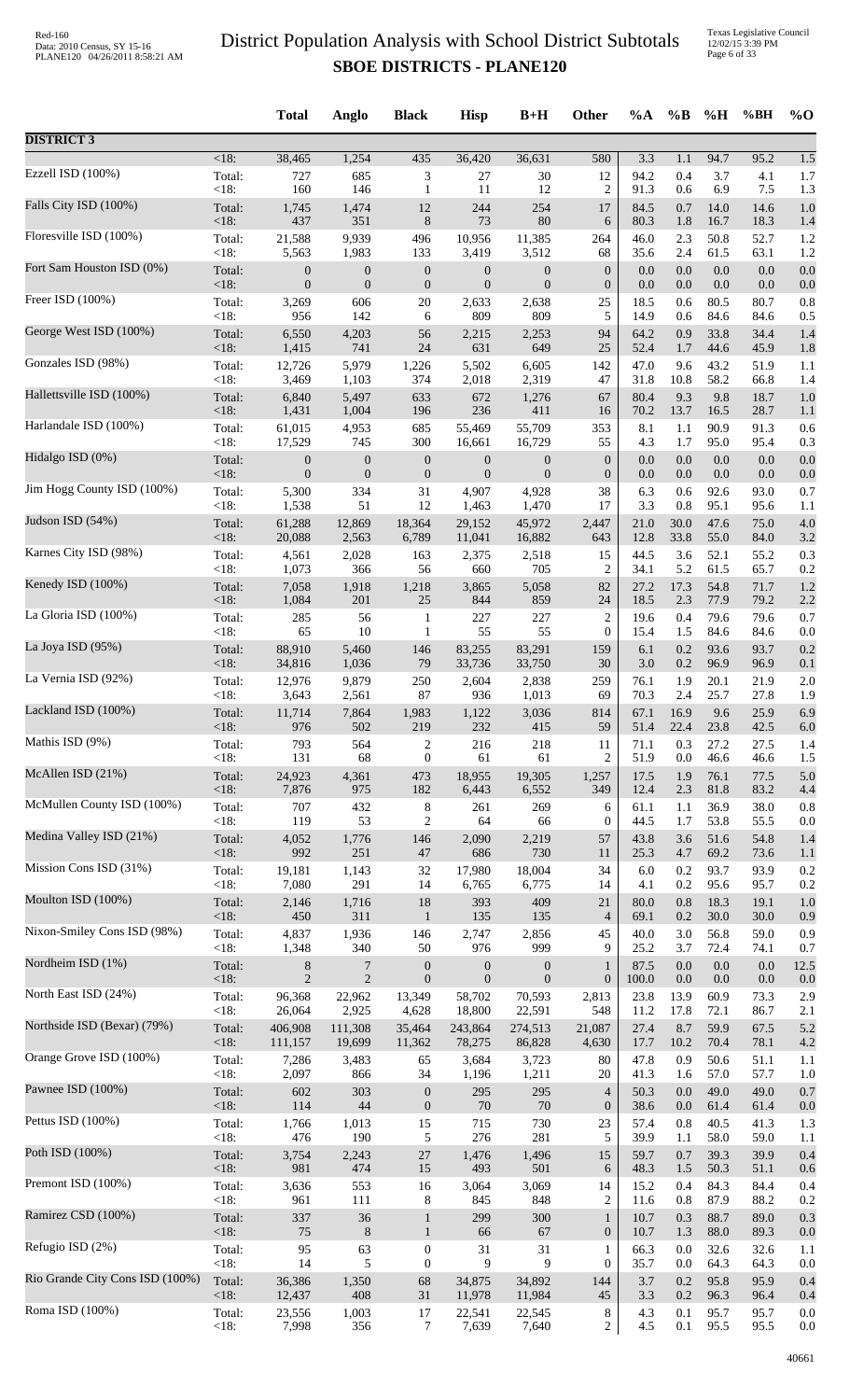|                              |                 | <b>Total</b>     | Anglo            | <b>Black</b>                | <b>Hisp</b>      | $B+H$            | Other            | $\%A$       | $\%B$        | %H           | %BH          | $\%$ O     |
|------------------------------|-----------------|------------------|------------------|-----------------------------|------------------|------------------|------------------|-------------|--------------|--------------|--------------|------------|
| <b>DISTRICT 3</b>            |                 |                  |                  |                             |                  |                  |                  |             |              |              |              |            |
| Runge ISD (100%)             | Total:          | 1,326            | 507              | 30                          | 789              | 813              | 6                | 38.2        | 2.3          | 59.5         | 61.3         | 0.5        |
| San Antonio ISD (99%)        | $<18$ :         | 369              | 111              | 9                           | 252              | 258              | $\boldsymbol{0}$ | 30.1        | 2.4          | 68.3         | 69.9         | 0.0        |
|                              | Total:          | 305,055          | 35,266           | 27,987                      | 241,716          | 266,615          | 3,174            | 11.6        | 9.2          | 79.2         | 87.4         | 1.0        |
| San Diego ISD (100%)         | <18:            | 80,980           | 3,724            | 7,113                       | 71,258           | 76,749           | 507              | 4.6         | 8.8          | 88.0         | 94.8         | 0.6        |
|                              | Total:          | 6,951            | 503              | 110                         | 6,329            | 6,417            | 31               | 7.2         | 1.6          | 91.1         | 92.3         | 0.4        |
|                              | < 18:           | 1,850            | 95               | 16                          | 1,745            | 1,752            | 3                | 5.1         | 0.9          | 94.3         | 94.7         | 0.2        |
| San Isidro ISD (100%)        | Total:          | 1,026            | 96               | $\ensuremath{\mathfrak{Z}}$ | 921              | 921              | 9                | 9.4         | 0.3          | 89.8         | 89.8         | 0.9        |
|                              | < 18:           | 243              | 11               | $\boldsymbol{0}$            | 230              | 230              | $\overline{c}$   | 4.5         | 0.0          | 94.7         | 94.7         | 0.8        |
| Sharyland ISD (19%)          | Total:          | 7,695            | 737              | 31                          | 6,899            | 6,919            | 39               | 9.6         | 0.4          | 89.7         | 89.9         | 0.5        |
|                              | < 18:           | 2,614            | 135              | 14                          | 2,467            | 2,474            | 5                | 5.2         | 0.5          | 94.4         | 94.6         | 0.2        |
| Shiner ISD (100%)            | Total:          | 3,910            | 3,335            | 279                         | 275              | 534              | 41               | 85.3        | 7.1          | 7.0          | 13.7         | 1.0        |
| Skidmore-Tynan ISD (99%)     | <18:            | 889              | 696              | 95                          | 103              | 182              | 11               | 78.3        | 10.7         | 11.6         | 20.5         | 1.2        |
|                              | Total:          | 2,869            | 1,192            | 41                          | 1,615            | 1,645            | 32               | 41.5        | 1.4          | 56.3         | 57.3         | 1.1        |
| Somerset ISD (63%)           | < 18:           | 782              | 236              | 16                          | 534              | 542              | $\overline{4}$   | 30.2        | 2.0          | 68.3         | 69.3         | 0.5        |
|                              | Total:          | 9,441            | 2,124            | 126                         | 7,159            | 7,232            | 85               | 22.5        | 1.3          | 75.8         | 76.6         | 0.9        |
| South San Antonio ISD (100%) | < 18:           | 2,940            | 404              | 59                          | 2,503            | 2,522            | 14               | 13.7        | 2.0          | 85.1         | 85.8         | 0.5        |
|                              | Total:          | 44,855           | 3,125            | 1,144                       | 40,608           | 41,419           | 311              | 7.0         | 2.6          | 90.5         | 92.3         | 0.7        |
| Southside ISD (100%)         | < 18:           | 14,109           | 519              | 423                         | 13,311           | 13,541           | 49               | 3.7         | 3.0          | 94.3         | 96.0         | 0.3        |
|                              | Total:          | 23,246           | 4,178            | 506                         | 18,453           | 18,783           | 285              | 18.0        | 2.2          | 79.4         | 80.8         | 1.2        |
|                              | < 18:           | 7,449            | 888              | 198                         | 6,403            | 6,510            | 51               | 11.9        | 2.7          | 86.0         | 87.4         | 0.7        |
| Southwest ISD (100%)         | Total:          | 51,570           | 6,907            | 2,336                       | 41,930           | 43,844           | 819              | 13.4        | 4.5          | 81.3         | 85.0         | 1.6        |
|                              | $<18$ :         | 17,099           | 1,320            | 758                         | 15,066           | 15,569           | 210              | 7.7         | 4.4          | 88.1         | 91.1         | 1.2        |
| Stockdale ISD (100%)         | Total:          | 4,325            | 2,839            | 61                          | 1,391            | 1,440            | 46               | 65.6        | 1.4          | 32.2         | 33.3         | 1.1        |
|                              | < 18:           | 1,095            | 583              | 24                          | 482              | 498              | 14               | 53.2        | 2.2          | 44.0         | 45.5         | 1.3        |
| Sweet Home ISD (100%)        | Total:          | 781              | 702              | 24                          | 56               | 77               | $\overline{2}$   | 89.9        | 3.1          | 7.2          | 9.9          | 0.3        |
| Three Rivers ISD (100%)      | < 18:           | 184              | 149              | 11                          | 26               | 34               | $\mathbf{1}$     | 81.0        | 6.0          | 14.1         | 18.5         | 0.5        |
|                              | Total:          | 4,269            | 2,106            | 475                         | 1,642            | 2,078            | 85               | 49.3        | 11.1         | 38.5         | 48.7         | 2.0        |
| Vysehrad ISD (100%)          | < 18:           | 830              | 377              | 11                          | 443              | 449              | 4                | 45.4        | 1.3          | 53.4         | 54.1         | 0.5        |
|                              | Total:          | 751              | 670              | 43                          | 37               | 80               | $\mathbf{1}$     | 89.2        | 5.7          | 4.9          | 10.7         | 0.1        |
| Waelder ISD (90%)            | < 18:           | 177              | 151              | 14                          | 12               | 26               | $\boldsymbol{0}$ | 85.3        | 7.9          | 6.8          | 14.7         | 0.0        |
|                              | Total:          | 1,812            | 520              | 206                         | 1,086            | 1,280            | 12               | 28.7        | 11.4         | 59.9         | 70.6         | 0.7        |
|                              | < 18:           | 438              | 65               | 53                          | 331              | 372              | 1                | 14.8        | 12.1         | 75.6         | 84.9         | 0.2        |
| Weimar ISD (0%)              | Total:          | 12               | 12               | $\boldsymbol{0}$            | $\boldsymbol{0}$ | $\boldsymbol{0}$ | $\boldsymbol{0}$ | 100.0       | 0.0          | 0.0          | 0.0          | 0.0        |
|                              | < 18:           | $\boldsymbol{0}$ | $\boldsymbol{0}$ | $\boldsymbol{0}$            | $\mathbf{0}$     | $\mathbf{0}$     | $\boldsymbol{0}$ | 0.0         | 0.0          | $0.0\,$      | 0.0          | 0.0        |
| Yoakum ISD (54%)             | Total:          | 4,688            | 2,579            | 429                         | 1,672            | 2,057            | 52               | 55.0        | 9.2          | 35.7         | 43.9         | 1.1        |
|                              | $<18$ :         | 1,293            | 468              | 163                         | 670              | 804              | 21               | 36.2        | 12.6         | 51.8         | 62.2         | 1.6        |
| <b>DISTRICT 4</b>            |                 |                  |                  |                             |                  |                  |                  |             |              |              |              |            |
|                              | <b>Total:</b>   | 1,677,829        | 193,742          | 551,212                     | 881,826          | 1,416,967        | 67,120           | 11.5        | 32.9         | 52.6         | 84.5         | 4.0        |
|                              | < 18:           | 503,789          | 25,825           | 156,102                     | 315,854          | 464,361          | 13,603           | 5.1         | 31.0         | 62.7         | 92.2         | 2.7        |
| Aldine ISD (95%)             | Total:          | 251,999          | 22,767           | 73,890                      | 150,135          | 221,464          | 7,768            | 9.0         | 29.3         | 59.6         | 87.9         | 3.1        |
| Alief ISD (18%)              | < 18:           | 84,612           | 3,105            | 24,259                      | 56,758           | 79,746           | 1,761            | 3.7         | 28.7         | 67.1         | 94.2         | 2.1        |
|                              | Total:          | 45,770           | 3,285            | 15,098                      | 20,964           | 35,518           | 6,967            | 7.2         | 33.0         | 45.8         | 77.6         | 15.2       |
| Channelview ISD (72%)        | <18:            | 14,097           | 397              | 4,937                       | 7,671            | 12,378           | 1,322            | 2.8         | 35.0         | 54.4         | 87.8         | 9.4        |
|                              | Total:          | 26,332           | 4,803            | 5,184                       | 15,761           | 20,739           | 790              | 18.2        | 19.7         | 59.9         | 78.8         | 3.0        |
|                              | < 18:           | 9,180            | 958              | 1,795                       | 6,327            | 8,007            | 215              | 10.4        | 19.6         | 68.9         | 87.2         | 2.3        |
| Clear Creek ISD (1%)         | Total:          | 1,598            | 536              | 223                         | 394              | 610              | 452              | 33.5        | 14.0         | 24.7         | 38.2         | 28.3       |
|                              | < 18:           | 461              | 121              | 76                          | 133              | 204              | 136              | 26.2        | 16.5         | 28.9         | 44.3         | 29.5       |
| Cypress-Fairbanks ISD (0%)   | Total:          | $\boldsymbol{0}$ | $\boldsymbol{0}$ | $\boldsymbol{0}$            | $\mathbf{0}$     | $\boldsymbol{0}$ | $\boldsymbol{0}$ | 0.0         | 0.0          | 0.0          | 0.0          | 0.0        |
|                              | < 18:           | $\boldsymbol{0}$ | $\boldsymbol{0}$ | $\boldsymbol{0}$            | $\mathbf{0}$     | $\mathbf{0}$     | $\boldsymbol{0}$ | 0.0         | $0.0\,$      | 0.0          | 0.0          | 0.0        |
| Deer Park ISD (2%)           | Total:          | 1,069            | 155              | 13                          | 890              | 903              | 11               | 14.5        | 1.2          | 83.3         | 84.5         | 1.0        |
|                              | < 18:           | 348              | 25               | 8                           | 313              | 321              | $\overline{c}$   | 7.2         | 2.3          | 89.9         | 92.2         | 0.6        |
| Fort Bend ISD (25%)          | Total:          | 87,846           | 6,281            | 53,568                      | 26,182           | 78,680           | 2,885            | 7.2         | 61.0         | 29.8         | 89.6         | 3.3        |
| Galena Park ISD (100%)       | < 18:           | 27,081           | 1,014            | 16,292                      | 9,653            | 25,438           | 629              | 3.7         | 60.2         | 35.6         | 93.9         | 2.3        |
|                              | Total:          | 83,545           | 11,848           | 15,989                      | 54,529           | 69,794           | 1,903            | 14.2        | 19.1         | 65.3         | 83.5         | 2.3        |
| Houston ISD (62%)            | < 18:           | 26,892           | 1,730            | 4,702                       | 20,455           | 24,769           | 393              | 6.4         | 17.5         | 76.1         | 92.1         | 1.5        |
|                              | Total:          | 841,577          | 94,539           | 303,705                     | 422,236          | 718,364          | 28,674           | 11.2        | 36.1         | 50.2         | 85.4         | 3.4        |
| Humble ISD (19%)             | < 18:           | 231,248          | 10,369           | 76,188                      | 143,342          | 216,160          | 4,719            | 4.5         | 32.9         | 62.0         | 93.5         | 2.0        |
|                              | Total:          | 32,445           | 9,583            | 9,784                       | 11,872           | 21,358           | 1,504            | 29.5        | 30.2         | 36.6         | 65.8         | 4.6        |
|                              | < 18:           | 9,326            | 1,932            | 2,808                       | 4,309            | 7,000            | 394              | 20.7        | 30.1         | 46.2         | 75.1         | 4.2        |
| Klein ISD (15%)              | Total:          | 32,001           | 2,761            | 10,065                      | 15,846           | 25,612           | 3,628            | 8.6         | 31.5         | 49.5         | 80.0         | 11.3       |
|                              | < 18:           | 10,295           | 428              | 3,145                       | 5,984            | 8,993            | 874              | 4.2         | 30.5         | 58.1         | 87.4         | 8.5        |
| Pasadena ISD (63%)           | Total:          | 153,951          | 22,299           | 14,358                      | 112,520          | 125,561          | 6,091            | 14.5        | 9.3          | 73.1         | 81.6         | 4.0        |
|                              | < 18:           | 50,920           | 3,404            | 5,076                       | 41,685           | 46,029           | 1,487            | 6.7         | 10.0         | 81.9         | 90.4         | 2.9        |
| Sheldon ISD (89%)            | Total:          | 27,269           | 4,546            | 7,013                       | 15,460           | 22,228           | 495              | 16.7        | 25.7         | 56.7         | 81.5<br>89.3 | 1.8        |
| Spring ISD (51%)             | < 18:<br>Total: | 9,855<br>84,877  | 907<br>8,654     | 2,499<br>39,957             | 6,434<br>32,534  | 8,801<br>71,335  | 147<br>4,888     | 9.2<br>10.2 | 25.4<br>47.1 | 65.3<br>38.3 | 84.0         | 1.5<br>5.8 |
| Stafford MSD (44%)           | < 18:           | 27,422           | 1,186            | 13,541                      | 11,950           | 24,939           | 1,297            | 4.3         | 49.4         | 43.6         | 90.9         | 4.7        |
|                              | Total:          | 7,550            | 1,685            | 2,365                       | 2,503            | 4,801            | 1,064            | 22.3        | 31.3         | 33.2         | 63.6         | 14.1       |
|                              | <18:            | 2,052            | 249              | 776                         | 840              | 1,576            | 227              | 12.1        | 37.8         | 40.9         | 76.8         | 11.1       |
| <b>DISTRICT 5</b>            | <b>Total:</b>   | 1,689,618        | 938,063          | 112,231                     | 576,632          | 677,834          | 73,721           | 55.5        | 6.6          | 34.1         | 40.1         | 4.4        |
| Alamo Heights ISD (86%)      | $18:$           | 405,870          | 170,817          | 33,618                      | 190,200          | 217,823          | 17,230           | 42.1        | 8.3          | 46.9         | 53.7         | 4.2        |
|                              | Total:          | 24,903           | 19,162           | 329                         | 4,727            | 5,012            | 729              | 76.9        | 1.3          | 19.0         | 20.1         | 2.9        |
|                              | $<18$ :         | 5,522            | 3,857            | 86                          | 1,389            | 1,454            | 211              | 69.8        | 1.6          | 25.2         | 26.3         | 3.8        |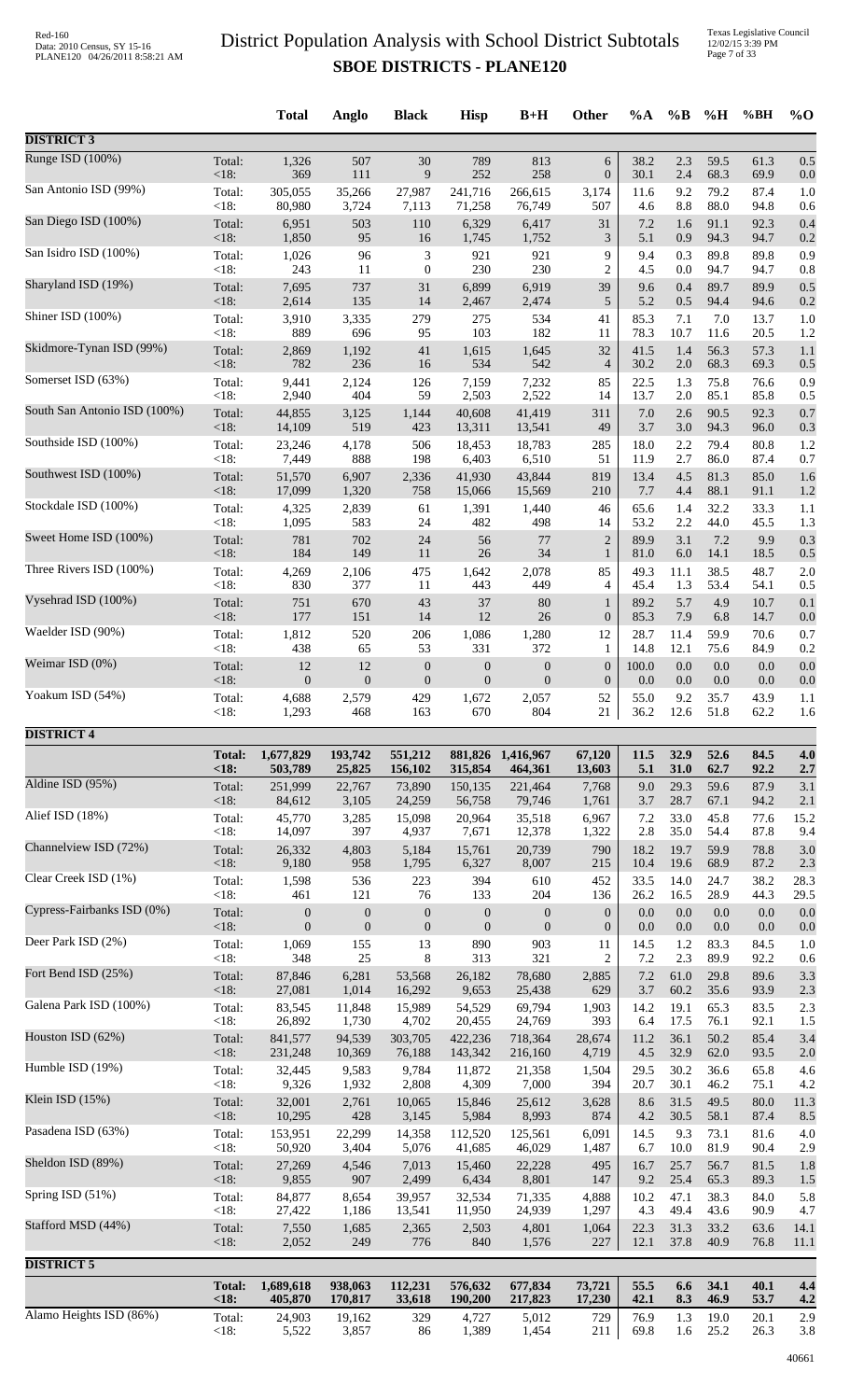|                             |                | <b>Total</b>   | Anglo        | <b>Black</b>     | <b>Hisp</b>    | $B+H$                       | Other            | $\%A$        | $\%$ B     | %H           | %BH          | $\%$ O     |
|-----------------------------|----------------|----------------|--------------|------------------|----------------|-----------------------------|------------------|--------------|------------|--------------|--------------|------------|
| <b>DISTRICT 5</b>           |                |                |              |                  |                |                             |                  |              |            |              |              |            |
| Austin ISD (72%)            | Total:         | 455,086        | 225,437      | 40,328           | 165,638        | 202,533                     | 27,116           | 49.5         | 8.9        | 36.4         | 44.5         | 6.0        |
|                             | $<18$ :        | 97,036         | 30,613       | 10,997           | 52,397         | 61,694                      | 4,729            | 31.5         | 11.3       | 54.0         | 63.6         | 4.9        |
| Blanco ISD (100%)           | Total:         | 6,615          | 5,166        | 63               | 1,280          | 1,330                       | 119              | 78.1         | 1.0        | 19.3         | 20.1         | 1.8        |
| Boerne ISD (100%)           | <18:           | 1,418          | 942          | 17               | 438            | 450                         | 26               | 66.4         | 1.2        | 30.9         | 31.7         | 1.8        |
|                             | Total:         | 34,870         | 27,609       | 273              | 6,309          | 6,532                       | 729              | 79.2         | 0.8        | 18.1         | 18.7         | 2.1        |
| Burnet Cons ISD (11%)       | <18:           | 8,573          | 6,075        | 116              | 2,196          | 2,277                       | 221              | 70.9         | 1.4        | 25.6         | 26.6         | 2.6        |
|                             | Total:         | 2,341          | 2,223        | 5                | 71             | 76                          | 42               | 95.0         | 0.2        | 3.0          | 3.2          | 1.8        |
|                             | $<18$ :        | 231            | 213          | $\mathbf{1}$     | 13             | 14                          | $\overline{4}$   | 92.2         | 0.4        | 5.6          | 6.1          | 1.7        |
| Center Point ISD (100%)     | Total:         | 4,002          | 2,707        | 38               | 1,186          | 1,204                       | 91               | 67.6         | 0.9        | 29.6         | 30.1         | 2.3        |
|                             | $<18$ :        | 1,022          | 496          | 26               | 488            | 500                         | 26               | 48.5         | 2.5        | 47.7         | 48.9         | 2.5        |
| Cherokee ISD (100%)         | Total:         | 596            | 495          | 9                | 82             | 90                          | 11               | 83.1         | 1.5        | 13.8         | 15.1         | 1.8        |
|                             | <18:           | 139            | 99           | 8                | 29             | 37                          | 3                | 71.2         | 5.8        | 20.9         | 26.6         | 2.2        |
| Comal ISD (100%)            | Total:         | 99,194         | 71,135       | 2,604            | 23,155         | 25,457                      | 2,602            | 71.7         | 2.6        | 23.3         | 25.7         | 2.6        |
| Comfort ISD (100%)          | $<18$ :        | 24,673         | 14,983       | 890              | 8,282          | 8,986                       | 704              | 60.7         | 3.6        | 33.6         | 36.4         | 2.9        |
|                             | Total:         | 7,624          | 5,085        | 49               | 2,393          | 2,418                       | 121              | 66.7         | 0.6        | 31.4         | 31.7         | 1.6        |
| Del Valle ISD (98%)         | < 18:          | 1,704          | 826          | 15               | 850            | 859                         | 19               | 48.5         | 0.9        | 49.9         | 50.4         | 1.1        |
|                             | Total:         | 58,128         | 12,459       | 8,091            | 36,074         | 43,468                      | 2,201            | 21.4         | 13.9       | 62.1         | 74.8         | 3.8        |
| Divide ISD (100%)           | <18:           | 16,337         | 1,346        | 2,182            | 12,914         | 14,755                      | 236              | 8.2          | 13.4       | 79.0         | 90.3         | 1.4        |
|                             | Total:         | 174            | 146          | $\boldsymbol{0}$ | 28             | 28                          | $\boldsymbol{0}$ | 83.9         | 0.0        | 16.1         | 16.1         | 0.0        |
|                             | $<18$ :        | 36             | 26           | $\boldsymbol{0}$ | 10             | 10                          | $\boldsymbol{0}$ | 72.2         | 0.0        | 27.8         | 27.8         | 0.0        |
| Doss Cons CSD (100%)        | Total:         | 307            | 277          | $\overline{c}$   | 21             | $23\,$                      | 7                | 90.2         | 0.7        | 6.8          | 7.5          | 2.3        |
|                             | $<18$ :        | 56             | $47\,$       | $\boldsymbol{0}$ | $\overline{7}$ | 7                           | $\overline{2}$   | 83.9         | 0.0        | 12.5         | 12.5         | 3.6        |
| Dripping Springs ISD (99%)  | Total:         | 22,737         | 18,951       | 304              | 2,747          | 3,020                       | 766              | 83.3         | 1.3        | 12.1         | 13.3         | 3.4        |
|                             | < 18:          | 6,416          | 5,007        | 130              | 1,051          | 1,159                       | 250              | 78.0         | 2.0        | 16.4         | 18.1         | 3.9        |
| Eanes ISD (100%)            | Total:         | 35,421         | 28,987       | 342              | 2,838          | 3,149                       | 3,285            | 81.8         | 1.0        | 8.0          | 8.9          | 9.3        |
| East Central ISD (37%)      | <18:           | 9,754          | 7,472        | 135              | 1,002          | 1,122                       | 1,160            | 76.6         | 1.4        | 10.3         | 11.5         | 11.9       |
|                             | Total:         | 16,951         | 9,701        | 955              | 6,161          | 7,030                       | 220              | 57.2         | 5.6        | 36.3         | 41.5         | 1.3        |
| Fort Sam Houston ISD (100%) | <18:           | 4,237          | 1,854        | 297              | 2,085          | 2,330                       | 53               | 43.8         | 7.0        | 49.2         | 55.0         | 1.3        |
|                             | Total:         | 7,129          | 4,227        | 1,263            | 1,200          | 2,373                       | 529              | 59.3         | 17.7       | 16.8         | 33.3         | 7.4        |
|                             | $<18$ :        | 1,545          | 726          | 372              | 392            | 707                         | 112              | 47.0         | 24.1       | 25.4         | 45.8         | 7.2        |
| Fredericksburg ISD (100%)   | Total:         | 21,951         | 16,881       | 110              | 4,723          | 4,789                       | 281              | 76.9         | 0.5        | 21.5         | 21.8         | 1.3        |
|                             | <18:           | 4,490          | 2,657        | 37               | 1,727          | 1,752                       | 81               | 59.2         | 0.8        | 38.5         | 39.0         | 1.8        |
| Gonzales ISD (2%)           | Total:         | 302            | 230          | 12               | 56             | 68                          | 4                | 76.2         | 4.0        | 18.5         | 22.5         | 1.3        |
|                             | <18:           | 51             | 31           | 3                | 17             | $20\,$                      | $\mathbf{0}$     | 60.8         | 5.9        | 33.3         | 39.2         | 0.0        |
| Harper ISD (91%)            | Total:         | 3,273          | 2,938        | 12               | 280            | 287                         | 48               | 89.8         | 0.4        | 8.6          | 8.8          | 1.5        |
|                             | <18:           | 631            | 512          | 4                | 109            | 110                         | 9                | 81.1         | 0.6        | 17.3         | 17.4         | 1.4        |
| Hays Cons ISD (100%)        | Total:         | 67,879         | 31,499       | 3,214            | 32,231         | 34,946                      | 1,434            | 46.4         | 4.7        | 47.5         | 51.5         | 2.1        |
| Hunt ISD (100%)             | $<18$ :        | 21,715         | 7,807        | 1,239            | 12,546         | 13,485                      | 423              | 36.0         | 5.7        | 57.8         | 62.1         | 1.9        |
|                             | Total:         | 1,686          | 1,484        | $\overline{c}$   | 179            | 181                         | 21               | 88.0         | 0.1        | 10.6         | 10.7         | 1.2        |
| Ingram ISD (100%)           | $<18$ :        | 260            | 195          | $\mathbf{1}$     | 59             | 60                          | 5                | 75.0         | 0.4        | 22.7         | 23.1         | 1.9        |
|                             | Total:         | 8,319          | 6,411        | 103              | 1,665          | 1,743                       | 165              | 77.1         | 1.2        | 20.0         | 21.0         | 2.0        |
| Johnson City ISD (100%)     | $<18$ :        | 1,708          | 999          | $60\,$           | 621            | 665<br>810                  | 44<br>87         | 58.5<br>83.4 | 3.5        | 36.4<br>14.2 | 38.9         | 2.6        |
|                             | Total:<br><18: | 5,412<br>1,164 | 4,515<br>861 | 55<br>33         | 766<br>262     | 288                         | 15               | 74.0         | 1.0<br>2.8 | 22.5         | 15.0<br>24.7 | 1.6<br>1.3 |
| Judson ISD (46%)            | Total:         | 52,698         | 23,454       | 8,707            | 18,868         | 26,745                      | 2,499            | 44.5         | 16.5       | 35.8         | 50.8         | 4.7        |
|                             | $<18$ :        | 14,087         | 4,349        | 3,001            | 6,662          | 9,179                       | 559              | 30.9         | 21.3       | 47.3         | 65.2         | 4.0        |
| Kerrville ISD (100%)        | Total:         | 33,259         | 23,526       | 936              | 8,272          | 9,047                       | 686              | 70.7         | 2.8        | 24.9         | 27.2         | 2.1        |
|                             | $<18$ :        | 6,536          | 3,410        | 290              | 2,803          | 2,994                       | 132              | 52.2         | 4.4        | 42.9         | 45.8         | 2.0        |
| La Vernia ISD (8%)          | Total:         | 1,090          | 895          | 24               | 147            | 171                         | 24               | 82.1         | 2.2        | 13.5         | 15.7         | 2.2        |
| Lake Travis ISD (0%)        | $<18$ :        | 251            | 184          | 6                | 55             | 61                          | 6                | 73.3         | 2.4        | 21.9         | 24.3         | 2.4        |
|                             | Total:         | 41             | 38           | $\boldsymbol{0}$ | $\sqrt{3}$     | $\ensuremath{\mathfrak{Z}}$ | $\boldsymbol{0}$ | 92.7         | 0.0        | 7.3          | 7.3          | 0.0        |
| Llano ISD $(100\%)$         | $<18$ :        | 14             | 14           | $\boldsymbol{0}$ | $\mathbf{0}$   | $\boldsymbol{0}$            | $\mathbf{0}$     | 100.0        | 0.0        | 0.0          | 0.0          | 0.0        |
|                             | Total:         | 16,958         | 15,078       | 158              | 1,471          | 1,604                       | 276              | 88.9         | 0.9        | 8.7          | 9.5          | 1.6        |
|                             | $<18$ :        | 2,846          | 2,189        | 74               | 533            | 587                         | 70               | 76.9         | 2.6        | 18.7         | 20.6         | 2.5        |
| Lockhart ISD (100%)         | Total:         | 23,727         | 10,645       | 1,787            | 11,134         | 12,783                      | 299              | 44.9         | 7.5        | 46.9         | 53.9         | 1.3        |
|                             | <18:           | 6,384          | 2,002        | 482              | 3,905          | 4,300                       | 82               | 31.4         | 7.6        | 61.2         | 67.4         | 1.3        |
| Luling ISD (100%)           | Total:         | 7,581          | 3,578        | 604              | 3,394          | 3,914                       | 89               | 47.2         | 8.0        | 44.8         | 51.6         | 1.2        |
|                             | $<18$ :        | 1,981          | 613          | 185              | 1,230          | 1,354                       | 14               | 30.9         | 9.3        | 62.1         | 68.3         | 0.7        |
| Manor ISD (25%)             | Total:         | 8,884          | 1,320        | 2,173            | 5,362          | 7,460                       | 104              | 14.9         | 24.5       | 60.4         | 84.0         | 1.2        |
|                             | $<18$ :        | 2,808          | 140          | 601              | 2,088          | 2,652                       | 16               | 5.0          | 21.4       | 74.4         | 94.4         | 0.6        |
| Marion ISD (100%)           | Total:         | 7,024          | 4,861        | 190              | 1,842          | 2,015                       | 148              | 69.2         | 2.7        | 26.2         | 28.7         | 2.1        |
| Mason ISD (98%)             | <18:           | 1,739          | 1,002        | 68               | 657            | 712                         | 25               | 57.6         | 3.9        | 37.8         | 40.9         | 1.4        |
|                             | Total:         | 4,046          | 3,119        | 26               | 866            | 888                         | 39               | 77.1         | 0.6        | 21.4         | 21.9         | 1.0        |
| Medina ISD (2%)             | <18:           | 862            | 572          | 12               | 273            | 282                         | 8                | 66.4         | 1.4        | 31.7         | 32.7         | 0.9        |
|                             | Total:         | 51             | $41\,$       | $\boldsymbol{0}$ | $\overline{9}$ | 9                           | 1                | 80.4         | 0.0        | 17.6         | 17.6         | 2.0        |
| Medina Valley ISD (2%)      | $<18$ :        | 14             | 9            | $\boldsymbol{0}$ | 5              | 5                           | $\boldsymbol{0}$ | 64.3         | 0.0        | 35.7         | 35.7         | 0.0        |
|                             | Total:         | 415            | 259          | $\,8\,$          | 144            | 149                         | $\overline{7}$   | 62.4         | 1.9        | 34.7         | 35.9         | 1.7        |
|                             | <18:           | 85             | 44           | $\boldsymbol{2}$ | 41             | 41                          | $\boldsymbol{0}$ | 51.8         | 2.4        | 48.2         | 48.2         | 0.0        |
| Navarro ISD (100%)          | Total:         | 6,907          | 4,157        | 192              | 2,468          | 2,614                       | 136              | 60.2         | 2.8        | 35.7         | 37.8         | 2.0        |
|                             | $<18$ :        | 1,956          | 1,019        | $71\,$           | 855            | 899                         | 38               | 52.1         | 3.6        | 43.7         | 46.0         | 1.9        |
| New Braunfels ISD (100%)    | Total:         | 44,455         | 28,246       | 877              | 14,643         | 15,377                      | 832              | 63.5         | 2.0        | 32.9         | 34.6         | 1.9        |
|                             | $<18$ :        | 11,583         | 6,095        | 319              | 5,020          | 5,261                       | 227              | 52.6         | 2.8        | 43.3         | 45.4         | 2.0        |
| Nixon-Smiley Cons ISD (2%)  | Total:         | 120            | 114          | $\boldsymbol{0}$ | 6              | 6                           | $\mathbf{0}$     | 95.0         | 0.0        | 5.0          | 5.0          | 0.0        |
| North East ISD (76%)        | <18:           | 29             | $28\,$       | $\boldsymbol{0}$ | $\mathbf{1}$   | $\mathbf{1}$                | $\boldsymbol{0}$ | 96.6         | 0.0        | 3.4          | 3.4          | 0.0        |
|                             | Total:         | 300,036        | 159,276      | 20,391           | 106,949        | 125,159                     | 15,601           | 53.1         | 6.8        | 35.6         | 41.7         | 5.2        |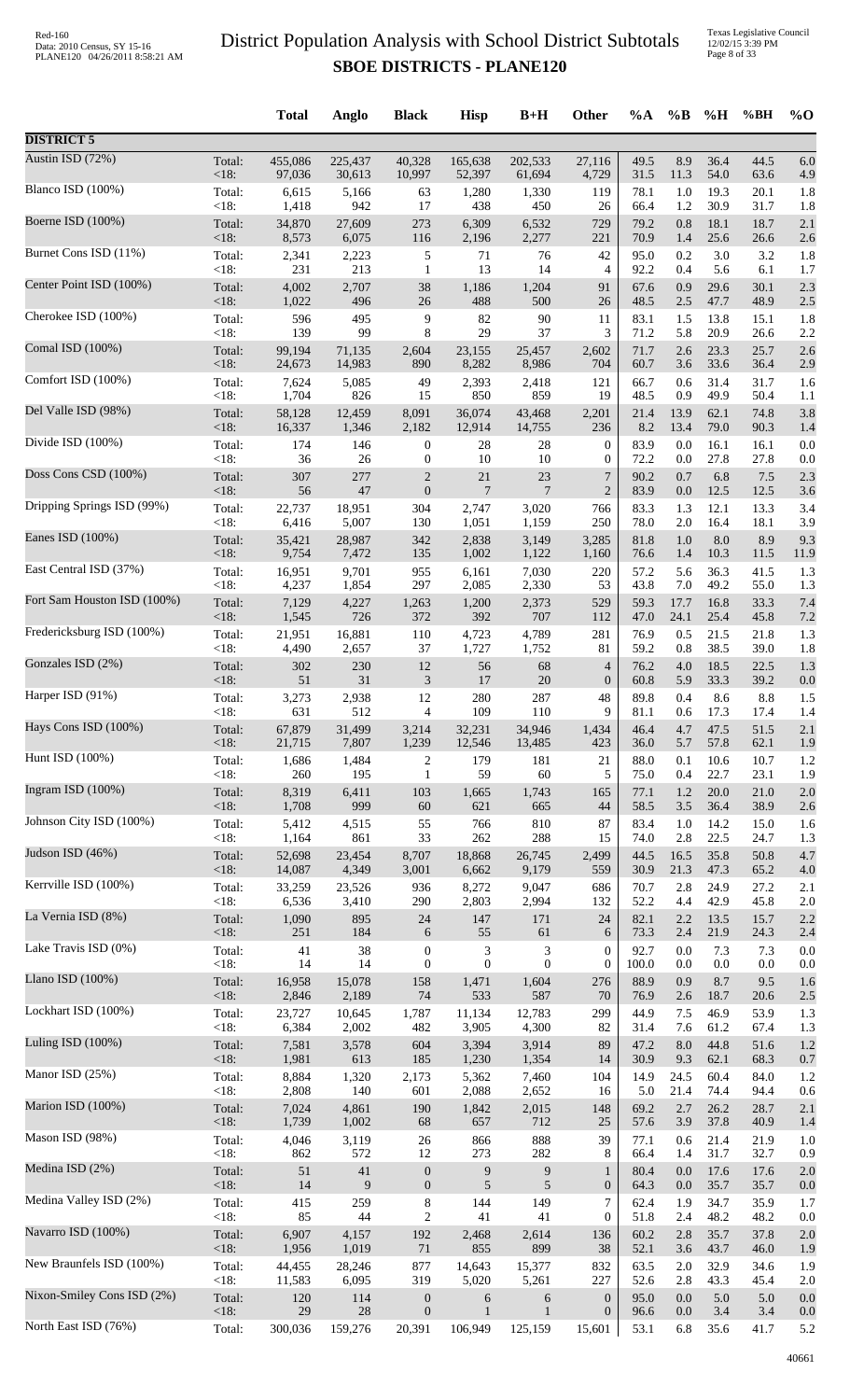Texas Legislative Council 12/02/15 3:39 PM Page 9 of 33

|                                   |               | <b>Total</b> | Anglo   | <b>Black</b> | <b>Hisp</b> | $B+H$   | Other            | %A   | $\%B$ | %H   | %BH  | $%$ <sup>O</sup> |
|-----------------------------------|---------------|--------------|---------|--------------|-------------|---------|------------------|------|-------|------|------|------------------|
| <b>DISTRICT 5</b>                 |               |              |         |              |             |         |                  |      |       |      |      |                  |
|                                   | $<18$ :       | 74,621       | 31,439  | 6,423        | 33,550      | 38,775  | 4,407            | 42.1 | 8.6   | 45.0 | 52.0 | 5.9              |
| Northside ISD (Bexar) (21%)       | Total:        | 108,074      | 56,642  | 4,478        | 40,771      | 44,697  | 6,735            | 52.4 | 4.1   | 37.7 | 41.4 | 6.2              |
|                                   | <18:          | 28,060       | 11,983  | 1,421        | 13,031      | 14,134  | 1,943            | 42.7 | 5.1   | 46.4 | 50.4 | 6.9              |
| Prairie Lea ISD (100%)            | Total:        | 1,311        | 759     | 67           | 448         | 515     | 37               | 57.9 | 5.1   | 34.2 | 39.3 | 2.8              |
|                                   | <18:          | 346          | 157     | 24           | 153         | 177     | 12               | 45.4 | 6.9   | 44.2 | 51.2 | 3.5              |
| Randolph Field ISD (100%)         | Total:        | 1,241        | 827     | 172          | 188         | 339     | 75               | 66.6 | 13.9  | 15.1 | 27.3 | 6.0              |
| Richland Springs ISD (100%)       | $<18$ :       | 516          | 323     | 79           | 99          | 164     | 29               | 62.6 | 15.3  | 19.2 | 31.8 | 5.6              |
|                                   | Total:        | 939          | 810     | $20\,$       | 100         | 111     | 18               | 86.3 | 2.1   | 10.6 | 11.8 | 1.9              |
|                                   | <18:          | 212          | 158     | 16           | 42          | 50      | 4                | 74.5 | 7.5   | 19.8 | 23.6 | 1.9              |
| San Antonio ISD (1%)              | Total:        | 2,459        | 1,407   | 115          | 881         | 986     | 66               | 57.2 | 4.7   | 35.8 | 40.1 | 2.7              |
|                                   | $<18$ :       | 123          | 60      | $\sqrt{2}$   | 58          | 59      | $\overline{4}$   | 48.8 | 1.6   | 47.2 | 48.0 | 3.3              |
| San Marcos Cons ISD (100%)        | Total:        | 64,257       | 32,598  | 3,533        | 26,723      | 29,791  | 1,868            | 50.7 | 5.5   | 41.6 | 46.4 | 2.9              |
| San Saba ISD (100%)               | < 18:         | 11,243       | 3,197   | 822          | 7,151       | 7,735   | 311              | 28.4 | 7.3   | 63.6 | 68.8 | 2.8              |
|                                   | Total:        | 4,537        | 2,779   | 184          | 1,530       | 1,710   | 48               | 61.3 | 4.1   | 33.7 | 37.7 | 1.1              |
| Schertz-Cibolo-Universal City ISD | $<18$ :       | 921          | 448     | 5            | 461         | 462     | 11               | 48.6 | 0.5   | 50.1 | 50.2 | 1.2              |
| $(100\%)$                         | Total:        | 58,437       | 33,954  | 6,565        | 15,717      | 21,784  | 2,699            | 58.1 | 11.2  | 26.9 | 37.3 | 4.6              |
| Seguin ISD (100%)                 | <18:          | 16,787       | 8,327   | 2,236        | 5,718       | 7,658   | 802              | 49.6 | 13.3  | 34.1 | 45.6 | 4.8              |
|                                   | Total:        | 42,952       | 20,595  | 2,786        | 19,346      | 21,784  | 573              | 47.9 | 6.5   | 45.0 | 50.7 | 1.3              |
|                                   | $<18$ :       | 10,541       | 3,449   | 809          | 6,369       | 6,966   | 126              | 32.7 | 7.7   | 60.4 | 66.1 | 1.2              |
| Waelder ISD (10%)                 | Total:        | 210          | 143     | 8            | 56          | 64      | 3                | 68.1 | 3.8   | 26.7 | 30.5 | 1.4              |
|                                   | < 18:         | 33           | 19      | 1            | 13          | 14      | $\boldsymbol{0}$ | 57.6 | 3.0   | 39.4 | 42.4 | 0.0              |
| Wimberley ISD (100%)              | Total:        | 13,009       | 11,217  | 67           | 1,484       | 1,542   | 250              | 86.2 | 0.5   | 11.4 | 11.9 | 1.9              |
|                                   | $<18$ :       | 2,574        | 1,943   | 20           | 543         | 560     | 71               | 75.5 | 0.8   | 21.1 | 21.8 | 2.8              |
| <b>DISTRICT 6</b>                 |               |              |         |              |             |         |                  |      |       |      |      |                  |
|                                   | <b>Total:</b> | 1,682,301    | 750,027 | 211,125      | 548,266     | 747,495 | 184,779          | 44.6 | 12.5  | 32.6 | 44.4 | 11.0             |
| Aldine ISD $(3%)$                 | <18           | 432,240      | 147,152 | 64,255       | 181,937     | 240,865 | 44,223           | 34.0 | 14.9  | 42.1 | 55.7 | <b>10.2</b>      |
|                                   | Total:        | 7,540        | 998     | 653          | 5,781       | 6,367   | 175              | 13.2 | 8.7   | 76.7 | 84.4 | 2.3              |
|                                   | <18:          | 2,472        | 108     | 227          | 2,127       | 2,325   | 39               | 4.4  | 9.2   | 86.0 | 94.1 | 1.6              |
| Alief ISD (82%)                   | Total:        | 210,684      | 24,924  | 60,288       | 89,075      | 146,576 | 39,184           | 11.8 | 28.6  | 42.3 | 69.6 | 18.6             |
|                                   | $<18$ :       | 58,966       | 3,240   | 19,156       | 29,737      | 47,709  | 8,017            | 5.5  | 32.5  | 50.4 | 80.9 | 13.6             |
| Cypress-Fairbanks ISD (84%)       | Total:        | 416,269      | 193,612 | 53,892       | 124,535     | 175,564 | 47,093           | 46.5 | 12.9  | 29.9 | 42.2 | 11.3             |
| Houston ISD (38%)                 | < 18:         | 120,029      | 45,346  | 17,843       | 45,279      | 61,617  | 13,066           | 37.8 | 14.9  | 37.7 | 51.3 | 10.9             |
|                                   | Total:        | 522,780      | 249,199 | 51,459       | 173,967     | 222,062 | 51,519           | 47.7 | 9.8   | 33.3 | 42.5 | 9.9              |
| Katy ISD (36%)                    | <18:          | 104,913      | 34,393  | 11,834       | 49,946      | 60,589  | 9,931            | 32.8 | 11.3  | 47.6 | 57.8 | 9.5              |
|                                   | Total:        | 92,343       | 51,706  | 8,005        | 22,555      | 30,025  | 10,612           | 56.0 | 8.7   | 24.4 | 32.5 | 11.5             |
|                                   | <18:          | 25,332       | 12,081  | 2,689        | 7,787       | 10,216  | 3,035            | 47.7 | 10.6  | 30.7 | 40.3 | 12.0             |
| Klein ISD (85%)                   | Total:        | 185,772      | 109,633 | 18,977       | 40,682      | 58,786  | 17,353           | 59.0 | 10.2  | 21.9 | 31.6 | 9.3              |
|                                   | $<18$ :       | 53,477       | 26,980  | 6,556        | 15,146      | 21,211  | 5,286            | 50.5 | 12.3  | 28.3 | 39.7 | 9.9              |
| Spring Branch ISD (100%)          | Total:        | 172,268      | 76,953  | 8,814        | 74,646      | 82,398  | 12,917           | 44.7 | 5.1   | 43.3 | 47.8 | 7.5              |
| Spring ISD (15%)                  | <18:          | 47,024       | 15,471  | 3,001        | 25,799      | 28,330  | 3,223            | 32.9 | 6.4   | 54.9 | 60.2 | 6.9              |
|                                   | Total:        | 24,697       | 8,409   | 6,223        | 7,537       | 13,555  | 2,733            | 34.0 | 25.2  | 30.5 | 54.9 | 11.1             |
| Tomball ISD (87%)                 | $<18$ :       | 6,216        | 1,160   | 1,990        | 2,587       | 4,457   | 599              | 18.7 | 32.0  | 41.6 | 71.7 | 9.6              |
|                                   | Total:        | 48,211       | 33,617  | 2,760        | 8,832       | 11,459  | 3,135            | 69.7 | 5.7   | 18.3 | 23.8 | 6.5              |
|                                   | $<18$ :       | 13,281       | 8,138   | 930          | 3,272       | 4,131   | 1,012            | 61.3 | 7.0   | 24.6 | 31.1 | 7.6              |
| Waller ISD (5%)                   | Total:        | 1,737        | 976     | 54           | 656         | 703     | 58               | 56.2 | 3.1   | 37.8 | 40.5 | 3.3              |
|                                   | <18:          | 530          | 235     | 29           | 257         | 280     | 15               | 44.3 | 5.5   | 48.5 | 52.8 | 2.8              |
| <b>DISTRICT 7</b>                 |               |              |         |              |             |         |                  |      |       |      |      |                  |
|                                   | <b>Total:</b> | 1,685,861    | 919,642 | 281,844      | 337,445     | 611,656 | 154,563          | 54.6 | 16.7  | 20.0 | 36.3 | 9.2              |
| Alvin ISD (100%)                  | < 18:         | 450,923      | 205,518 | 85,191       | 119,745     | 200,694 | 44,711           | 45.6 | 18.9  | 26.6 | 44.5 | 9.9              |
|                                   | Total:        | 86,711       | 41,290  | 10,430       | 27,288      | 37,386  | 8,035            | 47.6 | 12.0  | 31.5 | 43.1 | 9.3              |
| Anahuac ISD (100%)                | $<18$ :       | 24,895       | 8,996   | 3,407        | 10,144      | 13,348  | 2,551            | 36.1 | 13.7  | 40.7 | 53.6 | 10.2             |
|                                   | Total:        | 6,780        | 4,055   | 1,147        | 1,425       | 2,552   | 173              | 59.8 | 16.9  | 21.0 | 37.6 | 2.6              |
|                                   | $<18$ :       | 1,660        | 847     | 272          | 512         | 772     | 41               | 51.0 | 16.4  | 30.8 | 46.5 | 2.5              |
| Angleton ISD (100%)               | Total:        | 38,961       | 19,648  | 6,979        | 11,950      | 18,714  | 599              | 50.4 | 17.9  | 30.7 | 48.0 | 1.5              |
|                                   | $<18$ :       | 8,721        | 3,767   | 1,222        | 3,702       | 4,815   | 139              | 43.2 | 14.0  | 42.4 | 55.2 | 1.6              |
| Barbers Hill ISD (100%)           | Total:        | 14,411       | 12,007  | 524          | 1,672       | 2,149   | 255              | 83.3 | 3.6   | 11.6 | 14.9 | 1.8              |
| Beaumont ISD (100%)               | <18:          | 4,340        | 3,384   | 198          | 700         | 867     | 89               | 78.0 | 4.6   | 16.1 | 20.0 | 2.1              |
|                                   | Total:        | 132,225      | 46,691  | 61,677       | 19,459      | 80,399  | 5,135            | 35.3 | 46.6  | 14.7 | 60.8 | 3.9              |
|                                   | <18:          | 30,313       | 6,750   | 16,958       | 5,725       | 22,357  | 1,206            | 22.3 | 55.9  | 18.9 | 73.8 | 4.0              |
| Brazos ISD (49%)                  | Total:        | 2,167        | 1,226   | 136          | 785         | 913     | 28               | 56.6 | 6.3   | 36.2 | 42.1 | 1.3              |
|                                   | $<18$ :       | 550          | 243     | 33           | 271         | 300     | 7                | 44.2 | 6.0   | 49.3 | 54.5 | 1.3              |
| Brazosport ISD (100%)             | Total:        | 61,787       | 33,042  | 5,527        | 21,893      | 26,999  | 1,746            | 53.5 | 8.9   | 35.4 | 43.7 | 2.8              |
| Bridge City ISD (100%)            | <18:          | 17,381       | 6,975   | 1,966        | 8,264       | 9,946   | 460              | 40.1 | 11.3  | 47.5 | 57.2 | 2.6              |
|                                   | Total:        | 12,918       | 11,308  | 142          | 1,091       | 1,222   | 388              | 87.5 | 1.1   | 8.4  | 9.5  | 3.0              |
| Broaddus ISD (100%)               | $<18$ :       | 3,227        | 2,618   | 62           | 430         | 488     | 121              | 81.1 | 1.9   | 13.3 | 15.1 | 3.7              |
|                                   | Total:        | 2,930        | 2,716   | 85           | 95          | 179     | 35               | 92.7 | 2.9   | 3.2  | 6.1  | 1.2              |
|                                   | <18:          | 595          | 518     | 25           | 42          | 66      | 11               | 87.1 | 4.2   | 7.1  | 11.1 | 1.8              |
| Brookeland ISD (100%)             | Total:        | 2,407        | 2,129   | 178          | $70\,$      | 242     | 36               | 88.5 | 7.4   | 2.9  | 10.1 | 1.5              |
|                                   | $<18$ :       | 500          | 405     | 61           | 31          | 88      | 7                | 81.0 | 12.2  | 6.2  | 17.6 | 1.4              |
| Buna ISD (100%)                   | Total:        | 7,887        | 7,327   | 249          | $200\,$     | 441     | 119              | 92.9 | 3.2   | 2.5  | 5.6  | 1.5              |
| Burkeville ISD (100%)             | <18:          | 1,987        | 1,793   | 79           | $80\,$      | 155     | 39               | 90.2 | 4.0   | 4.0  | 7.8  | 2.0              |
|                                   | Total:        | 2,390        | 1,720   | 592          | 45          | 636     | 34               | 72.0 | 24.8  | 1.9  | 26.6 | 1.4              |
|                                   | <18:          | 479          | 317     | 134          | 19          | 153     | 9                | 66.2 | 28.0  | 4.0  | 31.9 | 1.9              |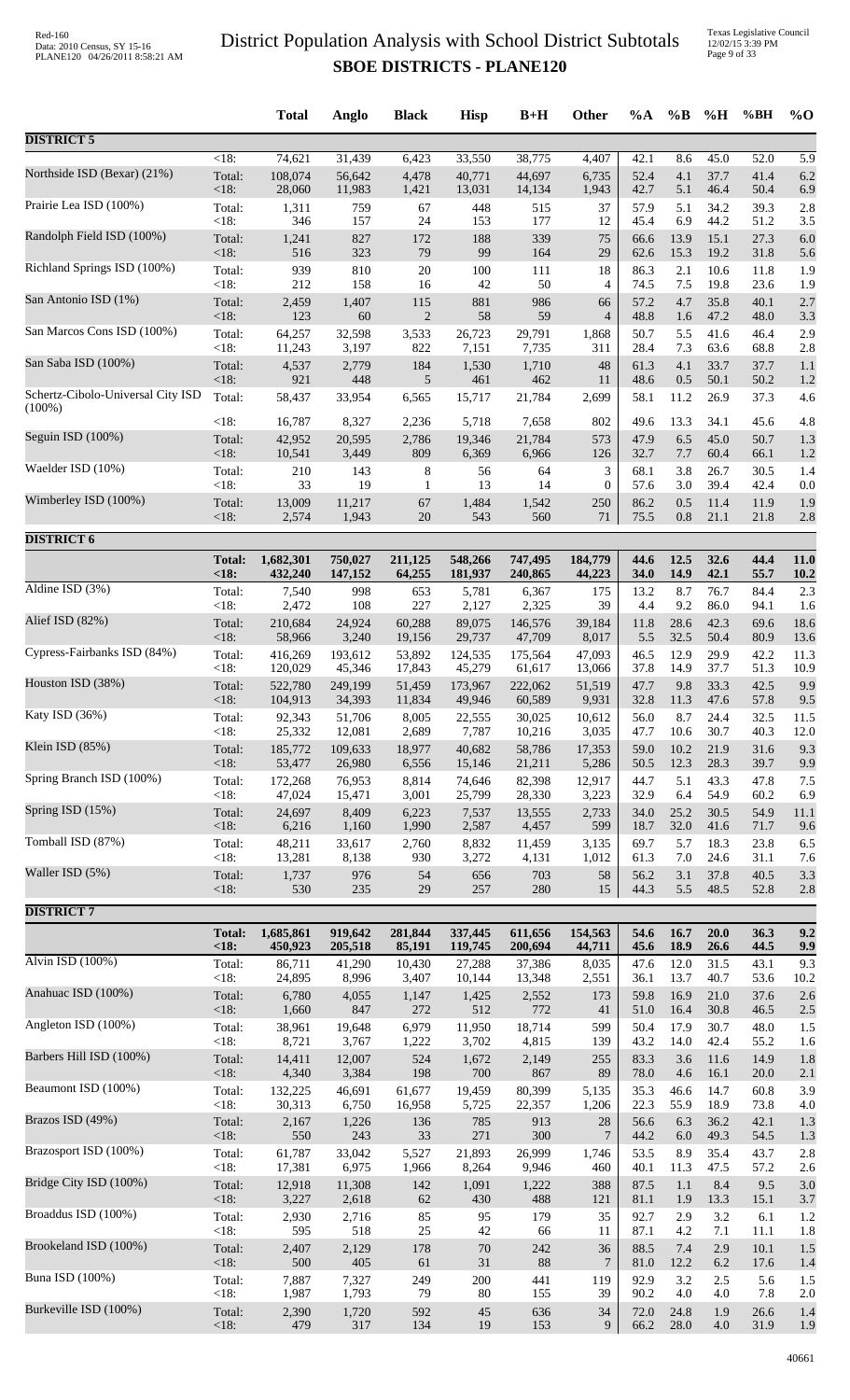|                                                |                   | <b>Total</b>              | Anglo                     | <b>Black</b>              | <b>Hisp</b>               | $B+H$                     | Other            | $\%A$           | $\%$ B       | %H           | %BH          | $\%$ O     |
|------------------------------------------------|-------------------|---------------------------|---------------------------|---------------------------|---------------------------|---------------------------|------------------|-----------------|--------------|--------------|--------------|------------|
| <b>DISTRICT 7</b>                              |                   |                           |                           |                           |                           |                           |                  |                 |              |              |              |            |
| Chester ISD $(62%)$                            | Total:            | 791                       | 751                       | 13                        | 18                        | 31                        | 9                | 94.9            | 1.6          | 2.3          | 3.9          | 1.1        |
|                                                | $<18$ :           | 198                       | 188                       | 2                         | 5                         | 7                         | 3                | 94.9            | 1.0          | 2.5          | 3.5          | 1.5        |
| Chireno ISD (11%)                              | Total:            | 188                       | 174                       | 10                        | $\overline{4}$            | 14                        | $\boldsymbol{0}$ | 92.6            | 5.3          | 2.1          | 7.4          | 0.0        |
| Clear Creek ISD (36%)                          | <18:              | 41                        | 41                        | $\boldsymbol{0}$          | $\overline{0}$            | $\mathbf{0}$              | $\boldsymbol{0}$ | 100.0           | 0.0          | $0.0\,$      | 0.0          | 0.0        |
|                                                | Total:            | 75,417                    | 53,142                    | 4,955                     | 12,475                    | 17,186                    | 5,089            | 70.5            | 6.6          | 16.5         | 22.8         | 6.7        |
| Cleveland ISD (84%)                            | $<18$ :           | 21,390                    | 13,728                    | 1,652                     | 4,594                     | 6,111                     | 1,551            | 64.2            | 7.7          | 21.5         | 28.6         | 7.3        |
|                                                | Total:            | 16,703                    | 9,886                     | 2,100                     | 4,454                     | 6,491                     | 326              | 59.2            | 12.6         | 26.7         | 38.9         | 2.0        |
| Colmesneil ISD (100%)                          | <18:              | 4,693                     | 2,254                     | 622                       | 1,766                     | 2,354                     | 85               | 48.0            | 13.3         | 37.6         | 50.2         | 1.8        |
|                                                | Total:            | 2,428                     | 2,251                     | 80                        | 63                        | 142                       | 35               | 92.7            | 3.3          | 2.6          | 5.8          | 1.4        |
|                                                | $<18$ :           | 543                       | 490                       | 19                        | 27                        | 45                        | 8                | 90.2            | 3.5          | 5.0          | 8.3          | 1.5        |
| Columbia-Brazoria ISD (100%)                   | Total:            | 18,784                    | 13,297                    | 2,005                     | 3,220                     | 5,158                     | 329              | 70.8            | 10.7         | 17.1         | 27.5         | 1.8        |
|                                                | $<18$ :           | 4,716                     | 2,863                     | 606                       | 1,200                     | 1,758                     | 95               | 60.7            | 12.8         | 25.4         | 37.3         | 2.0        |
| Damon ISD (100%)                               | Total:            | 1,232                     | 828                       | 27                        | 354                       | 376                       | 28               | 67.2            | 2.2          | 28.7         | 30.5         | 2.3        |
|                                                | <18:              | 329                       | 171                       | 14                        | 140                       | 149                       | 9                | 52.0            | 4.3          | 42.6         | 45.3         | 2.7        |
| Danbury ISD (100%)                             | Total:            | 4,331                     | 3,428<br>795              | 227<br>22                 | 605<br>171                | 827<br>192                | 76<br>31         | 79.2            | 5.2<br>2.2   | 14.0         | 19.1         | 1.8        |
| Dayton ISD (100%)                              | $<18$ :<br>Total: | 1,018<br>28,131           | 18,672                    | 3,324                     | 5,746                     | 9,002                     | 457              | 78.1<br>66.4    | 11.8         | 16.8<br>20.4 | 18.9<br>32.0 | 3.0<br>1.6 |
| Devers ISD (100%)                              | <18:              | 6,722                     | 4,077                     | 677                       | 1,901                     | 2,546                     | 99               | 60.7            | 10.1         | 28.3         | 37.9         | 1.5        |
|                                                | Total:            | 941                       | 706                       | 73                        | 153                       | 223                       | 12               | 75.0            | 7.8          | 16.3         | 23.7         | 1.3        |
| Deweyville ISD (100%)                          | $<18$ :           | 245                       | 172                       | 17                        | 57                        | 72                        | $\mathbf{1}$     | 70.2            | 6.9          | 23.3         | 29.4         | 0.4        |
|                                                | Total:            | 3,701                     | 3,487                     | 36                        | 97                        | 132                       | 82               | 94.2            | 1.0          | 2.6          | 3.6          | 2.2        |
| Dickinson ISD (100%)                           | <18:              | 882                       | 808                       | 14                        | 41                        | 54                        | 20               | 91.6            | 1.6          | 4.6          | 6.1          | 2.3        |
|                                                | Total:            | 51,434                    | 27,204                    | 6,557                     | 15,656                    | 21,910                    | 2,320            | 52.9            | 12.7         | 30.4         | 42.6         | 4.5        |
|                                                | <18:              | 13,791                    | 5,220                     | 2,179                     | 5,957                     | 7,959                     | 612              | 37.9            | 15.8         | 43.2         | 57.7         | 4.4        |
| East Chambers ISD (100%)                       | Total:            | 6,277                     | 4,191                     | 543                       | 1,478                     | 1,997                     | 89               | 66.8            | 8.7          | 23.5         | 31.8         | 1.4        |
|                                                | <18:              | 1,708                     | 938                       | 137                       | 626                       | 751                       | 19               | 54.9            | 8.0          | 36.7         | 44.0         | 1.1        |
| Evadale ISD (100%)                             | Total:            | 1,636                     | 1,587                     | 12                        | 32                        | 44                        | 5                | 97.0            | 0.7          | 2.0          | 2.7          | 0.3        |
|                                                | <18:              | 440                       | 420                       | 11                        | 9                         | 20                        | $\boldsymbol{0}$ | 95.5            | $2.5\,$      | 2.0          | 4.5          | 0.0        |
| Fort Bend ISD (75%)                            | Total:            | 260,680                   | 92,329                    | 46,081                    | 46,225                    | 90,881                    | 77,470           | 35.4            | 17.7         | 17.7         | 34.9         | 29.7       |
|                                                | $<18$ :           | 73,813                    | 21,455                    | 15,449                    | 15,918                    | 30,632                    | 21,726           | 29.1            | 20.9         | 21.6         | 41.5         | 29.4       |
| Friendswood ISD (100%)                         | Total:            | 25,524                    | 21,036                    | 527                       | 2,542                     | 3,045                     | 1,443            | 82.4            | 2.1          | 10.0         | 11.9         | 5.7        |
|                                                | <18:              | 7,088                     | 5,521                     | 174                       | 944                       | 1,109                     | 458              | 77.9            | 2.5          | 13.3         | 15.6         | 6.5        |
| Galveston ISD (100%)                           | Total:            | 50,606                    | 23,855                    | 9,580                     | 15,307                    | 24,487                    | 2,264            | 47.1            | 18.9         | 30.2         | 48.4         | 4.5        |
| Goose Creek Consolidated ISD (8%) Total:       | < 18:             | 9,630<br>7,628            | 2,625<br>4,514            | 2,443<br>878              | 4,395<br>2,060            | 6,619<br>2,911            | 386<br>203       | 27.3<br>59.2    | 25.4<br>11.5 | 45.6<br>27.0 | 68.7<br>38.2 | 4.0<br>2.7 |
| Hamshire-Fannett ISD (100%)                    | $<18$ :           | 2,303                     | 1,119                     | 301                       | 830                       | 1,112                     | 72               | 48.6            | 13.1         | 36.0         | 48.3         | 3.1        |
|                                                | Total:            | 9,116                     | 7,636                     | 530                       | 814                       | 1,338                     | 142              | 83.8            | 5.8          | 8.9          | 14.7         | 1.6        |
|                                                | < 18:             | 2,266                     | 1,759                     | 151                       | 327                       | 472                       | 35               | 77.6            | 6.7          | 14.4         | 20.8         | 1.5        |
| Hardin ISD (100%)                              | Total:            | 6,874                     | 5,978                     | 254                       | 549                       | 795                       | 101              | 87.0            | 3.7          | 8.0          | 11.6         | 1.5        |
|                                                | <18:              | 1,709                     | 1,390                     | $78\,$                    | 219                       | 291                       | 28               | 81.3            | 4.6          | 12.8         | 17.0         | 1.6        |
| Hardin-Jefferson ISD (100%)                    | Total:            | 10,790                    | 8,872                     | 1,059                     | 727                       | 1,773                     | 145              | 82.2            | 9.8          | 6.7          | 16.4         | 1.3        |
|                                                | < 18:             | 2,536                     | 1,993                     | 256                       | 265                       | 517                       | 26               | 78.6            | 10.1         | 10.4         | 20.4         | 1.0        |
| Hemphill ISD (100%)                            | Total:            | 7,636                     | 6,680                     | 585                       | 237                       | 821                       | 135              | 87.5            | 7.7          | 3.1          | 10.8         | 1.8        |
|                                                | <18:              | 1,281                     | 1,017                     | 153                       | 83                        | 235                       | 29               | 79.4            | 11.9         | 6.5          | 18.3         | 2.3        |
| High Island ISD (100%)                         | Total:<br>< 18:   | 537<br>88                 | 477<br>73                 | 5<br>$\boldsymbol{0}$     | 43<br>14                  | 48<br>14                  | 12               | 88.8            | 0.9<br>0.0   | 8.0<br>15.9  | 8.9          | 2.2        |
| Hitchcock ISD (100%)                           | Total:            | 8,599                     | 4,039                     | 2,680                     | 1,839                     | 4,450                     | 1<br>110         | 83.0<br>47.0    | 31.2         | 21.4         | 15.9<br>51.8 | 1.1<br>1.3 |
| Hull-Daisetta ISD (100%)                       | $<18$ :           | 2,169                     | 716                       | 815                       | 664                       | 1,432                     | 21               | 33.0            | 37.6         | 30.6         | 66.0         | 1.0        |
|                                                | Total:            | 3,079                     | 2,277                     | 569                       | 194                       | 749                       | 53               | 74.0            | 18.5         | 6.3          | 24.3         | 1.7        |
| Jasper ISD (100%)                              | < 18:             | 747                       | 537                       | 127                       | 77                        | 203                       | 7                | 71.9            | 17.0         | 10.3         | 27.2         | 0.9        |
|                                                | Total:            | 16,714                    | 10,015                    | 5,000                     | 1,431                     | 6,393                     | 306              | 59.9            | 29.9         | 8.6          | 38.2         | 1.8        |
| Katy ISD (32%)                                 | <18:              | 4,214                     | 2,019                     | 1,587                     | 533                       | 2,098                     | 97               | 47.9            | 37.7         | 12.6         | 49.8         | 2.3        |
|                                                | Total:            | 80,912                    | 49,265                    | 4,729                     | 13,429                    | 17,854                    | 13,793           | 60.9            | 5.8          | 16.6         | 22.1         | 17.0       |
|                                                | <18:              | 28,509                    | 16,069                    | 1,879                     | 5,422                     | 7,120                     | 5,320            | 56.4            | 6.6          | 19.0         | 25.0         | 18.7       |
| Kirbyville Cons ISD (100%)                     | Total:            | 7,872                     | 6,454                     | 1,001                     | 303                       | 1,299                     | 119              | 82.0            | 12.7         | 3.8          | 16.5         | 1.5        |
|                                                | <18:              | 1,900                     | 1,451                     | 280                       | 126                       | 404                       | 45               | 76.4            | 14.7         | 6.6          | 21.3         | 2.4        |
| Kountze ISD (100%)                             | Total:            | 7,711                     | 6,623                     | 690                       | 300                       | 983                       | 105              | 85.9            | 8.9          | 3.9          | 12.7         | 1.4        |
|                                                | < 18:             | 1,925                     | 1,583                     | 213                       | 104                       | 316                       | 26               | 82.2            | 11.1         | 5.4          | 16.4         | 1.4        |
| La Marque ISD (100%)                           | Total:<br><18:    | 27,698                    | 9,558                     | 12,775                    | 5,119                     | 17,629                    | 511              | 34.5            | 46.1         | 18.5         | 63.6         | 1.8        |
| La Porte ISD (0%)                              | Total:            | 6,493<br>$\boldsymbol{0}$ | 1,157<br>$\boldsymbol{0}$ | 3,671<br>$\boldsymbol{0}$ | 1,731<br>$\boldsymbol{0}$ | 5,233<br>$\boldsymbol{0}$ | 103<br>0         | 17.8<br>$0.0\,$ | 56.5<br>0.0  | 26.7<br>0.0  | 80.6<br>0.0  | 1.6<br>0.0 |
| Lamar Cons ISD (100%)                          | < 18:             | $\mathbf{0}$              | $\mathbf{0}$              | $\boldsymbol{0}$          | $\mathbf{0}$              | $\boldsymbol{0}$          | $\overline{0}$   | 0.0             | $0.0\,$      | 0.0          | 0.0          | 0.0        |
|                                                | Total:            | 123,963                   | 50,639                    | 20,805                    | 44,004                    | 63,894                    | 9,430            | 40.9            | 16.8         | 35.5         | 51.5         | 7.6        |
| Liberty ISD (100%)                             | <18:              | 36,180                    | 11,458                    | 7,134                     | 15,448                    | 22,068                    | 2,654            | 31.7            | 19.7         | 42.7         | 61.0         | 7.3        |
|                                                | Total:            | 11,256                    | 6,772                     | 2,195                     | 2,127                     | 4,293                     | 191              | 60.2            | 19.5         | 18.9         | 38.1         | 1.7        |
|                                                | < 18:             | 2,866                     | 1,459                     | 559                       | 824                       | 1,370                     | 37               | 50.9            | 19.5         | 28.8         | 47.8         | 1.3        |
| Little Cypress-Mauriceville Cons<br>ISD (100%) | Total:            | 18,866                    | 16,294                    | 1,148                     | 992                       | 2,120                     | 452              | 86.4            | 6.1          | 5.3          | 11.2         | 2.4        |
| Lumberton ISD (100%)                           | <18:              | 4,967                     | 4,002                     | 425                       | 404                       | 817                       | 148              | 80.6            | 8.6          | 8.1          | 16.4         | 3.0        |
|                                                | Total:            | 19,598                    | 18,170                    | 111                       | 981                       | 1,081                     | 347              | 92.7            | 0.6          | 5.0          | 5.5          | 1.8        |
| Nederland ISD (100%)                           | < 18:             | 5,307                     | 4,770                     | 55                        | 386                       | 436                       | 101              | 89.9            | 1.0          | 7.3          | 8.2          | 1.9        |
|                                                | Total:            | 27,029                    | 21,636                    | 1,252                     | 2,894                     | 4,081                     | 1,312            | 80.0            | 4.6          | 10.7         | 15.1         | 4.9        |
|                                                | <18:              | 6,244                     | 4,427                     | 471                       | 987                       | 1,416                     | 401              | 70.9            | 7.5          | 15.8         | 22.7         | 6.4        |
| Needville ISD (100%)                           | Total:            | 13,015                    | 8,183                     | 655                       | 4,034                     | 4,649                     | 183              | 62.9            | 5.0          | 31.0         | 35.7         | 1.4        |
|                                                | <18:              | 3,588                     | 1,860                     | 190                       | 1,504                     | 1,668                     | 60               | 51.8            | 5.3          | 41.9         | 46.5         | 1.7        |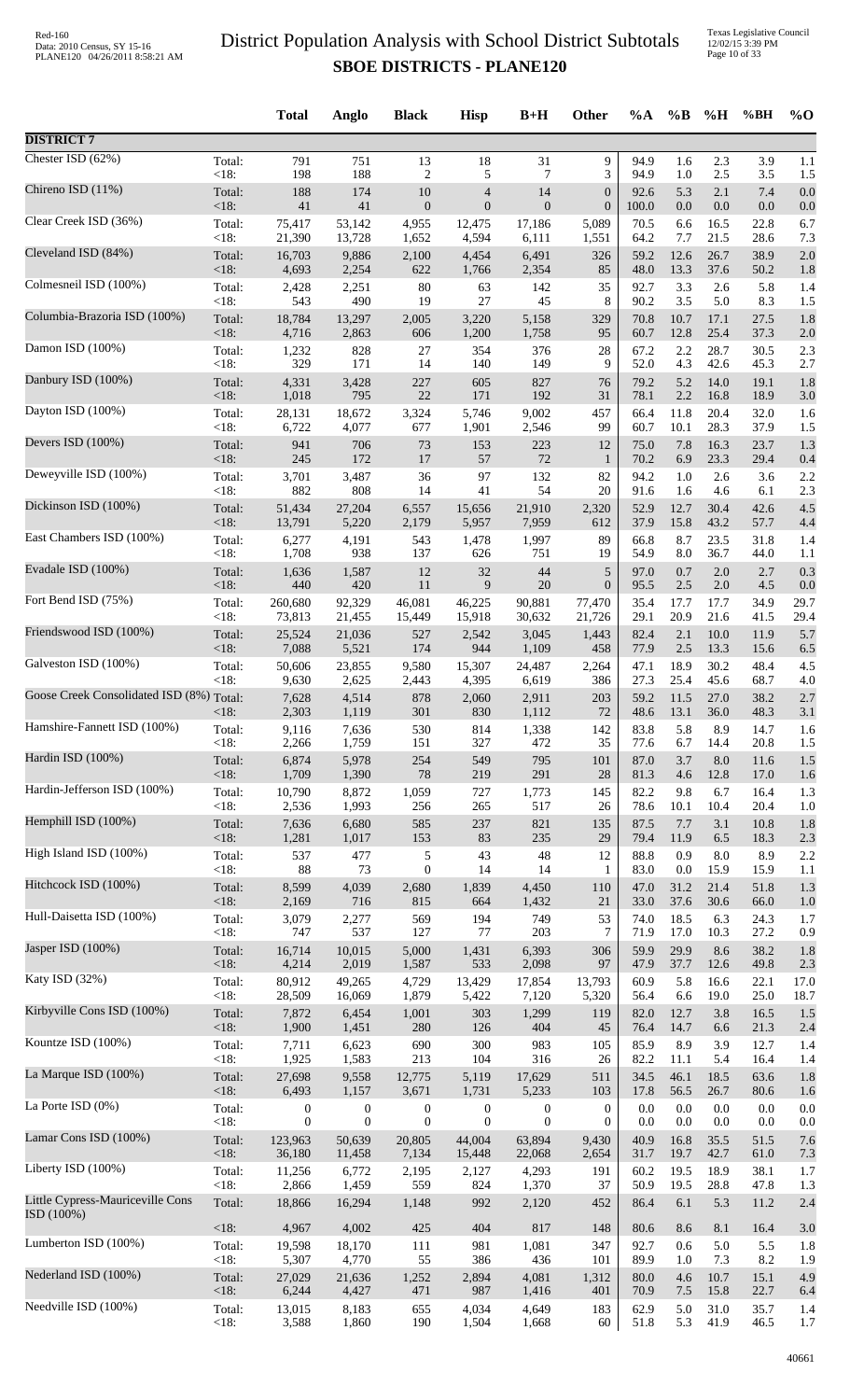|                                        |                      | <b>Total</b>         | Anglo              | <b>Black</b>            | <b>Hisp</b>        | $B+H$                | Other                            | $\%A$        | $\%$ B           | %H           | %BH             | $\%$ O       |
|----------------------------------------|----------------------|----------------------|--------------------|-------------------------|--------------------|----------------------|----------------------------------|--------------|------------------|--------------|-----------------|--------------|
| <b>DISTRICT 7</b>                      |                      |                      |                    |                         |                    |                      |                                  |              |                  |              |                 |              |
| Newton ISD (100%)                      | Total:               | 7,611                | 5,117              | 2,147                   | 243                | 2,381                | 113                              | 67.2         | 28.2             | 3.2          | 31.3            | 1.5          |
| Orangefield ISD (100%)                 | < 18:<br>Total:      | 1,810<br>7,726       | 1,108<br>7,067     | 589<br>77               | 94<br>340          | 677<br>414           | 25<br>245                        | 61.2<br>91.5 | 32.5<br>1.0      | 5.2<br>4.4   | 37.4<br>5.4     | 1.4<br>3.2   |
|                                        | <18:                 | 2,031                | 1,765              | 37                      | 150                | 186                  | 80                               | 86.9         | 1.8              | 7.4          | 9.2             | 3.9          |
| Pearland ISD (98%)                     | Total:<br>< 18:      | 91,267<br>27,388     | 48,182<br>12,424   | 13,529<br>4,606         | 19,890<br>7,404    | 32,981<br>11,750     | 10,104<br>3,214                  | 52.8<br>45.4 | 14.8<br>16.8     | 21.8<br>27.0 | 36.1<br>42.9    | 11.1<br>11.7 |
| Port Arthur ISD (100%)                 | Total:               | 52,259               | 11,333             | 22,051                  | 16,278             | 37,949               | 2,977                            | 21.7         | 42.2             | 31.1         | 72.6            | 5.7          |
| Port Neches-Groves ISD (100%)          | <18:<br>Total:       | 14,131<br>26,407     | 1,274<br>21,407    | 6,137<br>925            | 6,114<br>3,003     | 12,054<br>3,872      | 803<br>1,128                     | 9.0<br>81.1  | 43.4<br>3.5      | 43.3<br>11.4 | 85.3<br>14.7    | 5.7<br>4.3   |
| Sabine Pass ISD (100%)                 | <18:<br>Total:       | 6,303<br>396         | 4,574<br>354       | 344<br>21               | 1,119<br>16        | 1,427<br>37          | 302<br>5                         | 72.6<br>89.4 | 5.5<br>5.3       | 17.8<br>4.0  | 22.6<br>9.3     | 4.8<br>1.3   |
|                                        | $<18$ :              | 66                   | 59                 | $\mathbf{1}$            | 6                  | $\tau$               | $\boldsymbol{0}$                 | 89.4         | 1.5              | 9.1          | 10.6            | 0.0          |
| San Augustine ISD (99%)                | Total:<br>< 18:      | 5,559<br>1,214       | 3,108<br>513       | 1,963<br>512            | 431<br>175         | 2,390<br>685         | 61<br>16                         | 55.9<br>42.3 | 35.3<br>42.2     | 7.8<br>14.4  | 43.0<br>56.4    | 1.1<br>1.3   |
| Santa Fe ISD (100%)                    | Total:<br>$<18$ :    | 24,183<br>6,022      | 20,123<br>4,663    | 317<br>130              | 3,338<br>1,128     | 3,628<br>1,244       | 432<br>115                       | 83.2<br>77.4 | 1.3<br>2.2       | 13.8<br>18.7 | 15.0<br>20.7    | 1.8<br>1.9   |
| Shelbyville ISD (1%)                   | Total:<br>$<18$ :    | 53<br>14             | 29<br>10           | 18<br>$\mathfrak{Z}$    | 6<br>$\mathbf{1}$  | 24<br>$\overline{4}$ | $\mathbf{0}$<br>$\boldsymbol{0}$ | 54.7<br>71.4 | 34.0<br>21.4     | 11.3<br>7.1  | 45.3<br>28.6    | 0.0<br>0.0   |
| Silsbee ISD (100%)                     | Total:               | 16,892               | 13,574             | 2,413                   | 699                | 3,104                | 214                              | 80.4         | 14.3             | 4.1          | 18.4            | 1.3          |
| Spurger ISD (100%)                     | $<18$ :<br>Total:    | 4,352<br>2,188       | 3,247<br>2,069     | 760<br>36               | 297<br>56          | 1,052<br>91          | 53<br>28                         | 74.6<br>94.6 | 17.5<br>1.6      | 6.8<br>2.6   | 24.2<br>4.2     | 1.2<br>1.3   |
| Stafford MSD (56%)                     | < 18:<br>Total:      | 520                  | 475<br>2,162       | 9                       | $26\,$             | 35                   | 10                               | 91.3<br>22.7 | 1.7<br>25.7      | 5.0<br>20.8  | 6.7<br>45.3     | 1.9<br>32.0  |
|                                        | <18:                 | 9,545<br>2,152       | 276                | 2,457<br>691            | 1,986<br>662       | 4,328<br>1,294       | 3,055<br>582                     | 12.8         | 32.1             | 30.8         | 60.1            | 27.0         |
| Sweeny ISD (100%)                      | Total:<br><18:       | 10,079<br>2,531      | 6,954<br>1,531     | 1,561<br>450            | 1,442<br>519       | 2,958<br>947         | 167<br>53                        | 69.0<br>60.5 | 15.5<br>17.8     | 14.3<br>20.5 | 29.3<br>37.4    | 1.7<br>2.1   |
| Tarkington ISD (100%)                  | Total:               | 8,659                | 8,030              | 141                     | 379                | 520                  | 109                              | 92.7         | 1.6              | 4.4          | 6.0             | 1.3          |
| Texas City ISD (100%)                  | < 18:<br>Total:      | 2,385<br>27,325      | 2,167<br>13,223    | 41<br>4,889             | 150<br>8,952       | 191<br>13,635        | 27<br>467                        | 90.9<br>48.4 | 1.7<br>17.9      | 6.3<br>32.8  | $8.0\,$<br>49.9 | 1.1<br>1.7   |
|                                        | <18:                 | 7,502                | 2,692              | 1,649                   | 3,194              | 4,694                | 116                              | 35.9         | 22.0             | 42.6         | 62.6            | 1.5          |
| Vidor ISD (100%)                       | Total:<br><18:       | 25,473<br>6,554      | 23,707<br>5,912    | 54<br>$25\,$            | 1,189<br>458       | 1,239<br>482         | 527<br>160                       | 93.1<br>90.2 | 0.2<br>0.4       | 4.7<br>7.0   | 4.9<br>7.4      | 2.1<br>2.4   |
| Warren ISD (100%)                      | Total:               | 6,113                | 5,699              | 153                     | 155                | 307                  | 107                              | 93.2         | 2.5              | 2.5          | 5.0             | 1.8          |
| West Hardin County Cons ISD            | $<18$ :<br>Total:    | 1,354<br>3,643       | 1,224<br>3,504     | 51<br>$\mathfrak s$     | 54<br>85           | 105<br>90            | 25<br>49                         | 90.4<br>96.2 | 3.8<br>0.1       | 4.0<br>2.3   | 7.8<br>2.5      | 1.8<br>1.3   |
| $(100\%)$                              | $<18$ :              | 902                  | 870                | 2                       | 14                 | 16                   | 16                               | 96.5         | 0.2              | 1.6          | 1.8             | 1.8          |
| West Orange-Cove Cons ISD (100%)Total: |                      | 17,359               | 10,001             | 5,877                   | 1,163              | 7,005                | 353                              | 57.6         | 33.9             | 6.7          | 40.4            | 2.0          |
| West Sabine ISD (100%)                 | < 18:<br>Total:      | 3,871<br>2,711       | 1,568<br>2,358     | 1,849<br>240            | 388<br>93          | 2,223<br>325         | 80<br>28                         | 40.5<br>87.0 | 47.8<br>8.9      | 10.0<br>3.4  | 57.4<br>12.0    | 2.1<br>1.0   |
| Woodville ISD (100%)                   | $<18$ :              | 726                  | 606                | 83                      | 37                 | 114                  | 6                                | 83.5         | 11.4             | 5.1          | 15.7            | 0.8          |
|                                        | Total:<br>$<18$ :    | 11,142<br>1,908      | 7,576<br>1,322     | 2,233<br>422            | 1,222<br>136       | 3,439<br>552         | 127<br>34                        | 68.0<br>69.3 | $20.0\,$<br>22.1 | 11.0<br>7.1  | 30.9<br>28.9    | 1.1<br>1.8   |
| <b>DISTRICT 8</b>                      |                      |                      |                    |                         |                    |                      |                                  |              |                  |              |                 |              |
|                                        | <b>Total:</b><br><18 | 1,682,598<br>447,906 | 989,084<br>210,318 | 181,999<br>59,144       | 439,416<br>161,387 | 613,126<br>216,084   | 80,388<br>21,504                 | 58.8<br>47.0 | 10.8<br>13.2     | 26.1<br>36.0 | 36.4<br>48.2    | 4.8<br>4.8   |
| Aldine ISD $(2\%)$                     | Total:               | 4,664                | 1,676              | 1,079                   | 1,804              | 2,847                | 141                              | 35.9         | 23.1             | 38.7         | 61.0            | 3.0          |
| Anderson-Shiro Cons ISD (100%)         | <18:<br>Total:       | 1,245<br>3,360       | 190<br>2,677       | 368<br>319              | 671<br>337         | 1,021<br>644         | 34<br>39                         | 15.3<br>79.7 | 29.6<br>9.5      | 53.9<br>10.0 | 82.0<br>19.2    | 2.7<br>1.2   |
|                                        | $<18$ :              | 765                  | 552                | 73                      | 134                | 201                  | 12                               | 72.2         | 9.5              | 17.5         | 26.3            | 1.6          |
| Apple Springs ISD (100%)               | Total:<br>$<18$ :    | 1,214<br>264         | 1,028<br>224       | 136<br>22               | $36\,$<br>15       | 172<br>37            | 14<br>3                          | 84.7<br>84.8 | 11.2<br>8.3      | 3.0<br>5.7   | 14.2<br>14.0    | 1.2<br>1.1   |
| Big Sandy ISD (Polk) (100%)            | Total:<br>< 18:      | 2,158<br>553         | 1,439<br>315       | $30\,$<br>$18\,$        | 138<br>55          | 165<br>70            | 554<br>168                       | 66.7<br>57.0 | 1.4<br>3.3       | 6.4<br>9.9   | 7.6<br>12.7     | 25.7<br>30.4 |
| Bryan ISD (100%)                       | Total:<br>$<18$ :    | 92,278<br>23,637     | 44,197<br>7,239    | 15,427<br>5,079         | 31,046<br>11,301   | 45,926<br>16,067     | 2,155<br>331                     | 47.9<br>30.6 | 16.7<br>21.5     | 33.6<br>47.8 | 49.8<br>68.0    | 2.3<br>1.4   |
| Centerville ISD (Trinity) (100%)       | Total:               | 721                  | 668                | 5                       | $30\,$             | 35                   | 18                               | 92.6         | 0.7              | 4.2          | 4.9             | 2.5          |
| Channelview ISD (28%)                  | < 18:<br>Total:      | 166<br>10,218        | 142<br>3,361       | $\boldsymbol{0}$<br>176 | 15<br>6,615        | 15<br>6,739          | 9<br>118                         | 85.5<br>32.9 | $0.0\,$<br>1.7   | 9.0<br>64.7  | 9.0<br>66.0     | 5.4<br>1.2   |
| Chester ISD (38%)                      | $<18$ :              | 3,417<br>483         | 630<br>312         | 69<br>137               | 2,721              | 2,764                | 23                               | 18.4<br>64.6 | $2.0\,$<br>28.4  | 79.6<br>6.4  | 80.9<br>34.2    | 0.7          |
|                                        | Total:<br><18:       | 89                   | 58                 | $22\,$                  | $31\,$<br>$10\,$   | 165<br>31            | 6<br>$\boldsymbol{0}$            | 65.2         | 24.7             | 11.2         | 34.8            | 1.2<br>0.0   |
| Clear Creek ISD (63%)                  | Total:<br>$<18$ :    | 133,530<br>32,548    | 80,636<br>16,414   | 11,297<br>3,530         | 25,008<br>8,321    | 35,655<br>11,506     | 17,239<br>4,628                  | 60.4<br>50.4 | 8.5<br>10.8      | 18.7<br>25.6 | 26.7<br>35.4    | 12.9<br>14.2 |
| Cleveland ISD (16%)                    | Total:               | 3,126                | 2,376              | 140                     | 572                | 707                  | 43                               | 76.0         | 4.5              | 18.3         | 22.6            | 1.4          |
| Coldspring-Oakhurst Cons ISD           | $<18$ :<br>Total:    | 987<br>13,347        | 660<br>10,536      | 49<br>1,938             | 266<br>658         | 313<br>2,564         | 14<br>247                        | 66.9<br>78.9 | 5.0<br>14.5      | 27.0<br>4.9  | 31.7<br>19.2    | 1.4<br>1.9   |
| $(100\%)$                              | $<18$ :              | 2,528                | 1,751              | 511                     | 214                | 708                  | 69                               | 69.3         | 20.2             | 8.5          | 28.0            | 2.7          |
| College Station ISD (100%)             | Total:               | 101,196              | 70,115             | 7,097                   | 14,067             | 20,824               | 10,257                           | 69.3         | 7.0              | 13.9         | 20.6            | 10.1         |
| Conroe ISD (100%)                      | <18:<br>Total:       | 15,856<br>258,552    | 9,275<br>175,816   | 2,189<br>14,356         | 2,886<br>58,042    | 4,896<br>71,457      | 1,685<br>11,279                  | 58.5<br>68.0 | 13.8<br>5.6      | 18.2<br>22.4 | 30.9<br>27.6    | 10.6<br>4.4  |
| Corrigan-Camden ISD (100%)             | $<18$ :              | 72,463               | 42,632             | 4,981                   | 21,687             | 26,224               | 3,607                            | 58.8         | 6.9              | 29.9         | 36.2            | 5.0          |
|                                        | Total:<br>$<18$ :    | 4,887<br>1,315       | 2,591<br>533       | 1,133<br>364            | 1,127<br>415       | 2,250<br>773         | 46<br>9                          | 53.0<br>40.5 | 23.2<br>27.7     | 23.1<br>31.6 | 46.0<br>58.8    | 0.9<br>0.7   |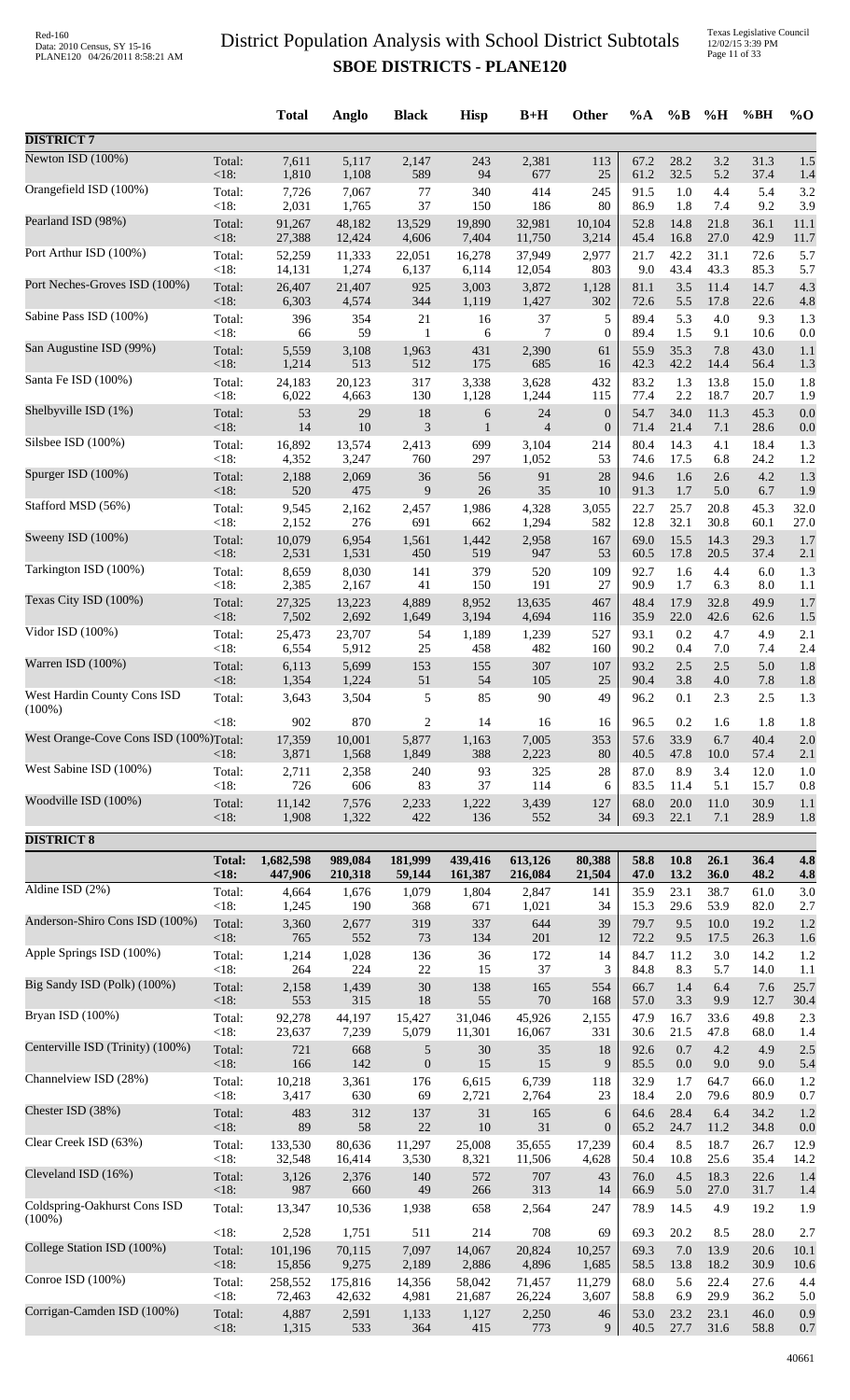Texas Legislative Council 12/02/15 3:39 PM Page 12 of 33

|                                       |                | <b>Total</b>     | Anglo            | <b>Black</b>                | <b>Hisp</b>      | $B+H$            | Other            | $\%A$        | $\%$ B         | %H           | %BH          | $\%$ O      |
|---------------------------------------|----------------|------------------|------------------|-----------------------------|------------------|------------------|------------------|--------------|----------------|--------------|--------------|-------------|
| <b>DISTRICT 8</b>                     |                |                  |                  |                             |                  |                  |                  |              |                |              |              |             |
| Crockett ISD (100%)                   | Total:         | 9,477            | 4,401            | 3,648                       | 1,322            | 4,930            | 146              | 46.4         | 38.5           | 13.9         | 52.0         | 1.5         |
| Crosby ISD (100%)                     | < 18:          | 2,319            | 673              | 1,060                       | 543              | 1,587            | 59               | 29.0         | 45.7           | 23.4         | 68.4         | 2.5         |
|                                       | Total:         | 24,689           | 15,435           | 4,154                       | 4,815            | 8,894            | 360              | 62.5         | 16.8           | 19.5         | 36.0         | 1.5         |
| Cypress-Fairbanks ISD (16%)           | <18:           | 6,898            | 3,654            | 1,259                       | 1,939            | 3,143            | 101              | 53.0         | 18.3           | 28.1         | 45.6         | 1.5         |
|                                       | Total:         | 80,492           | 22,378           | 18,239                      | 35,134           | 52,236           | 5,878            | 27.8         | 22.7           | 43.6         | 64.9         | 7.3         |
|                                       | < 18:          | 28,834           | 6,151            | 7,337                       | 14,105           | 20,811           | 1,872            | 21.3         | 25.4           | 48.9         | 72.2         | 6.5         |
| Dayton ISD (0%)                       | Total:         | 39               | 25               | $\boldsymbol{0}$            | 13               | 13               | $\mathbf{1}$     | 64.1         | 0.0            | 33.3         | 33.3         | 2.6         |
|                                       | <18:           | $12\,$           | 5                | $\boldsymbol{0}$            | $\tau$           | $\overline{7}$   | $\boldsymbol{0}$ | 41.7         | 0.0            | 58.3         | 58.3         | 0.0         |
| Deer Park ISD (98%)                   | Total:         | 48,430           | 29,908           | 1,458                       | 15,687           | 16,975           | 1,547            | 61.8         | 3.0            | 32.4         | 35.1         | 3.2         |
| Elkhart ISD (1%)                      | <18:           | 13,261           | 6,455            | 616                         | 5,922            | 6,430            | 376              | 48.7         | 4.6            | 44.7         | 48.5         | 2.8         |
|                                       | Total:         | 63               | 60               | $\ensuremath{\mathfrak{Z}}$ | $\mathbf{0}$     | 3                | $\mathbf{0}$     | 95.2         | 4.8            | 0.0          | 4.8          | 0.0         |
| Galena Park ISD (0%)                  | <18:           | 16               | 15               | $\mathbf{1}$                | $\mathbf{0}$     | $\mathbf{1}$     | $\mathbf{0}$     | 93.8         | 6.3            | 0.0          | 6.3          | 0.0         |
|                                       | Total:         | 314              | 74               | 7                           | 234              | 240              | $\boldsymbol{0}$ | 23.6         | 2.2            | 74.5         | 76.4         | 0.0         |
|                                       | < 18:          | 89               | 10               | $\overline{2}$              | 77               | 79               | $\theta$         | 11.2         | 2.2            | 86.5         | 88.8         | 0.0         |
| Goodrich ISD (100%)                   | Total:         | 2,130            | 1,482            | 283                         | 347              | 628              | 20               | 69.6         | 13.3           | 16.3         | 29.5         | 0.9         |
|                                       | $<18$ :        | 453              | 256              | 56                          | 139              | 194              | 3                | 56.5         | 12.4           | 30.7         | 42.8         | 0.7         |
| Goose Creek Consolidated ISD<br>(92%) | Total:         | 91,444           | 36,914           | 14,892                      | 38,136           | 52,377           | 2,153            | 40.4         | 16.3           | 41.7         | 57.3         | 2.4         |
| Grapeland ISD (100%)                  | < 18:          | 26,846           | 7,208            | 4,863                       | 14,585           | 19,097           | 541              | 26.8         | 18.1           | 54.3         | 71.1         | 2.0         |
|                                       | Total:         | 4,089            | 3,177            | 749                         | 126              | 870              | 42               | 77.7         | 18.3           | 3.1          | 21.3         | 1.0         |
|                                       | $<18$ :        | 888              | 628              | 194                         | 55               | 247              | 13               | 70.7         | 21.8           | 6.2          | 27.8         | 1.5         |
| Groveton ISD (100%)                   | Total:         | 5,166            | 4,459            | 334                         | 305              | 639              | 68               | 86.3         | 6.5            | 5.9          | 12.4         | 1.3         |
|                                       | < 18:          | 1,032            | 829              | 82                          | 99               | 181              | 22               | 80.3         | 7.9            | 9.6          | 17.5         | 2.1         |
| Huffman ISD (100%)                    | Total:         | 14,985           | 12,365           | 433                         | 1,859            | 2,272            | 348              | 82.5         | 2.9            | 12.4         | 15.2         | 2.3         |
| Humble ISD (81%)                      | <18:           | 4,125            | 3,186            | 147                         | 708              | 843              | 96               | 77.2         | 3.6            | 17.2         | 20.4         | 2.3         |
|                                       | Total:         | 135,038          | 86,770           | 16,878                      | 25,927           | 42,107           | 6,161            | 64.3         | 12.5           | 19.2         | 31.2         | 4.6         |
| Huntsville ISD (100%)                 | <18:           | 39,307           | 22,085           | 6,037                       | 9,713            | 15,344           | 1,878            | 56.2         | 15.4           | 24.7         | 39.0         | 4.8         |
|                                       | Total:         | 62,255           | 35,422           | 14,909                      | 10,967           | 25,636           | 1,197            | 56.9         | 23.9           | 17.6         | 41.2         | 1.9         |
|                                       | <18:           | 9,860            | 4,559            | 2,571                       | 2,606            | 5,072            | 229              | 46.2         | 26.1           | 26.4         | 51.4         | 2.3         |
| Iola ISD (100%)                       | Total:         | 2,518            | 2,157            | 48                          | 276              | 317              | 44               | 85.7         | 1.9            | 11.0         | 12.6         | 1.7         |
|                                       | $<18$ :        | 624              | 471              | 29                          | 116              | 141              | 12               | 75.5         | 4.6            | 18.6         | 22.6         | 1.9         |
| Katy ISD (32%)                        | Total:         | 81,321           | 32,704           | 11,140                      | 33,021           | 43,497           | 5,120            | 40.2         | 13.7           | 40.6         | 53.5         | 6.3         |
|                                       | <18:           | 25,877           | 7,984            | 4,266                       | 12,416           | 16,346           | 1,547            | 30.9         | 16.5           | 48.0         | 63.2         | 6.0         |
| Kennard ISD (100%)                    | Total:         | 2,240            | 1,775            | 381                         | 46               | 425              | 40               | 79.2         | 17.0           | 2.1          | 19.0         | 1.8         |
| Klein ISD (0%)                        | < 18:          | 463              | 333              | 103                         | 18               | 120              | 10               | 71.9         | 22.2           | 3.9          | 25.9         | 2.2         |
|                                       | Total:         | $\boldsymbol{0}$ | $\boldsymbol{0}$ | $\boldsymbol{0}$            | $\boldsymbol{0}$ | $\boldsymbol{0}$ | $\mathbf{0}$     | 0.0          | 0.0            | 0.0          | 0.0          | 0.0         |
| La Porte ISD (100%)                   | $<18$ :        | $\mathbf{0}$     | $\overline{0}$   | $\overline{0}$              | $\mathbf{0}$     | $\boldsymbol{0}$ | $\overline{0}$   | $0.0\,$      | $0.0\,$        | $0.0\,$      | 0.0          | 0.0         |
|                                       | Total:         | 41,528           | 25,918           | 2,575                       | 12,108           | 14,502           | 1,108            | 62.4         | 6.2            | 29.2         | 34.9         | 2.7         |
| Latexo ISD (100%)                     | < 18:          | 11,595           | 5,970            | 894                         | 4,520            | 5,322            | 303              | 51.5         | 7.7            | 39.0         | 45.9         | 2.6         |
|                                       | Total:         | 2,307            | 2,014            | 111                         | 154              | 262              | 31               | 87.3         | 4.8            | 6.7          | 11.4         | 1.3         |
| Leggett ISD (100%)                    | <18:           | 502              | 392              | 43                          | 63               | 103              | 7                | 78.1         | 8.6            | 12.5         | 20.5         | 1.4         |
|                                       | Total:         | 1,243            | 830              | 245                         | 151              | 380              | 33               | 66.8         | 19.7           | 12.1         | 30.6         | 2.7         |
|                                       | < 18:          | 317              | 185              | 76                          | 52               | 117              | 15               | 58.4         | 24.0           | 16.4         | 36.9         | 4.7         |
| Livingston ISD (100%)                 | Total:         | 27,301           | 19,580           | 3,410                       | 3,883            | 7,244            | 477              | 71.7         | 12.5           | 14.2         | 26.5         | 1.7         |
|                                       | <18:           | 5,541            | 3,645            | 693                         | 1,103            | 1,769            | 127              | 65.8         | 12.5           | 19.9         | 31.9         | 2.3         |
| Lovelady ISD (100%)                   | Total:         | 5,452            | 3,302            | 1,400                       | 711              | 2,104            | 46               | 60.6         | 25.7           | 13.0         | 38.6         | 0.8         |
|                                       | < 18:          | 713              | 573              | 76                          | 50               | 126              | 14               | 80.4         | 10.7           | 7.0          | 17.7         | 2.0         |
| Madisonville Cons ISD (16%)           | Total:<br><18: | 2,143<br>529     | 1,658<br>355     | 185<br>63                   | 235<br>93        | 413<br>149       | 72<br>25         | 77.4         | 8.6            | 11.0         | 19.3<br>28.2 | 3.4         |
| Magnolia ISD (100%)                   | Total:         | 53,729           | 41,551           | 1,340                       | 9,721            | 10,976           | 1,202            | 67.1<br>77.3 | 11.9<br>2.5    | 17.6<br>18.1 | 20.4         | 4.7<br>2.2  |
| Montgomery ISD (100%)                 | <18:           | 15,724           | 11,011           | 448                         | 3,926            | 4,338            | 375              | 70.0         | 2.8            | 25.0         | 27.6         | 2.4         |
|                                       | Total:         | 36,499           | 31,521           | 1,260                       | 2,888            | 4,100            | 878              | 86.4         | 3.5            | 7.9          | 11.2         | 2.4         |
|                                       | <18:           | 8,741            | 7,012            | 418                         | 1,085            | 1,477            | 252              | 80.2         | 4.8            | 12.4         | 16.9         | 2.9         |
| Navasota ISD (100%)                   | Total:         | 19,326           | 10,087           | 4,052                       | 5,054            | 9,039            | 200              | 52.2         | 21.0           | 26.2         | 46.8         | 1.0         |
|                                       | < 18:          | 4,345            | 1,684            | 925                         | 1,733            | 2,613            | 48               | 38.8         | 21.3           | 39.9         | 60.1         | 1.1         |
| New Caney ISD (100%)                  | Total:         | 50,152           | 32,742           | 2,192                       | 13,727           | 15,773           | 1,637            | 65.3         | 4.4            | 27.4         | 31.5         | 3.3         |
|                                       | <18:           | 13,865           | 7,317            | 702                         | 5,479            | 6,102            | 446              | 52.8         | 5.1            | 39.5         | 44.0         | 3.2         |
| New Waverly ISD (100%)                | Total:         | 4,598            | 3,379            | 783                         | 362              | 1,134            | 85               | 73.5         | 17.0           | 7.9          | 24.7         | 1.8         |
| Onalaska ISD (100%)                   | < 18:          | 1,219            | 739              | 285                         | 183              | 459              | 21               | 60.6         | 23.4           | 15.0         | 37.7         | 1.7         |
|                                       | Total:         | 7,173            | 6,562            | 209                         | 282              | 488              | 123              | 91.5         | 2.9            | 3.9          | 6.8          | 1.7         |
| Pasadena ISD (37%)                    | <18:           | 1,296            | 1,109            | 62                          | 101              | 163              | 24               | 85.6         | 4.8            | 7.8          | 12.6         | 1.9         |
|                                       | Total:         | 88,740           | 31,862           | 5,215                       | 47,618           | 52,284           | 4,594            | 35.9         | 5.9            | 53.7         | 58.9         | 5.2         |
| Pearland ISD (2%)                     | < 18:          | 25,242           | 5,055<br>1,226   | 1,827<br>103                | 17,521<br>251    | 19,066<br>354    | 1,121<br>211     | 20.0<br>68.5 | $7.2\,$<br>5.8 | 69.4<br>14.0 | 75.5<br>19.8 | 4.4<br>11.8 |
|                                       | Total:<br><18: | 1,791<br>382     | 192              | 36                          | $\mathbf{92}$    | 128              | 62               | 50.3         | 9.4            | 24.1         | 33.5         | 16.2        |
| Richards ISD (100%)                   | Total:         | 1,576            | 1,341            | 135                         | 82               | 216              | 19               | 85.1         | 8.6            | 5.2          | 13.7         | 1.2         |
|                                       | < 18:          | 336              | 276              | 26                          | 31               | 57               | 3                | 82.1         | 7.7            | 9.2          | 17.0         | 0.9         |
| Sheldon ISD (11%)                     | Total:         | 3,300            | 1,946            | $251\,$                     | 1,000            | 1,235            | 119              | 59.0         | 7.6            | 30.3         | 37.4         | 3.6         |
|                                       | <18:           | 821              | 344              | 97                          | 365              | 450              | 27               | 41.9         | 11.8           | 44.5         | 54.8         | 3.3         |
| Shepherd ISD (100%)                   | Total:         | 9,172            | 6,724            | 788                         | 1,513            | 2,245            | 203              | 73.3         | 8.6            | 16.5         | 24.5         | 2.2         |
|                                       | < 18:          | 2,603            | 1,718            | 212                         | 646              | 835              | 50               | 66.0         | 8.1            | 24.8         | 32.1         | 1.9         |
| Splendora ISD (100%)                  | Total:         | 14,315           | 11,400           | 245                         | 2,449            | 2,665            | 250              | 79.6         | 1.7            | 17.1         | 18.6         | 1.7         |
| Spring ISD (34%)                      | <18:           | 4,134            | 2,953            | 86                          | 1,045            | 1,119            | 62               | 71.4         | 2.1            | 25.3         | 27.1         | 1.5         |
|                                       | Total:         | 57,330           | 25,925           | 12,239                      | 17,050           | 28,773           | 2,632            | 45.2         | 21.3           | 29.7         | 50.2         | 4.6         |
|                                       | <18:           | 17,434           | 5,744            | 4,733                       | 6,432            | 10,856           | 834              | 32.9         | 27.1           | 36.9         | 62.3         | 4.8         |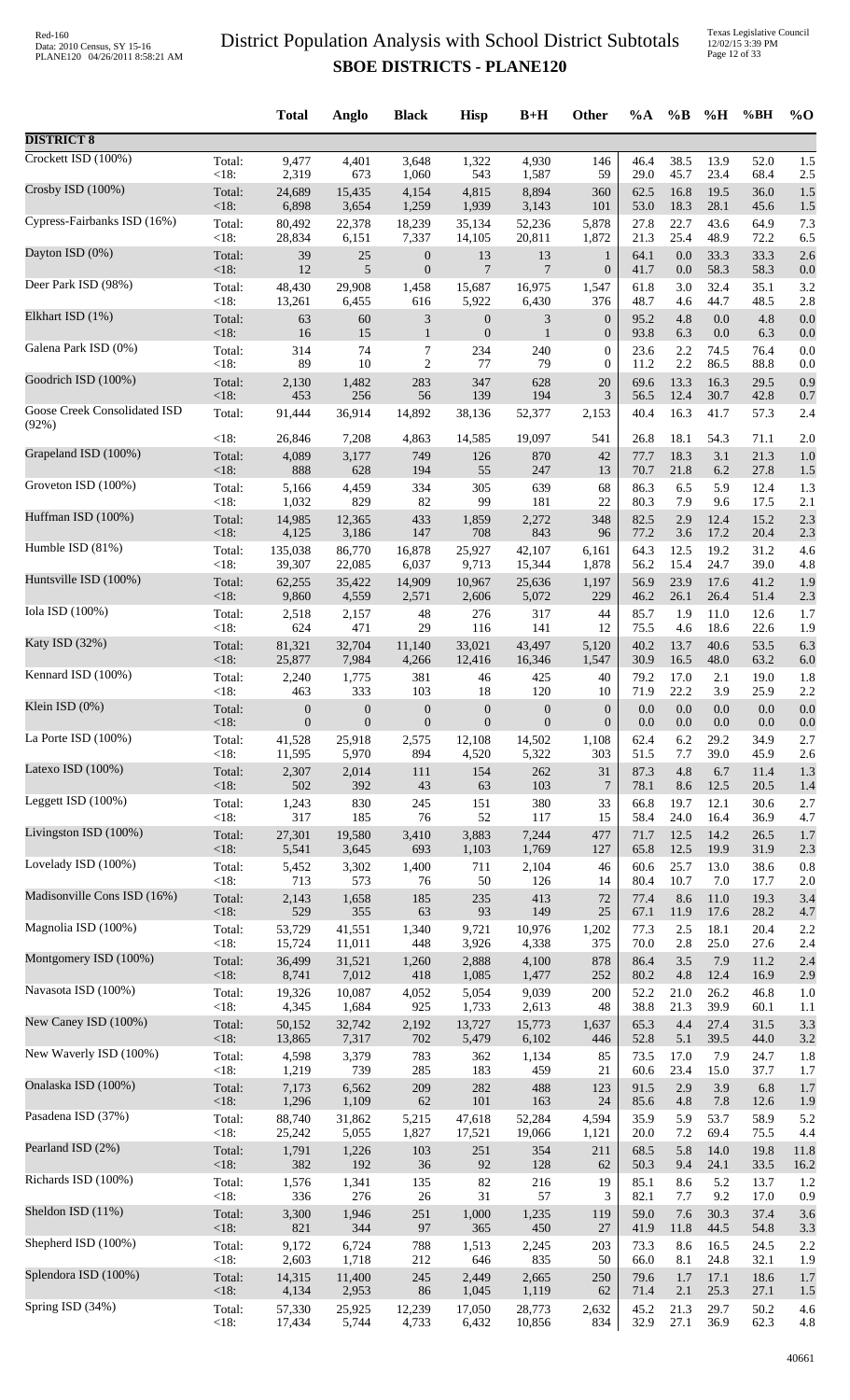Texas Legislative Council 12/02/15 3:39 PM Page 13 of 33

|                                |                 | <b>Total</b>    | Anglo           | <b>Black</b>     | <b>Hisp</b>      | $B+H$            | Other                | %A           | $\%B$        | %H           | %BH          | $%$ <sup>O</sup> |
|--------------------------------|-----------------|-----------------|-----------------|------------------|------------------|------------------|----------------------|--------------|--------------|--------------|--------------|------------------|
| <b>DISTRICT 8</b>              |                 |                 |                 |                  |                  |                  |                      |              |              |              |              |                  |
| Tomball ISD (13%)              | Total:          | 7,358           | 6,058           | 142              | 1,037            | 1,169            | 131                  | 82.3         | 1.9          | 14.1         | 15.9         | 1.8              |
|                                | < 18:           | 1,924           | 1,421           | 56               | 423              | 471              | 32                   | 73.9         | 2.9          | 22.0         | 24.5         | 1.7              |
| Trinity ISD (100%)             | Total:          | 8,000           | 6,102           | 993              | 783              | 1,775            | 123                  | 76.3         | 12.4         | 9.8          | 22.2         | 1.5              |
|                                | < 18:           | 1,705           | 1,070           | 297              | 311              | 608              | 27                   | 62.8         | 17.4         | 18.2         | 35.7         | 1.6              |
| Waller ISD (27%)               | Total:          | 8,720           | 4,025           | 1,012            | 3,532            | 4,510            | 185                  | 46.2         | 11.6         | 40.5         | 51.7         | 2.1              |
|                                | < 18:           | 2,736           | 899             | 345              | 1,448            | 1,778            | 59                   | 32.9         | 12.6         | 52.9         | 65.0         | 2.2              |
| Willis ISD (100%)              | Total:          | 36,383          | 26,363          | 2,287            | 7,099            | 9,275            | 745                  | 72.5         | 6.3          | 19.5         | 25.5         | 2.0              |
|                                | < 18:           | 9,452           | 5,524           | 846              | 2,926            | 3,709            | 219                  | 58.4         | 9.0          | 31.0         | 39.2         | 2.3              |
| Woodville ISD (0%)             | Total:          | 38              | 34              | $\mathbf{1}$     | $\boldsymbol{0}$ | $\mathbf{1}$     | 3                    | 89.5         | 2.6          | 0.0          | 2.6          | 7.9              |
|                                | <18:            | 13              | 13              | $\boldsymbol{0}$ | $\mathbf{0}$     | $\boldsymbol{0}$ | $\boldsymbol{0}$     | 100.0        | 0.0          | 0.0          | 0.0          | 0.0              |
| <b>DISTRICT 9</b>              |                 |                 |                 |                  |                  |                  |                      |              |              |              |              |                  |
|                                | <b>Total:</b>   | 1,711,047       | 1,192,906       | 245,422          | 239,367          | 480,112          | 38,029               | 69.7         | 14.3         | 14.0         | 28.1         | 2.2              |
| Alba-Golden ISD (100%)         | <18:            | 427,509         | 253,402         | 70,565           | 95,681           | 163,584          | 10,523               | 59.3         | 16.5         | 22.4         | 38.3         | 2.5              |
|                                | Total:          | 5,387           | 4,844           | 37               | 386              | 421              | 122                  | 89.9         | 0.7          | 7.2          | 7.8          | 2.3              |
| Alto ISD (100%)                | < 18:           | 1,184           | 997             | $20\,$           | 140              | 159              | 28                   | 84.2         | 1.7          | 11.8         | 13.4         | 2.4              |
|                                | Total:          | 3,642           | 2,220           | 812              | 573              | 1,384            | 38                   | 61.0         | 22.3         | 15.7         | 38.0         | 1.0              |
| Arp ISD (100%)                 | < 18:           | 927             | 433             | 239              | 238              | 476              | 18                   | 46.7         | 25.8         | 25.7         | 51.3         | 1.9              |
|                                | Total:          | 5,354           | 4,348           | 628              | 302              | 926              | 80                   | 81.2         | 11.7         | 5.6          | 17.3         | 1.5              |
|                                | < 18:           | 1,272           | 980             | 165              | 109              | 273              | 19                   | 77.0         | 13.0         | 8.6          | 21.5         | 1.5              |
| Athens ISD (100%)              | Total:          | 22,073          | 14,667          | 2,681            | 4,437            | 7,041            | 365                  | 66.4         | 12.1         | 20.1         | 31.9         | $1.7$            |
|                                | < 18:           | 5,243           | 2,615           | 804              | 1,793            | 2,542            | 86                   | 49.9         | 15.3         | 34.2         | 48.5         | 1.6              |
| Atlanta ISD (100%)             | Total:          | 10,518          | 7,510           | 2,482            | 380              | 2,856            | 152                  | 71.4         | 23.6         | 3.6          | 27.2         | 1.4              |
|                                | < 18:           | 2,500           | 1,555           | 726              | 166              | 890              | 55                   | 62.2         | 29.0         | 6.6          | 35.6         | 2.2              |
| Avery ISD (100%)               | Total:          | 1,612           | 1,446           | 68               | 74               | 138              | 28                   | 89.7         | 4.2          | 4.6          | 8.6          | $1.7$            |
|                                | < 18:           | 358             | 318             | $\overline{7}$   | 29               | 33               | 7                    | 88.8         | $2.0\,$      | 8.1          | 9.2          | $2.0\,$          |
| Avinger ISD (100%)             | Total:<br>< 18: | 1,191<br>217    | 982             | 124<br>37        | 65<br>33         | 189<br>$70\,$    | 20                   | 82.5<br>66.8 | 10.4<br>17.1 | 5.5<br>15.2  | 15.9<br>32.3 | 1.7              |
| Beckville ISD (100%)           | Total:          | 2,645           | 145<br>2,105    | 324              | 198              | 521              | $\overline{c}$<br>19 | 79.6         | 12.2         | 7.5          | 19.7         | 0.9<br>0.7       |
| Bells ISD (100%)               | < 18:           | 704             | 529             | 89               | 79               | 168              | $\overline{7}$       | 75.1         | 12.6         | 11.2         | 23.9         | 1.0              |
|                                | Total:          | 3,729           | 3,451           | 44               | 116              | 159              | 119                  | 92.5         | $1.2\,$      | 3.1          | 4.3          | 3.2              |
| Big Sandy ISD (Upshur) (100%)  | < 18:           | 959             | 841             | $22\,$           | 46               | 67               | 51                   | 87.7         | 2.3          | 4.8          | 7.0          | 5.3              |
|                                | Total:          | 4,312           | 3,515           | 485              | 234              | 714              | 83                   | 81.5         | 11.2         | 5.4          | 16.6         | 1.9              |
| Bland ISD (93%)                | < 18:           | 1,073           | 809             | 136              | 103              | 237              | 27                   | 75.4         | 12.7         | 9.6          | 22.1         | 2.5              |
|                                | Total:          | 3,005           | 2,371           | 61               | 526              | 581              | 53                   | 78.9         | 2.0          | 17.5         | 19.3         | 1.8              |
| Bloomburg ISD (100%)           | $<18$ :         | 845             | 567             | 24               | 243              | 263              | 15                   | 67.1         | 2.8          | 28.8         | 31.1         | 1.8              |
|                                | Total:          | 1,374           | 1.252           | 60               | 38               | 96               | 26                   | 91.1         | 4.4          | 2.8          | $7.0\,$      | 1.9              |
| Blue Ridge ISD (0%)            | < 18:           | 317             | 283             | 14               | 12               | 24               | 10                   | 89.3         | 4.4          | 3.8          | 7.6          | 3.2              |
|                                | Total:          | 16              | $\overline{4}$  | $\boldsymbol{0}$ | 12               | 12               | $\boldsymbol{0}$     | 25.0         | 0.0          | 75.0         | 75.0         | 0.0              |
| <b>Boles ISD</b> (100%)        | < 18:           | 10              | $\overline{2}$  | $\boldsymbol{0}$ | $8\phantom{1}$   | 8                | $\boldsymbol{0}$     | 20.0         | 0.0          | 80.0         | 80.0         | 0.0              |
|                                | Total:          | 689             | 581             | 25               | 60               | 85               | 23                   | 84.3         | 3.6          | 8.7          | 12.3         | 3.3              |
| Bonham ISD (100%)              | < 18:           | 238             | 185             | $18\,$           | 29               | 47               | 6                    | 77.7         | 7.6          | 12.2         | 19.7         | 2.5              |
|                                | Total:          | 14,351          | 11,649          | 879              | 1,479            | 2,327            | 375                  | 81.2         | 6.1          | 10.3         | 16.2         | 2.6              |
| Brownsboro ISD (100%)          | < 18:           | 3,174           | 2,337           | 213              | 547              | 744              | 93                   | 73.6         | 6.7          | 17.2         | 23.4         | 2.9              |
|                                | Total:          | 15,836          | 13,429          | 1,072            | 1,080            | 2,130            | 277                  | 84.8         | 6.8          | 6.8          | 13.5         | 1.7              |
|                                | <18:            | 3,716           | 2,891           | 304              | 456              | 746              | 79                   | 77.8         | 8.2          | 12.3         | 20.1         | 2.1              |
| Bullard ISD (100%)             | Total:          | 11,048          | 9,745           | 553              | 553              | 1,092            | 211                  | 88.2         | 5.0          | 5.0          | 9.9          | 1.9              |
|                                | < 18:           | 2,754           | 2,284           | 193              | 223              | 408              | 62                   | 82.9         | 7.0          | 8.1          | 14.8         | 2.3              |
| Caddo Mills ISD (100%)         | Total:          | 6,470           | 5,636           | 171              | 570              | 734              | 100                  | 87.1         | 2.6          | 8.8          | 11.3         | 1.5              |
|                                | < 18:           | 1,859           | 1,558           | 62               | 215              | 271              | 30                   | 83.8         | 3.3          | 11.6         | 14.6         | 1.6              |
| Campbell ISD (100%)            | Total:          | 2,224           | 1,957           | 32               | 178              | $208\,$          | 59                   | 88.0         | 1.4          | 8.0          | 9.4          | 2.7              |
|                                | < 18:           | 497             | 398             | 15               | 73               | 87               | 12                   | 80.1         | 3.0          | 14.7         | 17.5         | 2.4              |
| Canton ISD (100%)              | Total:          | 11,346          | 10,080          | 256              | 732              | 979              | 287                  | 88.8         | 2.3          | 6.5          | 8.6          | 2.5              |
|                                | < 18:           | 2,563           | 2,125           | 90               | 271              | 357              | 81                   | 82.9         | 3.5          | 10.6         | 13.9         | $3.2\,$          |
| Carlisle ISD (100%)            | Total:          | 2,458           | 1,404           | 170              | 860              | 1,030            | 24                   | 57.1         | 6.9          | 35.0         | 41.9         | 1.0              |
|                                | < 18:           | 747             | 317             | 32               | 390              | 422              | 8                    | 42.4         | 4.3          | 52.2         | 56.5         | 1.1              |
| Carthage ISD (100%)            | Total:          | 16,558          | 11,640          | 3,191            | 1,518            | 4,686            | 232                  | 70.3         | 19.3         | 9.2          | 28.3         | 1.4              |
|                                | < 18:           | 4,084           | 2,477           | 897              | 654              | 1,540            | 67                   | 60.7         | 22.0         | 16.0         | 37.7         | 1.6              |
| Cayuga ISD (100%)              | Total:          | 10,041          | 4,602           | 3,503            | 1,862            | 5,357            | 82                   | 45.8         | 34.9         | 18.5         | 53.4         | 0.8              |
| Celeste ISD (100%)             | < 18:           | 699             | 559             | 60               | 64               | 122              | 18                   | 80.0         | 8.6          | 9.2          | 17.5         | 2.6              |
|                                | Total:          | 2,365           | 2,131           | 63               | 128              | 186              | 48                   | 90.1         | 2.7          | 5.4          | 7.9          | 2.0              |
| Celina ISD (0%)                | < 18:           | 610             | 517             | 31               | 56               | 82               | 11                   | 84.8         | 5.1          | 9.2          | 13.4         | 1.8              |
|                                | Total:          | 6               | 6               | $\boldsymbol{0}$ | $\boldsymbol{0}$ | $\boldsymbol{0}$ | $\boldsymbol{0}$     | 100.0        | 0.0          | 0.0          | 0.0          | $0.0\,$          |
| Center ISD (100%)              | < 18:           | $\overline{0}$  | $\mathbf{0}$    | $\boldsymbol{0}$ | $\mathbf{0}$     | $\mathbf{0}$     | $\overline{0}$       | 0.0          | 0.0          | 0.0          | 0.0          | 0.0              |
|                                | Total:          | 11,740          | 6,332           | 2,441            | 2,886            | 5,299            | 109                  | 53.9         | 20.8         | 24.6         | 45.1         | 0.9              |
| Central Heights ISD (100%)     | <18:            | 3,241           | 1,315           | 715              | 1,199            | 1,897            | 29                   | 40.6         | 22.1         | 37.0         | 58.5         | 0.9              |
|                                | Total:          | 3,237           | 2,622           | 268              | 293              | 549              | 66                   | 81.0         | 8.3          | 9.1          | 17.0         | $2.0\,$          |
| Central ISD (100%)             | < 18:           | 906             | 688             | $70\,$           | 133              | 194              | 24                   | 75.9         | 7.7          | 14.7         | 21.4         | 2.6              |
|                                | Total:          | 8,334           | 6,767           | 557              | 918              | 1,467            | 100                  | 81.2         | 6.7          | 11.0         | 17.6         | 1.2              |
| Chapel Hill ISD (Smith) (100%) | <18:            | 2,120<br>21,282 | 1,564           | 160              | 381              | 534              | 22<br>454            | 73.8<br>62.4 | 7.5<br>18.3  | 18.0<br>17.5 | 25.2<br>35.4 | 1.0              |
|                                | Total:<br>< 18: | 5,100           | 13,288<br>2,509 | 3,891<br>1,006   | 3,727<br>1,519   | 7,540<br>2,482   | 109                  | 49.2         | 19.7         | 29.8         | 48.7         | 2.1<br>2.1       |
| Chapel Hill ISD (Titus) (100%) | Total:          | 3,126           | 2,299           | 143              | 631              | 771              | 56                   | 73.5         | 4.6          | 20.2         | 24.7         | 1.8              |
|                                | < 18:           | 921             | 560             | 61               | 283              | 341              | 20                   | 60.8         | 6.6          | 30.7         | 37.0         | 2.2              |
| Chireno ISD (89%)              | Total:          | 1,454           | 1,158           | 155              | 125              | $277\,$          | 19                   | 79.6         | 10.7         | 8.6          | 19.1         | 1.3              |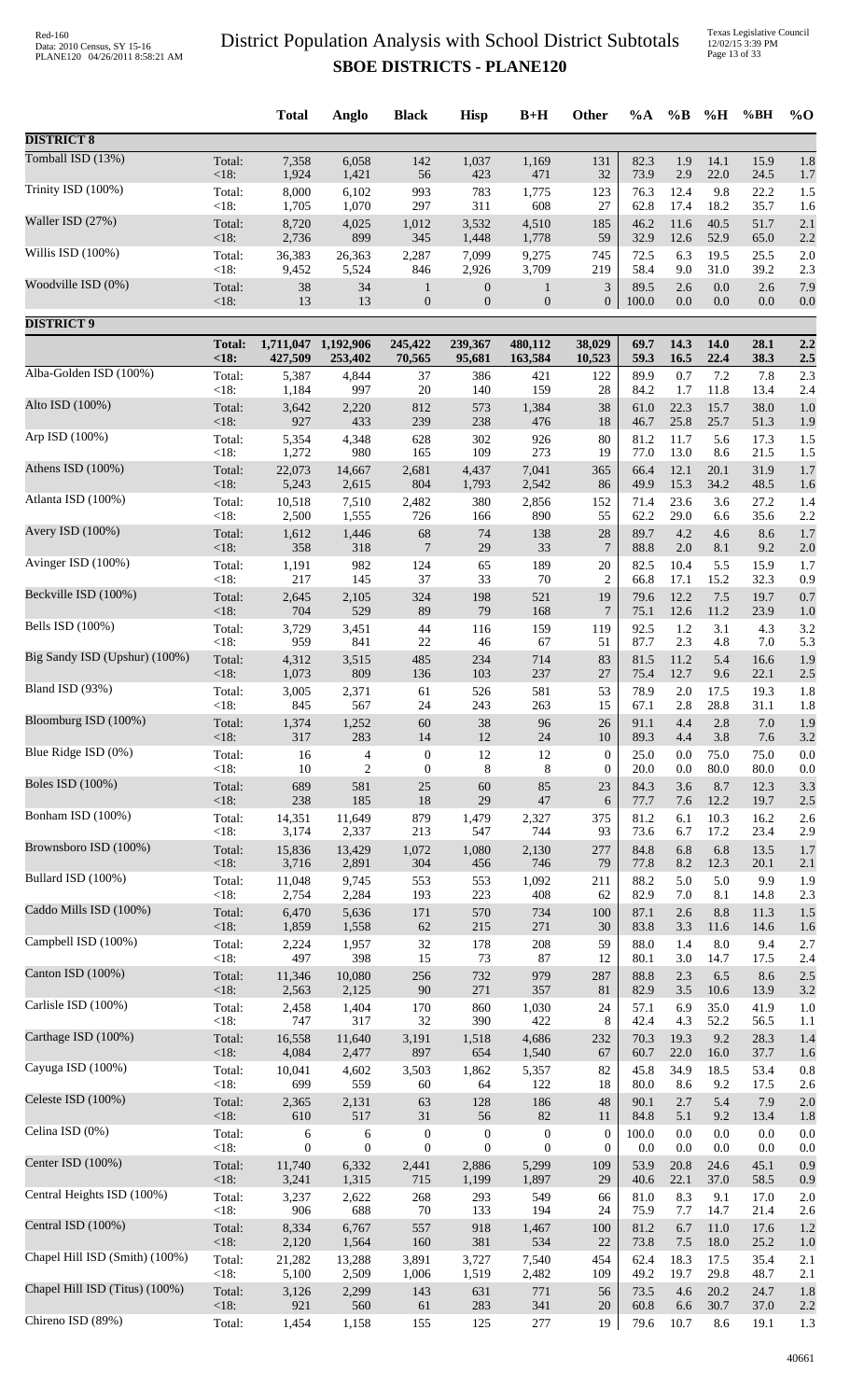|                                   |         | <b>Total</b> | Anglo          | <b>Black</b>     | <b>Hisp</b>     | $B+H$          | Other            | $\%A$ | $\%B$   | %H      | %BH   | $\%$ O |
|-----------------------------------|---------|--------------|----------------|------------------|-----------------|----------------|------------------|-------|---------|---------|-------|--------|
| <b>DISTRICT 9</b>                 |         |              |                |                  |                 |                |                  |       |         |         |       |        |
| Chisum ISD (100%)                 | $<18$ : | 385          | 282            | 45               | $\overline{58}$ | 101            | $\overline{c}$   | 73.2  | 11.7    | 15.1    | 26.2  | 0.5    |
|                                   | Total:  | 3,714        | 3,067          | 195              | 364             | 557            | 90               | 82.6  | 5.3     | 9.8     | 15.0  | 2.4    |
| Clarksville ISD (100%)            | < 18:   | 971          | 739            | 54               | 161             | 213            | 19               | 76.1  | 5.6     | 16.6    | 21.9  | 2.0    |
|                                   | Total:  | 6,326        | 3,659          | 2,008            | 580             | 2,568          | 99               | 57.8  | 31.7    | 9.2     | 40.6  | 1.6    |
|                                   | < 18:   | 1,285        | 505            | 535              | 233             | 758            | 22               | 39.3  | 41.6    | 18.1    | 59.0  | 1.7    |
| Collinsville ISD (100%)           | Total:  | 2,873        | 2,607          | 24               | 199             | 220            | 46               | 90.7  | 0.8     | 6.9     | 7.7   | 1.6    |
|                                   | <18:    | 734          | 620            | 15               | 91              | 103            | 11               | 84.5  | $2.0\,$ | 12.4    | 14.0  | 1.5    |
| Colmesneil ISD (0%)               | Total:  | 11           | 6              | $\overline{c}$   | 3               | $\mathfrak s$  | $\boldsymbol{0}$ | 54.5  | 18.2    | 27.3    | 45.5  | 0.0    |
|                                   | < 18:   | 2            | $\overline{0}$ | $\boldsymbol{0}$ | $\overline{c}$  | $\overline{2}$ | $\boldsymbol{0}$ | 0.0   | $0.0\,$ | 100.0   | 100.0 | 0.0    |
| Commerce ISD (100%)               | Total:  | 10,944       | 7,127          | 2,023            | 1,221           | 3,190          | 627              | 65.1  | 18.5    | 11.2    | 29.1  | 5.7    |
| Community ISD (1%)                | < 18:   | 2,359        | 1,279          | 545              | 457             | 976            | 104              | 54.2  | 23.1    | 19.4    | 41.4  | 4.4    |
|                                   | Total:  | $70\,$       | 64             | 2                | 1               | 3              | 3                | 91.4  | 2.9     | 1.4     | 4.3   | 4.3    |
| Como-Pickton Cons ISD (100%)      | <18:    | 21           | 20             | $\boldsymbol{0}$ | 1               | 1              | $\boldsymbol{0}$ | 95.2  | 0.0     | 4.8     | 4.8   | 0.0    |
|                                   | Total:  | 3,791        | 2,653          | 152              | 950             | 1,093          | 45               | 70.0  | 4.0     | 25.1    | 28.8  | 1.2    |
| Cooper ISD (100%)                 | <18:    | 1,079        | 598            | 53               | 421             | 467            | 14               | 55.4  | 4.9     | 39.0    | 43.3  | 1.3    |
|                                   | Total:  | 4,731        | 3,922          | 403              | 264             | 654            | 155              | 82.9  | 8.5     | 5.6     | 13.8  | 3.3    |
| Crandall ISD (100%)               | < 18:   | 1,095        | 814            | 136              | 112             | 241            | 40               | 74.3  | 12.4    | 10.2    | 22.0  | 3.7    |
|                                   | Total:  | 11,978       | 9,213          | 1,103            | 1,445           | 2,517          | 248              | 76.9  | 9.2     | 12.1    | 21.0  | 2.1    |
|                                   | $<18$ : | 3,721        | 2,635          | 417              | 611             | 1,008          | 78               | 70.8  | 11.2    | 16.4    | 27.1  | 2.1    |
| Cross Roads ISD (100%)            | Total:  | 3,010        | 2,725          | 62               | 185             | 239            | 46               | 90.5  | 2.1     | 6.1     | 7.9   | 1.5    |
|                                   | < 18:   | 785          | 676            | 34               | 73              | 102            | 7                | 86.1  | 4.3     | 9.3     | 13.0  | 0.9    |
| Cumby ISD $(100\%)$               | Total:  | 2,148        | 1,957          | 16               | 133             | 148            | 43               | 91.1  | 0.7     | 6.2     | 6.9   | 2.0    |
|                                   | < 18:   | 519          | 442            | 11               | 52              | 63             | 14               | 85.2  | 2.1     | 10.0    | 12.1  | 2.7    |
| Cushing ISD (100%)                | Total:  | 2,932        | 2,504          | 168              | 199             | 366            | 62               | 85.4  | 5.7     | 6.8     | 12.5  | 2.1    |
|                                   | < 18:   | 656          | 543            | 29               | 68              | 97             | 16               | 82.8  | 4.4     | 10.4    | 14.8  | 2.4    |
| Daingerfield-Lone Star ISD (100%) | Total:  | 8,514        | 5,355          | 2,307            | 735             | 3,032          | 127              | 62.9  | 27.1    | 8.6     | 35.6  | 1.5    |
| De Kalb ISD (100%)                | < 18:   | 1,969        | 975            | 646              | 328             | 966            | 28               | 49.5  | 32.8    | 16.7    | 49.1  | 1.4    |
|                                   | Total:  | 4,580        | 3,335          | 929              | 201             | 1,117          | 128              | 72.8  | 20.3    | 4.4     | 24.4  | 2.8    |
| Denison ISD (100%)                | <18:    | 1,065        | 690            | 258              | 86              | 336            | 39               | 64.8  | 24.2    | 8.1     | 31.5  | 3.7    |
|                                   | Total:  | 27,555       | 21,847         | 2,308            | 2,334           | 4,575          | 1,133            | 79.3  | 8.4     | 8.5     | 16.6  | 4.1    |
| Detroit ISD (100%)                | <18:    | 6,278        | 4,264          | 819              | 938             | 1,713          | 301              | 67.9  | 13.0    | 14.9    | 27.3  | 4.8    |
|                                   | Total:  | 2,227        | 1,941          | 173              | 63              | 231            | 55               | 87.2  | 7.8     | 2.8     | 10.4  | 2.5    |
|                                   | < 18:   | 537          | 447            | 51               | $22\,$          | 71             | 19               | 83.2  | 9.5     | 4.1     | 13.2  | 3.5    |
| Diboll ISD (100%)                 | Total:  | 9,015        | 4,282          | 1,324            | 3,374           | 4,657          | 76               | 47.5  | 14.7    | 37.4    | 51.7  | 0.8    |
|                                   | < 18:   | 2,468        | 900            | 339              | 1,225           | 1,533          | 35               | 36.5  | 13.7    | 49.6    | 62.1  | 1.4    |
| Dodd City ISD (100%)              | Total:  | 1,007        | 932            | 31               | 32              | 63             | 12               | 92.6  | 3.1     | 3.2     | 6.3   | 1.2    |
|                                   | $<18$ : | 233          | 194            | 21               | 15              | 36             | 3                | 83.3  | 9.0     | 6.4     | 15.5  | 1.3    |
| Douglass ISD (100%)               | Total:  | 1,945        | 1,626          | 109              | 186             | 293            | 26               | 83.6  | 5.6     | 9.6     | 15.1  | 1.3    |
| Ector ISD (100%)                  | < 18:   | 484          | 380            | 24               | 75              | 98             | 6                | 78.5  | 5.0     | 15.5    | 20.2  | 1.2    |
|                                   | Total:  | 3,149        | 1,787          | 754              | 561             | 1,306          | 56               | 56.7  | 23.9    | 17.8    | 41.5  | 1.8    |
| Edgewood ISD (Van Zandt) (100%)   | < 18:   | 276          | 242            | $\overline{4}$   | 16              | 20             | 14               | 87.7  | 1.4     | 5.8     | 7.2   | 5.1    |
|                                   | Total:  | 5,151        | 4,525          | 227              | 321             | 539            | 87               | 87.8  | 4.4     | 6.2     | 10.5  | 1.7    |
| Elkhart ISD (99%)                 | < 18:   | 1,243        | 1,015          | 88               | 122             | 203            | 25               | 81.7  | 7.1     | 9.8     | 16.3  | 2.0    |
|                                   | Total:  | 6,117        | 5,266          | 390              | 366             | 744            | 107              | 86.1  | 6.4     | 6.0     | 12.2  | 1.7    |
| Elysian Fields ISD (100%)         | < 18:   | 1,578        | 1,289          | 112              | 146             | 252            | 37               | 81.7  | 7.1     | 9.3     | 16.0  | 2.3    |
|                                   | Total:  | 4,852        | 3,841          | 749              | 195             | 936            | 75               | 79.2  | 15.4    | $4.0\,$ | 19.3  | 1.5    |
|                                   | < 18:   | 1,226        | 949            | 185              | 76              | 256            | 21               | 77.4  | 15.1    | 6.2     | 20.9  | 1.7    |
| Etoile ISD (100%)                 | Total:  | 1,453        | 1,384          | 11               | 43              | 54             | 15               | 95.3  | 0.8     | 3.0     | 3.7   | 1.0    |
|                                   | < 18:   | 302          | 276            | $\,8\,$          | 13              | 21             | 5                | 91.4  | 2.6     | 4.3     | 7.0   | 1.7    |
| Eustace ISD (100%)                | Total:  | 8,007        | 7,267          | 155              | 443             | 591            | 149              | 90.8  | 1.9     | 5.5     | 7.4   | 1.9    |
|                                   | < 18:   | 1,684        | 1,420          | 53               | 179             | 225            | 39               | 84.3  | 3.1     | 10.6    | 13.4  | 2.3    |
| Excelsior ISD (100%)              | Total:  | 613          | 525            | 11               | $76\,$          | 87             | 1                | 85.6  | 1.8     | 12.4    | 14.2  | 0.2    |
| Fannindel ISD (100%)              | < 18:   | 159          | 122            | 3                | 34              | 37             | $\boldsymbol{0}$ | 76.7  | 1.9     | 21.4    | 23.3  | 0.0    |
|                                   | Total:  | 1,467        | 1,079          | 285              | 74              | 358            | 30               | 73.6  | 19.4    | 5.0     | 24.4  | 2.0    |
| Forney ISD (100%)                 | <18:    | 332          | 193            | 101              | $29\,$          | 130            | 9                | 58.1  | 30.4    | 8.7     | 39.2  | 2.7    |
|                                   | Total:  | 31,980       | 22,911         | 3,435            | 4,924           | 8,243          | 826              | 71.6  | 10.7    | 15.4    | 25.8  | 2.6    |
| Frankston ISD (100%)              | < 18:   | 10,636       | 6,965          | 1,316            | 2,131           | 3,375          | 296              | 65.5  | 12.4    | 20.0    | 31.7  | 2.8    |
|                                   | Total:  | 4,514        | 3,775          | 434              | 234             | 660            | 79               | 83.6  | 9.6     | 5.2     | 14.6  | 1.8    |
| Fruitvale ISD (100%)              | < 18:   | 1,044        | 798            | 141              | 91              | 228            | 18               | 76.4  | 13.5    | 8.7     | 21.8  | 1.7    |
|                                   | Total:  | 1,675        | 1,476          | 16               | 159             | 175            | 24               | 88.1  | 1.0     | 9.5     | 10.4  | 1.4    |
|                                   | < 18:   | 398          | 326            | 12               | 54              | 66             | 6                | 81.9  | 3.0     | 13.6    | 16.6  | 1.5    |
| Garrison ISD (100%)               | Total:  | 3,138        | 2,296          | 607              | 209             | 811            | 31               | 73.2  | 19.3    | 6.7     | 25.8  | 1.0    |
|                                   | < 18:   | 737          | 486            | 151              | 94              | 241            | 10               | 65.9  | 20.5    | 12.8    | 32.7  | 1.4    |
| Gary ISD (100%)                   | Total:  | 1,856        | 1,693          | 39               | 108             | 146            | 17               | 91.2  | 2.1     | 5.8     | 7.9   | 0.9    |
|                                   | < 18:   | 439          | 382            | 7                | 48              | 55             | $\overline{c}$   | 87.0  | 1.6     | 10.9    | 12.5  | 0.5    |
| Gilmer ISD (100%)                 | Total:  | 15,561       | 12,530         | 1,701            | 1,051           | 2,728          | 303              | 80.5  | 10.9    | 6.8     | 17.5  | 1.9    |
|                                   | <18:    | 3,714        | 2,729          | 494              | 426             | 905            | 80               | 73.5  | 13.3    | 11.5    | 24.4  | 2.2    |
| Gladewater ISD (100%)             | Total:  | 11,893       | 9,090          | 1,761            | 847             | 2,575          | 228              | 76.4  | 14.8    | 7.1     | 21.7  | 1.9    |
| Grand Saline ISD (100%)           | < 18:   | 3,050        | 2,023          | 648              | 353             | 973            | 54               | 66.3  | 21.2    | 11.6    | 31.9  | 1.8    |
|                                   | Total:  | 6,744        | 5,696          | 73               | 884             | 947            | 101              | 84.5  | 1.1     | 13.1    | 14.0  | 1.5    |
| Greenville ISD (100%)             | <18:    | 1,643        | 1,226          | $47\,$           | 351             | 391            | 26               | 74.6  | 2.9     | 21.4    | 23.8  | 1.6    |
|                                   | Total:  | 30,868       | 19,226         | 4,714            | 6,287           | 10,846         | 796              | 62.3  | 15.3    | 20.4    | 35.1  | 2.6    |
|                                   | < 18:   | 7,981        | 3,872          | 1,437            | 2,538           | 3,873          | 236              | 48.5  | 18.0    | 31.8    | 48.5  | 3.0    |
| Gunter ISD (100%)                 | Total:  | 2,951        | 2,360          | $27\,$           | 505             | 532            | 59               | 80.0  | 0.9     | 17.1    | 18.0  | 2.0    |
|                                   | $<18$ : | 843          | 615            | $\,8\,$          | 199             | 207            | 21               | 73.0  | 0.9     | 23.6    | 24.6  | 2.5    |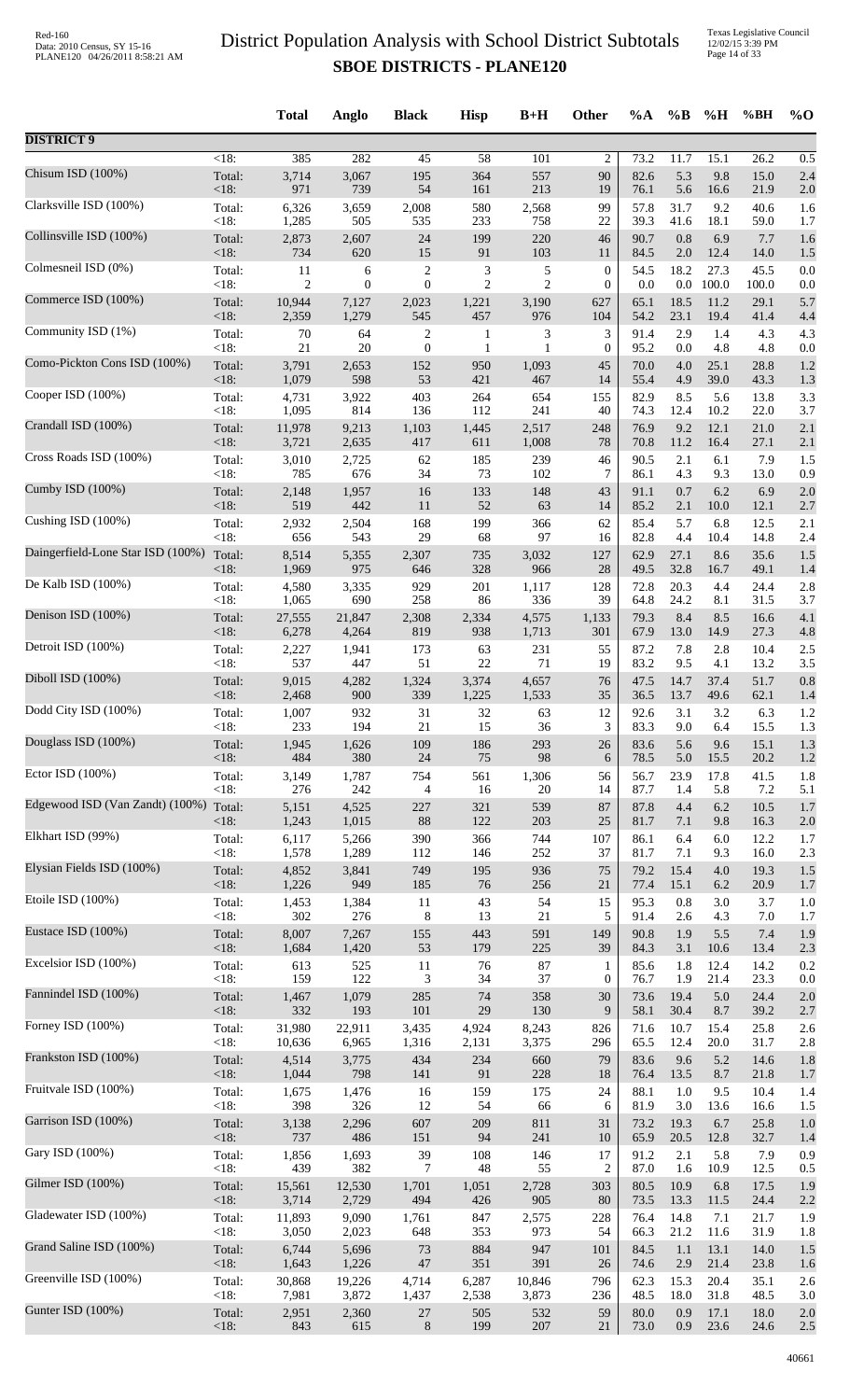|                                |         | <b>Total</b> | Anglo  | <b>Black</b> | <b>Hisp</b>    | $B+H$  | <b>Other</b>   | $\%A$ | $\%$ B  | %H   | %BH  | $\%$ O  |
|--------------------------------|---------|--------------|--------|--------------|----------------|--------|----------------|-------|---------|------|------|---------|
| <b>DISTRICT 9</b>              |         |              |        |              |                |        |                |       |         |      |      |         |
| Hallsville ISD (100%)          | Total:  | 19,354       | 16,407 | 1,309        | 1,295          | 2,578  | 369            | 84.8  | 6.8     | 6.7  | 13.3 | 1.9     |
|                                | < 18:   | 5,398        | 4,294  | 416          | 588            | 986    | 118            | 79.5  | 7.7     | 10.9 | 18.3 | 2.2     |
| Harleton ISD (100%)            | Total:  | 3,055        | 2,706  | 236          | 85             | 321    | 28             | 88.6  | 7.7     | 2.8  | 10.5 | 0.9     |
| Harmony ISD (100%)             | $<18$ : | 816          | 710    | 59           | 43             | 102    | $\overline{4}$ | 87.0  | 7.2     | 5.3  | 12.5 | 0.5     |
|                                | Total:  | 6,326        | 5,684  | 63           | 511            | 571    | 71             | 89.9  | 1.0     | 8.1  | 9.0  | 1.1     |
| Harts Bluff ISD (100%)         | $<18$ : | 1,248        | 1,000  | 16           | 210            | 226    | 22             | 80.1  | 1.3     | 16.8 | 18.1 | 1.8     |
|                                | Total:  | 2,986        | 1,952  | 71           | 904            | 959    | 75             | 65.4  | 2.4     | 30.3 | 32.1 | $2.5\,$ |
|                                | <18:    | 872          | 426    | 25           | 398            | 415    | 31             | 48.9  | 2.9     | 45.6 | 47.6 | 3.6     |
| Hawkins ISD (100%)             | Total:  | 5,433        | 4,211  | 909          | 230            | 1,129  | 93             | 77.5  | 16.7    | 4.2  | 20.8 | 1.7     |
|                                | < 18:   | 1,036        | 808    | 136          | 70             | 205    | 23             | 78.0  | 13.1    | 6.8  | 19.8 | 2.2     |
| Henderson ISD (100%)           | Total:  | 23,550       | 14,490 | 5,265        | 3,530          | 8,740  | 320            | 61.5  | 22.4    | 15.0 | 37.1 | 1.4     |
|                                | $<18$ : | 4,960        | 2,659  | 1,069        | 1,169          | 2,214  | 87             | 53.6  | 21.6    | 23.6 | 44.6 | 1.8     |
| Honey Grove ISD (100%)         | Total:  | 3,402        | 2,757  | 315          | 275            | 588    | 57             | 81.0  | 9.3     | 8.1  | 17.3 | 1.7     |
|                                | < 18:   | 784          | 560    | 98           | 114            | 210    | 14             | 71.4  | 12.5    | 14.5 | 26.8 | 1.8     |
| Hooks ISD (100%)               | Total:  | 4,559        | 3,462  | 777          | 248            | 1,006  | 91             | 75.9  | 17.0    | 5.4  | 22.1 | 2.0     |
|                                | $<18$ : | 1,182        | 830    | 233          | 105            | 330    | 22             | 70.2  | 19.7    | 8.9  | 27.9 | 1.9     |
| Howe ISD (100%)                | Total:  | 4,905        | 4,184  | 84           | 491            | 574    | 147            | 85.3  | 1.7     | 10.0 | 11.7 | 3.0     |
| Hubbard ISD (Bowie) (100%)     | $<18$ : | 1,363        | 1,054  | 50           | 211            | 260    | 49             | 77.3  | 3.7     | 15.5 | 19.1 | 3.6     |
|                                | Total:  | 559          | 506    | 16           | 18             | 34     | 19             | 90.5  | 2.9     | 3.2  | 6.1  | 3.4     |
| Hudson ISD (100%)              | $<18$ : | 127          | 112    | 6            | $\overline{4}$ | 10     | 5              | 88.2  | 4.7     | 3.1  | 7.9  | 3.9     |
|                                | Total:  | 11,571       | 8,653  | 847          | 1,912          | 2,727  | 191            | 74.8  | 7.3     | 16.5 | 23.6 | 1.7     |
| Hughes Springs ISD (100%)      | $<18$ : | 3,448        | 2,310  | 340          | 767            | 1,085  | 53             | 67.0  | 9.9     | 22.2 | 31.5 | 1.5     |
|                                | Total:  | 4,761        | 3,767  | 751          | 197            | 936    | 58             | 79.1  | 15.8    | 4.1  | 19.7 | 1.2     |
|                                | <18:    | 1,230        | 877    | 257          | 88             | 337    | 16             | 71.3  | 20.9    | 7.2  | 27.4 | 1.3     |
| Huntington ISD (100%)          | Total:  | 8,301        | 7,633  | 252          | 336            | 576    | 92             | 92.0  | 3.0     | 4.0  | 6.9  | 1.1     |
|                                | < 18:   | 2,155        | 1,905  | 86           | 148            | 225    | 25             | 88.4  | 4.0     | 6.9  | 10.4 | 1.2     |
| Jacksonville ISD (100%)        | Total:  | 25,684       | 14,027 | 4,350        | 7,054          | 11,289 | 368            | 54.6  | 16.9    | 27.5 | 44.0 | 1.4     |
|                                | $<18$ : | 7,050        | 2,563  | 1,359        | 3,105          | 4,391  | 96             | 36.4  | 19.3    | 44.0 | 62.3 | 1.4     |
| Jefferson ISD (100%)           | Total:  | 9,875        | 7,009  | 2,354        | 296            | 2,643  | 223            | 71.0  | 23.8    | 3.0  | 26.8 | 2.3     |
| Joaquin ISD (100%)             | < 18:   | 1,876        | 1,141  | 573          | 114            | 685    | 50             | 60.8  | 30.5    | 6.1  | 36.5 | 2.7     |
|                                | Total:  | 3,533        | 3,041  | 201          | 250            | 451    | 41             | 86.1  | 5.7     | 7.1  | 12.8 | 1.2     |
| Karnack ISD (100%)             | $<18$ : | 904          | 736    | 58           | 103            | 161    | $\overline{7}$ | 81.4  | 6.4     | 11.4 | 17.8 | 0.8     |
|                                | Total:  | 2,510        | 1,567  | 785          | 130            | 903    | 40             | 62.4  | 31.3    | 5.2  | 36.0 | 1.6     |
| Kaufman ISD (100%)             | <18:    | 443          | 218    | 171          | 53             | 216    | 9              | 49.2  | 38.6    | 12.0 | 48.8 | $2.0$   |
|                                | Total:  | 17,203       | 11,545 | 1,109        | 4,288          | 5,339  | 319            | 67.1  | 6.4     | 24.9 | 31.0 | 1.9     |
| Kemp ISD $(100\%)$             | $<18$ : | 4,808        | 2,601  | 346          | 1,809          | 2,118  | 89             | 54.1  | $7.2\,$ | 37.6 | 44.1 | 1.9     |
|                                | Total:  | 9,450        | 8,254  | 273          | 765            | 1,023  | 173            | 87.3  | 2.9     | 8.1  | 10.8 | 1.8     |
|                                | $<18$ : | 2,156        | 1,747  | 74           | 298            | 365    | 44             | 81.0  | 3.4     | 13.8 | 16.9 | $2.0\,$ |
| Kilgore ISD (100%)             | Total:  | 21,202       | 14,174 | 3,122        | 3,527          | 6,568  | 460            | 66.9  | 14.7    | 16.6 | 31.0 | 2.2     |
|                                | <18:    | 5,318        | 2,955  | 870          | 1,426          | 2,251  | 112            | 55.6  | 16.4    | 26.8 | 42.3 | 2.1     |
| Laneville ISD (100%)           | Total:  | 1,505        | 928    | 448          | 105            | 553    | 24             | 61.7  | 29.8    | 7.0  | 36.7 | 1.6     |
|                                | <18:    | 339          | 190    | 104          | 37             | 141    | 8              | 56.0  | 30.7    | 10.9 | 41.6 | 2.4     |
| Lapoynor ISD (100%)            | Total:  | 2,620        | 2,184  | 289          | 113            | 399    | 37             | 83.4  | 11.0    | 4.3  | 15.2 | 1.4     |
|                                | <18:    | 638          | 481    | 90           | 61             | 149    | 8              | 75.4  | 14.1    | 9.6  | 23.4 | 1.3     |
| Leary ISD $(100\%)$            | Total:  | 979          | 827    | 67           | 55             | 122    | 30             | 84.5  | 6.8     | 5.6  | 12.5 | 3.1     |
| Leonard ISD (95%)              | $<18$ : | 234          | 179    | $22\,$       | $26\,$         | 48     | 7              | 76.5  | 9.4     | 11.1 | 20.5 | 3.0     |
|                                | Total:  | 3,503        | 2,924  | 153          | 326            | 473    | 106            | 83.5  | 4.4     | 9.3  | 13.5 | 3.0     |
| Leveretts Chapel ISD (100%)    | $<18$ : | 933          | 703    | 60           | 137            | 191    | 39             | 75.3  | 6.4     | 14.7 | 20.5 | $4.2\,$ |
|                                | Total:  | 921          | 589    | 168          | 148            | 311    | 21             | 64.0  | 18.2    | 16.1 | 33.8 | $2.3\,$ |
| Liberty-Eylau ISD (100%)       | $<18$ : | 273          | 149    | 56           | 65             | 119    | 5              | 54.6  | 20.5    | 23.8 | 43.6 | 1.8     |
|                                | Total:  | 14,674       | 8,793  | 4,560        | 1,092          | 5,589  | 292            | 59.9  | 31.1    | 7.4  | 38.1 | $2.0\,$ |
|                                | $<18$ : | 3,394        | 1,784  | 1,322        | 242            | 1,544  | 66             | 52.6  | 39.0    | 7.1  | 45.5 | 1.9     |
| Lindale ISD (100%)             | Total:  | 19,277       | 16,234 | 1,336        | 1,348          | 2,656  | 387            | 84.2  | 6.9     | 7.0  | 13.8 | $2.0\,$ |
|                                | <18:    | 5,000        | 3,836  | 464          | 587            | 1,034  | 130            | 76.7  | 9.3     | 11.7 | 20.7 | 2.6     |
| Linden-Kildare Cons ISD (100%) | Total:  | 5,700        | 4,236  | 1,120        | 269            | 1,378  | 86             | 74.3  | 19.6    | 4.7  | 24.2 | $1.5$   |
|                                | $<18$ : | 1,221        | 831    | 261          | 113            | 370    | 20             | 68.1  | 21.4    | 9.3  | 30.3 | 1.6     |
| Lone Oak ISD (100%)            | Total:  | 4,337        | 3,926  | 87           | 226            | 311    | 100            | 90.5  | 2.0     | 5.2  | 7.2  | $2.3\,$ |
|                                | <18:    | 1,102        | 949    | 35           | 96             | 130    | 23             | 86.1  | 3.2     | 8.7  | 11.8 | 2.1     |
| Longview ISD (100%)            | Total:  | 56,371       | 27,205 | 17,562       | 10,795         | 28,033 | 1,133          | 48.3  | 31.2    | 19.1 | 49.7 | $2.0\,$ |
|                                | <18:    | 13,264       | 3,832  | 5,068        | 4,283          | 9,171  | 261            | 28.9  | 38.2    | 32.3 | 69.1 | 2.0     |
| Lufkin ISD (100%)              | Total:  | 46,464       | 24,598 | 10,564       | 10,530         | 20,873 | 993            | 52.9  | 22.7    | 22.7 | 44.9 | 2.1     |
| Mabank ISD (100%)              | $<18$ : | 12,377       | 4,698  | 3,197        | 4,331          | 7,410  | 269            | 38.0  | 25.8    | 35.0 | 59.9 | 2.2     |
|                                | Total:  | 19,042       | 16,864 | 342          | 1,440          | 1,771  | 407            | 88.6  | 1.8     | 7.6  | 9.3  | 2.1     |
| Malakoff ISD (100%)            | <18:    | 4,392        | 3,578  | 143          | 586            | 721    | 93             | 81.5  | 3.3     | 13.3 | 16.4 | 2.1     |
|                                | Total:  | 9,447        | 7,910  | 605          | 776            | 1,373  | 164            | 83.7  | 6.4     | 8.2  | 14.5 | 1.7     |
| Malta ISD (100%)               | $<18$ : | 1,703        | 1,205  | 171          | 290            | 458    | 40             | 70.8  | 10.0    | 17.0 | 26.9 | $2.3\,$ |
|                                | Total:  | 667          | 610    | 9            | 33             | $42\,$ | 15             | 91.5  | 1.3     | 4.9  | 6.3  | 2.2     |
|                                | <18:    | 139          | 121    | 3            | $12\,$         | 15     | 3              | 87.1  | 2.2     | 8.6  | 10.8 | 2.2     |
| Marshall ISD (100%)            | Total:  | 33,531       | 16,835 | 11,298       | 4,984          | 16,185 | 511            | 50.2  | 33.7    | 14.9 | 48.3 | 1.5     |
|                                | <18:    | 8,468        | 3,226  | 2,982        | 2,167          | 5,107  | 135            | 38.1  | 35.2    | 25.6 | 60.3 | 1.6     |
| Martins Mill ISD (100%)        | Total:  | 2,129        | 1,763  | 57           | 279            | 336    | 30             | 82.8  | 2.7     | 13.1 | 15.8 | 1.4     |
|                                | <18:    | 610          | 464    | $18\,$       | 119            | 137    | 9              | 76.1  | 3.0     | 19.5 | 22.5 | 1.5     |
| Martinsville ISD (100%)        | Total:  | 1,180        | 973    | 67           | 133            | 192    | 15             | 82.5  | 5.7     | 11.3 | 16.3 | 1.3     |
|                                | <18:    | 308          | 240    | 19           | 49             | 64     | 4              | 77.9  | 6.2     | 15.9 | 20.8 | 1.3     |
| Maud ISD (100%)                | Total:  | 2,252        | 2,001  | 181          | 46             | 227    | 24             | 88.9  | $8.0\,$ | 2.0  | 10.1 | $1.1\,$ |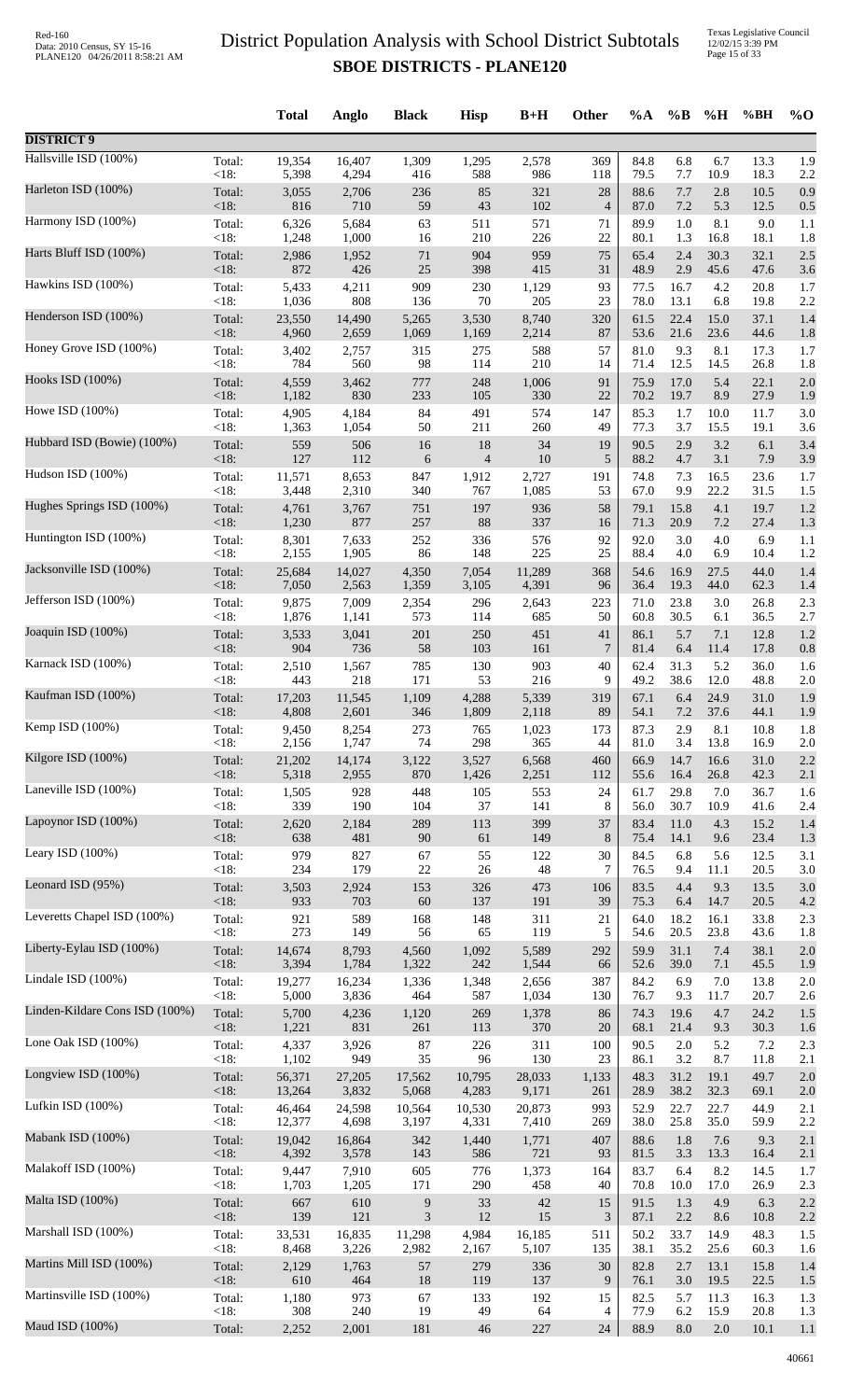Texas Legislative Council 12/02/15 3:39 PM Page 16 of 33

|                             |                 | <b>Total</b>    | Anglo          | <b>Black</b>     | <b>Hisp</b>     | $B+H$        | Other            | %A           | $\%$ B      | %H               | %BH          | $\%$ O     |
|-----------------------------|-----------------|-----------------|----------------|------------------|-----------------|--------------|------------------|--------------|-------------|------------------|--------------|------------|
| <b>DISTRICT 9</b>           |                 |                 |                |                  |                 |              |                  |              |             |                  |              |            |
| McLeod ISD (100%)           | $<18$ :         | 597             | 524            | 49               | $\overline{20}$ | 69           | $\overline{4}$   | 87.8         | 8.2         | $\overline{3.4}$ | 11.6         | 0.7        |
|                             | Total:          | 855             | 805            | 34               | 6               | 40           | 10               | 94.2         | 4.0         | 0.7              | 4.7          | 1.2        |
|                             | < 18:           | 236             | 221            | 10               | 3               | 13           | 2                | 93.6         | 4.2         | 1.3              | 5.5          | 0.8        |
| Miller Grove ISD (100%)     | Total:          | 1,407           | 1,188          | $10\,$           | 183             | 193          | 26               | 84.4         | 0.7         | 13.0             | 13.7         | 1.8        |
|                             | < 18:           | 326             | 249            | $\sqrt{2}$       | 72              | 74           | 3                | 76.4         | 0.6         | 22.1             | 22.7         | 0.9        |
| Mineola ISD (100%)          | Total:          | 9,325           | 7,317          | 607              | 1,278           | 1,878        | 130              | 78.5         | 6.5         | 13.7             | 20.1         | 1.4        |
| Mount Enterprise ISD (100%) | < 18:           | 2,147           | 1,428          | 163              | 524             | 682          | 37               | 66.5         | 7.6         | 24.4             | 31.8         | 1.7        |
|                             | Total:          | 1,765           | 1,360          | 287              | 106             | 387          | 18               | 77.1         | 16.3        | $6.0\,$          | 21.9         | 1.0        |
| Mount Pleasant ISD (100%)   | <18:            | 349             | 251            | $50\,$           | 48              | 95           | 3                | 71.9         | 14.3        | 13.8             | 27.2         | 0.9        |
|                             | Total:          | 23,640          | 10,039         | 2,846            | 10,534          | 13,257       | 344              | 42.5         | 12.0        | 44.6             | 56.1         | 1.5        |
|                             | < 18:           | 7,370           | 1,986          | 871              | 4,487           | 5,290        | 94               | 26.9         | 11.8        | 60.9             | 71.8         | 1.3        |
| Mount Vernon ISD (100%)     | Total:          | 9,127           | 7,326          | 454              | 1,175           | 1,621        | 180              | 80.3         | 5.0         | 12.9             | 17.8         | 2.0        |
|                             | < 18:           | 2,244           | 1,537          | 164              | 490             | 651          | 56               | 68.5         | 7.3         | 21.8             | 29.0         | 2.5        |
| Murchison ISD (100%)        | Total:          | 855             | 738            | 11               | 103             | 114          | 3                | 86.3         | 1.3         | 12.0             | 13.3         | 0.4        |
| Nacogdoches ISD (100%)      | $<18$ :         | 197             | 157            | 3                | 37              | 40           | $\boldsymbol{0}$ | 79.7         | 1.5         | 18.8             | 20.3         | 0.0        |
|                             | Total:          | 46,647          | 24,916         | 10,940           | 9,780           | 20,534       | 1,197            | 53.4         | 23.5        | 21.0             | 44.0         | 2.6        |
| Neches ISD (100%)           | <18:            | 10,522          | 3,798          | 2,781            | 3,772           | 6,469        | 255              | 36.1         | 26.4        | 35.8             | 61.5         | 2.4        |
|                             | Total:          | 1,471           | 1,251          | 126              | 81              | 207          | 13               | 85.0         | 8.6         | 5.5              | 14.1         | 0.9        |
| New Boston ISD (100%)       | <18:            | 348             | 277<br>5,874   | 31               | $38\,$          | 69           | $\overline{c}$   | 79.6<br>77.3 | 8.9<br>16.9 | 10.9<br>3.8      | 19.8<br>20.6 | 0.6        |
|                             | Total:<br>< 18: | 7,597<br>1,872  | 1,300          | 1,286<br>418     | 286<br>124      | 1,567<br>539 | 156<br>33        | 69.4         | 22.3        | 6.6              | 28.8         | 2.1<br>1.8 |
| New Diana ISD (100%)        | Total:          | 4,286           | 3,499          | 485              | 206             | 682          | 105              | 81.6         | 11.3        | 4.8              | 15.9         | 2.4        |
|                             | < 18:           | 1,189           | 926            | 139              | 87              | 222          | 41               | 77.9         | 11.7        | 7.3              | 18.7         | 3.4        |
| New Summerfield ISD (100%)  | Total:          | 2,011           | 760            | 184              | 1,055           | 1,229        | 22               | 37.8         | 9.1         | 52.5             | 61.1         | 1.1        |
|                             | <18:            | 609             | 138            | 59               | 412             | 466          | $\sqrt{5}$       | 22.7         | 9.7         | 67.7             | 76.5         | 0.8        |
| North Hopkins ISD (100%)    | Total:          | 2,150           | 1,700          | 59               | 358             | 416          | 34               | 79.1         | 2.7         | 16.7             | 19.3         | 1.6        |
| North Lamar ISD (100%)      | < 18:           | 583             | 386            | 19               | 168             | 187          | 10               | 66.2         | 3.3         | 28.8             | 32.1         | 1.7        |
|                             | Total:          | 17,014          | 14,686         | 920              | 774             | 1,683        | 645              | 86.3         | 5.4         | 4.5              | 9.9          | 3.8        |
| Ore City ISD (100%)         | < 18:           | 4,049           | 3,217          | 317              | 322             | 630          | 202              | 79.5         | 7.8         | 8.0              | 15.6         | 5.0        |
|                             | Total:          | 4,497           | 3,586          | 398              | 396             | 792          | 119              | 79.7         | 8.9         | 8.8              | 17.6         | 2.6        |
|                             | < 18:           | 1,120           | 807            | 102              | 173             | 273          | 40               | 72.1         | 9.1         | 15.4             | 24.4         | 3.6        |
| Overton ISD (100%)          | Total:          | 3,362           | 2,418          | 579              | 326             | 897          | 47               | 71.9         | 17.2        | 9.7              | 26.7         | 1.4        |
|                             | <18:            | 773             | 570            | 134              | 72              | 199          | $\overline{4}$   | 73.7         | 17.3        | 9.3              | 25.7         | 0.5        |
| Palestine ISD (100%)        | Total:          | 20,209          | 11,610         | 4,279            | 4,057           | 8,229        | 370              | 57.4         | 21.2        | 20.1             | 40.7         | 1.8        |
|                             | <18:            | 5,173           | 2,113          | 1,302            | 1,734           | 2,961        | 99               | 40.8         | 25.2        | 33.5             | 57.2         | 1.9        |
| Paris ISD (100%)            | Total:          | 22,145          | 13,924         | 5,763            | 1,798           | 7,462        | 759              | 62.9         | 26.0        | 8.1              | 33.7         | 3.4        |
| Pewitt Cons ISD (100%)      | <18:            | 5,464           | 2,691          | 1,809            | 830             | 2,585        | 188              | 49.2         | 33.1        | 15.2             | 47.3         | 3.4        |
|                             | Total:          | 5,784           | 4,327          | 1,036            | 322             | 1,341        | 116              | 74.8         | 17.9        | 5.6              | 23.2         | 2.0        |
| Pilot Point ISD (3%)        | < 18:           | 1,314           | 916            | 245              | 134             | 368          | 30               | 69.7         | 18.6        | 10.2             | 28.0         | 2.3        |
|                             | Total:          | 270             | 206            | $\boldsymbol{0}$ | 56              | 56           | 8                | 76.3         | 0.0         | 20.7             | 20.7         | 3.0        |
|                             | <18:            | 93              | 62             | $\boldsymbol{0}$ | $30\,$          | 30           | $\mathbf{1}$     | 66.7         | $0.0\,$     | 32.3             | 32.3         | 1.1        |
| Pine Tree ISD (100%)        | Total:          | 24,937          | 16,925         | 3,195            | 4,218           | 7,326        | 686              | 67.9         | 12.8        | 16.9             | 29.4         | 2.8        |
|                             | < 18:           | 6,607           | 3,474          | 1,255            | 1,743           | 2,939        | 194              | 52.6         | 19.0        | 26.4             | 44.5         | 2.9        |
| Pittsburg ISD (100%)        | Total:          | 12,763          | 7,608          | 2,307            | 2,689           | 4,948        | 207              | 59.6         | 18.1        | 21.1             | 38.8         | 1.6        |
|                             | <18:            | 3,430           | 1,524          | 681              | 1,183           | 1,836        | 70               | 44.4         | 19.9        | 34.5             | 53.5         | 2.0        |
| Pleasant Grove ISD (100%)   | Total:<br>< 18: | 11,867          | 9,838          | 1,086<br>390     | 517<br>190      | 1,574<br>563 | 455              | 82.9<br>75.9 | 9.2<br>13.2 | 4.4<br>6.4       | 13.3<br>19.0 | 3.8        |
| Pottsboro ISD (100%)        | Total:          | 2,965<br>8,302  | 2,251<br>7,669 | 57               | 279             | 333          | 151<br>300       | 92.4         | 0.7         | 3.4              | 4.0          | 5.1<br>3.6 |
| Prairiland ISD (100%)       | <18:            | 1,584           | 1,376          | 28               | 95              | 122          | 86               | 86.9         | 1.8         | $6.0\,$          | 7.7          | 5.4        |
|                             | Total:          | 5,909           | 5,444          | 123              | 255             | 375          | 90               | 92.1         | 2.1         | 4.3              | 6.3          | 1.5        |
| Queen City ISD (100%)       | < 18:           | 1,375           | 1,211          | 42               | 103             | 144          | 20               | 88.1         | 3.1         | 7.5              | 10.5         | 1.5        |
|                             | Total:          | 5,196           | 4,242          | 797              | 102             | 893          | 61               | 81.6         | 15.3        | $2.0\,$          | 17.2         | 1.2        |
|                             | < 18:           | 1,200           | 929            | 214              | 44              | 256          | 15               | 77.4         | 17.8        | 3.7              | 21.3         | 1.3        |
| Quinlan ISD (100%)          | Total:          | 17,815          | 15,491         | 184              | 1,611           | 1,786        | 538              | 87.0         | 1.0         | 9.0              | 10.0         | 3.0        |
|                             | < 18:           | 3,973           | 3,097          | 75               | 674             | 744          | 132              | 78.0         | 1.9         | 17.0             | 18.7         | 3.3        |
| Quitman ISD (100%)          | Total:<br><18:  | 7,890           | 6,887          | 312<br>89        | 588<br>263      | 886<br>344   | 117              | 87.3         | 4.0         | 7.5<br>16.2      | 11.2<br>21.2 | 1.5        |
| Rains ISD (100%)            | Total:          | 1,620<br>10,518 | 1,250<br>9,199 | 286              | 810             | 1,088        | 26<br>231        | 77.2<br>87.5 | 5.5<br>2.7  | 7.7              | 10.3         | 1.6<br>2.2 |
| Red Lick ISD (100%)         | < 18:           | 2,281           | 1,802          | 76               | 339             | 413          | 66               | 79.0         | 3.3         | 14.9             | 18.1         | 2.9        |
|                             | Total:          | 2,460           | 2,236          | $87\,$           | 88              | 175          | 49               | 90.9         | 3.5         | 3.6              | 7.1          | 2.0        |
| Redwater ISD (100%)         | <18:            | 637             | 565            | 19               | 38              | 57           | 15               | 88.7         | $3.0\,$     | 6.0              | 8.9          | 2.4        |
|                             | Total:          | 5,044           | 4,612          | 241              | 115             | 353          | 79               | 91.4         | 4.8         | 2.3              | 7.0          | 1.6        |
|                             | < 18:           | 1,376           | 1,238          | 72               | 49              | 118          | 20               | 90.0         | 5.2         | 3.6              | 8.6          | 1.5        |
| Rivercrest ISD (100%)       | Total:          | 3,780           | 3,261          | 154              | 297             | 450          | 69               | 86.3         | 4.1         | 7.9              | 11.9         | 1.8        |
|                             | <18:            | 833             | 652            | $40\,$           | 121             | 160          | 21               | 78.3         | 4.8         | 14.5             | 19.2         | 2.5        |
| Rockwall ISD (100%)         | Total:          | 63,233          | 47,631         | 3,805            | 9,302           | 12,928       | 2,674            | 75.3         | 6.0         | 14.7             | 20.4         | 4.2        |
|                             | <18:            | 18,631          | 12,607         | 1,461            | 3,809           | 5,167        | 857              | 67.7         | 7.8         | 20.4             | 27.7         | 4.6        |
| Roxton ISD (100%)           | Total:          | 1,233           | 968            | 185              | 44              | 229          | 36               | 78.5         | 15.0        | 3.6              | 18.6         | 2.9        |
| Royse City ISD (92%)        | < 18:           | 284             | 188            | $70\,$           | 19              | 89           | $\overline{7}$   | 66.2         | 24.6        | 6.7              | 31.3         | 2.5        |
|                             | Total:          | 18,668          | 13,080         | 1,242            | 3,890           | 5,085        | 503              | 70.1         | 6.7         | 20.8             | 27.2         | 2.7        |
| Rusk ISD (100%)             | < 18:           | 5,950           | 3,702          | 456              | 1,645           | 2,075        | 173              | 62.2         | 7.7         | 27.6             | 34.9         | 2.9        |
|                             | Total:          | 12,208          | 8,596          | 2,095            | 1,391           | 3,460        | 152              | 70.4         | 17.2        | 11.4             | 28.3         | 1.2        |
|                             | <18:            | 2,781           | 1,880          | 443              | 442             | 866          | 35               | 67.6         | 15.9        | 15.9             | 31.1         | 1.3        |
| S and S Cons ISD (100%)     | Total:          | 5,042           | 4,575          | 41               | 272             | 305          | 162              | 90.7         | 0.8         | 5.4              | 6.0          | 3.2        |
|                             | < 18:           | 1,235           | 1,042          | 19               | 124             | 139          | 54               | 84.4         | 1.5         | 10.0             | 11.3         | 4.4        |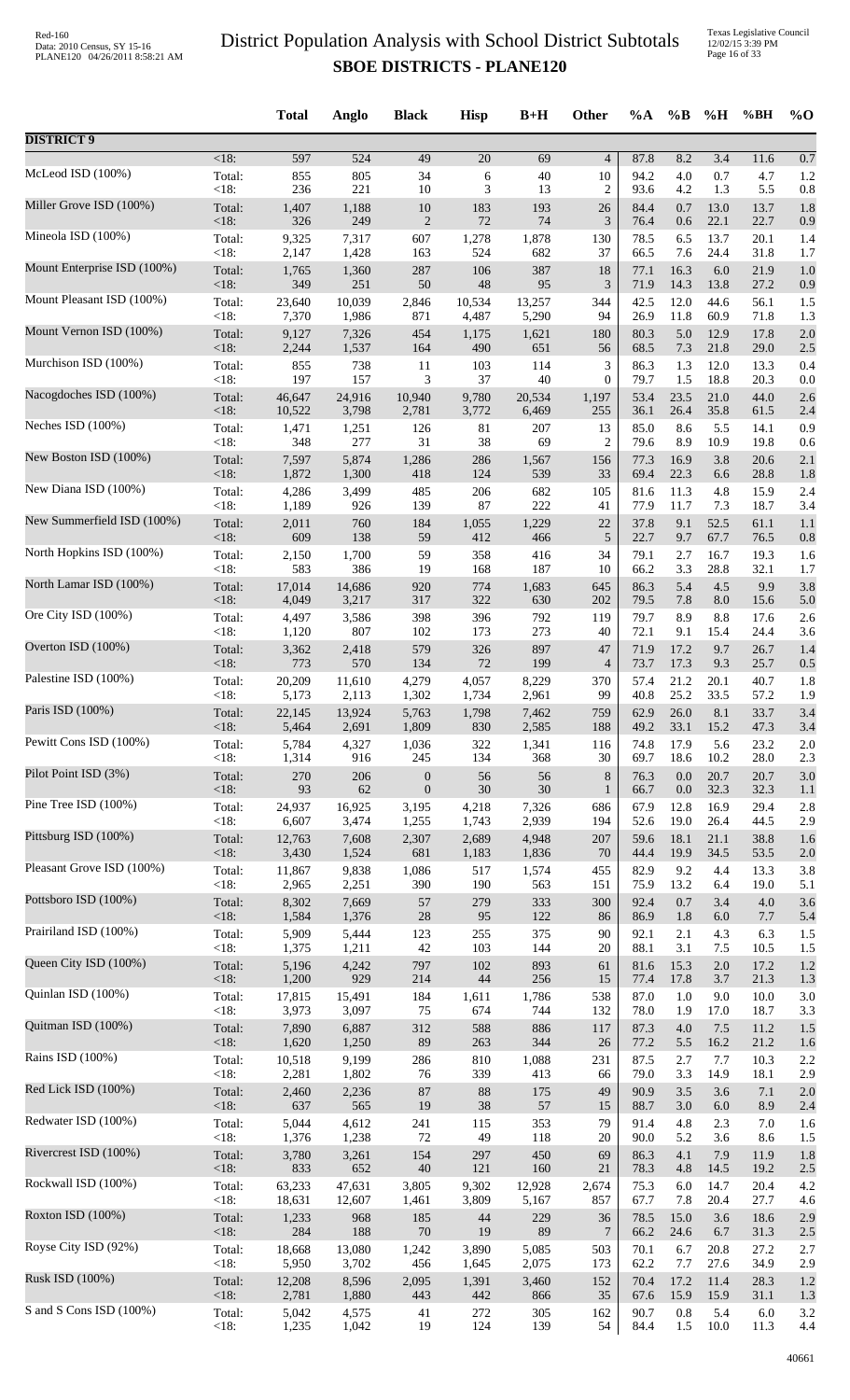|                                         |                   | <b>Total</b>   | Anglo        | <b>Black</b>     | <b>Hisp</b>      | $B+H$            | <b>Other</b>     | $\%A$        | $\%$ B       | %H           | %BH          | $\%$ O     |
|-----------------------------------------|-------------------|----------------|--------------|------------------|------------------|------------------|------------------|--------------|--------------|--------------|--------------|------------|
| <b>DISTRICT 9</b>                       |                   |                |              |                  |                  |                  |                  |              |              |              |              |            |
| Sabine ISD (100%)                       | Total:            | 6,615          | 5,114        | 601              | 841              | 1,428            | 73               | 77.3         | 9.1          | 12.7         | 21.6         | 1.1        |
| Saltillo ISD (100%)                     | <18:              | 1,708          | 1,162<br>947 | 164              | 378              | 533<br>218       | 13<br>$28\,$     | 68.0<br>79.4 | 9.6<br>4.7   | 22.1<br>13.6 | 31.2<br>18.3 | 0.8<br>2.3 |
|                                         | Total:<br><18:    | 1,193<br>312   | 231          | 56<br>20         | 162<br>56        | 76               | 5                | 74.0         | 6.4          | 17.9         | 24.4         | 1.6        |
| Sam Rayburn ISD (100%)                  | Total:            | 2,474          | 2,260        | 35               | 106              | 141              | 73               | 91.4         | 1.4          | 4.3          | 5.7          | 3.0        |
|                                         | <18:              | 599            | 528          | 18               | 37               | 55               | 16               | 88.1         | 3.0          | 6.2          | 9.2          | 2.7        |
| San Augustine ISD (1%)                  | Total:            | 48             | 47           | $\mathbf{1}$     | $\boldsymbol{0}$ | $\mathbf{1}$     | $\boldsymbol{0}$ | 97.9         | 2.1          | $0.0\,$      | 2.1          | 0.0        |
|                                         | <18:              | 5              | 5            | $\boldsymbol{0}$ | $\boldsymbol{0}$ | $\boldsymbol{0}$ | $\boldsymbol{0}$ | 100.0        | 0.0          | $0.0\,$      | 0.0          | 0.0        |
| Savoy ISD (100%)                        | Total:            | 1,864          | 1,711        | 41               | 66               | 102              | 51               | 91.8         | 2.2          | 3.5          | 5.5          | 2.7        |
|                                         | $<18$ :           | 405            | 346          | $21\,$           | $28\,$           | 46               | 13               | 85.4         | 5.2          | 6.9          | 11.4         | 3.2        |
| Scurry-Rosser ISD (100%)                | Total:<br>$<18$ : | 4,214<br>1,097 | 3,605<br>891 | 190<br>53        | 322<br>138       | 510<br>190       | 99<br>16         | 85.5         | 4.5          | 7.6          | 12.1         | 2.3        |
| Shelbyville ISD (99%)                   | Total:            | 3,483          | 2,514        | 738              | 207              | 942              | 27               | 81.2<br>72.2 | 4.8<br>21.2  | 12.6<br>5.9  | 17.3<br>27.0 | 1.5<br>0.8 |
| Sherman ISD (100%)                      | <18:              | 815            | 530          | 194              | 89               | 282              | 3                | 65.0         | 23.8         | 10.9         | 34.6         | 0.4        |
|                                         | Total:            | 41,322         | 26,869       | 4,961            | 7,957            | 12,742           | 1,711            | 65.0         | 12.0         | 19.3         | 30.8         | 4.1        |
| Simms ISD (100%)                        | <18:              | 10,281         | 5,163        | 1,607            | 3,174            | 4,680            | 438              | 50.2         | 15.6         | 30.9         | 45.5         | 4.3        |
|                                         | Total:            | 5,689          | 3,464        | 1,246            | 897              | 2,128            | 97               | 60.9         | 21.9         | 15.8         | 37.4         | 1.7        |
| Slocum ISD (100%)                       | $<18$ :           | 720            | 663          | 10               | 19               | 29               | 28               | 92.1         | 1.4          | 2.6          | 4.0          | 3.9        |
|                                         | Total:            | 2,082          | 1,919        | 57               | 79               | 132              | 31               | 92.2         | 2.7          | 3.8          | 6.3          | 1.5        |
| Spring Hill ISD (100%)                  | <18:              | 443            | 394          | 14               | 31               | 42               | 7                | 88.9         | 3.2          | 7.0          | 9.5          | 1.6        |
|                                         | Total:            | 8,628          | 6,821        | 844              | 713              | 1,531            | 276              | 79.1         | 9.8          | 8.3          | 17.7         | 3.2        |
|                                         | $<18$ :           | 2,692          | 1,955        | 371              | 284              | 637              | 100              | 72.6         | 13.8         | 10.5         | 23.7         | 3.7        |
| Sulphur Bluff ISD (100%)                | Total:            | 1,164          | 1,031        | $27\,$           | 90               | 112              | 21               | 88.6         | 2.3          | 7.7          | 9.6          | 1.8        |
|                                         | < 18:             | 263            | 215          | 12               | 32               | 40               | 8                | 81.7         | 4.6          | 12.2         | 15.2         | 3.0        |
| Sulphur Springs ISD (100%)              | Total:            | 23,084         | 16,829       | 2,436            | 3,449            | 5,839            | 416              | 72.9         | 10.6         | 14.9         | 25.3         | 1.8        |
|                                         | <18:              | 5,846          | 3,600        | 753              | 1,383            | 2,111            | 135              | 61.6         | 12.9         | 23.7         | 36.1         | 2.3        |
| Tatum ISD (100%)                        | Total:            | 5,881          | 3,870        | 982              | 969              | 1,928            | 83               | 65.8         | 16.7         | 16.5         | 32.8         | 1.4        |
| Tenaha ISD (100%)                       | <18:              | 1,454          | 804          | 239              | 396              | 624              | 26               | 55.3         | 16.4         | 27.2         | 42.9         | 1.8        |
|                                         | Total:            | 2,313          | 1,357        | 527              | 414              | 922              | 34               | 58.7         | 22.8         | 17.9         | 39.9         | 1.5        |
| Terrell ISD (100%)                      | $<18$ :           | 640            | 285          | 185              | 168              | 341              | 14               | 44.5         | 28.9         | 26.3         | 53.3         | 2.2        |
|                                         | Total:            | 24,885         | 13,920       | 5,068            | 5,492            | 10,468           | 497              | 55.9         | 20.4         | 22.1         | 42.1         | 2.0        |
| Texarkana ISD (100%)                    | <18:              | 6,399          | 2,600        | 1,461            | 2,267            | 3,677            | 122              | 40.6         | 22.8         | 35.4         | 57.5         | 1.9        |
|                                         | Total:            | 31,638         | 15,785       | 12,869           | 2,466            | 15,161           | 692              | 49.9         | 40.7         | 7.8          | 47.9         | 2.2        |
| Timpson ISD (100%)                      | $<18$ :           | 8,144          | 2,872        | 4,267            | 914              | 5,079            | 193              | 35.3         | 52.4         | 11.2         | 62.4         | 2.4        |
|                                         | Total:            | 3,906          | 2,889        | 656              | 336              | 979              | 38               | 74.0         | 16.8         | 8.6          | 25.1         | 1.0        |
|                                         | $<18$ :           | 1,007          | 682          | 190              | 138              | 321              | 4                | 67.7         | 18.9         | 13.7         | 31.9         | 0.4        |
| Tioga ISD (100%)                        | Total:            | 1,288          | 1,101        | 15               | 138              | 153              | 34               | 85.5         | 1.2          | 10.7         | 11.9         | 2.6        |
|                                         | < 18:             | 306            | 234          | 10               | 55               | 65               | 7                | 76.5         | 3.3          | 18.0         | 21.2         | 2.3        |
| Tom Bean ISD (100%)                     | Total:            | 4,245          | 3,890        | 51               | 177              | 220              | 135              | 91.6         | 1.2          | 4.2          | 5.2          | 3.2        |
|                                         | $<18$ :           | 1,072          | 933          | 29               | 72               | 98               | 41               | 87.0         | 2.7          | 6.7          | 9.1          | 3.8        |
| Trenton ISD (96%)                       | Total:            | 2,978          | 2,545        | 65               | 303              | 361              | 72               | 85.5         | 2.2          | 10.2         | 12.1         | 2.4        |
|                                         | $<18$ :           | 802            | 640          | $21\,$           | 118              | 133              | 29               | 79.8         | 2.6          | 14.7         | 16.6         | 3.6        |
| Trinidad ISD (100%)                     | Total:            | 891            | 676          | 149              | 48               | 196              | 19               | 75.9         | 16.7         | 5.4          | 22.0         | 2.1        |
| Troup ISD (100%)                        | <18:              | 205            | 131          | 47               | 21               | 67               | $\tau$           | 63.9         | 22.9         | 10.2         | 32.7         | 3.4        |
|                                         | Total:            | 5,001          | 3,939        | 611              | 388              | 990              | 72               | 78.8         | 12.2         | 7.8          | 19.8         | 1.4        |
| Tyler ISD (100%)                        | $<18$ :           | 1,316          | 966          | 187              | 153              | 334              | 16               | 73.4         | 14.2         | 11.6         | 25.4         | 1.2        |
|                                         | Total:            | 118,228        | 59,925       | 28,765           | 27,372           | 55,646           | 2,657            | 50.7         | 24.3         | 23.2         | 47.1         | 2.2        |
| Union Grove ISD (100%)                  | $<18$ :           | 30,139         | 10,425       | 8,231            | 11,008           | 18,970           | 744              | 34.6         | 27.3         | 36.5         | 62.9         | 2.5        |
|                                         | Total:            | 2,873          | 2,672        | 35               | 110              | 145              | 56               | 93.0         | 1.2          | 3.8          | 5.0          | 1.9        |
| Union Hill ISD (100%)                   | $<18$ :           | 753            | 665          | 20               | 49               | 69               | 19               | 88.3         | 2.7          | 6.5          | 9.2          | 2.5        |
|                                         | Total:            | 1,945          | 1,535        | 263              | 127              | 385              | 25               | 78.9         | 13.5         | 6.5          | 19.8         | 1.3        |
|                                         | < 18:             | 436            | 311          | 63               | 62               | 123              | $\overline{2}$   | 71.3         | 14.4         | 14.2         | 28.2         | 0.5        |
| Van Alstyne ISD (94%)                   | Total:            | 6,608          | 5,803        | 206              | 445              | 646              | 159              | 87.8         | 3.1          | 6.7          | 9.8          | 2.4        |
|                                         | $<18$ :           | 1,727          | 1,431        | 73               | 168              | 239              | 57               | 82.9         | 4.2          | 9.7          | 13.8         | 3.3        |
| Van ISD (100%)                          | Total:            | 13,592         | 11,580       | 426              | 1,360            | 1,772            | 240              | 85.2         | 3.1          | 10.0         | 13.0         | 1.8        |
|                                         | <18:              | 3,344          | 2,585        | 138              | 575              | 707              | 52               | 77.3         | 4.1          | 17.2         | 21.1         | 1.6        |
| Waskom ISD (100%)                       | Total:            | 4,355          | 2,879        | 805              | 631              | 1,427            | 49               | 66.1         | 18.5         | 14.5         | 32.8         | 1.1        |
|                                         | $<18$ :           | 1,094          | 599          | 227              | 257              | 483              | 12               | 54.8         | 20.7         | 23.5         | 44.1         | 1.1        |
| Wells ISD (100%)                        | Total:<br>$<18$ : | 1,863<br>495   | 1,500<br>379 | 235<br>74        | 113<br>39        | 347<br>112       | 16               | 80.5         | 12.6         | 6.1          | 18.6         | 0.9        |
| West Rusk County Cons ISD (100%) Total: |                   | 5,689          | 4,042        | 654              | 908              | 1,555            | 4<br>92          | 76.6<br>71.0 | 14.9<br>11.5 | 7.9<br>16.0  | 22.6<br>27.3 | 0.8<br>1.6 |
| Westwood ISD (100%)                     | <18:              | 1,479          | 925          | 179              | 354              | 530              | 24               | 62.5         | 12.1         | 23.9         | 35.8         | 1.6        |
|                                         | Total:            | 14,936         | 8,170        | 3,939            | 2,651            | 6,562            | 204              | 54.7         | 26.4         | 17.7         | 43.9         | 1.4        |
| White Oak ISD (100%)                    | <18:              | 2,405          | 1,395        | 477              | 481              | 945              | 65               | 58.0         | 19.8         | 20.0         | 39.3         | 2.7        |
|                                         | Total:            | 6,596          | 5,954        | 265              | 276              | 532              | 110              | 90.3         | $4.0\,$      | 4.2          | 8.1          | 1.7        |
| Whitehouse ISD (100%)                   | $<18$ :           | 1,878          | 1,654        | 91               | 111              | 194              | 30               | 88.1         | 4.8          | 5.9          | 10.3         | 1.6        |
|                                         | Total:            | 24,869         | 19,928       | 2,377            | 1,721            | 4,056            | 885              | 80.1         | 9.6          | 6.9          | 16.3         | 3.6        |
| Whitesboro ISD (89%)                    | $<18$ :           | 7,086          | 5,246        | 842              | 715              | 1,532            | 308              | 74.0         | 11.9         | 10.1         | 21.6         | 4.3        |
|                                         | Total:            | 8,456          | 7,684        | $45\,$           | 521              | 563              | 209              | 90.9         | 0.5          | 6.2          | 6.7          | 2.5        |
|                                         | $<18$ :           | 1,821          | 1,528        | $27\,$           | 212              | 237              | 56               | 83.9         | 1.5          | 11.6         | 13.0         | 3.1        |
| Whitewright ISD (98%)                   | Total:            | 3,597          | 3,093        | 206              | 227              | 428              | 76               | 86.0         | 5.7          | 6.3          | 11.9         | 2.1        |
|                                         | <18:              | 893            | 733          | 64               | 78               | 137              | 23               | 82.1         | 7.2          | 8.7          | 15.3         | 2.6        |
| Wills Point ISD (100%)                  | Total:            | 13,716         | 11,213       | 857              | 1,351            | 2,193            | 310              | 81.8         | 6.2          | 9.8          | 16.0         | 2.3        |
|                                         | $<18$ :           | 3,347          | 2,442        | 244              | 575              | 811              | 94               | 73.0         | 7.3          | 17.2         | 24.2         | 2.8        |
| Winfield ISD (100%)                     | Total:            | 996            | 483          | 10               | 502              | 506              | 7                | 48.5         | $1.0\,$      | 50.4         | 50.8         | 0.7        |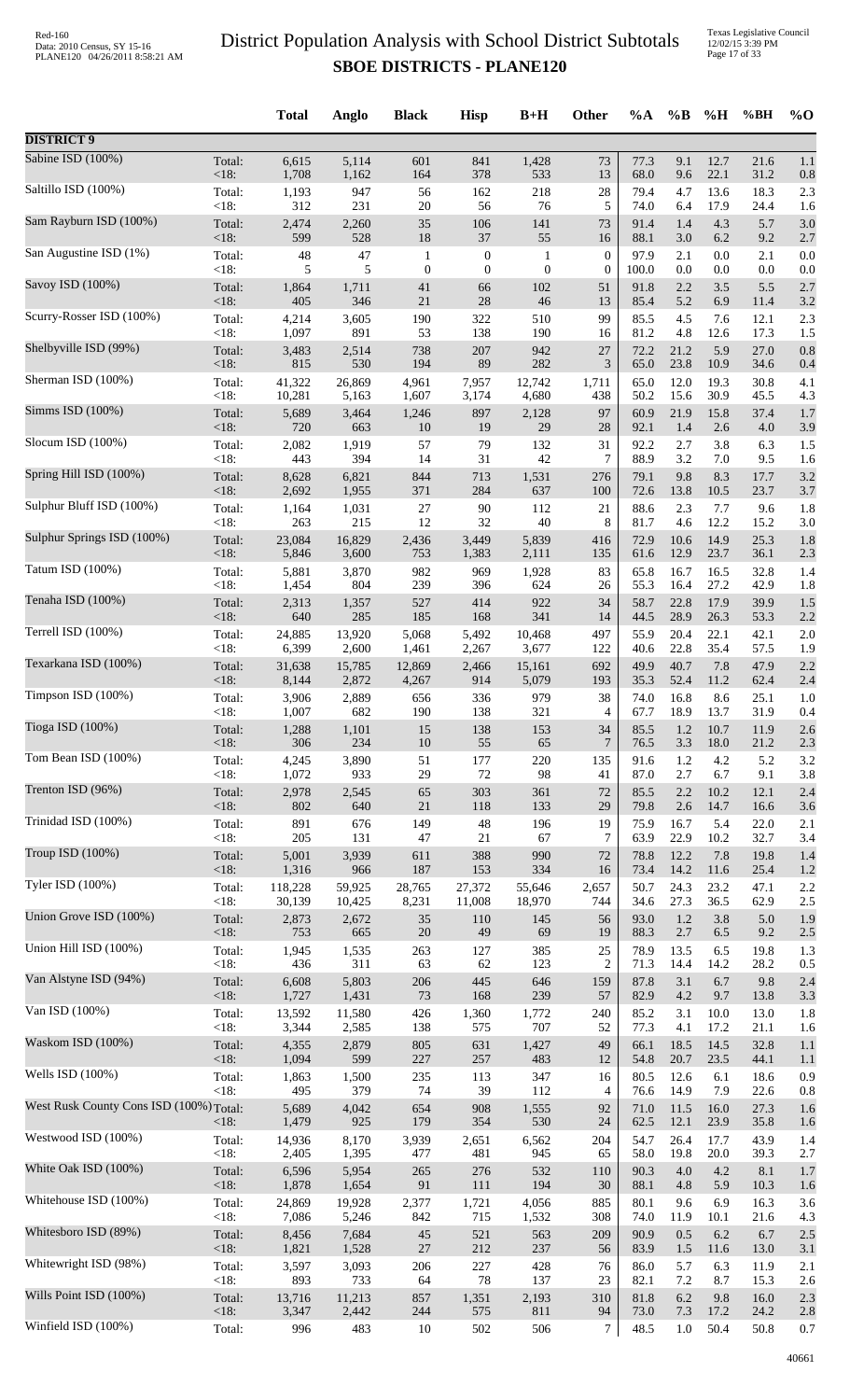Texas Legislative Council 12/02/15 3:39 PM Page 18 of 33

|                               |                    | <b>Total</b>   | Anglo          | <b>Black</b>     | <b>Hisp</b>      | $B+H$            | Other                 | %A           | $\%B$       | %H           | %BH          | $%$ <sup>O</sup> |
|-------------------------------|--------------------|----------------|----------------|------------------|------------------|------------------|-----------------------|--------------|-------------|--------------|--------------|------------------|
| <b>DISTRICT 9</b>             |                    |                |                |                  |                  |                  |                       |              |             |              |              |                  |
| Winnsboro ISD (100%)          | $\overline{<}18$ : | 334            | 104            | 3                | 228<br>751       | 228<br>1,003     | $\overline{c}$<br>140 | 31.1<br>87.1 | 0.9<br>2.9  | 68.3         | 68.3         | 0.6              |
|                               | Total:<br><18:     | 8,832<br>1,939 | 7,689<br>1,559 | 253<br>67        | 278              | 344              | 36                    | 80.4         | 3.5         | 8.5<br>14.3  | 11.4<br>17.7 | 1.6<br>1.9       |
| Winona ISD (100%)             | Total:             | 5,635          | 4,016          | 987              | 567              | 1,545            | 74                    | 71.3         | 17.5        | 10.1         | 27.4         | 1.3              |
|                               | <18:               | 1,360          | 839            | 285              | 227              | 511              | 10                    | 61.7         | 21.0        | 16.7         | 37.6         | 0.7              |
| Woden ISD (100%)              | Total:             | 3,064          | 2,455          | 164              | 408              | 566              | 43                    | 80.1         | 5.4         | 13.3         | 18.5         | 1.4              |
|                               | <18:               | 885            | 613            | 82               | 178              | 257              | 15                    | 69.3         | 9.3         | 20.1         | 29.0         | 1.7              |
| Wolfe City ISD (100%)         | Total:             | 3,068          | 2,542          | 255              | 212              | 462              | 64                    | 82.9         | 8.3         | 6.9          | 15.1         | 2.1              |
| Yantis ISD (100%)             | < 18:              | 741            | 573            | 78               | 79               | 156              | 12                    | 77.3         | 10.5        | 10.7         | 21.1         | 1.6              |
|                               | Total:             | 3,385          | 2,968          | $25\,$           | 348              | 373              | 44                    | 87.7         | 0.7         | 10.3         | 11.0         | 1.3              |
| Zavalla ISD (100%)            | $<18$ :            | 532            | 388            | $\overline{7}$   | 129              | 136              | 8                     | 72.9         | 1.3         | 24.2         | 25.6         | 1.5              |
|                               | Total:             | 2,975          | 2,861          | 17               | 61               | $77 \,$          | 37                    | 96.2         | 0.6         | 2.1          | 2.6          | 1.2              |
|                               | < 18:              | 615            | 575            | 8                | 24               | 31               | 9                     | 93.5         | 1.3         | 3.9          | 5.0          | 1.5              |
| <b>DISTRICT 10</b>            |                    |                |                |                  |                  |                  |                       |              |             |              |              |                  |
|                               | <b>Total:</b>      | 1,613,000      | 936,537        | 205,969          | 390,553          | 583,685          | 92,778                | 58.1         | 12.8        | 24.2         | 36.2         | 5.8              |
|                               | <18                | 428,535        | 197,935        | 67,779           | 143,791          | 204,313          | 26,287                | 46.2         | 15.8        | 33.6         | 47.7         | 6.1              |
| Academy ISD (100%)            | Total:             | 5,052          | 3,899          | 211              | 825              | 1,022            | 131                   | 77.2         | 4.2         | 16.3         | 20.2         | 2.6              |
|                               | <18:               | 1,408          | 985            | 75               | 311              | 378              | 45                    | 70.0         | 5.3         | 22.1         | 26.8         | 3.2              |
| Austin ISD (28%)              | Total:             | 180,927        | 88,937         | 14,216           | 66,967           | 79,965           | 12,025                | 49.2         | 7.9         | 37.0         | 44.2         | 6.6              |
|                               | < 18:              | 39,873         | 12,063         | 3,950            | 22,128           | 25,524           | 2,286                 | 30.3         | 9.9         | 55.5         | 64.0         | 5.7              |
| Axtell ISD (10%)              | Total:             | 301            | 243            | $\mathfrak{Z}$   | 51               | 54               | $\overline{4}$        | 80.7         | 1.0         | 16.9         | 17.9         | 1.3              |
|                               | $<18$ :            | 83             | 68             | $\boldsymbol{0}$ | 15               | 15               | $\boldsymbol{0}$      | 81.9         | 0.0         | 18.1         | 18.1         | 0.0              |
| Bartlett ISD (100%)           | Total:             | 3,663          | 1,609          | 345              | 1,659<br>352     | 1,998            | 56                    | 43.9         | 9.4         | 45.3         | 54.5         | 1.5              |
| Bastrop ISD (100%)            | < 18:<br>Total:    | 625<br>46,645  | 214<br>26,009  | 61<br>3,771      | 16,078           | 408<br>19,598    | 3<br>1,038            | 34.2<br>55.8 | 9.8<br>8.1  | 56.3<br>34.5 | 65.3<br>42.0 | 0.5<br>2.2       |
| Bellville ISD (100%)          | <18:               | 12,384         | 5,090          | 1,040            | 6,136            | 7,034            | 260                   | 41.1         | 8.4         | 49.5         | 56.8         | 2.1              |
|                               | Total:             | 12,575         | 9,360          | 1,161            | 1,934            | 3,052            | 163                   | 74.4         | 9.2         | 15.4         | 24.3         | 1.3              |
| Belton ISD (100%)             | < 18:              | 2,890          | 1,794          | 324              | 748              | 1,051            | 45                    | 62.1         | 11.2        | 25.9         | 36.4         | 1.6              |
|                               | Total:             | 45,167         | 31,234         | 3,225            | 9,461            | 12,470           | 1,463                 | 69.2         | 7.1         | 20.9         | 27.6         | 3.2              |
| Brazos ISD (51%)              | <18:               | 12,205         | 7,168          | 1,101            | 3,666            | 4,630            | 407                   | 58.7         | 9.0         | 30.0         | 37.9         | 3.3              |
|                               | Total:             | 2,231          | 1,253          | 331              | 630              | 951              | 27                    | 56.2         | 14.8        | 28.2         | 42.6         | 1.2              |
|                               | < 18:              | 562            | 242            | 116              | 208              | 319              | 1                     | 43.1         | 20.6        | 37.0         | 56.8         | 0.2              |
| Bremond ISD (100%)            | Total:             | 2,241          | 1,809          | 302              | 102              | 404              | 28                    | 80.7         | 13.5        | 4.6          | 18.0         | 1.2              |
|                               | <18:               | 515            | 384            | 79               | 40               | 119              | 12                    | 74.6         | 15.3        | 7.8          | 23.1         | 2.3              |
| Brenham ISD (100%)            | Total:             | 30,673         | 19,990         | 5,854            | 4,369            | 10,072           | 611                   | 65.2         | 19.1        | 14.2         | 32.8         | 2.0              |
|                               | $<18$ :            | 6,836          | 3,480          | 1,640            | 1,665            | 3,213            | 143                   | 50.9         | 24.0        | 24.4         | 47.0         | 2.1              |
| Bruceville-Eddy ISD (10%)     | Total:             | 400            | 345            | 14               | 32               | 46               | 9                     | 86.3         | 3.5         | 8.0          | 11.5         | 2.3              |
| Bryan ISD (0%)                | <18:               | 75             | 56             | $\mathbf{2}$     | $12\,$           | 14               | 5                     | 74.7         | 2.7         | 16.0         | 18.7         | 6.7              |
|                               | Total:             | 68             | 65             | $\boldsymbol{0}$ | 3                | 3                | $\boldsymbol{0}$      | 95.6         | 0.0         | 4.4          | 4.4          | 0.0              |
| Buckholts ISD (100%)          | < 18:              | 9              | 8              | $\boldsymbol{0}$ | 1                | 1                | $\boldsymbol{0}$      | 88.9         | 0.0         | 11.1         | 11.1         | 0.0              |
|                               | Total:             | 857            | 527            | $\,8\,$          | 307              | 314              | 16                    | 61.5         | 0.9         | 35.8         | 36.6         | 1.9              |
| Buffalo ISD (100%)            | <18:               | 251            | 121            | $\mathbf{1}$     | 124              | 125              | $\sqrt{5}$            | 48.2         | 0.4         | 49.4         | 49.8         | 2.0              |
|                               | Total:             | 5,072          | 3,669          | 413              | 962              | 1,353            | 50                    | 72.3         | 8.1         | 19.0         | 26.7         | 1.0              |
| Burnet Cons ISD (89%)         | <18:               | 1,209          | 705            | 108              | 396              | 490              | 14                    | 58.3         | 8.9         | 32.8         | 40.5         | 1.2              |
|                               | Total:             | 19,673         | 15,843         | 440              | 3,106            | 3,509            | 321                   | 80.5         | 2.2         | 15.8         | 17.8         | 1.6              |
|                               | <18:               | 4,496          | 3,186          | 92               | 1,155            | 1,226            | 84                    | 70.9         | $2.0\,$     | 25.7         | 27.3         | 1.9              |
| Burton ISD (100%)             | Total:             | 2,969          | 2,370          | 315              | 237              | 549              | 50                    | 79.8         | 10.6        | 8.0          | 18.5         | 1.7              |
|                               | < 18:              | 597            | 419            | 68               | 88               | 155              | 23                    | 70.2         | 11.4        | 14.7         | 26.0         | 3.9              |
| Caldwell ISD (100%)           | Total:             | 10,193         | 6,988          | 1,033            | 2,113            | 3,123            | 82                    | 68.6         | 10.1        | 20.7         | 30.6         | 0.8              |
|                               | $<18$ :            | 2,549          | 1,408          | 295              | 847              | 1,125            | 16                    | 55.2         | 11.6        | 33.2         | 44.1         | 0.6              |
| Calvert ISD (100%)            | Total:             | 1,633          | 725            | 663              | 214              | 871              | 37                    | 44.4         | 40.6        | 13.1         | 53.3         | 2.3              |
|                               | < 18:              | 377            | 92             | 208              | 75               | 279              | 6                     | 24.4         | 55.2        | 19.9         | 74.0         | 1.6              |
| Cameron ISD (100%)            | Total:<br><18:     | 8,522          | 4,877<br>926   | 1,276            | 2,301            | 3,537            | 108<br>36             | 57.2         | 15.0        | 27.0         | 41.5         | 1.3              |
| Centerville ISD (Leon) (100%) | Total:             | 2,248<br>4,279 | 3,539          | 406<br>367       | 908<br>310       | 1,286<br>675     | 65                    | 41.2<br>82.7 | 18.1<br>8.6 | 40.4<br>7.2  | 57.2<br>15.8 | 1.6<br>1.5       |
| Chilton ISD (100%)            | < 18:              | 855            | 660            | 68               | 114              | 182              | 13                    | 77.2         | 8.0         | 13.3         | 21.3         | 1.5              |
|                               | Total:             | 2,140          | 1,067          | 269              | 753              | 1,018            | 55                    | 49.9         | 12.6        | 35.2         | 47.6         | 2.6              |
| Columbus ISD (4%)             | <18:               | 596            | 195            | 74               | 304              | 375              | 26                    | 32.7         | 12.4        | 51.0         | 62.9         | 4.4              |
|                               | Total:             | 404            | 327            | 32               | 41               | 72               | 5                     | 80.9         | 7.9         | 10.1         | 17.8         | 1.2              |
| Coolidge ISD (100%)           | < 18:              | 97             | 57             | 16               | $23\,$           | 38               | $\overline{c}$        | 58.8         | 16.5        | 23.7         | 39.2         | 2.1              |
|                               | Total:             | 1,422          | 643            | 265              | 495              | 754              | 25                    | 45.2         | 18.6        | 34.8         | 53.0         | 1.8              |
| Copperas Cove ISD (4%)        | <18:               | 410            | 122            | 93               | 190              | 280              | $8\,$                 | 29.8         | 22.7        | 46.3         | 68.3         | 2.0              |
|                               | Total:             | 1,568          | 1,154          | 157              | 210              | 339              | 75                    | 73.6         | 10.0        | 13.4         | 21.6         | 4.8              |
|                               | <18:               | 393            | 266            | 51               | 77               | 113              | 14                    | 67.7         | 13.0        | 19.6         | 28.8         | 3.6              |
| Corsicana ISD (0%)            | Total:             | $10\,$         | 10             | $\boldsymbol{0}$ | $\boldsymbol{0}$ | $\boldsymbol{0}$ | $\boldsymbol{0}$      | 100.0        | 0.0         | 0.0          | 0.0          | 0.0              |
|                               | <18:               | $\overline{2}$ | $\overline{2}$ | $\boldsymbol{0}$ | $\mathbf{0}$     | $\boldsymbol{0}$ | $\boldsymbol{0}$      | 100.0        | 0.0         | 0.0          | 0.0          | 0.0              |
| Coupland ISD (100%)           | Total:             | 922            | 753            | 15               | 136              | 150              | 19                    | 81.7         | 1.6         | 14.8         | 16.3         | 2.1              |
|                               | < 18:              | 224            | 149            | 7                | 62               | 69               | 6                     | 66.5         | 3.1         | 27.7         | 30.8         | 2.7              |
| Del Valle ISD (2%)            | Total:             | 912            | 421            | 66               | 400              | 463              | 28                    | 46.2         | 7.2         | 43.9         | 50.8         | 3.1              |
|                               | $<18$ :            | 240            | 58             | 18               | 159              | 174              | $8\,$                 | 24.2         | 7.5         | 66.3         | 72.5         | 3.3              |
| Dew ISD (100%)                | Total:             | 854            | 717            | 81               | 49               | 129              | 8                     | 84.0         | 9.5         | 5.7          | 15.1         | 0.9              |
| Dime Box ISD (100%)           | <18:               | $200\,$        | 164            | 19               | 17               | 36               | $\mathbf{0}$          | 82.0         | 9.5         | 8.5          | 18.0         | 0.0              |
|                               | Total:             | 1,226          | 714            | 301              | 208              | 498              | 14                    | 58.2         | 24.6        | 17.0         | 40.6         | 1.1              |
|                               | $<18$ :            | 267            | 106            | 84               | 84               | 160              | 1                     | 39.7         | 31.5        | 31.5         | 59.9         | 0.4              |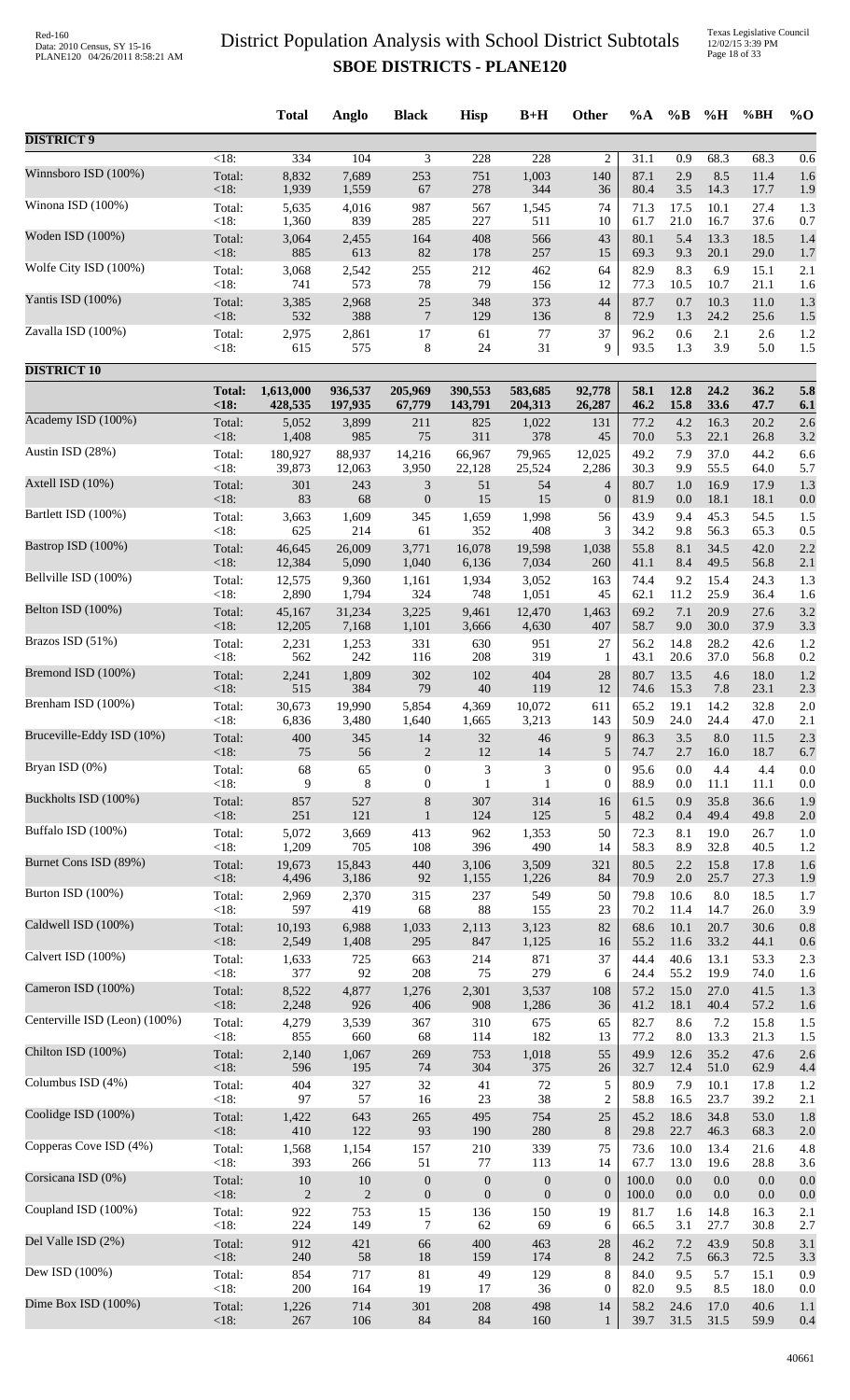Texas Legislative Council 12/02/15 3:39 PM Page 19 of 33

|                             |                | <b>Total</b>   | Anglo          | <b>Black</b>             | <b>Hisp</b>      | $B+H$            | Other            | %A           | $\%B$      | %H           | %BH         | $%$ <sup>O</sup> |
|-----------------------------|----------------|----------------|----------------|--------------------------|------------------|------------------|------------------|--------------|------------|--------------|-------------|------------------|
| <b>DISTRICT 10</b>          |                |                |                |                          |                  |                  |                  |              |            |              |             |                  |
| Dripping Springs ISD (1%)   | Total:         | 191            | 168            | $\overline{4}$           | 7                | 11               | 12               | 88.0         | 2.1        | 3.7          | 5.8         | 6.3              |
| Eanes ISD (0%)              | $<18$ :        | 59             | 49             | $\mathbf{1}$             | $\overline{c}$   | 3                | $\overline{7}$   | 83.1         | 1.7        | 3.4          | 5.1         | 11.9             |
|                             | Total:         | 10             | 9              | $\boldsymbol{0}$         | $\mathbf{1}$     | 1                | $\boldsymbol{0}$ | 90.0         | 0.0        | 10.0         | 10.0        | 0.0              |
| Elgin ISD (100%)            | < 18:          | $\overline{4}$ | $\overline{4}$ | $\boldsymbol{0}$         | $\boldsymbol{0}$ | $\mathbf{0}$     | $\boldsymbol{0}$ | 100.0        | $0.0\,$    | $0.0\,$      | 0.0         | 0.0              |
|                             | Total:         | 19,452         | 9,105          | 2,625                    | 7,562            | 10,020           | 327              | 46.8         | 13.5       | 38.9         | 51.5        | 1.7              |
|                             | < 18:          | 5,676          | 1,913          | 919                      | 2,866            | 3,681            | 82               | 33.7         | 16.2       | 50.5         | 64.9        | 1.4              |
| Fairfield ISD (96%)         | Total:         | 9,118          | 6,360          | 1,419                    | 1,213            | 2,603            | 155              | 69.8         | 15.6       | 13.3         | 28.5        | 1.7              |
|                             | < 18:          | 2,249          | 1,354          | 366                      | 492              | 845              | 50               | 60.2         | 16.3       | 21.9         | 37.6        | 2.2              |
| Fayetteville ISD (100%)     | Total:         | 1,507          | 1,407          | 37                       | 48               | 85               | 15               | 93.4         | 2.5        | 3.2          | 5.6         | 1.0              |
| Flatonia ISD (100%)         | < 18:          | 269            | 249            | 3                        | 17               | 20               | $\boldsymbol{0}$ | 92.6         | 1.1        | 6.3          | 7.4         | 0.0              |
|                             | Total:         | 3,517          | 2,295          | 152                      | 1,044            | 1,194            | 28               | 65.3         | 4.3        | 29.7         | 33.9        | 0.8              |
| Florence ISD (100%)         | $<18$ :        | 827            | 385            | 44                       | 394              | 436              | 6                | 46.6         | 5.3        | 47.6         | 52.7        | 0.7              |
|                             | Total:         | 5,214          | 3,931          | 65                       | 1,113            | 1,166            | 117              | 75.4         | 1.2        | 21.3         | 22.4        | 2.2              |
| Franklin ISD (100%)         | < 18:          | 1,371          | 886            | 24                       | 439              | 458              | 27               | 64.6         | 1.8        | 32.0         | 33.4        | 2.0              |
|                             | Total:         | 5,441          | 4,447          | 444                      | 473              | 897              | 97               | 81.7         | 8.2        | 8.7          | 16.5        | 1.8              |
|                             | <18:           | 1,330          | 1,011          | 124                      | 175              | 286              | 33               | 76.0         | 9.3        | 13.2         | 21.5        | 2.5              |
| Gatesville ISD (0%)         | Total:         | 24             | 23             | $\boldsymbol{0}$         | 1                | $\mathbf{1}$     | $\boldsymbol{0}$ | 95.8         | 0.0        | 4.2          | 4.2         | 0.0              |
|                             | < 18:          | 2              | $\overline{2}$ | $\boldsymbol{0}$         | $\boldsymbol{0}$ | $\mathbf{0}$     | $\boldsymbol{0}$ | 100.0        | 0.0        | 0.0          | 0.0         | 0.0              |
| Gause ISD (100%)            | Total:         | 870            | 664            | 116                      | 79               | 193              | 13               | 76.3         | 13.3       | 9.1          | 22.2        | 1.5              |
|                             | <18:           | 226            | 152            | 33                       | 41               | 73               | 1                | 67.3         | 14.6       | 18.1         | 32.3        | 0.4              |
| Georgetown ISD (100%)       | Total:         | 63,164         | 45,814         | 2,400                    | 13,844           | 15,958           | 1,392            | 72.5         | 3.8        | 21.9         | 25.3        | 2.2              |
|                             | < 18:          | 15,013         | 8,777          | 798                      | 5,202            | 5,837            | 399              | 58.5         | 5.3        | 34.6         | 38.9        | 2.7              |
| Giddings ISD (100%)         | Total:         | 10,077         | 5,664          | 1,208                    | 3,131            | 4,305            | 108              | 56.2         | 12.0       | 31.1         | 42.7        | 1.1              |
| Granger ISD (100%)          | < 18:          | 2,816          | 1,104          | 367                      | 1,340            | 1,677            | 35               | 39.2         | 13.0       | 47.6         | 59.6        | 1.2              |
|                             | Total:         | 2,537          | 1,786          | 133                      | 605              | 723              | 28               | 70.4         | 5.2        | 23.8         | 28.5        | 1.1              |
| Groesbeck ISD (100%)        | < 18:          | 526            | 277            | 26                       | 227              | 245              | 4                | 52.7         | 4.9        | 43.2         | 46.6        | 0.8              |
|                             | Total:         | 9,644          | 7,214          | 1,088                    | 1,251            | 2,292            | 138              | 74.8         | 11.3       | 13.0         | 23.8        | 1.4              |
|                             | < 18:          | 2,007          | 1,305          | 275                      | 429              | 674              | 28               | 65.0         | 13.7       | 21.4         | 33.6        | 1.4              |
| Hearne ISD (100%)           | Total:         | 7,038          | 2,663          | 2,261                    | 2,143            | 4,305            | 70               | 37.8         | 32.1       | 30.4         | 61.2        | 1.0              |
|                             | < 18:          | 1,955          | 474            | 727                      | 802              | 1,463            | 18               | 24.2         | 37.2       | 41.0         | 74.8        | 0.9              |
| Hempstead ISD (100%)        | Total:         | 9,010          | 3,389          | 2,625                    | 2,935            | 5,476            | 145              | 37.6         | 29.1       | 32.6         | 60.8        | 1.6              |
|                             | < 18:          | 2,429          | 564            | 745                      | 1,134            | 1,830            | 35               | 23.2         | 30.7       | 46.7         | 75.3        | 1.4              |
| Holland ISD (100%)          | Total:<br><18: | 2,401          | 1,862          | 65<br>29                 | 466<br>199       | 512<br>217       | 27<br>11         | 77.6         | 2.7        | 19.4<br>30.7 | 21.3        | 1.1              |
| Hubbard ISD (Hill) (2%)     | Total:         | 649<br>33      | 421<br>31      | $\boldsymbol{0}$         | $\boldsymbol{2}$ | $\overline{c}$   | $\boldsymbol{0}$ | 64.9<br>93.9 | 4.5<br>0.0 | 6.1          | 33.4<br>6.1 | 1.7<br>0.0       |
| Hutto ISD (100%)            | <18:           | 6              | 5              | $\boldsymbol{0}$         | $\mathbf{1}$     | $\mathbf{1}$     | $\boldsymbol{0}$ | 83.3         | $0.0\,$    | 16.7         | 16.7        | 0.0              |
|                             | Total:         | 22,665         | 12,504         | 3,109                    | 6,629            | 9,538            | 623              | 55.2         | 13.7       | 29.2         | 42.1        | 2.7              |
| Jarrell ISD (100%)          | $<18$ :        | 7,842          | 3,622          | 1,256                    | 2,859            | 3,983            | 237              | 46.2         | 16.0       | 36.5         | 50.8        | 3.0              |
|                             | Total:         | 8,265          | 6,396          | 178                      | 1,573            | 1,733            | 136              | 77.4         | 2.2        | 19.0         | 21.0        | 1.6              |
|                             | $<18$ :        | 1,486          | 791            | 67                       | 606              | 665              | 30               | 53.2         | 4.5        | 40.8         | 44.8        | 2.0              |
| Johnson City ISD (0%)       | Total:         | 12             | 12             | $\boldsymbol{0}$         | $\boldsymbol{0}$ | $\boldsymbol{0}$ | $\boldsymbol{0}$ | 100.0        | 0.0        | $0.0\,$      | 0.0         | 0.0              |
|                             | < 18:          | 1              | -1             | $\boldsymbol{0}$         | $\boldsymbol{0}$ | $\boldsymbol{0}$ | $\boldsymbol{0}$ | 100.0        | 0.0        | 0.0          | $0.0\,$     | 0.0              |
| Katy ISD (1%)               | Total:         | 2,114          | 1,689          | $24\,$                   | 359              | 381              | 44               | 79.9         | 1.1        | 17.0         | 18.0        | 2.1              |
|                             | < 18:          | 592            | 451            | 12                       | 115              | 126              | 15               | 76.2         | 2.0        | 19.4         | 21.3        | 2.5              |
| Killeen ISD (92%)           | Total:         | 180,559        | 73,720         | 59,241                   | 38,980           | 93,850           | 12,989           | 40.8         | 32.8       | 21.6         | 52.0        | 7.2              |
|                             | < 18:          | 54,670         | 17,192         | 21,669                   | 14,698           | 33,982           | 3,496            | 31.4         | 39.6       | 26.9         | 62.2        | 6.4              |
| La Grange ISD (100%)        | Total:         | 11,989         | 8,574          | 943                      | 2,358            | 3,269            | 146              | 71.5         | 7.9        | 19.7         | 27.3        | 1.2              |
| Lago Vista ISD (100%)       | < 18:          | 2,718          | 1,517          | 319                      | 873              | 1,167            | 34               | 55.8         | 11.7       | 32.1         | 42.9        | 1.3              |
|                             | Total:         | 8,457          | 7,158          | 103                      | 1,001            | 1,096            | 203              | 84.6         | 1.2        | 11.8         | 13.0        | 2.4              |
| Lake Travis ISD (100%)      | < 18:          | 1,673          | 1,268          | 34                       | 325              | 358              | 47               | 75.8         | 2.0        | 19.4         | 21.4        | 2.8              |
|                             | Total:         | 36,173         | 29,792         | 460                      | 4,293            | 4,717            | 1,664            | 82.4         | 1.3        | 11.9         | 13.0        | 4.6              |
|                             | <18:           | 9,115          | 6,828          | 183                      | 1,563            | 1,731            | 556              | 74.9         | $2.0\,$    | 17.1         | 19.0        | 6.1              |
| Lampasas ISD (6%)           | Total:         | 1,143          | 992            | 26                       | 97               | 119              | 32               | 86.8         | $2.3\,$    | 8.5          | 10.4        | 2.8              |
|                             | <18:           | 260            | 214            | 12                       | $28\,$           | 40               | 6                | 82.3         | 4.6        | 10.8         | 15.4        | 2.3              |
| Leander ISD (100%)          | Total:         | 146,433        | 105,064        | 6,500                    | 25,087           | 31,030           | 10,339           | 71.7         | 4.4        | 17.1         | 21.2        | 7.1              |
|                             | <18:           | 45,772         | 29,970         | 2,560                    | 10,001           | 12,223           | 3,579            | 65.5         | 5.6        | 21.8         | 26.7        | 7.8              |
| Leon ISD $(100\%)$          | Total:         | 4,337          | 3,286          | 174                      | 818              | 988              | 63               | 75.8         | 4.0        | 18.9         | 22.8        | 1.5              |
| Lexington ISD (100%)        | <18:           | 1,039          | 672            | $38\,$                   | 314              | 352              | 15               | 64.7         | 3.7        | 30.2         | 33.9        | 1.4              |
|                             | Total:         | 5,589          | 4,600          | 445                      | 473              | 905              | 84               | 82.3         | $8.0\,$    | 8.5          | 16.2        | 1.5              |
| Liberty Hill ISD (100%)     | <18:           | 1,349          | 1,027          | 127                      | 182              | 298              | 24               | 76.1         | 9.4        | 13.5         | 22.1        | 1.8              |
|                             | Total:         | 11,321         | 9,435          | 163                      | 1,492            | 1,641            | 245              | 83.3         | 1.4        | 13.2         | 14.5        | 2.2              |
|                             | <18:           | 3,346          | 2,588          | 76                       | 611              | 679              | 79               | 77.3         | 2.3        | 18.3         | 20.3        | 2.4              |
| Lorena ISD (2%)             | Total:         | 148            | 133            | $\overline{\mathcal{A}}$ | 11               | 15               | $\boldsymbol{0}$ | 89.9         | 2.7        | 7.4          | 10.1        | 0.0              |
|                             | <18:           | 38             | 33             | $\boldsymbol{0}$         | 5                | 5                | $\boldsymbol{0}$ | 86.8         | 0.0        | 13.2         | 13.2        | 0.0              |
| Madisonville Cons ISD (84%) | Total:         | 11,355         | 5,966          | 2,782                    | 2,526            | 5,255            | 134              | 52.5         | 24.5       | 22.2         | 46.3        | 1.2              |
|                             | < 18:          | 2,452          | 1,135          | 601                      | 714              | 1,285            | 32               | 46.3         | 24.5       | 29.1         | 52.4        | 1.3              |
| Manor ISD (75%)             | Total:         | 27,024         | 8,229          | 5,867                    | 10,919           | 16,441           | 2,354            | 30.5         | 21.7       | 40.4         | 60.8        | 8.7              |
|                             | < 18:          | 8,122          | 1,485          | 2,045                    | 4,174            | 6,033            | 604              | 18.3         | 25.2       | 51.4         | 74.3        | 7.4              |
| Marble Falls ISD (100%)     | Total:         | 23,414         | 17,017         | 467                      | 5,573            | 5,975            | 422              | 72.7         | 2.0        | 23.8         | 25.5        | 1.8              |
| Marlin ISD (100%)           | <18:           | 5,369          | 2,938          | 211                      | 2,162            | 2,334            | 97               | 54.7         | 3.9        | 40.3         | 43.5        | 1.8              |
|                             | Total:         | 9,304          | 3,630          | 3,681                    | 1,981            | 5,600            | 74               | 39.0         | 39.6       | 21.3         | 60.2        | 0.8              |
| Mart ISD $(16\%)$           | <18:           | 1,809          | 380            | 910                      | 534              | 1,411            | 18               | 21.0         | 50.3       | 29.5         | 78.0        | 1.0              |
|                             | Total:         | 567            | 474            | 39                       | 51               | 88               | 5                | 83.6         | 6.9        | 9.0          | 15.5        | 0.9              |
| McDade ISD (100%)           | < 18:          | 109            | 85             | 9                        | 17               | 24               | $\boldsymbol{0}$ | 78.0         | 8.3        | 15.6         | 22.0        | 0.0              |
|                             | Total:         | 1,542          | 1,079          | 33                       | 419              | 436              | 27               | 70.0         | 2.1        | 27.2         | 28.3        | 1.8              |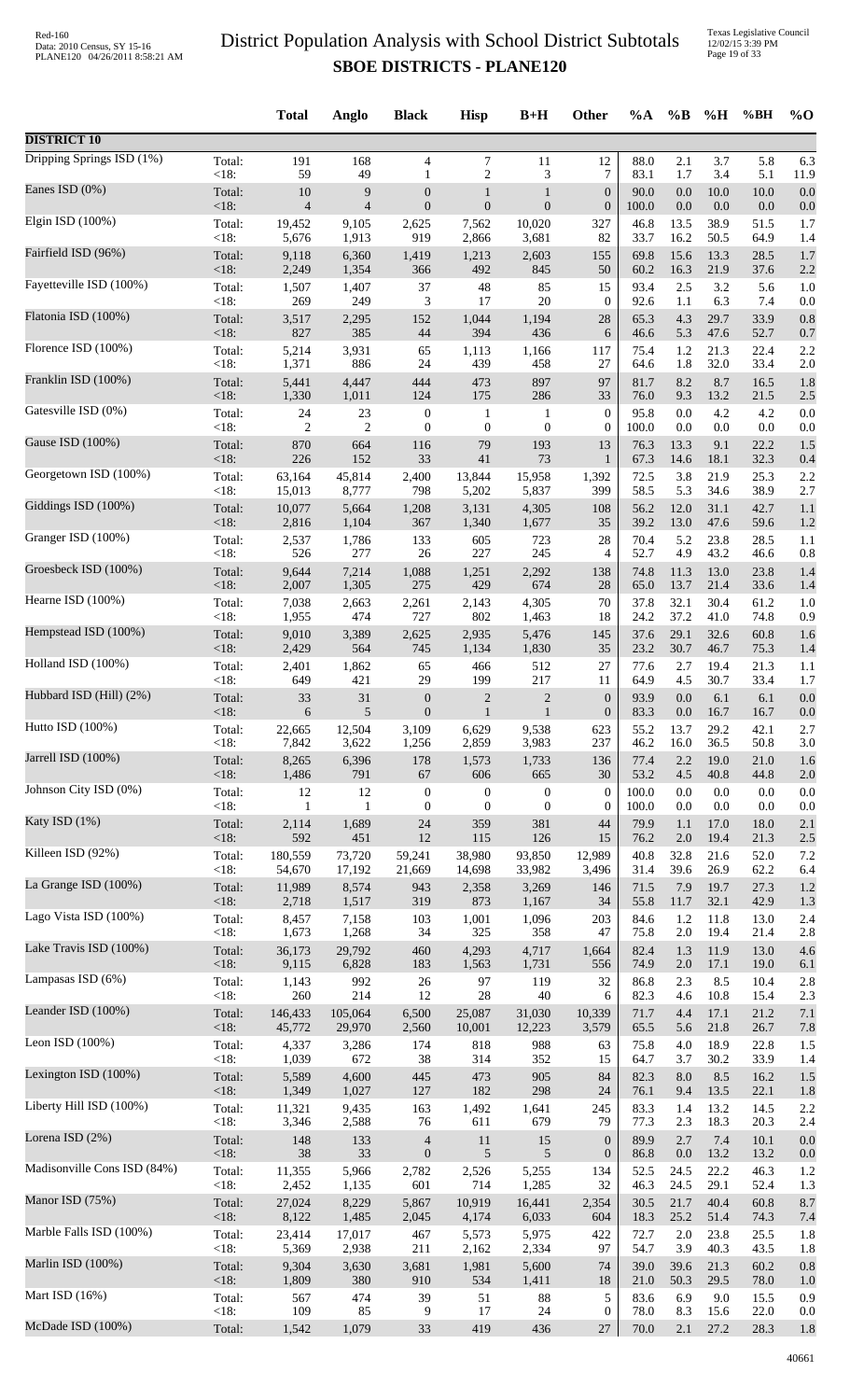| <18:<br>385<br>210<br>$\overline{12}$<br>160<br>164<br>54.5<br>3.1<br>41.6<br>42.6<br>2.9<br>11<br>Mexia ISD (100%)<br>5,480<br>Total:<br>11,516<br>5,921<br>2,916<br>2,615<br>115<br>51.4<br>25.3<br>22.7<br>47.6<br>1.0<br><18:<br>992<br>29.6<br>2,915<br>863<br>1,060<br>1,896<br>27<br>34.0<br>36.4<br>65.0<br>0.9<br>98<br>5.6<br>0.8<br>Total:<br>1,743<br>1,470<br>167<br>259<br>14<br>84.3<br>9.6<br>14.9<br><18:<br>414<br>295<br>43<br>$78\,$<br>116<br>3<br>71.3<br>10.4<br>18.8<br>28.0<br>0.7<br>225<br>16.8<br>Total:<br>1,339<br>1,068<br>36<br>257<br>79.8<br>2.7<br>19.2<br>14<br>1.0<br><18:<br>312<br>224<br>77<br>83<br>9<br>5<br>71.8<br>2.9<br>24.7<br>26.6<br>1.6<br>14<br>Total:<br>87<br>70<br>17<br>$\boldsymbol{0}$<br>80.5<br>4.6<br>16.1<br>19.5<br>0.0<br>4<br><18:<br>19<br>13<br>6<br>31.6<br>$\mathbf{1}$<br>6<br>$\boldsymbol{0}$<br>68.4<br>5.3<br>31.6<br>0.0<br>Mumford ISD (100%)<br>89<br>115<br>$\overline{c}$<br>20.4<br>35.4<br>Total:<br>206<br>42<br>73<br>43.2<br>55.8<br>1.0<br><18:<br>17<br>13<br>19<br>32<br>$\boldsymbol{0}$<br>26.5<br>38.8<br>49<br>34.7<br>65.3<br>0.0<br>Total:<br>154<br>322<br>88.6<br>5.1<br>9.5<br>3,379<br>2,995<br>171<br>62<br>4.6<br>1.8<br>58<br>102<br>$<18$ :<br>669<br>555<br>46<br>12<br>83.0<br>6.9<br>8.7<br>15.2<br>1.8<br>1,809<br>35<br>1.2<br>8.7<br>Total:<br>1,617<br>21<br>136<br>157<br>89.4<br>7.5<br>1.9<br><18:<br>439<br>12<br>50<br>62<br>2.7<br>366<br>83.4<br>11.4<br>14.1<br>2.5<br>11<br>5.4<br>775<br>403<br>68<br>468<br>32.1<br>37.3<br>Total:<br>1,256<br>13<br>61.7<br>1.0<br><18:<br>25<br>94<br>3<br>244<br>147<br>70<br>60.2<br>28.7<br>10.2<br>38.5<br>1.2<br>Total:<br>19,249<br>36,084<br>54,136<br>13,037<br>42.4<br>16.5<br>30.9<br>46.4<br>11.2<br>116,627<br>49,454<br><18:<br>31.2<br>20.7<br>39.7<br>33,605<br>10,470<br>6,961<br>13,352<br>19,590<br>3,545<br>58.3<br>10.5<br>Riesel ISD (7%)<br>2.7<br>7.4<br>Total:<br>148<br>11<br>89.9<br>10.1<br>133<br>$\overline{4}$<br>15<br>$\boldsymbol{0}$<br>0.0<br>$<18$ :<br>39<br>34<br>$\mathbf{2}$<br>3<br>5.1<br>5<br>$\boldsymbol{0}$<br>87.2<br>7.7<br>12.8<br>0.0<br>Total:<br>129<br>35<br>20<br>54<br>58.1<br>27.1<br>15.5<br>41.9<br>0.0<br>75<br>$\boldsymbol{0}$<br><18:<br>27<br>15<br>9<br>12<br>33.3<br>4<br>$\boldsymbol{0}$<br>55.6<br>14.8<br>44.4<br>0.0<br>10.2<br>24.8<br>34.2<br>Total:<br>9,036<br>5,843<br>919<br>2,239<br>3,089<br>104<br>64.7<br>1.2<br><18:<br>1,214<br>353<br>929<br>14.3<br>37.6<br>2,471<br>1,233<br>24<br>49.1<br>49.9<br>1.0<br>3,036<br>2.9<br>17.8<br>Total:<br>3,901<br>112<br>693<br>798<br>67<br>77.8<br>20.5<br>1.7<br>$<18$ :<br>40<br>262<br>298<br>3.9<br>1,025<br>707<br>20<br>69.0<br>25.6<br>29.1<br>2.0<br>Rosebud-Lott ISD (100%)<br>582<br>904<br>82<br>11.8<br>18.3<br>Total:<br>4,928<br>3,387<br>1,459<br>68.7<br>29.6<br>1.7<br><18:<br>326<br>1,162<br>668<br>163<br>476<br>18<br>57.5<br>14.0<br>28.1<br>41.0<br>1.5<br>Round Rock ISD (100%)<br>Total:<br>135,679<br>20,190<br>69,216<br>58.5<br>8.7<br>21.8<br>232,025<br>50,588<br>27,130<br>29.8<br>11.7<br><18:<br>28.1<br>65,273<br>31,944<br>7,199<br>18,317<br>24,607<br>8,722<br>48.9<br>11.0<br>37.7<br>13.4<br>Total:<br>6.8<br>9.9<br>1,817<br>1,628<br>123<br>179<br>10<br>89.6<br>3.4<br>0.6<br>61<br><18:<br>288<br>41<br>53<br>5.2<br>232<br>15<br>3<br>80.6<br>14.2<br>18.4<br>1.0<br>47.4<br>Total:<br>10,372<br>3,164<br>2,277<br>4,912<br>7,088<br>30.5<br>22.0<br>68.3<br>120<br>1.2<br><18:<br>714<br>15.3<br>23.4<br>62.3<br>3,049<br>468<br>1,901<br>2,560<br>21<br>84.0<br>0.7<br>976<br>155<br>83.4<br>1.2<br>13.4<br>14.5<br>Total:<br>7,270<br>6,064<br>89<br>1,051<br>2.1<br><18:<br>28<br>370<br>386<br>$\sqrt{48}$<br>73.8<br>1.7<br>22.4<br>23.3<br>1,654<br>1,220<br>2.9<br>Schulenburg ISD (100%)<br>Total:<br>5,168<br>3,658<br>549<br>958<br>1,473<br>37<br>70.8<br>18.5<br>28.5<br>0.7<br>10.6<br>$<18$ :<br>1,190<br>367<br>538<br>9<br>30.8<br>45.2<br>643<br>195<br>54.0<br>16.4<br>0.8<br>Sealy ISD (100%)<br>Total:<br>13,101<br>7,629<br>1,362<br>4,018<br>5,311<br>58.2<br>10.4<br>30.7<br>40.5<br>161<br>1.2<br>$<18$ :<br>3,542<br>1,537<br>1,568<br>442<br>1,934<br>40<br>44.3<br>12.5<br>43.4<br>54.6<br>1.1<br>Total:<br>10,748<br>8,108<br>$800\,$<br>235<br>7.4<br>15.3<br>2.2<br>1,643<br>2,405<br>75.4<br>22.4<br><18:<br>64.4<br>10.3<br>2,423<br>1,560<br>250<br>595<br>817<br>24.6<br>33.7<br>1.9<br>46<br>Total:<br>2,986<br>1,896<br>607<br>462<br>1,055<br>35<br>63.5<br>20.3<br>15.5<br>35.3<br>1.2<br><18:<br>733<br>387<br>194<br>151<br>336<br>52.8<br>26.5<br>20.6<br>45.8<br>10<br>1.4<br>14.7<br>Total:<br>2,812<br>562<br>591<br>1,138<br>58<br>70.2<br>14.0<br>28.4<br>4,008<br>1.4<br><18:<br>182<br>332<br>23.9<br>763<br>420<br>160<br>55.0<br>21.0<br>43.5<br>11<br>1.4<br>Taylor ISD (100%)<br>8,253<br>10.6<br>40.9<br>Total:<br>16,411<br>7,867<br>1,732<br>6,714<br>291<br>47.9<br>50.3<br>1.8<br>$<18$ :<br>596<br>2,416<br>2,879<br>32.7<br>4,413<br>1,445<br>89<br>13.5<br>54.7<br>65.2<br>2.0<br>Teague ISD (100%)<br>Total:<br>7,220<br>4,640<br>1,249<br>2,520<br>60<br>64.3<br>17.3<br>17.9<br>34.9<br>0.8<br>1,289<br><18:<br>1,576<br>933<br>243<br>402<br>636<br>59.2<br>25.5<br>7<br>15.4<br>40.4<br>0.4<br>29,349<br>11,023<br>53.2<br>20.0<br>24.8<br>Total:<br>55,204<br>13,686<br>24,152<br>1,703<br>43.8<br>3.1<br>$<18$ :<br>13,875<br>8,522<br>37.1<br>4,951<br>3,724<br>5,150<br>402<br>35.7<br>26.8<br>61.4<br>2.9<br>2,971<br>2,346<br>129<br>485<br>604<br>79.0<br>4.3<br>16.3<br>20.3<br>Total:<br>21<br>0.7<br><18:<br>750<br>189<br>228<br>517<br>43<br>5<br>68.9<br>5.7<br>25.2<br>30.4<br>0.7<br>2,408<br>96<br>631<br>722<br>$28\,$<br>20.0<br>0.9<br>Total:<br>3,158<br>76.3<br>3.0<br>22.9<br><18:<br>830<br>552<br>$30\,$<br>237<br>265<br>13<br>66.5<br>3.6<br>28.6<br>31.9<br>1.6<br>4,648<br>Total:<br>5,977<br>1,076<br>1,214<br>77.8<br>2.5<br>18.0<br>20.3<br>150<br>115<br>1.9<br>$<18$ :<br>1,581<br>48<br>387<br>431<br>3.0<br>24.5<br>1,112<br>38<br>70.3<br>27.3<br>2.4<br>Waller ISD (67%)<br>Total:<br>21,709<br>11,018<br>4,330<br>10,409<br>282<br>50.8<br>19.9<br>47.9<br>1.3<br>6,177<br>28.5<br>$<18$ :<br>2,322<br>35.6<br>4,586<br>594<br>1,631<br>2,199<br>65<br>50.6<br>13.0<br>48.0<br>1.4<br>Weimar ISD (6%)<br>0.8<br>8.5<br>Total:<br>248<br>226<br>19<br>21<br>91.1<br>7.7<br>0.4<br>2<br>1<br>< 18:<br>$\sqrt{2}$<br>$32\,$<br>24<br>$8\phantom{1}$<br>75.0<br>6.3<br>18.8<br>25.0<br>6<br>0<br>0.0<br>$\boldsymbol{7}$<br>Total:<br>376<br>329<br>16<br>$24\,$<br>40<br>87.5<br>4.3<br>6.4<br>10.6<br>1.9<br>$<18$ :<br>$72\,$<br>55<br>9<br>6<br>$\overline{2}$<br>15<br>76.4<br>12.5<br>8.3<br>20.8<br>2.8<br>Total:<br>1,869<br>1,456<br>291<br>114<br>398<br>15<br>77.9<br>15.6<br>6.1<br>21.3<br>0.8<br>< 18:<br>338<br>70.7<br>19.9<br>28.7<br>478<br>95<br>46<br>137<br>3<br>9.6<br>0.6<br><b>DISTRICT 11</b><br><b>Total:</b><br>1,031,288<br>174,794<br>533,657<br>129,142<br>60.9<br>10.3<br>21.6<br>31.5<br>1,694,087<br>366,603<br>7.6<br>30.4<br>42.5<br>< 18:<br>446,627<br>221,077<br>57,962<br>135,847<br>189,669<br>35,881<br>49.5<br><b>13.0</b><br>8.0<br>Aledo ISD (100%)<br>Total:<br>20,512<br>18,299<br>1,781<br>89.2<br>1.1<br>8.7<br>232<br>1,563<br>432<br>7.6<br>2.1<br>5,277<br>97<br>633<br>724<br><18:<br>6,146<br>145<br>85.9<br>1.6<br>10.3<br>11.8<br>2.4<br>Arlington ISD (35%)<br>119,309<br>16.7<br>14.0<br>Total:<br>75,479<br>19,892<br>16,648<br>35,837<br>7,993<br>63.3<br>30.0<br>6.7<br>52.2<br>21.4<br>20.5<br>40.5 |                              |      | <b>Total</b> | Anglo  | <b>Black</b> | <b>Hisp</b> | $B+H$  | Other | %A | $\%B$ | %H | %BH | $\%$ O |
|----------------------------------------------------------------------------------------------------------------------------------------------------------------------------------------------------------------------------------------------------------------------------------------------------------------------------------------------------------------------------------------------------------------------------------------------------------------------------------------------------------------------------------------------------------------------------------------------------------------------------------------------------------------------------------------------------------------------------------------------------------------------------------------------------------------------------------------------------------------------------------------------------------------------------------------------------------------------------------------------------------------------------------------------------------------------------------------------------------------------------------------------------------------------------------------------------------------------------------------------------------------------------------------------------------------------------------------------------------------------------------------------------------------------------------------------------------------------------------------------------------------------------------------------------------------------------------------------------------------------------------------------------------------------------------------------------------------------------------------------------------------------------------------------------------------------------------------------------------------------------------------------------------------------------------------------------------------------------------------------------------------------------------------------------------------------------------------------------------------------------------------------------------------------------------------------------------------------------------------------------------------------------------------------------------------------------------------------------------------------------------------------------------------------------------------------------------------------------------------------------------------------------------------------------------------------------------------------------------------------------------------------------------------------------------------------------------------------------------------------------------------------------------------------------------------------------------------------------------------------------------------------------------------------------------------------------------------------------------------------------------------------------------------------------------------------------------------------------------------------------------------------------------------------------------------------------------------------------------------------------------------------------------------------------------------------------------------------------------------------------------------------------------------------------------------------------------------------------------------------------------------------------------------------------------------------------------------------------------------------------------------------------------------------------------------------------------------------------------------------------------------------------------------------------------------------------------------------------------------------------------------------------------------------------------------------------------------------------------------------------------------------------------------------------------------------------------------------------------------------------------------------------------------------------------------------------------------------------------------------------------------------------------------------------------------------------------------------------------------------------------------------------------------------------------------------------------------------------------------------------------------------------------------------------------------------------------------------------------------------------------------------------------------------------------------------------------------------------------------------------------------------------------------------------------------------------------------------------------------------------------------------------------------------------------------------------------------------------------------------------------------------------------------------------------------------------------------------------------------------------------------------------------------------------------------------------------------------------------------------------------------------------------------------------------------------------------------------------------------------------------------------------------------------------------------------------------------------------------------------------------------------------------------------------------------------------------------------------------------------------------------------------------------------------------------------------------------------------------------------------------------------------------------------------------------------------------------------------------------------------------------------------------------------------------------------------------------------------------------------------------------------------------------------------------------------------------------------------------------------------------------------------------------------------------------------------------------------------------------------------------------------------------------------------------------------------------------------------------------------------------------------------------------------------------------------------------------------------------------------------------------------------------------------------------------------------------------------------------------------------------------------------------------------------------------------------------------------------------------------------------------------------------------------------------------------------------------------------------------------------------------------------------------------------------------------------------------------------------------------------------------------------------------------------------------------------------------------------------------------------------------------------------------------------------------------------------------------------------------------------------------------------------------------------------------------------------------------------------------------------------------------------------------------------------------------------------------------------------------------------------------------------------------------------------------------------------------------------|------------------------------|------|--------------|--------|--------------|-------------|--------|-------|----|-------|----|-----|--------|
|                                                                                                                                                                                                                                                                                                                                                                                                                                                                                                                                                                                                                                                                                                                                                                                                                                                                                                                                                                                                                                                                                                                                                                                                                                                                                                                                                                                                                                                                                                                                                                                                                                                                                                                                                                                                                                                                                                                                                                                                                                                                                                                                                                                                                                                                                                                                                                                                                                                                                                                                                                                                                                                                                                                                                                                                                                                                                                                                                                                                                                                                                                                                                                                                                                                                                                                                                                                                                                                                                                                                                                                                                                                                                                                                                                                                                                                                                                                                                                                                                                                                                                                                                                                                                                                                                                                                                                                                                                                                                                                                                                                                                                                                                                                                                                                                                                                                                                                                                                                                                                                                                                                                                                                                                                                                                                                                                                                                                                                                                                                                                                                                                                                                                                                                                                                                                                                                                                                                                                                                                                                                                                                                                                                                                                                                                                                                                                                                                                                                                                                                                                                                                                                                                                                                                                                                                                                                                                                                                                                                                                                                                                                                                                                                                                                                                                                                                                                                                                                                                                                                                                                                    | <b>DISTRICT 10</b>           |      |              |        |              |             |        |       |    |       |    |     |        |
|                                                                                                                                                                                                                                                                                                                                                                                                                                                                                                                                                                                                                                                                                                                                                                                                                                                                                                                                                                                                                                                                                                                                                                                                                                                                                                                                                                                                                                                                                                                                                                                                                                                                                                                                                                                                                                                                                                                                                                                                                                                                                                                                                                                                                                                                                                                                                                                                                                                                                                                                                                                                                                                                                                                                                                                                                                                                                                                                                                                                                                                                                                                                                                                                                                                                                                                                                                                                                                                                                                                                                                                                                                                                                                                                                                                                                                                                                                                                                                                                                                                                                                                                                                                                                                                                                                                                                                                                                                                                                                                                                                                                                                                                                                                                                                                                                                                                                                                                                                                                                                                                                                                                                                                                                                                                                                                                                                                                                                                                                                                                                                                                                                                                                                                                                                                                                                                                                                                                                                                                                                                                                                                                                                                                                                                                                                                                                                                                                                                                                                                                                                                                                                                                                                                                                                                                                                                                                                                                                                                                                                                                                                                                                                                                                                                                                                                                                                                                                                                                                                                                                                                                    |                              |      |              |        |              |             |        |       |    |       |    |     |        |
|                                                                                                                                                                                                                                                                                                                                                                                                                                                                                                                                                                                                                                                                                                                                                                                                                                                                                                                                                                                                                                                                                                                                                                                                                                                                                                                                                                                                                                                                                                                                                                                                                                                                                                                                                                                                                                                                                                                                                                                                                                                                                                                                                                                                                                                                                                                                                                                                                                                                                                                                                                                                                                                                                                                                                                                                                                                                                                                                                                                                                                                                                                                                                                                                                                                                                                                                                                                                                                                                                                                                                                                                                                                                                                                                                                                                                                                                                                                                                                                                                                                                                                                                                                                                                                                                                                                                                                                                                                                                                                                                                                                                                                                                                                                                                                                                                                                                                                                                                                                                                                                                                                                                                                                                                                                                                                                                                                                                                                                                                                                                                                                                                                                                                                                                                                                                                                                                                                                                                                                                                                                                                                                                                                                                                                                                                                                                                                                                                                                                                                                                                                                                                                                                                                                                                                                                                                                                                                                                                                                                                                                                                                                                                                                                                                                                                                                                                                                                                                                                                                                                                                                                    |                              |      |              |        |              |             |        |       |    |       |    |     |        |
|                                                                                                                                                                                                                                                                                                                                                                                                                                                                                                                                                                                                                                                                                                                                                                                                                                                                                                                                                                                                                                                                                                                                                                                                                                                                                                                                                                                                                                                                                                                                                                                                                                                                                                                                                                                                                                                                                                                                                                                                                                                                                                                                                                                                                                                                                                                                                                                                                                                                                                                                                                                                                                                                                                                                                                                                                                                                                                                                                                                                                                                                                                                                                                                                                                                                                                                                                                                                                                                                                                                                                                                                                                                                                                                                                                                                                                                                                                                                                                                                                                                                                                                                                                                                                                                                                                                                                                                                                                                                                                                                                                                                                                                                                                                                                                                                                                                                                                                                                                                                                                                                                                                                                                                                                                                                                                                                                                                                                                                                                                                                                                                                                                                                                                                                                                                                                                                                                                                                                                                                                                                                                                                                                                                                                                                                                                                                                                                                                                                                                                                                                                                                                                                                                                                                                                                                                                                                                                                                                                                                                                                                                                                                                                                                                                                                                                                                                                                                                                                                                                                                                                                                    | Milano ISD (100%)            |      |              |        |              |             |        |       |    |       |    |     |        |
|                                                                                                                                                                                                                                                                                                                                                                                                                                                                                                                                                                                                                                                                                                                                                                                                                                                                                                                                                                                                                                                                                                                                                                                                                                                                                                                                                                                                                                                                                                                                                                                                                                                                                                                                                                                                                                                                                                                                                                                                                                                                                                                                                                                                                                                                                                                                                                                                                                                                                                                                                                                                                                                                                                                                                                                                                                                                                                                                                                                                                                                                                                                                                                                                                                                                                                                                                                                                                                                                                                                                                                                                                                                                                                                                                                                                                                                                                                                                                                                                                                                                                                                                                                                                                                                                                                                                                                                                                                                                                                                                                                                                                                                                                                                                                                                                                                                                                                                                                                                                                                                                                                                                                                                                                                                                                                                                                                                                                                                                                                                                                                                                                                                                                                                                                                                                                                                                                                                                                                                                                                                                                                                                                                                                                                                                                                                                                                                                                                                                                                                                                                                                                                                                                                                                                                                                                                                                                                                                                                                                                                                                                                                                                                                                                                                                                                                                                                                                                                                                                                                                                                                                    | Moody ISD (30%)              |      |              |        |              |             |        |       |    |       |    |     |        |
|                                                                                                                                                                                                                                                                                                                                                                                                                                                                                                                                                                                                                                                                                                                                                                                                                                                                                                                                                                                                                                                                                                                                                                                                                                                                                                                                                                                                                                                                                                                                                                                                                                                                                                                                                                                                                                                                                                                                                                                                                                                                                                                                                                                                                                                                                                                                                                                                                                                                                                                                                                                                                                                                                                                                                                                                                                                                                                                                                                                                                                                                                                                                                                                                                                                                                                                                                                                                                                                                                                                                                                                                                                                                                                                                                                                                                                                                                                                                                                                                                                                                                                                                                                                                                                                                                                                                                                                                                                                                                                                                                                                                                                                                                                                                                                                                                                                                                                                                                                                                                                                                                                                                                                                                                                                                                                                                                                                                                                                                                                                                                                                                                                                                                                                                                                                                                                                                                                                                                                                                                                                                                                                                                                                                                                                                                                                                                                                                                                                                                                                                                                                                                                                                                                                                                                                                                                                                                                                                                                                                                                                                                                                                                                                                                                                                                                                                                                                                                                                                                                                                                                                                    | Mount Calm ISD (11%)         |      |              |        |              |             |        |       |    |       |    |     |        |
|                                                                                                                                                                                                                                                                                                                                                                                                                                                                                                                                                                                                                                                                                                                                                                                                                                                                                                                                                                                                                                                                                                                                                                                                                                                                                                                                                                                                                                                                                                                                                                                                                                                                                                                                                                                                                                                                                                                                                                                                                                                                                                                                                                                                                                                                                                                                                                                                                                                                                                                                                                                                                                                                                                                                                                                                                                                                                                                                                                                                                                                                                                                                                                                                                                                                                                                                                                                                                                                                                                                                                                                                                                                                                                                                                                                                                                                                                                                                                                                                                                                                                                                                                                                                                                                                                                                                                                                                                                                                                                                                                                                                                                                                                                                                                                                                                                                                                                                                                                                                                                                                                                                                                                                                                                                                                                                                                                                                                                                                                                                                                                                                                                                                                                                                                                                                                                                                                                                                                                                                                                                                                                                                                                                                                                                                                                                                                                                                                                                                                                                                                                                                                                                                                                                                                                                                                                                                                                                                                                                                                                                                                                                                                                                                                                                                                                                                                                                                                                                                                                                                                                                                    |                              |      |              |        |              |             |        |       |    |       |    |     |        |
|                                                                                                                                                                                                                                                                                                                                                                                                                                                                                                                                                                                                                                                                                                                                                                                                                                                                                                                                                                                                                                                                                                                                                                                                                                                                                                                                                                                                                                                                                                                                                                                                                                                                                                                                                                                                                                                                                                                                                                                                                                                                                                                                                                                                                                                                                                                                                                                                                                                                                                                                                                                                                                                                                                                                                                                                                                                                                                                                                                                                                                                                                                                                                                                                                                                                                                                                                                                                                                                                                                                                                                                                                                                                                                                                                                                                                                                                                                                                                                                                                                                                                                                                                                                                                                                                                                                                                                                                                                                                                                                                                                                                                                                                                                                                                                                                                                                                                                                                                                                                                                                                                                                                                                                                                                                                                                                                                                                                                                                                                                                                                                                                                                                                                                                                                                                                                                                                                                                                                                                                                                                                                                                                                                                                                                                                                                                                                                                                                                                                                                                                                                                                                                                                                                                                                                                                                                                                                                                                                                                                                                                                                                                                                                                                                                                                                                                                                                                                                                                                                                                                                                                                    |                              |      |              |        |              |             |        |       |    |       |    |     |        |
|                                                                                                                                                                                                                                                                                                                                                                                                                                                                                                                                                                                                                                                                                                                                                                                                                                                                                                                                                                                                                                                                                                                                                                                                                                                                                                                                                                                                                                                                                                                                                                                                                                                                                                                                                                                                                                                                                                                                                                                                                                                                                                                                                                                                                                                                                                                                                                                                                                                                                                                                                                                                                                                                                                                                                                                                                                                                                                                                                                                                                                                                                                                                                                                                                                                                                                                                                                                                                                                                                                                                                                                                                                                                                                                                                                                                                                                                                                                                                                                                                                                                                                                                                                                                                                                                                                                                                                                                                                                                                                                                                                                                                                                                                                                                                                                                                                                                                                                                                                                                                                                                                                                                                                                                                                                                                                                                                                                                                                                                                                                                                                                                                                                                                                                                                                                                                                                                                                                                                                                                                                                                                                                                                                                                                                                                                                                                                                                                                                                                                                                                                                                                                                                                                                                                                                                                                                                                                                                                                                                                                                                                                                                                                                                                                                                                                                                                                                                                                                                                                                                                                                                                    | Normangee ISD (100%)         |      |              |        |              |             |        |       |    |       |    |     |        |
|                                                                                                                                                                                                                                                                                                                                                                                                                                                                                                                                                                                                                                                                                                                                                                                                                                                                                                                                                                                                                                                                                                                                                                                                                                                                                                                                                                                                                                                                                                                                                                                                                                                                                                                                                                                                                                                                                                                                                                                                                                                                                                                                                                                                                                                                                                                                                                                                                                                                                                                                                                                                                                                                                                                                                                                                                                                                                                                                                                                                                                                                                                                                                                                                                                                                                                                                                                                                                                                                                                                                                                                                                                                                                                                                                                                                                                                                                                                                                                                                                                                                                                                                                                                                                                                                                                                                                                                                                                                                                                                                                                                                                                                                                                                                                                                                                                                                                                                                                                                                                                                                                                                                                                                                                                                                                                                                                                                                                                                                                                                                                                                                                                                                                                                                                                                                                                                                                                                                                                                                                                                                                                                                                                                                                                                                                                                                                                                                                                                                                                                                                                                                                                                                                                                                                                                                                                                                                                                                                                                                                                                                                                                                                                                                                                                                                                                                                                                                                                                                                                                                                                                                    | North Zulch ISD (100%)       |      |              |        |              |             |        |       |    |       |    |     |        |
|                                                                                                                                                                                                                                                                                                                                                                                                                                                                                                                                                                                                                                                                                                                                                                                                                                                                                                                                                                                                                                                                                                                                                                                                                                                                                                                                                                                                                                                                                                                                                                                                                                                                                                                                                                                                                                                                                                                                                                                                                                                                                                                                                                                                                                                                                                                                                                                                                                                                                                                                                                                                                                                                                                                                                                                                                                                                                                                                                                                                                                                                                                                                                                                                                                                                                                                                                                                                                                                                                                                                                                                                                                                                                                                                                                                                                                                                                                                                                                                                                                                                                                                                                                                                                                                                                                                                                                                                                                                                                                                                                                                                                                                                                                                                                                                                                                                                                                                                                                                                                                                                                                                                                                                                                                                                                                                                                                                                                                                                                                                                                                                                                                                                                                                                                                                                                                                                                                                                                                                                                                                                                                                                                                                                                                                                                                                                                                                                                                                                                                                                                                                                                                                                                                                                                                                                                                                                                                                                                                                                                                                                                                                                                                                                                                                                                                                                                                                                                                                                                                                                                                                                    | Oakwood ISD (100%)           |      |              |        |              |             |        |       |    |       |    |     |        |
|                                                                                                                                                                                                                                                                                                                                                                                                                                                                                                                                                                                                                                                                                                                                                                                                                                                                                                                                                                                                                                                                                                                                                                                                                                                                                                                                                                                                                                                                                                                                                                                                                                                                                                                                                                                                                                                                                                                                                                                                                                                                                                                                                                                                                                                                                                                                                                                                                                                                                                                                                                                                                                                                                                                                                                                                                                                                                                                                                                                                                                                                                                                                                                                                                                                                                                                                                                                                                                                                                                                                                                                                                                                                                                                                                                                                                                                                                                                                                                                                                                                                                                                                                                                                                                                                                                                                                                                                                                                                                                                                                                                                                                                                                                                                                                                                                                                                                                                                                                                                                                                                                                                                                                                                                                                                                                                                                                                                                                                                                                                                                                                                                                                                                                                                                                                                                                                                                                                                                                                                                                                                                                                                                                                                                                                                                                                                                                                                                                                                                                                                                                                                                                                                                                                                                                                                                                                                                                                                                                                                                                                                                                                                                                                                                                                                                                                                                                                                                                                                                                                                                                                                    | Pflugerville ISD (100%)      |      |              |        |              |             |        |       |    |       |    |     |        |
|                                                                                                                                                                                                                                                                                                                                                                                                                                                                                                                                                                                                                                                                                                                                                                                                                                                                                                                                                                                                                                                                                                                                                                                                                                                                                                                                                                                                                                                                                                                                                                                                                                                                                                                                                                                                                                                                                                                                                                                                                                                                                                                                                                                                                                                                                                                                                                                                                                                                                                                                                                                                                                                                                                                                                                                                                                                                                                                                                                                                                                                                                                                                                                                                                                                                                                                                                                                                                                                                                                                                                                                                                                                                                                                                                                                                                                                                                                                                                                                                                                                                                                                                                                                                                                                                                                                                                                                                                                                                                                                                                                                                                                                                                                                                                                                                                                                                                                                                                                                                                                                                                                                                                                                                                                                                                                                                                                                                                                                                                                                                                                                                                                                                                                                                                                                                                                                                                                                                                                                                                                                                                                                                                                                                                                                                                                                                                                                                                                                                                                                                                                                                                                                                                                                                                                                                                                                                                                                                                                                                                                                                                                                                                                                                                                                                                                                                                                                                                                                                                                                                                                                                    |                              |      |              |        |              |             |        |       |    |       |    |     |        |
|                                                                                                                                                                                                                                                                                                                                                                                                                                                                                                                                                                                                                                                                                                                                                                                                                                                                                                                                                                                                                                                                                                                                                                                                                                                                                                                                                                                                                                                                                                                                                                                                                                                                                                                                                                                                                                                                                                                                                                                                                                                                                                                                                                                                                                                                                                                                                                                                                                                                                                                                                                                                                                                                                                                                                                                                                                                                                                                                                                                                                                                                                                                                                                                                                                                                                                                                                                                                                                                                                                                                                                                                                                                                                                                                                                                                                                                                                                                                                                                                                                                                                                                                                                                                                                                                                                                                                                                                                                                                                                                                                                                                                                                                                                                                                                                                                                                                                                                                                                                                                                                                                                                                                                                                                                                                                                                                                                                                                                                                                                                                                                                                                                                                                                                                                                                                                                                                                                                                                                                                                                                                                                                                                                                                                                                                                                                                                                                                                                                                                                                                                                                                                                                                                                                                                                                                                                                                                                                                                                                                                                                                                                                                                                                                                                                                                                                                                                                                                                                                                                                                                                                                    |                              |      |              |        |              |             |        |       |    |       |    |     |        |
|                                                                                                                                                                                                                                                                                                                                                                                                                                                                                                                                                                                                                                                                                                                                                                                                                                                                                                                                                                                                                                                                                                                                                                                                                                                                                                                                                                                                                                                                                                                                                                                                                                                                                                                                                                                                                                                                                                                                                                                                                                                                                                                                                                                                                                                                                                                                                                                                                                                                                                                                                                                                                                                                                                                                                                                                                                                                                                                                                                                                                                                                                                                                                                                                                                                                                                                                                                                                                                                                                                                                                                                                                                                                                                                                                                                                                                                                                                                                                                                                                                                                                                                                                                                                                                                                                                                                                                                                                                                                                                                                                                                                                                                                                                                                                                                                                                                                                                                                                                                                                                                                                                                                                                                                                                                                                                                                                                                                                                                                                                                                                                                                                                                                                                                                                                                                                                                                                                                                                                                                                                                                                                                                                                                                                                                                                                                                                                                                                                                                                                                                                                                                                                                                                                                                                                                                                                                                                                                                                                                                                                                                                                                                                                                                                                                                                                                                                                                                                                                                                                                                                                                                    | Robinson ISD (1%)            |      |              |        |              |             |        |       |    |       |    |     |        |
|                                                                                                                                                                                                                                                                                                                                                                                                                                                                                                                                                                                                                                                                                                                                                                                                                                                                                                                                                                                                                                                                                                                                                                                                                                                                                                                                                                                                                                                                                                                                                                                                                                                                                                                                                                                                                                                                                                                                                                                                                                                                                                                                                                                                                                                                                                                                                                                                                                                                                                                                                                                                                                                                                                                                                                                                                                                                                                                                                                                                                                                                                                                                                                                                                                                                                                                                                                                                                                                                                                                                                                                                                                                                                                                                                                                                                                                                                                                                                                                                                                                                                                                                                                                                                                                                                                                                                                                                                                                                                                                                                                                                                                                                                                                                                                                                                                                                                                                                                                                                                                                                                                                                                                                                                                                                                                                                                                                                                                                                                                                                                                                                                                                                                                                                                                                                                                                                                                                                                                                                                                                                                                                                                                                                                                                                                                                                                                                                                                                                                                                                                                                                                                                                                                                                                                                                                                                                                                                                                                                                                                                                                                                                                                                                                                                                                                                                                                                                                                                                                                                                                                                                    | Rockdale ISD (100%)          |      |              |        |              |             |        |       |    |       |    |     |        |
|                                                                                                                                                                                                                                                                                                                                                                                                                                                                                                                                                                                                                                                                                                                                                                                                                                                                                                                                                                                                                                                                                                                                                                                                                                                                                                                                                                                                                                                                                                                                                                                                                                                                                                                                                                                                                                                                                                                                                                                                                                                                                                                                                                                                                                                                                                                                                                                                                                                                                                                                                                                                                                                                                                                                                                                                                                                                                                                                                                                                                                                                                                                                                                                                                                                                                                                                                                                                                                                                                                                                                                                                                                                                                                                                                                                                                                                                                                                                                                                                                                                                                                                                                                                                                                                                                                                                                                                                                                                                                                                                                                                                                                                                                                                                                                                                                                                                                                                                                                                                                                                                                                                                                                                                                                                                                                                                                                                                                                                                                                                                                                                                                                                                                                                                                                                                                                                                                                                                                                                                                                                                                                                                                                                                                                                                                                                                                                                                                                                                                                                                                                                                                                                                                                                                                                                                                                                                                                                                                                                                                                                                                                                                                                                                                                                                                                                                                                                                                                                                                                                                                                                                    | Rogers ISD (100%)            |      |              |        |              |             |        |       |    |       |    |     |        |
|                                                                                                                                                                                                                                                                                                                                                                                                                                                                                                                                                                                                                                                                                                                                                                                                                                                                                                                                                                                                                                                                                                                                                                                                                                                                                                                                                                                                                                                                                                                                                                                                                                                                                                                                                                                                                                                                                                                                                                                                                                                                                                                                                                                                                                                                                                                                                                                                                                                                                                                                                                                                                                                                                                                                                                                                                                                                                                                                                                                                                                                                                                                                                                                                                                                                                                                                                                                                                                                                                                                                                                                                                                                                                                                                                                                                                                                                                                                                                                                                                                                                                                                                                                                                                                                                                                                                                                                                                                                                                                                                                                                                                                                                                                                                                                                                                                                                                                                                                                                                                                                                                                                                                                                                                                                                                                                                                                                                                                                                                                                                                                                                                                                                                                                                                                                                                                                                                                                                                                                                                                                                                                                                                                                                                                                                                                                                                                                                                                                                                                                                                                                                                                                                                                                                                                                                                                                                                                                                                                                                                                                                                                                                                                                                                                                                                                                                                                                                                                                                                                                                                                                                    |                              |      |              |        |              |             |        |       |    |       |    |     |        |
|                                                                                                                                                                                                                                                                                                                                                                                                                                                                                                                                                                                                                                                                                                                                                                                                                                                                                                                                                                                                                                                                                                                                                                                                                                                                                                                                                                                                                                                                                                                                                                                                                                                                                                                                                                                                                                                                                                                                                                                                                                                                                                                                                                                                                                                                                                                                                                                                                                                                                                                                                                                                                                                                                                                                                                                                                                                                                                                                                                                                                                                                                                                                                                                                                                                                                                                                                                                                                                                                                                                                                                                                                                                                                                                                                                                                                                                                                                                                                                                                                                                                                                                                                                                                                                                                                                                                                                                                                                                                                                                                                                                                                                                                                                                                                                                                                                                                                                                                                                                                                                                                                                                                                                                                                                                                                                                                                                                                                                                                                                                                                                                                                                                                                                                                                                                                                                                                                                                                                                                                                                                                                                                                                                                                                                                                                                                                                                                                                                                                                                                                                                                                                                                                                                                                                                                                                                                                                                                                                                                                                                                                                                                                                                                                                                                                                                                                                                                                                                                                                                                                                                                                    |                              |      |              |        |              |             |        |       |    |       |    |     |        |
|                                                                                                                                                                                                                                                                                                                                                                                                                                                                                                                                                                                                                                                                                                                                                                                                                                                                                                                                                                                                                                                                                                                                                                                                                                                                                                                                                                                                                                                                                                                                                                                                                                                                                                                                                                                                                                                                                                                                                                                                                                                                                                                                                                                                                                                                                                                                                                                                                                                                                                                                                                                                                                                                                                                                                                                                                                                                                                                                                                                                                                                                                                                                                                                                                                                                                                                                                                                                                                                                                                                                                                                                                                                                                                                                                                                                                                                                                                                                                                                                                                                                                                                                                                                                                                                                                                                                                                                                                                                                                                                                                                                                                                                                                                                                                                                                                                                                                                                                                                                                                                                                                                                                                                                                                                                                                                                                                                                                                                                                                                                                                                                                                                                                                                                                                                                                                                                                                                                                                                                                                                                                                                                                                                                                                                                                                                                                                                                                                                                                                                                                                                                                                                                                                                                                                                                                                                                                                                                                                                                                                                                                                                                                                                                                                                                                                                                                                                                                                                                                                                                                                                                                    |                              |      |              |        |              |             |        |       |    |       |    |     |        |
|                                                                                                                                                                                                                                                                                                                                                                                                                                                                                                                                                                                                                                                                                                                                                                                                                                                                                                                                                                                                                                                                                                                                                                                                                                                                                                                                                                                                                                                                                                                                                                                                                                                                                                                                                                                                                                                                                                                                                                                                                                                                                                                                                                                                                                                                                                                                                                                                                                                                                                                                                                                                                                                                                                                                                                                                                                                                                                                                                                                                                                                                                                                                                                                                                                                                                                                                                                                                                                                                                                                                                                                                                                                                                                                                                                                                                                                                                                                                                                                                                                                                                                                                                                                                                                                                                                                                                                                                                                                                                                                                                                                                                                                                                                                                                                                                                                                                                                                                                                                                                                                                                                                                                                                                                                                                                                                                                                                                                                                                                                                                                                                                                                                                                                                                                                                                                                                                                                                                                                                                                                                                                                                                                                                                                                                                                                                                                                                                                                                                                                                                                                                                                                                                                                                                                                                                                                                                                                                                                                                                                                                                                                                                                                                                                                                                                                                                                                                                                                                                                                                                                                                                    | Round Top-Carmine ISD (100%) |      |              |        |              |             |        |       |    |       |    |     |        |
|                                                                                                                                                                                                                                                                                                                                                                                                                                                                                                                                                                                                                                                                                                                                                                                                                                                                                                                                                                                                                                                                                                                                                                                                                                                                                                                                                                                                                                                                                                                                                                                                                                                                                                                                                                                                                                                                                                                                                                                                                                                                                                                                                                                                                                                                                                                                                                                                                                                                                                                                                                                                                                                                                                                                                                                                                                                                                                                                                                                                                                                                                                                                                                                                                                                                                                                                                                                                                                                                                                                                                                                                                                                                                                                                                                                                                                                                                                                                                                                                                                                                                                                                                                                                                                                                                                                                                                                                                                                                                                                                                                                                                                                                                                                                                                                                                                                                                                                                                                                                                                                                                                                                                                                                                                                                                                                                                                                                                                                                                                                                                                                                                                                                                                                                                                                                                                                                                                                                                                                                                                                                                                                                                                                                                                                                                                                                                                                                                                                                                                                                                                                                                                                                                                                                                                                                                                                                                                                                                                                                                                                                                                                                                                                                                                                                                                                                                                                                                                                                                                                                                                                                    | Royal ISD (100%)             |      |              |        |              |             |        |       |    |       |    |     |        |
|                                                                                                                                                                                                                                                                                                                                                                                                                                                                                                                                                                                                                                                                                                                                                                                                                                                                                                                                                                                                                                                                                                                                                                                                                                                                                                                                                                                                                                                                                                                                                                                                                                                                                                                                                                                                                                                                                                                                                                                                                                                                                                                                                                                                                                                                                                                                                                                                                                                                                                                                                                                                                                                                                                                                                                                                                                                                                                                                                                                                                                                                                                                                                                                                                                                                                                                                                                                                                                                                                                                                                                                                                                                                                                                                                                                                                                                                                                                                                                                                                                                                                                                                                                                                                                                                                                                                                                                                                                                                                                                                                                                                                                                                                                                                                                                                                                                                                                                                                                                                                                                                                                                                                                                                                                                                                                                                                                                                                                                                                                                                                                                                                                                                                                                                                                                                                                                                                                                                                                                                                                                                                                                                                                                                                                                                                                                                                                                                                                                                                                                                                                                                                                                                                                                                                                                                                                                                                                                                                                                                                                                                                                                                                                                                                                                                                                                                                                                                                                                                                                                                                                                                    | Salado ISD (100%)            |      |              |        |              |             |        |       |    |       |    |     |        |
|                                                                                                                                                                                                                                                                                                                                                                                                                                                                                                                                                                                                                                                                                                                                                                                                                                                                                                                                                                                                                                                                                                                                                                                                                                                                                                                                                                                                                                                                                                                                                                                                                                                                                                                                                                                                                                                                                                                                                                                                                                                                                                                                                                                                                                                                                                                                                                                                                                                                                                                                                                                                                                                                                                                                                                                                                                                                                                                                                                                                                                                                                                                                                                                                                                                                                                                                                                                                                                                                                                                                                                                                                                                                                                                                                                                                                                                                                                                                                                                                                                                                                                                                                                                                                                                                                                                                                                                                                                                                                                                                                                                                                                                                                                                                                                                                                                                                                                                                                                                                                                                                                                                                                                                                                                                                                                                                                                                                                                                                                                                                                                                                                                                                                                                                                                                                                                                                                                                                                                                                                                                                                                                                                                                                                                                                                                                                                                                                                                                                                                                                                                                                                                                                                                                                                                                                                                                                                                                                                                                                                                                                                                                                                                                                                                                                                                                                                                                                                                                                                                                                                                                                    |                              |      |              |        |              |             |        |       |    |       |    |     |        |
|                                                                                                                                                                                                                                                                                                                                                                                                                                                                                                                                                                                                                                                                                                                                                                                                                                                                                                                                                                                                                                                                                                                                                                                                                                                                                                                                                                                                                                                                                                                                                                                                                                                                                                                                                                                                                                                                                                                                                                                                                                                                                                                                                                                                                                                                                                                                                                                                                                                                                                                                                                                                                                                                                                                                                                                                                                                                                                                                                                                                                                                                                                                                                                                                                                                                                                                                                                                                                                                                                                                                                                                                                                                                                                                                                                                                                                                                                                                                                                                                                                                                                                                                                                                                                                                                                                                                                                                                                                                                                                                                                                                                                                                                                                                                                                                                                                                                                                                                                                                                                                                                                                                                                                                                                                                                                                                                                                                                                                                                                                                                                                                                                                                                                                                                                                                                                                                                                                                                                                                                                                                                                                                                                                                                                                                                                                                                                                                                                                                                                                                                                                                                                                                                                                                                                                                                                                                                                                                                                                                                                                                                                                                                                                                                                                                                                                                                                                                                                                                                                                                                                                                                    |                              |      |              |        |              |             |        |       |    |       |    |     |        |
|                                                                                                                                                                                                                                                                                                                                                                                                                                                                                                                                                                                                                                                                                                                                                                                                                                                                                                                                                                                                                                                                                                                                                                                                                                                                                                                                                                                                                                                                                                                                                                                                                                                                                                                                                                                                                                                                                                                                                                                                                                                                                                                                                                                                                                                                                                                                                                                                                                                                                                                                                                                                                                                                                                                                                                                                                                                                                                                                                                                                                                                                                                                                                                                                                                                                                                                                                                                                                                                                                                                                                                                                                                                                                                                                                                                                                                                                                                                                                                                                                                                                                                                                                                                                                                                                                                                                                                                                                                                                                                                                                                                                                                                                                                                                                                                                                                                                                                                                                                                                                                                                                                                                                                                                                                                                                                                                                                                                                                                                                                                                                                                                                                                                                                                                                                                                                                                                                                                                                                                                                                                                                                                                                                                                                                                                                                                                                                                                                                                                                                                                                                                                                                                                                                                                                                                                                                                                                                                                                                                                                                                                                                                                                                                                                                                                                                                                                                                                                                                                                                                                                                                                    |                              |      |              |        |              |             |        |       |    |       |    |     |        |
|                                                                                                                                                                                                                                                                                                                                                                                                                                                                                                                                                                                                                                                                                                                                                                                                                                                                                                                                                                                                                                                                                                                                                                                                                                                                                                                                                                                                                                                                                                                                                                                                                                                                                                                                                                                                                                                                                                                                                                                                                                                                                                                                                                                                                                                                                                                                                                                                                                                                                                                                                                                                                                                                                                                                                                                                                                                                                                                                                                                                                                                                                                                                                                                                                                                                                                                                                                                                                                                                                                                                                                                                                                                                                                                                                                                                                                                                                                                                                                                                                                                                                                                                                                                                                                                                                                                                                                                                                                                                                                                                                                                                                                                                                                                                                                                                                                                                                                                                                                                                                                                                                                                                                                                                                                                                                                                                                                                                                                                                                                                                                                                                                                                                                                                                                                                                                                                                                                                                                                                                                                                                                                                                                                                                                                                                                                                                                                                                                                                                                                                                                                                                                                                                                                                                                                                                                                                                                                                                                                                                                                                                                                                                                                                                                                                                                                                                                                                                                                                                                                                                                                                                    | Smithville ISD (100%)        |      |              |        |              |             |        |       |    |       |    |     |        |
|                                                                                                                                                                                                                                                                                                                                                                                                                                                                                                                                                                                                                                                                                                                                                                                                                                                                                                                                                                                                                                                                                                                                                                                                                                                                                                                                                                                                                                                                                                                                                                                                                                                                                                                                                                                                                                                                                                                                                                                                                                                                                                                                                                                                                                                                                                                                                                                                                                                                                                                                                                                                                                                                                                                                                                                                                                                                                                                                                                                                                                                                                                                                                                                                                                                                                                                                                                                                                                                                                                                                                                                                                                                                                                                                                                                                                                                                                                                                                                                                                                                                                                                                                                                                                                                                                                                                                                                                                                                                                                                                                                                                                                                                                                                                                                                                                                                                                                                                                                                                                                                                                                                                                                                                                                                                                                                                                                                                                                                                                                                                                                                                                                                                                                                                                                                                                                                                                                                                                                                                                                                                                                                                                                                                                                                                                                                                                                                                                                                                                                                                                                                                                                                                                                                                                                                                                                                                                                                                                                                                                                                                                                                                                                                                                                                                                                                                                                                                                                                                                                                                                                                                    | Snook ISD (100%)             |      |              |        |              |             |        |       |    |       |    |     |        |
|                                                                                                                                                                                                                                                                                                                                                                                                                                                                                                                                                                                                                                                                                                                                                                                                                                                                                                                                                                                                                                                                                                                                                                                                                                                                                                                                                                                                                                                                                                                                                                                                                                                                                                                                                                                                                                                                                                                                                                                                                                                                                                                                                                                                                                                                                                                                                                                                                                                                                                                                                                                                                                                                                                                                                                                                                                                                                                                                                                                                                                                                                                                                                                                                                                                                                                                                                                                                                                                                                                                                                                                                                                                                                                                                                                                                                                                                                                                                                                                                                                                                                                                                                                                                                                                                                                                                                                                                                                                                                                                                                                                                                                                                                                                                                                                                                                                                                                                                                                                                                                                                                                                                                                                                                                                                                                                                                                                                                                                                                                                                                                                                                                                                                                                                                                                                                                                                                                                                                                                                                                                                                                                                                                                                                                                                                                                                                                                                                                                                                                                                                                                                                                                                                                                                                                                                                                                                                                                                                                                                                                                                                                                                                                                                                                                                                                                                                                                                                                                                                                                                                                                                    | Somerville ISD (100%)        |      |              |        |              |             |        |       |    |       |    |     |        |
|                                                                                                                                                                                                                                                                                                                                                                                                                                                                                                                                                                                                                                                                                                                                                                                                                                                                                                                                                                                                                                                                                                                                                                                                                                                                                                                                                                                                                                                                                                                                                                                                                                                                                                                                                                                                                                                                                                                                                                                                                                                                                                                                                                                                                                                                                                                                                                                                                                                                                                                                                                                                                                                                                                                                                                                                                                                                                                                                                                                                                                                                                                                                                                                                                                                                                                                                                                                                                                                                                                                                                                                                                                                                                                                                                                                                                                                                                                                                                                                                                                                                                                                                                                                                                                                                                                                                                                                                                                                                                                                                                                                                                                                                                                                                                                                                                                                                                                                                                                                                                                                                                                                                                                                                                                                                                                                                                                                                                                                                                                                                                                                                                                                                                                                                                                                                                                                                                                                                                                                                                                                                                                                                                                                                                                                                                                                                                                                                                                                                                                                                                                                                                                                                                                                                                                                                                                                                                                                                                                                                                                                                                                                                                                                                                                                                                                                                                                                                                                                                                                                                                                                                    |                              |      |              |        |              |             |        |       |    |       |    |     |        |
|                                                                                                                                                                                                                                                                                                                                                                                                                                                                                                                                                                                                                                                                                                                                                                                                                                                                                                                                                                                                                                                                                                                                                                                                                                                                                                                                                                                                                                                                                                                                                                                                                                                                                                                                                                                                                                                                                                                                                                                                                                                                                                                                                                                                                                                                                                                                                                                                                                                                                                                                                                                                                                                                                                                                                                                                                                                                                                                                                                                                                                                                                                                                                                                                                                                                                                                                                                                                                                                                                                                                                                                                                                                                                                                                                                                                                                                                                                                                                                                                                                                                                                                                                                                                                                                                                                                                                                                                                                                                                                                                                                                                                                                                                                                                                                                                                                                                                                                                                                                                                                                                                                                                                                                                                                                                                                                                                                                                                                                                                                                                                                                                                                                                                                                                                                                                                                                                                                                                                                                                                                                                                                                                                                                                                                                                                                                                                                                                                                                                                                                                                                                                                                                                                                                                                                                                                                                                                                                                                                                                                                                                                                                                                                                                                                                                                                                                                                                                                                                                                                                                                                                                    |                              |      |              |        |              |             |        |       |    |       |    |     |        |
|                                                                                                                                                                                                                                                                                                                                                                                                                                                                                                                                                                                                                                                                                                                                                                                                                                                                                                                                                                                                                                                                                                                                                                                                                                                                                                                                                                                                                                                                                                                                                                                                                                                                                                                                                                                                                                                                                                                                                                                                                                                                                                                                                                                                                                                                                                                                                                                                                                                                                                                                                                                                                                                                                                                                                                                                                                                                                                                                                                                                                                                                                                                                                                                                                                                                                                                                                                                                                                                                                                                                                                                                                                                                                                                                                                                                                                                                                                                                                                                                                                                                                                                                                                                                                                                                                                                                                                                                                                                                                                                                                                                                                                                                                                                                                                                                                                                                                                                                                                                                                                                                                                                                                                                                                                                                                                                                                                                                                                                                                                                                                                                                                                                                                                                                                                                                                                                                                                                                                                                                                                                                                                                                                                                                                                                                                                                                                                                                                                                                                                                                                                                                                                                                                                                                                                                                                                                                                                                                                                                                                                                                                                                                                                                                                                                                                                                                                                                                                                                                                                                                                                                                    |                              |      |              |        |              |             |        |       |    |       |    |     |        |
|                                                                                                                                                                                                                                                                                                                                                                                                                                                                                                                                                                                                                                                                                                                                                                                                                                                                                                                                                                                                                                                                                                                                                                                                                                                                                                                                                                                                                                                                                                                                                                                                                                                                                                                                                                                                                                                                                                                                                                                                                                                                                                                                                                                                                                                                                                                                                                                                                                                                                                                                                                                                                                                                                                                                                                                                                                                                                                                                                                                                                                                                                                                                                                                                                                                                                                                                                                                                                                                                                                                                                                                                                                                                                                                                                                                                                                                                                                                                                                                                                                                                                                                                                                                                                                                                                                                                                                                                                                                                                                                                                                                                                                                                                                                                                                                                                                                                                                                                                                                                                                                                                                                                                                                                                                                                                                                                                                                                                                                                                                                                                                                                                                                                                                                                                                                                                                                                                                                                                                                                                                                                                                                                                                                                                                                                                                                                                                                                                                                                                                                                                                                                                                                                                                                                                                                                                                                                                                                                                                                                                                                                                                                                                                                                                                                                                                                                                                                                                                                                                                                                                                                                    | Temple ISD (100%)            |      |              |        |              |             |        |       |    |       |    |     |        |
|                                                                                                                                                                                                                                                                                                                                                                                                                                                                                                                                                                                                                                                                                                                                                                                                                                                                                                                                                                                                                                                                                                                                                                                                                                                                                                                                                                                                                                                                                                                                                                                                                                                                                                                                                                                                                                                                                                                                                                                                                                                                                                                                                                                                                                                                                                                                                                                                                                                                                                                                                                                                                                                                                                                                                                                                                                                                                                                                                                                                                                                                                                                                                                                                                                                                                                                                                                                                                                                                                                                                                                                                                                                                                                                                                                                                                                                                                                                                                                                                                                                                                                                                                                                                                                                                                                                                                                                                                                                                                                                                                                                                                                                                                                                                                                                                                                                                                                                                                                                                                                                                                                                                                                                                                                                                                                                                                                                                                                                                                                                                                                                                                                                                                                                                                                                                                                                                                                                                                                                                                                                                                                                                                                                                                                                                                                                                                                                                                                                                                                                                                                                                                                                                                                                                                                                                                                                                                                                                                                                                                                                                                                                                                                                                                                                                                                                                                                                                                                                                                                                                                                                                    | Thorndale ISD (100%)         |      |              |        |              |             |        |       |    |       |    |     |        |
|                                                                                                                                                                                                                                                                                                                                                                                                                                                                                                                                                                                                                                                                                                                                                                                                                                                                                                                                                                                                                                                                                                                                                                                                                                                                                                                                                                                                                                                                                                                                                                                                                                                                                                                                                                                                                                                                                                                                                                                                                                                                                                                                                                                                                                                                                                                                                                                                                                                                                                                                                                                                                                                                                                                                                                                                                                                                                                                                                                                                                                                                                                                                                                                                                                                                                                                                                                                                                                                                                                                                                                                                                                                                                                                                                                                                                                                                                                                                                                                                                                                                                                                                                                                                                                                                                                                                                                                                                                                                                                                                                                                                                                                                                                                                                                                                                                                                                                                                                                                                                                                                                                                                                                                                                                                                                                                                                                                                                                                                                                                                                                                                                                                                                                                                                                                                                                                                                                                                                                                                                                                                                                                                                                                                                                                                                                                                                                                                                                                                                                                                                                                                                                                                                                                                                                                                                                                                                                                                                                                                                                                                                                                                                                                                                                                                                                                                                                                                                                                                                                                                                                                                    | Thrall ISD (100%)            |      |              |        |              |             |        |       |    |       |    |     |        |
|                                                                                                                                                                                                                                                                                                                                                                                                                                                                                                                                                                                                                                                                                                                                                                                                                                                                                                                                                                                                                                                                                                                                                                                                                                                                                                                                                                                                                                                                                                                                                                                                                                                                                                                                                                                                                                                                                                                                                                                                                                                                                                                                                                                                                                                                                                                                                                                                                                                                                                                                                                                                                                                                                                                                                                                                                                                                                                                                                                                                                                                                                                                                                                                                                                                                                                                                                                                                                                                                                                                                                                                                                                                                                                                                                                                                                                                                                                                                                                                                                                                                                                                                                                                                                                                                                                                                                                                                                                                                                                                                                                                                                                                                                                                                                                                                                                                                                                                                                                                                                                                                                                                                                                                                                                                                                                                                                                                                                                                                                                                                                                                                                                                                                                                                                                                                                                                                                                                                                                                                                                                                                                                                                                                                                                                                                                                                                                                                                                                                                                                                                                                                                                                                                                                                                                                                                                                                                                                                                                                                                                                                                                                                                                                                                                                                                                                                                                                                                                                                                                                                                                                                    | Troy ISD (100%)              |      |              |        |              |             |        |       |    |       |    |     |        |
|                                                                                                                                                                                                                                                                                                                                                                                                                                                                                                                                                                                                                                                                                                                                                                                                                                                                                                                                                                                                                                                                                                                                                                                                                                                                                                                                                                                                                                                                                                                                                                                                                                                                                                                                                                                                                                                                                                                                                                                                                                                                                                                                                                                                                                                                                                                                                                                                                                                                                                                                                                                                                                                                                                                                                                                                                                                                                                                                                                                                                                                                                                                                                                                                                                                                                                                                                                                                                                                                                                                                                                                                                                                                                                                                                                                                                                                                                                                                                                                                                                                                                                                                                                                                                                                                                                                                                                                                                                                                                                                                                                                                                                                                                                                                                                                                                                                                                                                                                                                                                                                                                                                                                                                                                                                                                                                                                                                                                                                                                                                                                                                                                                                                                                                                                                                                                                                                                                                                                                                                                                                                                                                                                                                                                                                                                                                                                                                                                                                                                                                                                                                                                                                                                                                                                                                                                                                                                                                                                                                                                                                                                                                                                                                                                                                                                                                                                                                                                                                                                                                                                                                                    |                              |      |              |        |              |             |        |       |    |       |    |     |        |
|                                                                                                                                                                                                                                                                                                                                                                                                                                                                                                                                                                                                                                                                                                                                                                                                                                                                                                                                                                                                                                                                                                                                                                                                                                                                                                                                                                                                                                                                                                                                                                                                                                                                                                                                                                                                                                                                                                                                                                                                                                                                                                                                                                                                                                                                                                                                                                                                                                                                                                                                                                                                                                                                                                                                                                                                                                                                                                                                                                                                                                                                                                                                                                                                                                                                                                                                                                                                                                                                                                                                                                                                                                                                                                                                                                                                                                                                                                                                                                                                                                                                                                                                                                                                                                                                                                                                                                                                                                                                                                                                                                                                                                                                                                                                                                                                                                                                                                                                                                                                                                                                                                                                                                                                                                                                                                                                                                                                                                                                                                                                                                                                                                                                                                                                                                                                                                                                                                                                                                                                                                                                                                                                                                                                                                                                                                                                                                                                                                                                                                                                                                                                                                                                                                                                                                                                                                                                                                                                                                                                                                                                                                                                                                                                                                                                                                                                                                                                                                                                                                                                                                                                    |                              |      |              |        |              |             |        |       |    |       |    |     |        |
|                                                                                                                                                                                                                                                                                                                                                                                                                                                                                                                                                                                                                                                                                                                                                                                                                                                                                                                                                                                                                                                                                                                                                                                                                                                                                                                                                                                                                                                                                                                                                                                                                                                                                                                                                                                                                                                                                                                                                                                                                                                                                                                                                                                                                                                                                                                                                                                                                                                                                                                                                                                                                                                                                                                                                                                                                                                                                                                                                                                                                                                                                                                                                                                                                                                                                                                                                                                                                                                                                                                                                                                                                                                                                                                                                                                                                                                                                                                                                                                                                                                                                                                                                                                                                                                                                                                                                                                                                                                                                                                                                                                                                                                                                                                                                                                                                                                                                                                                                                                                                                                                                                                                                                                                                                                                                                                                                                                                                                                                                                                                                                                                                                                                                                                                                                                                                                                                                                                                                                                                                                                                                                                                                                                                                                                                                                                                                                                                                                                                                                                                                                                                                                                                                                                                                                                                                                                                                                                                                                                                                                                                                                                                                                                                                                                                                                                                                                                                                                                                                                                                                                                                    |                              |      |              |        |              |             |        |       |    |       |    |     |        |
|                                                                                                                                                                                                                                                                                                                                                                                                                                                                                                                                                                                                                                                                                                                                                                                                                                                                                                                                                                                                                                                                                                                                                                                                                                                                                                                                                                                                                                                                                                                                                                                                                                                                                                                                                                                                                                                                                                                                                                                                                                                                                                                                                                                                                                                                                                                                                                                                                                                                                                                                                                                                                                                                                                                                                                                                                                                                                                                                                                                                                                                                                                                                                                                                                                                                                                                                                                                                                                                                                                                                                                                                                                                                                                                                                                                                                                                                                                                                                                                                                                                                                                                                                                                                                                                                                                                                                                                                                                                                                                                                                                                                                                                                                                                                                                                                                                                                                                                                                                                                                                                                                                                                                                                                                                                                                                                                                                                                                                                                                                                                                                                                                                                                                                                                                                                                                                                                                                                                                                                                                                                                                                                                                                                                                                                                                                                                                                                                                                                                                                                                                                                                                                                                                                                                                                                                                                                                                                                                                                                                                                                                                                                                                                                                                                                                                                                                                                                                                                                                                                                                                                                                    | Westphalia ISD (100%)        |      |              |        |              |             |        |       |    |       |    |     |        |
|                                                                                                                                                                                                                                                                                                                                                                                                                                                                                                                                                                                                                                                                                                                                                                                                                                                                                                                                                                                                                                                                                                                                                                                                                                                                                                                                                                                                                                                                                                                                                                                                                                                                                                                                                                                                                                                                                                                                                                                                                                                                                                                                                                                                                                                                                                                                                                                                                                                                                                                                                                                                                                                                                                                                                                                                                                                                                                                                                                                                                                                                                                                                                                                                                                                                                                                                                                                                                                                                                                                                                                                                                                                                                                                                                                                                                                                                                                                                                                                                                                                                                                                                                                                                                                                                                                                                                                                                                                                                                                                                                                                                                                                                                                                                                                                                                                                                                                                                                                                                                                                                                                                                                                                                                                                                                                                                                                                                                                                                                                                                                                                                                                                                                                                                                                                                                                                                                                                                                                                                                                                                                                                                                                                                                                                                                                                                                                                                                                                                                                                                                                                                                                                                                                                                                                                                                                                                                                                                                                                                                                                                                                                                                                                                                                                                                                                                                                                                                                                                                                                                                                                                    | Wortham ISD (88%)            |      |              |        |              |             |        |       |    |       |    |     |        |
|                                                                                                                                                                                                                                                                                                                                                                                                                                                                                                                                                                                                                                                                                                                                                                                                                                                                                                                                                                                                                                                                                                                                                                                                                                                                                                                                                                                                                                                                                                                                                                                                                                                                                                                                                                                                                                                                                                                                                                                                                                                                                                                                                                                                                                                                                                                                                                                                                                                                                                                                                                                                                                                                                                                                                                                                                                                                                                                                                                                                                                                                                                                                                                                                                                                                                                                                                                                                                                                                                                                                                                                                                                                                                                                                                                                                                                                                                                                                                                                                                                                                                                                                                                                                                                                                                                                                                                                                                                                                                                                                                                                                                                                                                                                                                                                                                                                                                                                                                                                                                                                                                                                                                                                                                                                                                                                                                                                                                                                                                                                                                                                                                                                                                                                                                                                                                                                                                                                                                                                                                                                                                                                                                                                                                                                                                                                                                                                                                                                                                                                                                                                                                                                                                                                                                                                                                                                                                                                                                                                                                                                                                                                                                                                                                                                                                                                                                                                                                                                                                                                                                                                                    |                              |      |              |        |              |             |        |       |    |       |    |     |        |
|                                                                                                                                                                                                                                                                                                                                                                                                                                                                                                                                                                                                                                                                                                                                                                                                                                                                                                                                                                                                                                                                                                                                                                                                                                                                                                                                                                                                                                                                                                                                                                                                                                                                                                                                                                                                                                                                                                                                                                                                                                                                                                                                                                                                                                                                                                                                                                                                                                                                                                                                                                                                                                                                                                                                                                                                                                                                                                                                                                                                                                                                                                                                                                                                                                                                                                                                                                                                                                                                                                                                                                                                                                                                                                                                                                                                                                                                                                                                                                                                                                                                                                                                                                                                                                                                                                                                                                                                                                                                                                                                                                                                                                                                                                                                                                                                                                                                                                                                                                                                                                                                                                                                                                                                                                                                                                                                                                                                                                                                                                                                                                                                                                                                                                                                                                                                                                                                                                                                                                                                                                                                                                                                                                                                                                                                                                                                                                                                                                                                                                                                                                                                                                                                                                                                                                                                                                                                                                                                                                                                                                                                                                                                                                                                                                                                                                                                                                                                                                                                                                                                                                                                    |                              |      |              |        |              |             |        |       |    |       |    |     |        |
|                                                                                                                                                                                                                                                                                                                                                                                                                                                                                                                                                                                                                                                                                                                                                                                                                                                                                                                                                                                                                                                                                                                                                                                                                                                                                                                                                                                                                                                                                                                                                                                                                                                                                                                                                                                                                                                                                                                                                                                                                                                                                                                                                                                                                                                                                                                                                                                                                                                                                                                                                                                                                                                                                                                                                                                                                                                                                                                                                                                                                                                                                                                                                                                                                                                                                                                                                                                                                                                                                                                                                                                                                                                                                                                                                                                                                                                                                                                                                                                                                                                                                                                                                                                                                                                                                                                                                                                                                                                                                                                                                                                                                                                                                                                                                                                                                                                                                                                                                                                                                                                                                                                                                                                                                                                                                                                                                                                                                                                                                                                                                                                                                                                                                                                                                                                                                                                                                                                                                                                                                                                                                                                                                                                                                                                                                                                                                                                                                                                                                                                                                                                                                                                                                                                                                                                                                                                                                                                                                                                                                                                                                                                                                                                                                                                                                                                                                                                                                                                                                                                                                                                                    |                              |      |              |        |              |             |        |       |    |       |    |     |        |
|                                                                                                                                                                                                                                                                                                                                                                                                                                                                                                                                                                                                                                                                                                                                                                                                                                                                                                                                                                                                                                                                                                                                                                                                                                                                                                                                                                                                                                                                                                                                                                                                                                                                                                                                                                                                                                                                                                                                                                                                                                                                                                                                                                                                                                                                                                                                                                                                                                                                                                                                                                                                                                                                                                                                                                                                                                                                                                                                                                                                                                                                                                                                                                                                                                                                                                                                                                                                                                                                                                                                                                                                                                                                                                                                                                                                                                                                                                                                                                                                                                                                                                                                                                                                                                                                                                                                                                                                                                                                                                                                                                                                                                                                                                                                                                                                                                                                                                                                                                                                                                                                                                                                                                                                                                                                                                                                                                                                                                                                                                                                                                                                                                                                                                                                                                                                                                                                                                                                                                                                                                                                                                                                                                                                                                                                                                                                                                                                                                                                                                                                                                                                                                                                                                                                                                                                                                                                                                                                                                                                                                                                                                                                                                                                                                                                                                                                                                                                                                                                                                                                                                                                    |                              |      |              |        |              |             |        |       |    |       |    |     |        |
|                                                                                                                                                                                                                                                                                                                                                                                                                                                                                                                                                                                                                                                                                                                                                                                                                                                                                                                                                                                                                                                                                                                                                                                                                                                                                                                                                                                                                                                                                                                                                                                                                                                                                                                                                                                                                                                                                                                                                                                                                                                                                                                                                                                                                                                                                                                                                                                                                                                                                                                                                                                                                                                                                                                                                                                                                                                                                                                                                                                                                                                                                                                                                                                                                                                                                                                                                                                                                                                                                                                                                                                                                                                                                                                                                                                                                                                                                                                                                                                                                                                                                                                                                                                                                                                                                                                                                                                                                                                                                                                                                                                                                                                                                                                                                                                                                                                                                                                                                                                                                                                                                                                                                                                                                                                                                                                                                                                                                                                                                                                                                                                                                                                                                                                                                                                                                                                                                                                                                                                                                                                                                                                                                                                                                                                                                                                                                                                                                                                                                                                                                                                                                                                                                                                                                                                                                                                                                                                                                                                                                                                                                                                                                                                                                                                                                                                                                                                                                                                                                                                                                                                                    |                              | <18: | 26,508       | 13,825 | 5,666        | 5,447       | 10,741 | 1,942 |    |       |    |     | 7.3    |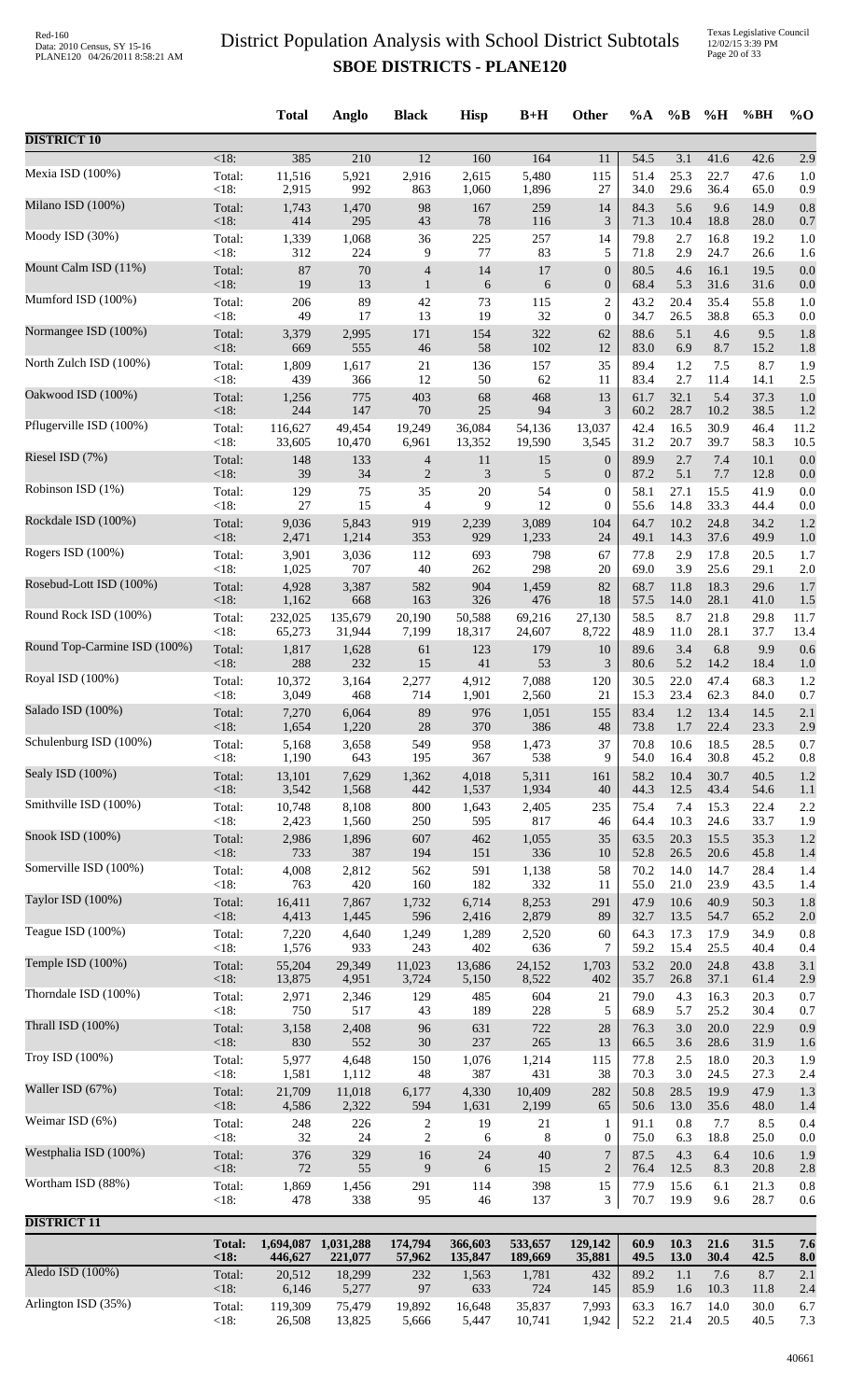|                                         |                | <b>Total</b>     | Anglo            | <b>Black</b>     | <b>Hisp</b>      | $B+H$            | Other            | $\%A$        | $\%$ B      | %H           | %BH          | $\%$ O      |
|-----------------------------------------|----------------|------------------|------------------|------------------|------------------|------------------|------------------|--------------|-------------|--------------|--------------|-------------|
| <b>DISTRICT 11</b>                      |                |                  |                  |                  |                  |                  |                  |              |             |              |              |             |
| Azle ISD (98%)                          | Total:         | 35,728           | 30,875           | 375              | 3,560            | 3,893            | 960              | 86.4         | 1.0         | 10.0         | 10.9         | 2.7         |
|                                         | $<18$ :        | 8,578            | 6,708            | 159              | 1,447            | 1,585            | 285              | 78.2         | 1.9         | 16.9         | 18.5         | 3.3         |
| Birdville ISD (100%)                    | Total:         | 130,786          | 84,475           | 7,230            | 30,907           | 37,646           | 8,665            | 64.6         | 5.5         | 23.6         | 28.8         | 6.6         |
| <b>Brock ISD (100%)</b>                 | <18:           | 33,319           | 16,703           | 2,734            | 11,804           | 14,255           | 2,361            | 50.1         | 8.2         | 35.4         | 42.8         | 7.1         |
|                                         | Total:         | 4,215            | 3,872            | $30\,$           | 227              | 256              | 87               | 91.9         | 0.7         | 5.4          | 6.1          | 2.1         |
|                                         | $<18$ :        | 1,127            | 1,008            | 9                | 76               | 85               | 34               | 89.4         | 0.8         | 6.7          | 7.5          | 3.0         |
| Burleson ISD (29%)                      | Total:         | 15,298           | 11,392           | 1,170            | 2,335            | 3,455            | 451              | 74.5         | 7.6         | 15.3         | 22.6         | 2.9         |
|                                         | < 18:          | 4,693            | 3,059            | 483              | 1,022            | 1,480            | 154              | 65.2         | 10.3        | 21.8         | 31.5         | 3.3         |
| Carroll ISD (100%)                      | Total:         | 28,292           | 23,772           | 642              | 1,559            | 2,173            | 2,347            | 84.0         | 2.3         | 5.5          | 7.7          | 8.3         |
|                                         | $<18$ :        | 9,640            | 7,713            | 275              | 687              | 946              | 981              | 80.0         | 2.9         | 7.1          | 9.8          | 10.2        |
| Carrollton-Farmers Branch ISD           | Total:         | 107,497          | 39,454           | 10,916           | 36,433           | 46,753           | 21,290           | 36.7         | 10.2        | 33.9         | 43.5         | 19.8        |
| (64%)                                   | < 18:          | 25,976           | 5,224            | 3,134            | 12,966           | 15,811           | 4,941            | 20.1         | 12.1        | 49.9         | 60.9         | 19.0        |
| Castleberry ISD (100%)                  | Total:         | 19,449           | 8,885            | 375              | 9,937            | 10,247           | 317              | 45.7         | 1.9         | 51.1         | 52.7         | 1.6         |
|                                         | $<18$ :        | 5,588            | 1,405            | 151              | 4,020            | 4,126            | 57               | 25.1         | 2.7         | 71.9         | 73.8         | 1.0         |
| Coppell ISD (100%)                      | Total:         | 44,419           | 26,146           | 2,307            | 4,478            | 6,687            | 11,586           | 58.9         | 5.2         | 10.1         | 15.1         | 26.1        |
| Crowley ISD (99%)                       | <18:           | 13,993           | 7,311            | 750              | 1,727            | 2,423            | 4,259            | 52.2         | 5.4         | 12.3         | 17.3         | 30.4        |
|                                         | Total:         | 85,363           | 38,078           | 24,953           | 17,817           | 42,097           | 5,188            | 44.6         | 29.2        | 20.9         | 49.3         | 6.1         |
| Dallas ISD (9%)                         | $<18$ :        | 25,280           | 8,218            | 9,148            | 6,795            | 15,551           | 1,511            | 32.5         | 36.2        | 26.9         | 61.5         | 6.0         |
|                                         | Total:         | 87,067           | 42,588           | 11,531           | 27,718           | 38,790           | 5,689            | 48.9         | 13.2        | 31.8         | 44.6         | 6.5         |
|                                         | < 18:          | 17,345           | 4,957            | 2,714            | 8,978            | 11,485           | 903              | 28.6         | 15.6        | 51.8         | 66.2         | 5.2         |
| Eagle Mountain-Saginaw ISD (99%) Total: | $<18$ :        | 78,932<br>24,441 | 48,782<br>12,656 | 6,315<br>2,624   | 19,492<br>8,017  | 25,399<br>10,391 | 4,751<br>1,394   | 61.8<br>51.8 | 8.0<br>10.7 | 24.7<br>32.8 | 32.2<br>42.5 | 6.0<br>5.7  |
| Everman ISD (15%)                       | Total:         | 3,350            | 1,225            | 999              | 1,015            | 1,993            | 132              | 36.6         | 29.8        | 30.3         | 59.5         | 3.9         |
|                                         | < 18:          | 955              | 192              | 358              | 390              | 738              | 25               | 20.1         | 37.5        | 40.8         | 77.3         | 2.6         |
| Fort Worth ISD (46%)                    | Total:         | 214,048          | 120,176          | 23,234           | 63,537           | 85,711           | 8,161            | 56.1         | 10.9        | 29.7         | 40.0         | 3.8         |
| Garner ISD (100%)                       | <18:           | 51,091           | 18,593           | 7,714            | 23,579           | 30,713           | 1,785            | 36.4         | 15.1        | 46.2         | 60.1         | 3.5         |
|                                         | Total:         | 3,644            | 2,135            | 754              | 724              | 1,475            | 34               | 58.6         | 20.7        | 19.9         | 40.5         | 0.9         |
| Godley ISD (7%)                         | <18:           | 378              | 338              | 4                | 31               | 34               | 6                | 89.4         | 1.1         | 8.2          | 9.0          | 1.6         |
|                                         | Total:         | 513              | 396              | 21               | 77               | 94               | 23               | 77.2         | 4.1         | 15.0         | 18.3         | 4.5         |
|                                         | <18:           | 114              | 87               | $\boldsymbol{0}$ | 20               | 20               | $\overline{7}$   | 76.3         | 0.0         | 17.5         | 17.5         | 6.1         |
| Granbury ISD (1%)                       | Total:         | 714              | 644              | 22               | 34               | 55               | 15               | 90.2         | 3.1         | 4.8          | 7.7          | 2.1         |
|                                         | <18:           | 168              | 146              | 8                | 7                | 15               | 7                | 86.9         | 4.8         | 4.2          | 8.9          | 4.2         |
| Grapevine-Colleyville ISD (100%)        | Total:<br><18: | 74,315<br>18,778 | 54,952           | 3,013<br>967     | 10,481           | 13,322           | 6,041            | 73.9<br>65.5 | 4.1<br>5.1  | 14.1<br>19.5 | 17.9<br>24.2 | 8.1         |
| Hurst-Euless-Bedford ISD (100%)         | Total:         | 137,578          | 12,291<br>84,905 | 16,137           | 3,653<br>24,118  | 4,536<br>39,495  | 1,951<br>13,178  | 61.7         | 11.7        | 17.5         | 28.7         | 10.4<br>9.6 |
| Irving ISD $(48%)$                      | $<18$ :        | 31,537           | 14,791           | 5,204            | 8,437            | 13,271           | 3,475            | 46.9         | 16.5        | 26.8         | 42.1         | 11.0        |
|                                         | Total:         | 81,993           | 26,770           | 14,023           | 33,517           | 46,853           | 8,370            | 32.6         | 17.1        | 40.9         | 57.1         | 10.2        |
|                                         | <18:           | 20,791           | 3,396            | 4,158            | 11,783           | 15,628           | 1,767            | 16.3         | 20.0        | 56.7         | 75.2         | 8.5         |
| Keller ISD (100%)                       | Total:         | 150,895          | 107,353          | 9,986            | 21,674           | 31,041           | 12,501           | 71.1         | 6.6         | 14.4         | 20.6         | 8.3         |
|                                         | <18:           | 48,514           | 31,703           | 3,935            | 8,836            | 12,434           | 4,377            | 65.3         | 8.1         | 18.2         | 25.6         | 9.0         |
| Kennedale ISD (100%)                    | Total:         | 17,859           | 11,784           | 2,493            | 2,615            | 5,037            | 1,038            | 66.0         | 14.0        | 14.6         | 28.2         | 5.8         |
|                                         | $<18$ :        | 4,829            | 2,732            | 861              | 958              | 1,782            | 315              | 56.6         | 17.8        | 19.8         | 36.9         | 6.5         |
| Lake Worth ISD (73%)                    | Total:         | 11,433           | 6,461            | 728              | 3,922            | 4,610            | 362              | 56.5         | 6.4         | 34.3         | 40.3         | 3.2         |
| Lewisville ISD (0%)                     | < 18:          | 3,289            | 1,342            | 308              | 1,563            | 1,846            | 101              | 40.8         | 9.4         | 47.5         | 56.1         | 3.1         |
|                                         | Total:         | 188              | 157              | $\mathbf{1}$     | 28               | 29               | $\overline{c}$   | 83.5         | 0.5         | 14.9         | 15.4         | 1.1         |
| Lipan ISD (4%)                          | <18:           | 40               | 24               | $\boldsymbol{0}$ | 16               | 16               | $\boldsymbol{0}$ | 60.0         | 0.0         | 40.0         | 40.0         | 0.0         |
|                                         | Total:         | $70\,$           | 52               | $\boldsymbol{0}$ | 14               | 14               | 4                | 74.3         | 0.0         | 20.0         | 20.0         | 5.7         |
|                                         | < 18:          | 25               | 13               | $\boldsymbol{0}$ | 9                | 9                | 3                | 52.0         | $0.0\,$     | 36.0         | 36.0         | 12.0        |
| Mansfield ISD (58%)                     | Total:         | 80,211           | 52,016           | 11,763           | 11,940           | 23,401           | 4,794            | 64.8         | 14.7        | 14.9         | 29.2         | 6.0         |
|                                         | <18:           | 24,631           | 14,039           | 4,324            | 4,757            | 8,890            | 1,702            | 57.0         | 17.6        | 19.3         | 36.1         | 6.9         |
| Millsap ISD (98%)                       | Total:         | 3,851            | 3,373            | 39               | 396              | 428              | 50               | 87.6         | 1.0         | 10.3         | 11.1         | 1.3         |
|                                         | < 18:          | 860              | 681              | $22\,$           | 152              | 171              | 8                | 79.2         | 2.6         | 17.7         | 19.9         | 0.9         |
| Mineral Wells ISD (0%)                  | Total:         | 48               | 42               | $\mathbf{1}$     | 5                | 6                | $\boldsymbol{0}$ | 87.5         | 2.1         | 10.4         | 12.5         | 0.0         |
| Northwest ISD (46%)                     | $<18$ :        | 14               | 10               | $\mathbf{1}$     | $\mathfrak{Z}$   | $\overline{4}$   | $\boldsymbol{0}$ | 71.4         | 7.1         | 21.4         | 28.6         | 0.0         |
|                                         | Total:         | 34,484           | 25,504           | 2,323            | 5,027            | 7,201            | 1,779            | 74.0         | 6.7         | 14.6         | 20.9         | 5.2         |
| Peaster ISD (100%)                      | <18:           | 11,478           | 7,923            | 932              | 2,097            | 2,937            | 618              | 69.0         | 8.1         | 18.3         | 25.6         | 5.4         |
|                                         | Total:         | 4,449            | 3,897            | 63               | 402              | 461              | 91               | 87.6         | 1.4         | 9.0          | 10.4         | 2.0         |
|                                         | <18:           | 1,288            | 1,040            | 35               | 190              | 224              | 24               | 80.7         | 2.7         | 14.8         | 17.4         | 1.9         |
| Perrin-Whitt Cons ISD (31%)             | Total:         | 654              | 574              | $\boldsymbol{0}$ | 68               | 68               | 12               | 87.8         | 0.0         | 10.4         | 10.4         | 1.8         |
|                                         | < 18:          | 147              | 111              | $\boldsymbol{0}$ | 32               | 32               | 4                | 75.5         | 0.0         | 21.8         | 21.8         | 2.7         |
| Poolville ISD (62%)                     | Total:         | 1,847            | 1,671            | 12               | 141              | 153              | 23               | 90.5         | 0.6         | 7.6          | 8.3          | 1.2         |
|                                         | <18:           | 469              | 404              | 5                | 56               | 61               | $\overline{4}$   | 86.1         | 1.1         | 11.9         | 13.0         | 0.9         |
| Richardson ISD (0%)                     | Total:         | $\boldsymbol{0}$ | $\boldsymbol{0}$ | $\boldsymbol{0}$ | $\boldsymbol{0}$ | $\boldsymbol{0}$ | $\theta$         | $0.0\,$      | 0.0         | 0.0          | 0.0          | 0.0         |
| Springtown ISD (88%)                    | < 18:          | $\mathbf{0}$     | $\boldsymbol{0}$ | $\boldsymbol{0}$ | $\mathbf{0}$     | $\boldsymbol{0}$ | 0                | 0.0          | 0.0         | 0.0          | 0.0          | 0.0         |
|                                         | Total:         | 16,279           | 14,176           | 138              | 1,588            | 1,698            | 405              | 87.1         | 0.8         | 9.8          | 10.4         | 2.5         |
| Weatherford ISD (100%)                  | <18:           | 4,284            | 3,497            | 65               | 633              | 687              | 100              | 81.6         | 1.5         | 14.8         | 16.0         | 2.3         |
|                                         | Total:         | 47,338           | 39,518           | 927              | 5,834            | 6,708            | 1,112            | 83.5         | 2.0         | 12.3         | 14.2         | 2.3         |
|                                         | < 18:          | 11,610           | 8,655            | 352              | 2,324            | 2,637            | 318              | 74.5         | 3.0         | 20.0         | 22.7         | 2.7         |
| White Settlement ISD (100%)             | Total:         | 31,459           | 21,410           | 2,149            | 6,772            | 8,790            | 1,259            | 68.1         | 6.8         | 21.5         | 27.9         | 4.0         |
|                                         | $<18$ :        | 8,703            | 5,005            | 765              | 2,702            | 3,381            | 317              | 57.5         | 8.8         | 31.0         | 38.8         | 3.6         |
| <b>DISTRICT 12</b>                      |                |                  |                  |                  |                  |                  |                  |              |             |              |              |             |
|                                         | <b>Total:</b>  | 1,704,879        | 959,191          | 211,785          | 368,688          | 573,084          | 172,604          | 56.3         | 12.4        | 21.6         | 33.6         | 10.1        |
| Allen ISD $(100\%)$                     | < 18:          | 460,586          | 207,489          | 70,365           | 137,135          | 203,546          | 49,551           | 45.0         | 15.3        | 29.8         | 44.2         | <b>10.8</b> |
|                                         | Total:         | 81,871           | 53,432           | 7,704            | 9,321            | 16,729           | 11,710           | 65.3         | 9.4         | 11.4         | 20.4         | 14.3        |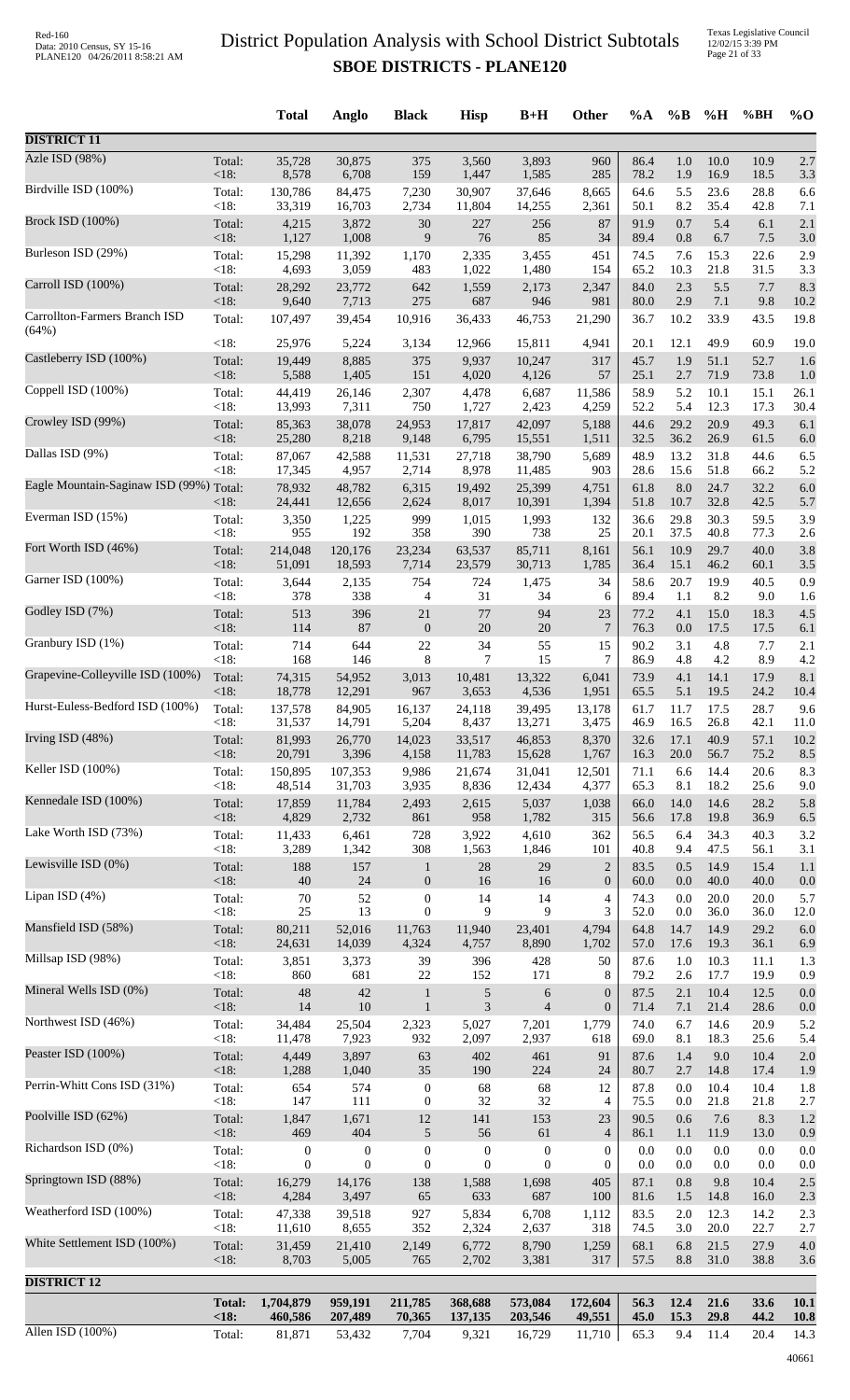|                                           |                   | <b>Total</b>     | Anglo            | <b>Black</b>     | <b>Hisp</b>      | $B+H$            | <b>Other</b>     | $\%A$        | $\%B$        | %H           | %BH          | $\%$ O      |
|-------------------------------------------|-------------------|------------------|------------------|------------------|------------------|------------------|------------------|--------------|--------------|--------------|--------------|-------------|
| <b>DISTRICT 12</b>                        |                   |                  |                  |                  |                  |                  |                  |              |              |              |              |             |
| Anna ISD (100%)                           | $<18$ :           | 26,297           | 15,556           | 2,964            | 3,754            | 6,540            | 4,201            | 59.2         | 11.3         | 14.3         | 24.9         | 16.0        |
|                                           | Total:            | 11,193           | 8,023            | 739              | 2,150            | 2,845            | 325              | 71.7         | 6.6          | 19.2         | 25.4         | 2.9         |
| Bland ISD (7%)                            | < 18:             | 3,552            | 2,244            | 321              | 905              | 1,193            | 115              | 63.2         | 9.0          | 25.5         | 33.6         | 3.2         |
|                                           | Total:            | 211              | 179              | $\boldsymbol{0}$ | 18               | 18               | 14               | 84.8         | 0.0          | 8.5          | 8.5          | 6.6         |
| Blue Ridge ISD (100%)                     | < 18:             | 64               | 54               | $\boldsymbol{0}$ | 3                | 3                | 7                | 84.4         | 0.0          | 4.7          | 4.7          | 10.9        |
|                                           | Total:            | 3,215            | 2,853            | 23               | 283              | 299              | 63               | 88.7         | 0.7          | 8.8          | 9.3          | 2.0         |
|                                           | < 18:             | 787              | 658              | 13               | 106              | 116              | 13               | 83.6         | 1.7          | 13.5         | 14.7         | 1.7         |
| Celina ISD (95%)                          | Total:            | 8,367            | 6,410            | 299              | 1,490            | 1,778            | 179              | 76.6         | 3.6          | 17.8         | 21.3         | 2.1         |
|                                           | < 18:             | 2,594            | 1,823            | 115              | 606              | 716              | 55               | 70.3         | 4.4          | 23.4         | 27.6         | 2.1         |
| Community ISD (99%)                       | Total:            | 8,946            | 7,137            | 300              | 1,299            | 1,591            | 218              | 79.8         | 3.4          | 14.5         | 17.8         | 2.4         |
|                                           | < 18:             | 2,455            | 1,776            | 107              | 518              | 620              | 59               | 72.3         | 4.4          | 21.1         | 25.3         | 2.4         |
| Dallas ISD (24%)                          | Total:            | 240,770          | 150,294          | 22,840           | 55,986           | 78,022           | 12,454           | 62.4         | 9.5          | 23.3         | 32.4         | 5.2         |
|                                           | < 18:             | 45,109           | 19,601           | 5,456            | 17,930           | 23,063           | 2,445            | 43.5         | 12.1         | 39.7         | 51.1         | 5.4         |
| Farmersville ISD (100%)                   | Total:            | 7,535            | 5,550            | 414              | 1,414            | 1,812            | 173              | 73.7         | 5.5          | 18.8         | 24.0         | 2.3         |
| Frisco ISD (72%)                          | < 18:             | 2,017            | 1,307            | 132              | 543              | 664              | 46               | 64.8         | 6.5          | 26.9         | 32.9         | 2.3         |
|                                           | Total:            | 117,985          | 72,718           | 12,384           | 15,190           | 27,093           | 18,174           | 61.6         | 10.5         | 12.9         | 23.0         | 15.4        |
| Garland ISD (100%)                        | < 18:             | 36,769           | 20,731           | 4,424            | 5,634            | 9,788            | 6,250            | 56.4         | 12.0         | 15.3         | 26.6         | 17.0        |
|                                           | Total:            | 275,568          | 114,766          | 41,623           | 92,603           | 132,695          | 28,107           | 41.6         | 15.1         | 33.6         | 48.2         | 10.2        |
| Gunter ISD (0%)                           | < 18:             | 79,574           | 22,300           | 14,576           | 36,116           | 49,799           | 7,475            | 28.0         | 18.3         | 45.4         | 62.6         | 9.4         |
|                                           | Total:            | 4                | 4                | $\boldsymbol{0}$ | $\boldsymbol{0}$ | $\boldsymbol{0}$ | $\boldsymbol{0}$ | 100.0        | 0.0          | 0.0          | 0.0          | 0.0         |
| Highland Park ISD (Dallas) (100%)         | < 18:             | 0                | $\boldsymbol{0}$ | $\boldsymbol{0}$ | $\mathbf{0}$     | $\boldsymbol{0}$ | $\boldsymbol{0}$ | 0.0          | 0.0          | 0.0          | 0.0          | 0.0         |
|                                           | Total:            | 32,945           | 29,989           | 344              | 1,329            | 1,643            | 1,313            | 91.0         | 1.0          | 4.0          | 5.0          | 4.0         |
|                                           | $<18$ :           | 9,684            | 8,707            | 74               | 447              | 506              | 471              | 89.9         | 0.8          | 4.6          | 5.2          | 4.9         |
| Leonard ISD (5%)                          | Total:            | 198              | 190              | $\boldsymbol{0}$ | 4                | 4                | 4                | 96.0         | 0.0          | 2.0          | 2.0          | 2.0         |
|                                           | < 18:             | 42               | 42               | $\boldsymbol{0}$ | $\mathbf{0}$     | $\boldsymbol{0}$ | $\overline{0}$   | 100.0        | 0.0          | 0.0          | 0.0          | 0.0         |
| Lovejoy ISD (100%)                        | Total:            | 12,723           | 11,142           | 311              | 624              | 913              | 668              | 87.6         | 2.4          | 4.9          | 7.2          | 5.3         |
|                                           | $<18$ :           | 3,766            | 3,130            | 119              | 264              | 375              | 261              | 83.1         | 3.2          | 7.0          | 10.0         | 6.9         |
| McKinney ISD (100%)                       | Total:            | 111,014          | 72,685           | 11,664           | 21,683           | 32,851           | 5,478            | 65.5         | 10.5         | 19.5         | 29.6         | 4.9         |
|                                           | < 18:             | 34,610           | 20,192           | 4,379            | 8,437            | 12,532           | 1,886            | 58.3         | 12.7         | 24.4         | 36.2         | 5.4         |
| Melissa ISD (100%)                        | Total:            | 6,343            | 5,024            | 317              | 863              | 1,163            | 156              | 79.2         | 5.0          | 13.6         | 18.3         | 2.5         |
| Mesquite ISD (91%)                        | <18:              | 2,053            | 1,521            | 133              | 364              | 488              | 44               | 74.1         | 6.5          | 17.7         | 23.8         | 2.1         |
|                                           | Total:            | 152,455          | 62,922           | 32,681           | 51,302           | 82,991           | 6,542            | 41.3         | 21.4         | 33.7         | 54.4         | 4.3         |
| Plano ISD (100%)                          | < 18:             | 46,273           | 12,188           | 12,259           | 20,732           | 32,407           | 1,678            | 26.3         | 26.5         | 44.8         | 70.0         | 3.6         |
|                                           | Total:            | 324,108          | 189,523          | 29.820           | 46,126           | 74,811           | 59,774           | 58.5         | 9.2          | 14.2         | 23.1         | 18.4        |
| Princeton ISD (100%)                      | < 18:             | 80,960           | 39,386           | 8,879            | 15,672           | 24,008           | 17,566           | 48.6         | 11.0         | 19.4         | 29.7         | 21.7        |
|                                           | Total:            | 14,532           | 10,065           | 638              | 3,502            | 4,088            | 379              | 69.3         | 4.4          | 24.1         | 28.1         | 2.6         |
| Prosper ISD (96%)                         | <18:              | 4,256            | 2,422            | 269              | 1,500            | 1,740            | 94               | 56.9         | 6.3          | 35.2         | 40.9         | 2.2         |
|                                           | Total:            | 15,358           | 11,615           | 1,249            | 1,892            | 3,083            | 660              | 75.6         | 8.1          | 12.3         | 20.1         | 4.3         |
|                                           | < 18:             | 5,259            | 3,751            | 498              | 782              | 1,244            | 264              | 71.3         | 9.5          | 14.9         | 23.7         | 5.0         |
| Richardson ISD (100%)                     | Total:            | 215,669          | 104,539          | 41,209           | 51,666           | 91,742           | 19,388           | 48.5         | 19.1         | 24.0         | 42.5         | 9.0         |
|                                           | < 18:             | 53,911           | 18,641           | 12,719           | 18,776           | 30,928           | 4,342            | 34.6         | 23.6         | 34.8         | 57.4         | 8.1         |
| Rockwall ISD (0%)                         | Total:            | 6                | $\overline{c}$   | $\boldsymbol{0}$ | $\boldsymbol{0}$ | $\boldsymbol{0}$ | 4                | 33.3         | 0.0          | 0.0          | 0.0          | 66.7        |
|                                           | < 18:             | $\overline{2}$   | $\mathbf{0}$     | $\boldsymbol{0}$ | $\mathbf{0}$     | $\boldsymbol{0}$ | $\overline{2}$   | 0.0          | 0.0          | 0.0          | 0.0          | 100.0       |
| Royse City ISD (8%)                       | Total:            | 1,522            | 1,010            | 59               | 401              | 456              | 56               | 66.4         | 3.9          | 26.3         | 30.0         | 3.7         |
|                                           | < 18:             | 508              | 302              | 20               | 160              | 177              | 29               | 59.4         | 3.9          | 31.5         | 34.8         | 5.7         |
| Sunnyvale ISD (100%)                      | Total:            | 5,131            | 3,189<br>696     | 337              | 448              | 770              | 1,172            | 62.2         | 6.6          | 8.7          | 15.0<br>19.4 | 22.8        |
| Trenton ISD (4%)                          | $<18$ :<br>Total: | 1,358<br>135     | 104              | 123<br>1         | 150<br>29        | 264<br>29        | 398<br>2         | 51.3<br>77.0 | 9.1<br>0.7   | 11.0<br>21.5 | 21.5         | 29.3<br>1.5 |
| Van Alstyne ISD (6%)                      | < 18:             | 34               | 23               | 1                | 11               | 11               | $\boldsymbol{0}$ | 67.6         | 2.9          | 32.4         | 32.4         | 0.0         |
|                                           | Total:            | 432              | 366              | $\boldsymbol{0}$ | 63               | 63               | 3                | 84.7         | 0.0          | 14.6         | 14.6         | 0.7         |
| Whitewright ISD (2%)                      | $<18$ :           | 114              | 88               | $\boldsymbol{0}$ | 26               | 26               | $\boldsymbol{0}$ | 77.2         | 0.0          | 22.8         | 22.8         | 0.0         |
|                                           | Total:            | 76               | 67               | $\boldsymbol{0}$ | 7                | 7                | $\overline{c}$   | 88.2         | 0.0          | 9.2          | 9.2          | 2.6         |
| Wylie ISD (Collin) (100%)                 | < 18:             | 18               | 13               | $\overline{0}$   | $\overline{4}$   | $\overline{4}$   | 1                | 72.2         | 0.0          | 22.2         | 22.2         | 5.6         |
|                                           | Total:            | 56,567           | 35,393           | 6,829            | 8,995            | 15,588           | 5,586            | 62.6         | 12.1         | 15.9         | 27.6         | 9.9         |
|                                           | $<18$ :           | 18,520           | 10,337           | 2,784            | 3,695            | 6,334            | 1,849            | 55.8         | 15.0         | 20.0         | 34.2         | 10.0        |
| <b>DISTRICT 13</b>                        |                   |                  |                  |                  |                  |                  |                  |              |              |              |              |             |
|                                           | <b>Total:</b>     | 1,677,475        | 324,539          | 523,043          | 781,390          | 1,290,916        | 62,020           | 19.3         | 31.2         | 46.6         | 77.0         | 3.7         |
|                                           | <18:              | 508,657          | 47,579           | 157,145          | 295,645          | 445,543          | 15,535           | 9.4          | 30.9         | 58.1         | 87.6         | 3.1         |
| Arlington ISD (65%)                       | Total:            | 222,023          | 73,793           | 47,761           | 81,729           | 127,547          | 20,683           | 33.2         | 21.5         | 36.8         | 57.4         | 9.3         |
|                                           | < 18:             | 65,751           | 13,107           | 16,609           | 31,981           | 47,510           | 5,134            | 19.9         | 25.3         | 48.6         | 72.3         | 7.8         |
| Birdville ISD (0%)                        | Total:            | 164              | 108              | 17               | 31               | 48               | 8                | 65.9         | 10.4         | 18.9         | 29.3         | 4.9         |
|                                           | <18:              | 29               | 15               | $\mathbf{1}$     | 13               | 14               | $\boldsymbol{0}$ | 51.7         | 3.4          | 44.8         | 48.3         | 0.0         |
| Burleson ISD (1%)                         | Total:<br>< 18:   | 744              | 382              | 183              | 173              | 352              | 10<br>3          | 51.3         | 24.6         | 23.3         | 47.3         | 1.3         |
| Carrollton-Farmers Branch ISD (0%) Total: |                   | 241<br>774       | 109<br>355       | 68<br>139        | 61<br>108        | 129<br>241       | 178              | 45.2<br>45.9 | 28.2<br>18.0 | 25.3<br>14.0 | 53.5<br>31.1 | 1.2<br>23.0 |
| Castleberry ISD (0%)                      | $<18$ :           | 56               | 9                | 16               | 11               | 26               | 21               | 16.1         | 28.6         | 19.6         | 46.4         | 37.5        |
|                                           | Total:            | $\boldsymbol{0}$ | $\boldsymbol{0}$ | $\boldsymbol{0}$ | $\boldsymbol{0}$ | $\boldsymbol{0}$ | $\boldsymbol{0}$ | 0.0          | 0.0          | 0.0          | 0.0          | 0.0         |
| Cedar Hill ISD (100%)                     | < 18:             | $\overline{0}$   | $\overline{0}$   | $\boldsymbol{0}$ | $\mathbf{0}$     | $\boldsymbol{0}$ | $\mathbf{0}$     | 0.0          | 0.0          | 0.0          | 0.0          | 0.0         |
|                                           | Total:            | 45,362           | 11,495           | 24,159           | 8,794            | 32,528           | 1,339            | 25.3         | 53.3         | 19.4         | 71.7         | 3.0         |
| Crowley ISD (0%)                          | < 18:             | 13,633           | 1,854            | 8,311            | 3,344            | 11,410           | 369              | 13.6         | 61.0         | 24.5         | 83.7         | 2.7         |
|                                           | Total:            | $\boldsymbol{0}$ | $\boldsymbol{0}$ | 0                | $\boldsymbol{0}$ | $\boldsymbol{0}$ | $\boldsymbol{0}$ | 0.0          | 0.0          | 0.0          | 0.0          | 0.0         |
|                                           | < 18:             | 0                | $\boldsymbol{0}$ | $\boldsymbol{0}$ | $\boldsymbol{0}$ | $\boldsymbol{0}$ | $\boldsymbol{0}$ | 0.0          | 0.0          | 0.0          | 0.0          | 0.0         |
| Dallas ISD (68%)                          | Total:            | 693,009          | 77,860           | 222,919          | 385,588          | 603,370          | 11,779           | 11.2         | 32.2         | 55.6         | 87.1         | 1.7         |
|                                           | <18:              | 208,941          | 7,030            | 59,187           | 142,804          | 199,466          | 2,445            | 3.4          | 28.3         | 68.3         | 95.5         | 1.2         |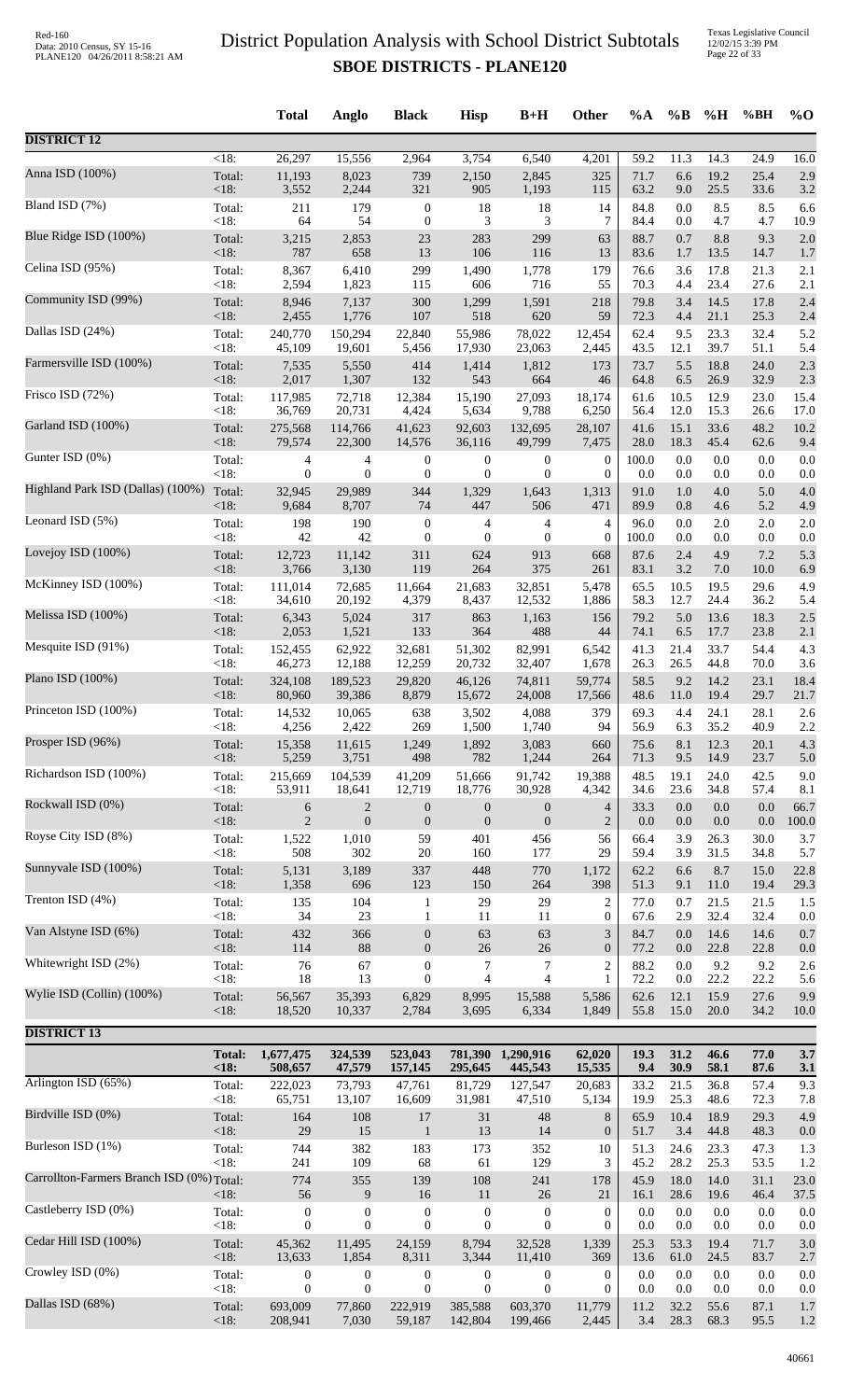Texas Legislative Council 12/02/15 3:39 PM Page 23 of 33

|                                 |               | <b>Total</b>     | Anglo            | <b>Black</b>     | <b>Hisp</b>      | $B+H$                       | Other            | $\%A$ | $\%$ B  | %H      | %BH  | $\%$ O |
|---------------------------------|---------------|------------------|------------------|------------------|------------------|-----------------------------|------------------|-------|---------|---------|------|--------|
| <b>DISTRICT 13</b>              |               |                  |                  |                  |                  |                             |                  |       |         |         |      |        |
| DeSoto ISD (100%)               | Total:        | 52,891           | 8,942            | 36,223           | 7,467            | 43,182                      | 767              | 16.9  | 68.5    | 14.1    | 81.6 | 1.5    |
|                                 | < 18:         | 15,570           | 1,228            | 11,492           | 2,958            | 14,142                      | 200              | 7.9   | 73.8    | 19.0    | 90.8 | 1.3    |
| Duncanville ISD (100%)          | Total:        | 69,065           | 17,099           | 27,993           | 22,409           | 49,819                      | 2,147            | 24.8  | 40.5    | 32.4    | 72.1 | 3.1    |
| Eagle Mountain-Saginaw ISD (1%) | < 18:         | 20,185           | 2,358            | 8,828            | 8,802            | 17,307                      | 520              | 11.7  | 43.7    | 43.6    | 85.7 | 2.6    |
|                                 | Total:        | 422              | 106              | 193              | 124              | 315                         | $\mathbf{1}$     | 25.1  | 45.7    | 29.4    | 74.6 | 0.2    |
|                                 | <18:          | $\mathbf{0}$     | $\boldsymbol{0}$ | $\boldsymbol{0}$ | $\overline{0}$   | $\boldsymbol{0}$            | $\boldsymbol{0}$ | 0.0   | 0.0     | 0.0     | 0.0  | 0.0    |
| Everman ISD (85%)               | Total:        | 19,076           | 3,449            | 7,844            | 7,590            | 15,279                      | 348              | 18.1  | 41.1    | 39.8    | 80.1 | 1.8    |
|                                 | < 18:         | 6,353            | 462              | 2,692            | 3,185            | 5,790                       | 101              | 7.3   | 42.4    | 50.1    | 91.1 | 1.6    |
| Ferris ISD (1%)                 | Total:        | 121              | 40               | 16               | 63               | 78                          | 3                | 33.1  | 13.2    | 52.1    | 64.5 | 2.5    |
|                                 | < 18:         | 31               | 4                | 6                | 21               | 27                          | $\boldsymbol{0}$ | 12.9  | 19.4    | 67.7    | 87.1 | 0.0    |
| Fort Worth ISD (54%)            | Total:        | 252,831          | 43,564           | 77,655           | 127,529          | 203,098                     | 6,169            | 17.2  | 30.7    | 50.4    | 80.3 | 2.4    |
| Garland ISD (0%)                | < 18:         | 76,343           | 5,154            | 22,314           | 48,337           | 69,549                      | 1,640            | 6.8   | 29.2    | 63.3    | 91.1 | 2.1    |
|                                 | Total:        | 869              | 303              | 197              | 360              | 552                         | 14               | 34.9  | 22.7    | 41.4    | 63.5 | 1.6    |
| Grand Prairie ISD (100%)        | <18:          | 200              | 34               | 54               | 112              | 165                         | 1                | 17.0  | 27.0    | 56.0    | 82.5 | 0.5    |
|                                 | Total:        | 121,843          | 34,538           | 20,344           | 61,208           | 80,476                      | 6,829            | 28.3  | 16.7    | 50.2    | 66.0 | 5.6    |
|                                 | <18:          | 38,500           | 6,167            | 7,241            | 23,862           | 30,455                      | 1,878            | 16.0  | 18.8    | 62.0    | 79.1 | 4.9    |
| Hurst-Euless-Bedford ISD (0%)   | Total:        | 0                | $\boldsymbol{0}$ | $\boldsymbol{0}$ | $\boldsymbol{0}$ | $\boldsymbol{0}$            | $\boldsymbol{0}$ | 0.0   | 0.0     | 0.0     | 0.0  | 0.0    |
|                                 | <18:          | $\boldsymbol{0}$ | $\boldsymbol{0}$ | $\mathbf{0}$     | $\boldsymbol{0}$ | $\boldsymbol{0}$            | $\boldsymbol{0}$ | 0.0   | 0.0     | 0.0     | 0.0  | 0.0    |
| Irving ISD $(52%)$              | Total:        | 88,891           | 24,483           | 7,863            | 52,279           | 59,504                      | 4,904            | 27.5  | 8.8     | 58.8    | 66.9 | 5.5    |
|                                 | <18:          | 26,646           | 3,767            | 2,481            | 19,646           | 21,795                      | 1,084            | 14.1  | 9.3     | 73.7    | 81.8 | 4.1    |
| Kennedale ISD (0%)              | Total:        | $\boldsymbol{0}$ | $\boldsymbol{0}$ | $\boldsymbol{0}$ | $\boldsymbol{0}$ | $\boldsymbol{0}$            | $\boldsymbol{0}$ | 0.0   | 0.0     | 0.0     | 0.0  | 0.0    |
|                                 | < 18:         | $\boldsymbol{0}$ | $\boldsymbol{0}$ | $\mathbf{0}$     | $\boldsymbol{0}$ | $\theta$                    | $\mathbf{0}$     | 0.0   | 0.0     | 0.0     | 0.0  | 0.0    |
| Lake Worth ISD (27%)            | Total:        | 4,318            | 1,270            | 689              | 2,363            | 2,997                       | 51               | 29.4  | 16.0    | 54.7    | 69.4 | 1.2    |
| Lancaster ISD (100%)            | < 18:         | 1,535            | 230              | 326              | 999              | 1,291                       | 14               | 15.0  | 21.2    | 65.1    | 84.1 | 0.9    |
|                                 | Total:        | 36,347           | 4,904            | 26,043           | 5,381            | 31,148                      | 295              | 13.5  | 71.7    | 14.8    | 85.7 | 0.8    |
|                                 | <18:          | 11,306           | 610              | 8,651            | 2,155            | 10,629                      | 67               | 5.4   | 76.5    | 19.1    | 94.0 | 0.6    |
| Mansfield ISD (38%)             | Total:        | 53,272           | 17,831           | 18,371           | 11,391           | 29,268                      | 6,173            | 33.5  | 34.5    | 21.4    | 54.9 | 11.6   |
|                                 | < 18:         | 18,156           | 4,719            | 7,189            | 4,566            | 11,457                      | 1,980            | 26.0  | 39.6    | 25.1    | 63.1 | 10.9   |
| Mesquite ISD (9%)               | Total:        | 15,453           | 4,017            | 4,434            | 6,803            | 11,114                      | 322              | 26.0  | 28.7    | 44.0    | 71.9 | 2.1    |
|                                 | < 18:         | 5,181            | 722              | 1,679            | 2,788            | 4,381                       | 78               | 13.9  | 32.4    | 53.8    | 84.6 | 1.5    |
| <b>DISTRICT 14</b>              |               |                  |                  |                  |                  |                             |                  |       |         |         |      |        |
|                                 | <b>Total:</b> | 1,681,755        | 1,139,086        | 147,291          | 322,843          | 463,384                     | 79,285           | 67.7  | 8.8     | 19.2    | 27.6 | 4.7    |
| Abbott ISD (100%)               | < 18:         | 445,967          | 256,583          | 47,570           | 122,878          | 166,496                     | 22,888           | 57.5  | 10.7    | 27.6    | 37.3 | 5.1    |
|                                 | Total:        | 1,085            | 988              | 10               | 79               | 88                          | 9                | 91.1  | 0.9     | 7.3     | 8.1  | 0.8    |
|                                 | <18:          | 277              | 255              | 5                | 17               | 21                          | 1                | 92.1  | 1.8     | 6.1     | 7.6  | 0.4    |
| Albany ISD (1%)                 | Total:        | 14               | 14               | $\boldsymbol{0}$ | $\boldsymbol{0}$ | $\boldsymbol{0}$            | $\boldsymbol{0}$ | 100.0 | 0.0     | $0.0\,$ | 0.0  | 0.0    |
|                                 | < 18:         | 3                | 3                | $\mathbf{0}$     | $\boldsymbol{0}$ | $\overline{0}$              | $\boldsymbol{0}$ | 100.0 | 0.0     | 0.0     | 0.0  | 0.0    |
| Alvarado ISD (100%)             | Total:        | 17,611           | 13,379           | 529              | 3,366            | 3,858                       | 374              | 76.0  | 3.0     | 19.1    | 21.9 | 2.1    |
|                                 | <18:          | 4,650            | 3,036            | 211              | 1,319            | 1,507                       | 107              | 65.3  | 4.5     | 28.4    | 32.4 | 2.3    |
| Alvord ISD (97%)                | Total:        | 3,545            | 3,178            | 29               | 290              | 318                         | 49               | 89.6  | 0.8     | 8.2     | 9.0  | 1.4    |
|                                 | <18:          | 916              | 780              | 14               | 109              | 123                         | 13               | 85.2  | 1.5     | 11.9    | 13.4 | 1.4    |
| Aquilla ISD (100%)              | Total:        | 1,310            | 1,138            | 37               | 126              | 157                         | 15               | 86.9  | 2.8     | 9.6     | 12.0 | 1.1    |
| Argyle ISD (100%)               | < 18:         | 278              | 209              | 13               | 57               | 64                          | $\sqrt{5}$       | 75.2  | 4.7     | 20.5    | 23.0 | 1.8    |
|                                 | Total:        | 7,829            | 6,997            | 49               | 611              | 657                         | 175              | 89.4  | 0.6     | 7.8     | 8.4  | 2.2    |
|                                 | <18:          | 2,326            | 2,002            | 21               | 250              | 268                         | 56               | 86.1  | 0.9     | 10.7    | 11.5 | 2.4    |
| Aubrey ISD (100%)               | Total:        | 8,770            | 7,278            | 239              | 1,068            | 1,288                       | 204              | 83.0  | 2.7     | 12.2    | 14.7 | 2.3    |
|                                 | < 18:         | 2,589            | 1,952            | 117              | 470              | 574                         | 63               | 75.4  | 4.5     | 18.2    | 22.2 | 2.4    |
| Avalon ISD (100%)               | Total:        | 810              | 527              | 35               | 233              | 268                         | 15               | 65.1  | 4.3     | 28.8    | 33.1 | 1.9    |
|                                 | <18:          | 208              | 111              | 12               | 82               | 94                          | 3                | 53.4  | 5.8     | 39.4    | 45.2 | 1.4    |
| Axtell ISD (90%)                | Total:        | 2,833            | 2,376            | 108              | 308              | 413                         | 44               | 83.9  | 3.8     | 10.9    | 14.6 | 1.6    |
|                                 | < 18:         | 732              | 551              | 36               | 135              | 168                         | 13               | 75.3  | 4.9     | 18.4    | 23.0 | 1.8    |
| Azle ISD $(2%)$                 | Total:        | 738              | 664              | $\boldsymbol{9}$ | 59               | 64                          | 10               | 90.0  | 1.2     | 8.0     | 8.7  | 1.4    |
| <b>Bangs ISD</b> (100%)         | <18:          | 194              | 172              | $\overline{4}$   | 18               | $20\,$                      | $\overline{c}$   | 88.7  | 2.1     | 9.3     | 10.3 | 1.0    |
|                                 | Total:        | 6,146            | 4,990            | 238              | 825              | 1,052                       | 104              | 81.2  | 3.9     | 13.4    | 17.1 | 1.7    |
| Blanket ISD (100%)              | <18:          | 1,328            | 922              | $88\,$           | 304              | 383                         | 23               | 69.4  | 6.6     | 22.9    | 28.8 | 1.7    |
|                                 | Total:        | 1,250            | 1,049            | $\sqrt{5}$       | 165              | 170                         | 31               | 83.9  | 0.4     | 13.2    | 13.6 | 2.5    |
| Blooming Grove ISD (100%)       | <18:          | 293              | 206              | 3                | 77               | 80                          | $\tau$           | 70.3  | 1.0     | 26.3    | 27.3 | 2.4    |
|                                 | Total:        | 4,320            | 3,468            | 162              | 623              | 779                         | 73               | 80.3  | 3.8     | 14.4    | 18.0 | 1.7    |
|                                 | <18:          | 1,103            | 771              | 65               | 242              | 307                         | 25               | 69.9  | 5.9     | 21.9    | 27.8 | 2.3    |
| Bluff Dale ISD (100%)           | Total:        | 844              | 785              | $\sqrt{2}$       | 45               | $47\,$                      | 12               | 93.0  | 0.2     | 5.3     | 5.6  | 1.4    |
|                                 | < 18:         | 173              | 157              | $\boldsymbol{0}$ | 15               | 15                          | 1                | 90.8  | 0.0     | 8.7     | 8.7  | 0.6    |
| Blum ISD (100%)                 | Total:        | 1,790            | 1,634            | $11\,$           | 122              | 130                         | 26               | 91.3  | 0.6     | 6.8     | 7.3  | 1.5    |
|                                 | < 18:         | 457              | 400              | $\sqrt{5}$       | 47               | 51                          | 6                | 87.5  | 1.1     | 10.3    | 11.2 | 1.3    |
| Bosqueville ISD (100%)          | Total:        | 2,185            | 1,712            | 111              | 315              | 422                         | 51               | 78.4  | 5.1     | 14.4    | 19.3 | 2.3    |
| Bowie ISD (1%)                  | <18:          | 556              | 394              | 36               | 105              | 137                         | 25               | 70.9  | 6.5     | 18.9    | 24.6 | 4.5    |
|                                 | Total:        | 89               | 82               | $\boldsymbol{0}$ | $\overline{7}$   | $\boldsymbol{7}$            | $\boldsymbol{0}$ | 92.1  | 0.0     | 7.9     | 7.9  | 0.0    |
| Boyd ISD (100%)                 | < 18:         | $10\,$           | $7\phantom{.0}$  | $\boldsymbol{0}$ | $\mathfrak{Z}$   | $\ensuremath{\mathfrak{Z}}$ | $\boldsymbol{0}$ | 70.0  | $0.0\,$ | 30.0    | 30.0 | 0.0    |
|                                 | Total:        | 5,766            | 5,037            | $40\,$           | 547              | 586                         | 143              | 87.4  | 0.7     | 9.5     | 10.2 | 2.5    |
| Breckenridge ISD (100%)         | < 18:         | 1,366            | 1,099            | 22               | 197              | 218                         | 49               | 80.5  | 1.6     | 14.4    | 16.0 | 3.6    |
|                                 | Total:        | 9,515            | 7,179            | 225              | 2,007            | 2,224                       | 112              | 75.4  | 2.4     | 21.1    | 23.4 | 1.2    |
|                                 | < 18:         | 2,290            | 1,445            | 65               | 758              | 816                         | 29               | 63.1  | 2.8     | 33.1    | 35.6 | 1.3    |
| Bridgeport ISD (100%)           | Total:        | 12,063           | 8,291            | 315              | 3,278            | 3,570                       | 202              | 68.7  | 2.6     | 27.2    | 29.6 | 1.7    |
|                                 | < 18:         | 3,138            | 1,805            | 38               | 1,250            | 1,274                       | 59               | 57.5  | 1.2     | 39.8    | 40.6 | 1.9    |
| Brookesmith ISD (100%)          | Total:        | 923              | 834              | $\,8\,$          | 74               | 82                          | $\overline{7}$   | 90.4  | 0.9     | $8.0\,$ | 8.9  | 0.8    |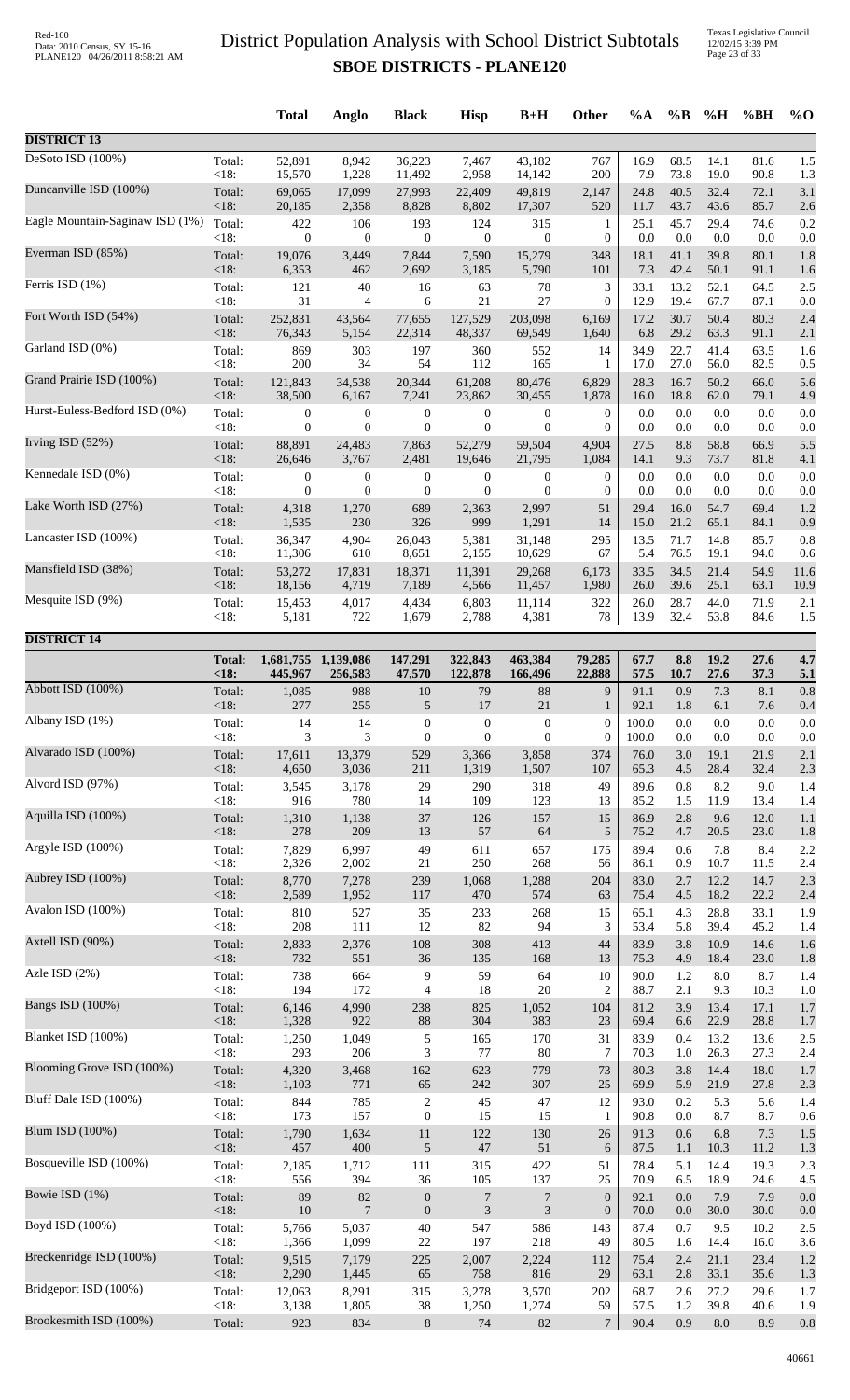|                               |                | <b>Total</b>     | Anglo            | <b>Black</b>     | <b>Hisp</b>       | $B+H$            | Other            | $\%A$        | $\%$ B      | $\%$ H       | %BH          | $\%$ O     |
|-------------------------------|----------------|------------------|------------------|------------------|-------------------|------------------|------------------|--------------|-------------|--------------|--------------|------------|
| <b>DISTRICT 14</b>            |                |                  |                  |                  |                   |                  |                  |              |             |              |              |            |
| Brownwood ISD (100%)          | $<18$ :        | 170              | 144              | $\overline{4}$   | $\overline{22}$   | 26               | $\overline{0}$   | 84.7         | 2.4         | 12.9         | 15.3         | 0.0        |
|                               | Total:         | 21,707           | 14,696           | 1,293            | 5,466             | 6,663            | 348              | 67.7         | 6.0         | 25.2         | 30.7         | 1.6        |
|                               | < 18:          | 5,465            | 2,976            | 440              | 2,018             | 2,410            | 79               | 54.5         | 8.1         | 36.9         | 44.1         | 1.4        |
| Bruceville-Eddy ISD (90%)     | Total:         | 3,659            | 2,851            | 79               | 671               | 748              | 60               | 77.9         | 2.2         | 18.3         | 20.4         | 1.6        |
|                               | < 18:          | 975              | 678              | $27\,$           | 266               | 291              | 6                | 69.5         | 2.8         | 27.3         | 29.8         | 0.6        |
| Bryson ISD (95%)              | Total:         | 1,187            | 1,054            | 10               | 96                | 106              | 27               | 88.8         | 0.8         | 8.1          | 8.9          | 2.3        |
|                               | < 18:          | 302              | 239              | 7                | 48                | 55               | 8                | 79.1         | 2.3         | 15.9         | 18.2         | 2.6        |
| Burleson ISD (69%)            | Total:         | 36,089           | 31,000           | 710              | 3,683             | 4,340            | 749              | 85.9         | 2.0         | 10.2         | 12.0         | 2.1        |
| Bynum ISD (100%)              | < 18:          | 9,850            | 7,849            | 322              | 1,480             | 1,765            | 236              | 79.7         | 3.3         | 15.0         | 17.9         | 2.4        |
|                               | Total:         | 1,028            | 843              | 19               | 135               | 149              | 36               | 82.0         | 1.8         | 13.1         | 14.5         | 3.5        |
| Carrollton-Farmers Branch ISD | < 18:          | 284              | 213              | 5                | 60                | 61               | 10               | 75.0         | 1.8         | 21.1         | 21.5         | 3.5        |
|                               | Total:         | 59,285           | 26,481           | 10,824           | 15,879            | 26,317           | 6,487            | 44.7         | 18.3        | 26.8         | 44.4         | 10.9       |
| (35%)                         | <18:           | 13,714           | 4,144            | 3,069            | 5,246             | 8,133            | 1,437            | 30.2         | 22.4        | 38.3         | 59.3         | 10.5       |
| Celina ISD (5%)               | Total:         | 455              | 304              | 25               | 124               | 146              | 5                | 66.8         | 5.5         | 27.3         | 32.1         | 1.1        |
| Chico ISD (100%)              | < 18:          | 149              | 84               | 9                | 55                | 62               | 3                | 56.4         | 6.0         | 36.9         | 41.6         | 2.0        |
|                               | Total:         | 3,547            | 3,025            | 10               | 466               | 473              | 49               | 85.3         | 0.3         | 13.1         | 13.3         | 1.4        |
| China Spring ISD (100%)       | < 18:          | 850              | 632              | $\,8\,$          | 203               | 209              | 9                | 74.4         | 0.9         | 23.9         | 24.6         | 1.1        |
|                               | Total:         | 10,962           | 9,435            | 351              | 1,038             | 1,351            | 176              | 86.1         | 3.2         | 9.5          | 12.3         | 1.6        |
| Cisco ISD (100%)              | < 18:          | 3,119            | 2,516            | 156              | 423               | 555              | 48               | 80.7         | 5.0         | 13.6         | 17.8         | 1.5        |
|                               | Total:         | 5,198            | 4,399            | 160              | 563               | 718              | 81               | 84.6         | 3.1         | 10.8         | 13.8         | 1.6        |
|                               | < 18:          | 1,164            | 921              | 27               | 209               | 233              | 10               | 79.1         | 2.3         | 18.0         | 20.0         | 0.9        |
| Cleburne ISD (100%)           | Total:         | 37,533           | 25,953           | 1,643            | 9,274             | 10,812           | 768              | 69.1         | 4.4         | 24.7         | 28.8         | 2.0        |
|                               | < 18:          | 10,219           | 5,718            | 601              | 3,749             | 4,285            | 216              | 56.0         | 5.9         | 36.7         | 41.9         | 2.1        |
| Clifton ISD (100%)            | Total:         | 6,684            | 5,311            | 178              | 1,135             | 1,293            | 80               | 79.5         | 2.7         | 17.0         | 19.3         | 1.2        |
|                               | < 18:          | 1,473            | 926              | 84               | 462               | 533              | 14               | 62.9         | 5.7         | 31.4         | 36.2         | 1.0        |
| Comanche ISD (100%)           | Total:         | 7,342            | 5,115            | 40               | 2,107             | 2,121            | 106              | 69.7         | 0.5         | 28.7         | 28.9         | 1.4        |
| Connally ISD (100%)           | < 18:          | 1,784            | 892              | 17               | 863               | 867              | 25               | 50.0         | 1.0         | 48.4         | 48.6         | 1.4        |
|                               | Total:         | 14,898           | 9,136            | 3,038            | 2,583             | 5,498            | 264              | 61.3         | 20.4        | 17.3         | 36.9         | 1.8        |
| Copperas Cove ISD (96%)       | < 18:          | 4,049            | 1,933            | 1,145            | 1,005             | 2,062            | 54               | 47.7         | 28.3        | 24.8         | 50.9         | 1.3        |
|                               | Total:         | 34,153           | 20,346           | 7,006            | 5,087             | 11,586           | 2,221            | 59.6         | 20.5        | 14.9         | 33.9         | 6.5        |
| Corsicana ISD (100%)          | < 18:          | 9,991            | 5,011            | 2,670            | 2,003             | 4,386            | 594              | 50.2         | 26.7        | 20.0         | 43.9         | 5.9        |
|                               | Total:         | 29,018           | 14,601           | 5,446            | 8,346             | 13,612           | 805              | 50.3         | 18.8        | 28.8         | 46.9         | 2.8        |
|                               | $<18$ :        | 8,148            | 2,912            | 1,641            | 3,442             | 4,970            | 266              | 35.7         | 20.1        | 42.2         | 61.0         | 3.3        |
| Covington ISD (100%)          | Total:         | 1,446            | 1,313            | 13               | 98                | 110              | 23               | 90.8         | 0.9         | 6.8          | 7.6          | 1.6        |
|                               | < 18:          | 322              | 276              | 5                | 36                | 40               | 6                | 85.7         | 1.6         | 11.2         | 12.4         | 1.9        |
| Cranfills Gap ISD (100%)      | Total:         | 869              | 788              | $\sqrt{5}$       | 69                | 74               | $\boldsymbol{7}$ | 90.7         | $0.6\,$     | 7.9          | 8.5          | $0.8\,$    |
|                               | $<18$ :        | 166              | 137              | $\boldsymbol{0}$ | 28                | 28               | 1                | 82.5         | 0.0         | 16.9         | 16.9         | 0.6        |
| Crawford ISD (100%)           | Total:         | 2,506            | 2,255            | 43               | 175               | 216              | 35               | 90.0         | 1.7         | 7.0          | 8.6          | 1.4        |
| Cross Plains ISD (23%)        | < 18:          | 675              | 589              | 10               | 63                | 73               | 13               | 87.3         | 1.5         | 9.3          | 10.8         | 1.9        |
|                               | Total:         | 621              | 566              | $\mathbf{1}$     | $47\,$            | 48               | $\boldsymbol{7}$ | 91.1         | $0.2\,$     | 7.6          | 7.7          | 1.1        |
| Crowley ISD (1%)              | < 18:          | 118              | 99               | $\boldsymbol{0}$ | 19                | 19               | $\mathbf{0}$     | 83.9         | $0.0\,$     | 16.1         | 16.1         | 0.0        |
|                               | Total:         | 861              | 735              | 14               | 93                | 107              | 19               | 85.4         | 1.6         | 10.8         | 12.4         | 2.2        |
|                               | < 18:          | 155              | 122              | $\overline{c}$   | 24                | 26               | 7                | 78.7         | 1.3         | 15.5         | 16.8         | 4.5        |
| Dawson ISD (Navarro) (100%)   | Total:         | 2,752            | 2,275            | 229              | 215               | 438              | 39               | 82.7         | 8.3         | 7.8          | 15.9         | 1.4        |
|                               | <18:           | 633              | 464              | 68               | $\ensuremath{97}$ | 160              | 9                | 73.3         | 10.7        | 15.3         | 25.3         | 1.4        |
| De Leon ISD (100%)            | Total:         | 4,314            | 3,318            | 25               | 938               | 955              | 41               | 76.9         | 0.6         | 21.7         | 22.1         | 1.0        |
|                               | < 18:          | 1,028            | 664              | 17               | 344               | 356              | 8                | 64.6         | 1.7         | 33.5         | 34.6         | 0.8        |
| Decatur ISD (100%)            | Total:         | 14,614           | 10,989           | 208              | 3,175             | 3,362            | 263              | 75.2         | 1.4         | 21.7         | 23.0         | 1.8        |
|                               | <18:           | 3,934            | 2,545            | 91               | 1,239             | 1,315            | 74               | 64.7         | 2.3         | 31.5         | 33.4         | 1.9        |
| Denton ISD (100%)             | Total:         | 157,965          | 102,830          | 16,218           | 31,014            | 46,460           | 8,675            | 65.1         | 10.3        | 19.6         | 29.4         | 5.5        |
| Dublin ISD (100%)             | <18:           | 37,177           | 20,382           | 4,479            | 10,779            | 14,865           | 1,930            | 54.8         | 12.0        | 29.0         | 40.0         | 5.2        |
|                               | Total:         | 7,141            | 4,517            | 73               | 2,483             | 2,538            | 86               | 63.3         | 1.0         | 34.8         | 35.5         | 1.2        |
| Early ISD (100%)              | <18:           | 2,020            | 975              | 30               | 997               | 1,020            | 25               | 48.3         | 1.5         | 49.4         | 50.5         | 1.2        |
|                               | Total:         | 5,221            | 4,332            | 59               | 715               | 773              | 116              | 83.0         | 1.1         | 13.7         | 14.8         | 2.2        |
| Eastland ISD (100%)           | < 18:          | 1,293            | 927              | 31               | 304               | 334              | 32               | 71.7         | 2.4         | 23.5         | 25.8         | 2.5        |
|                               | Total:         | 6,593            | 5,390            | 118              | 1,001             | 1,113            | 90               | 81.8         | 1.8         | 15.2         | 16.9         | 1.4        |
|                               | < 18:          | 1,515            | 1,065            | 45               | 388               | 428              | 22               | 70.3         | 3.0         | 25.6         | 28.3         | 1.5        |
| Ennis ISD (100%)              | Total:         | 26,542           | 13,581           | 3,045            | 9,714             | 12,642           | 319              | 51.2         | 11.5        | 36.6         | 47.6         | 1.2        |
|                               | <18:           | 7,735            | 2,894            | 976              | 3,847             | 4,751            | 90               | 37.4         | 12.6        | 49.7         | 61.4         | 1.2        |
| Era ISD (0%)                  | Total:         | $\boldsymbol{0}$ | $\boldsymbol{0}$ | $\boldsymbol{0}$ | $\boldsymbol{0}$  | $\boldsymbol{0}$ | $\boldsymbol{0}$ | 0.0          | $0.0\,$     | $0.0\,$      | 0.0          | 0.0        |
|                               | <18:           | $\mathbf{0}$     | $\boldsymbol{0}$ | $\boldsymbol{0}$ | $\mathbf{0}$      | $\mathbf{0}$     | $\boldsymbol{0}$ | 0.0          | 0.0         | 0.0          | 0.0          | 0.0        |
| Evant ISD (100%)              | Total:         | 1,417            | 1,210            | 10               | 175               | 185              | 22               | 85.4         | 0.7         | 12.4         | 13.1         | 1.6        |
| Fairfield ISD (4%)            | < 18:          | 292              | 210              | 5                | 71                | 76               | 6                | 71.9         | 1.7         | 24.3         | 26.0         | 2.1        |
|                               | Total:         | 332              | 321              | $\sqrt{5}$       | $\sqrt{5}$        | $10\,$           | $\mathbf{1}$     | 96.7         | 1.5         | 1.5          | 3.0          | 0.3        |
| Ferris ISD (99%)              | < 18:          | $41\,$           | 40               | $\mathbf{1}$     | $\boldsymbol{0}$  | $\mathbf{1}$     | $\boldsymbol{0}$ | 97.6         | 2.4         | 0.0          | 2.4          | 0.0        |
|                               | Total:         | 9,438            | 4,643            | 817              | 3,887             | 4,660            | 135              | 49.2         | 8.7         | 41.2         | 49.4         | 1.4        |
|                               | < 18:          | 2,831            | 985              | 274              | 1,577             | 1,819            | 27               | 34.8         | 9.7         | 55.7         | 64.3         | 1.0        |
| Frisco ISD (28%)              | Total:         | 45,078           | 31,548           | 4,185            | 4,415             | 8,425            | 5,105            | 70.0         | 9.3         | 9.8          | 18.7         | 11.3       |
|                               | <18:           | 16,898           | 11,434           | 1,687            | 1,930             | 3,510            | 1,954            | 67.7         | 10.0        | 11.4         | 20.8         | 11.6       |
| Frost ISD (100%)              | Total:         | 1,730            | 1,283            | 77               | 352               | 428              | 19               | 74.2         | 4.5         | 20.3         | 24.7         | 1.1        |
|                               | <18:           | 446              | 288              | 17               | 136               | 153              | 5                | 64.6         | 3.8         | 30.5         | 34.3         | 1.1        |
| Gatesville ISD (100%)         | Total:<br><18: | 23,005<br>3,842  | 15,981<br>2,852  | 3,344<br>$202\,$ | 3,332<br>738      | 6,623<br>915     | 401<br>75        | 69.5<br>74.2 | 14.5<br>5.3 | 14.5<br>19.2 | 28.8<br>23.8 | 1.7        |
| Gholson ISD (100%)            | Total:         | 1,342            | 1,100            | 73               | 156               | 224              | 18               | 82.0         | 5.4         | 11.6         | 16.7         | 2.0<br>1.3 |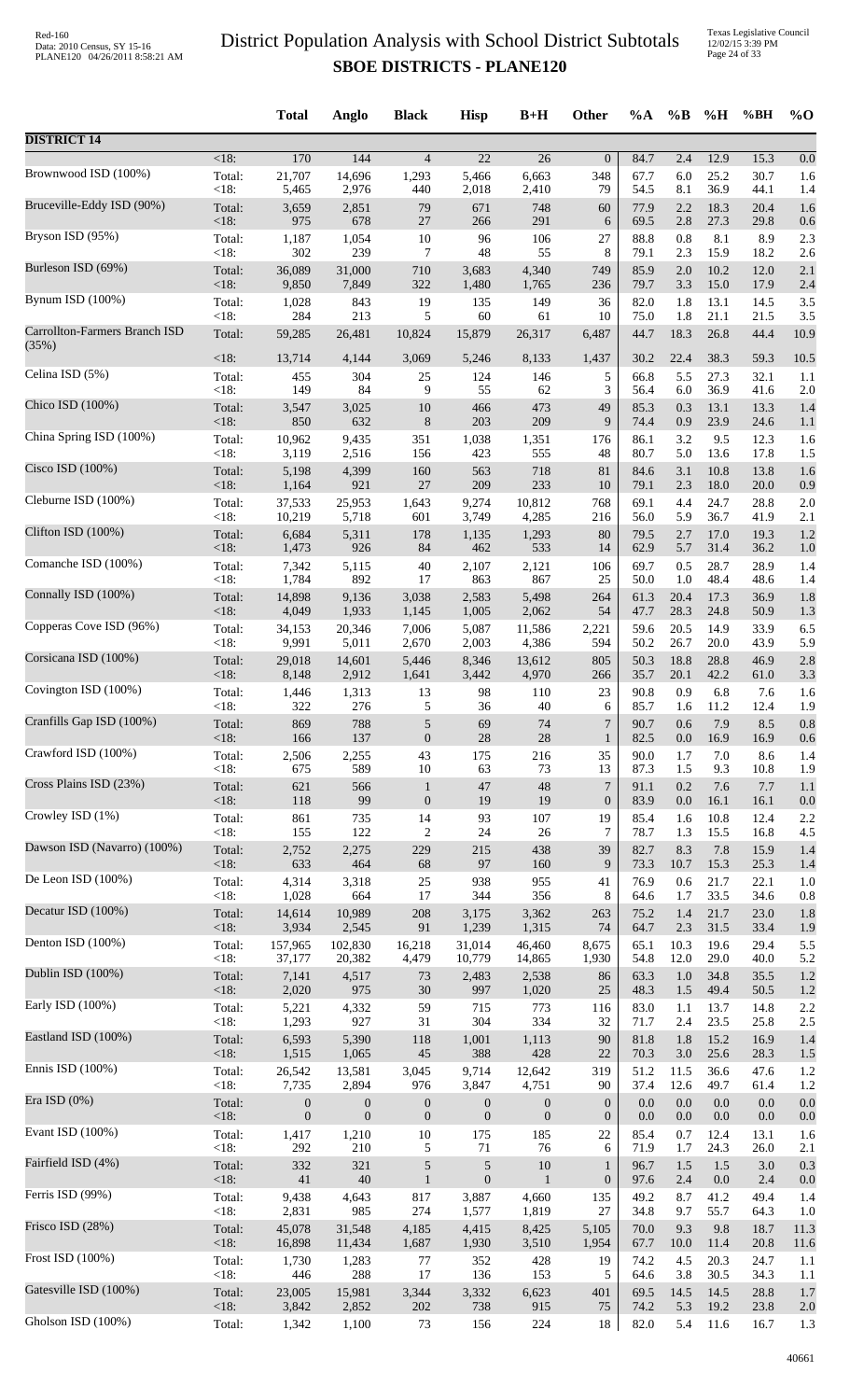|                                           |                    | <b>Total</b>     | Anglo            | <b>Black</b>     | <b>Hisp</b>      | $B+H$            | Other            | %A    | $\%B$   | %H      | %BH  | $%$ <sup>O</sup> |
|-------------------------------------------|--------------------|------------------|------------------|------------------|------------------|------------------|------------------|-------|---------|---------|------|------------------|
| <b>DISTRICT 14</b>                        |                    |                  |                  |                  |                  |                  |                  |       |         |         |      |                  |
| Glen Rose ISD (100%)                      | $\overline{<}18$ : | 316              | $\overline{225}$ | $\overline{19}$  | $\overline{72}$  | 89               | $\overline{c}$   | 71.2  | 6.0     | 22.8    | 28.2 | 0.6              |
|                                           | Total:             | 8,417            | 6,533            | $81\,$           | 1,619            | 1,688            | 196              | 77.6  | $1.0\,$ | 19.2    | 20.1 | 2.3              |
| Godley ISD (93%)                          | $<18$ :            | 2,231            | 1,473            | 51               | 639              | 684              | 74               | 66.0  | 2.3     | 28.6    | 30.7 | 3.3              |
|                                           | Total:             | 6,542            | 5,453            | 100              | 879              | 971              | 118              | 83.4  | 1.5     | 13.4    | 14.8 | 1.8              |
|                                           | <18:               | 1,984            | 1,547            | 38               | 372              | 406              | 31               | 78.0  | 1.9     | 18.8    | 20.5 | 1.6              |
| Goldthwaite Consolidated ISD<br>$(100\%)$ | Total:             | 3,591            | 2,800            | 33               | 707              | 740              | 51               | 78.0  | 0.9     | 19.7    | 20.6 | 1.4              |
| Gordon ISD (100%)                         | <18:               | 884              | 600              | 26               | 246              | 272              | 12               | 67.9  | 2.9     | 27.8    | 30.8 | 1.4              |
|                                           | Total:             | 1,157            | 1,029            | $\sqrt{3}$       | 102              | 103              | 25               | 88.9  | 0.3     | 8.8     | 8.9  | 2.2              |
|                                           | < 18:              | 258              | 211              | $\overline{c}$   | 40               | 40               | 7                | 81.8  | $0.8\,$ | 15.5    | 15.5 | 2.7              |
| Gorman ISD (100%)                         | Total:             | 1,851            | 1,403            | $\sqrt{6}$       | 425              | 430              | 18               | 75.8  | 0.3     | 23.0    | 23.2 | 1.0              |
|                                           | <18:               | 390              | 225              | $\mathbf{2}$     | 161              | 163              | $\mathbf{2}$     | 57.7  | 0.5     | 41.3    | 41.8 | 0.5              |
| Graford ISD (100%)                        | Total:             | 2,323            | 2,145            | 9                | 131              | 136              | 42               | 92.3  | 0.4     | 5.6     | 5.9  | 1.8              |
|                                           | <18:               | 455              | 388              | 3                | 48               | 49               | 18               | 85.3  | 0.7     | 10.5    | 10.8 | 4.0              |
| Graham ISD (0%)                           | Total:             | $\overline{c}$   | $\overline{2}$   | $\boldsymbol{0}$ | $\boldsymbol{0}$ | $\boldsymbol{0}$ | $\boldsymbol{0}$ | 100.0 | 0.0     | $0.0\,$ | 0.0  | 0.0              |
|                                           | $<18$ :            | $\boldsymbol{0}$ | $\boldsymbol{0}$ | $\boldsymbol{0}$ | $\boldsymbol{0}$ | $\boldsymbol{0}$ | $\boldsymbol{0}$ | 0.0   | $0.0\,$ | $0.0\,$ | 0.0  | 0.0              |
| Granbury ISD (99%)                        | Total:             | 47,515           | 41,166           | 358              | 5,066            | 5,380            | 969              | 86.6  | 0.8     | 10.7    | 11.3 | 2.0              |
| Grandview ISD (100%)                      | <18:               | 9,974            | 7,709            | 156              | 1,905            | 2,042            | 223              | 77.3  | 1.6     | 19.1    | 20.5 | 2.2              |
|                                           | Total:             | 4,685            | 3,954            | 118              | 554              | 667              | 64               | 84.4  | 2.5     | 11.8    | 14.2 | 1.4              |
| Gustine ISD (100%)                        | <18:               | 1,295            | 1,008            | 41               | 226              | 265              | 22               | 77.8  | 3.2     | 17.5    | 20.5 | 1.7              |
|                                           | Total:             | 1,203            | 759              | 14               | 429              | 434              | 10               | 63.1  | 1.2     | 35.7    | 36.1 | 0.8              |
|                                           | <18:               | 334              | 137              | 9                | 189              | 193              | 4                | 41.0  | 2.7     | 56.6    | 57.8 | 1.2              |
| Hallsburg ISD (100%)                      | Total:             | 1,063            | 908              | 63               | 83               | 142              | 13               | 85.4  | 5.9     | 7.8     | 13.4 | 1.2              |
|                                           | <18:               | 231              | 190              | 13               | $22\,$           | 35               | 6                | 82.3  | 5.6     | 9.5     | 15.2 | 2.6              |
| Hamilton ISD (100%)                       | Total:             | 5,396            | 4,853            | 33               | 435              | 466              | 77               | 89.9  | 0.6     | 8.1     | 8.6  | 1.4              |
|                                           | < 18:              | 1,100            | 902              | 11               | 167              | 178              | 20               | 82.0  | 1.0     | 15.2    | 16.2 | 1.8              |
| Hico ISD (100%)                           | Total:             | 3,224            | 2,736            | 29               | 431              | 451              | 37               | 84.9  | 0.9     | 13.4    | 14.0 | 1.1              |
| Hillsboro ISD (100%)                      | <18:               | 751              | 568              | 16               | 167              | 176              | $\overline{7}$   | 75.6  | 2.1     | 22.2    | 23.4 | 0.9              |
|                                           | Total:             | 10,634           | 5,581            | 1,373            | 3,603            | 4,933            | 120              | 52.5  | 12.9    | 33.9    | 46.4 | 1.1              |
| Hubbard ISD (Hill) (98%)                  | < 18:              | 2,740            | 934              | 414              | 1,399            | 1,785            | 21               | 34.1  | 15.1    | 51.1    | 65.1 | 0.8              |
|                                           | Total:             | 1,927            | 1,497            | 258              | 147              | 402              | $28\,$           | 77.7  | 13.4    | 7.6     | 20.9 | 1.5              |
|                                           | <18:               | 437              | 283              | 77               | $72\,$           | 147              | $\overline{7}$   | 64.8  | 17.6    | 16.5    | 33.6 | 1.6              |
| Huckabay ISD (100%)                       | Total:             | 1,399            | 1,177            | $\mathbf{1}$     | 179              | 180              | 42               | 84.1  | 0.1     | 12.8    | 12.9 | 3.0              |
|                                           | < 18:              | 304              | 236              | $\mathbf{1}$     | 57               | 58               | 10               | 77.6  | 0.3     | 18.8    | 19.1 | 3.3              |
| Iredell ISD (100%)                        | Total:             | 952              | 827              | $\mathbf{1}$     | 102              | 103              | $22\,$           | 86.9  | 0.1     | 10.7    | 10.8 | 2.3              |
|                                           | <18:               | 186              | 133              | $\boldsymbol{0}$ | 50               | 50               | $\mathfrak{Z}$   | 71.5  | 0.0     | 26.9    | 26.9 | 1.6              |
| Italy ISD (100%)                          | Total:             | 2,849            | 1,766            | 499              | 541              | 1,032            | 51               | 62.0  | 17.5    | 19.0    | 36.2 | 1.8              |
| Itasca ISD (100%)                         | <18:               | 764              | 403              | 146              | 207              | 348              | 13               | 52.7  | 19.1    | 27.1    | 45.5 | 1.7              |
|                                           | Total:             | 3,635            | 2,426            | 354              | 833              | 1,165            | 44               | 66.7  | 9.7     | 22.9    | 32.0 | 1.2              |
| Jacksboro ISD (100%)                      | <18:               | 1,046            | 597              | 133              | 315              | 434              | 15               | 57.1  | 12.7    | 30.1    | 41.5 | 1.4              |
|                                           | Total:             | 6,524            | 5,020            | 355              | 1,089            | 1,434            | 70               | 76.9  | 5.4     | 16.7    | 22.0 | 1.1              |
| Jonesboro ISD (100%)                      | <18:               | 1,351            | 988              | 32               | 326              | 356              | 7                | 73.1  | 2.4     | 24.1    | 26.4 | 0.5              |
|                                           | Total:             | 1,095            | 999              | 12               | 68               | 80               | 16               | 91.2  | 1.1     | 6.2     | 7.3  | 1.5              |
|                                           | $<18$ :            | 257              | 217              | $\sqrt{6}$       | 31               | 37               | 3                | 84.4  | 2.3     | 12.1    | 14.4 | 1.2              |
| Joshua ISD (100%)                         | Total:             | 23,803           | 19,653           | 357              | 3,285            | 3,617            | 533              | 82.6  | 1.5     | 13.8    | 15.2 | 2.2              |
|                                           | $<18$ :            | 6,612            | 4,975            | 147              | 1,347            | 1,480            | 157              | 75.2  | 2.2     | 20.4    | 22.4 | 2.4              |
| Keene ISD (100%)                          | Total:             | 5,002            | 2,682            | 362              | 1,507            | 1,824            | 496              | 53.6  | 7.2     | 30.1    | 36.5 | 9.9              |
|                                           | <18:               | 1,289            | 571              | 89               | 467              | 542              | 176              | 44.3  | 6.9     | 36.2    | 42.0 | 13.7             |
| Kerens ISD (100%)                         | Total:             | 3,652            | 2,349            | 796              | 479              | 1,266            | 37               | 64.3  | 21.8    | 13.1    | 34.7 | 1.0              |
| Killeen ISD (8%)                          | < 18:              | 865              | 418              | 235              | 214              | 441              | 6                | 48.3  | 27.2    | 24.7    | 51.0 | 0.7              |
|                                           | Total:             | 14,887           | 7,588            | 3,429            | 3,164            | 6,223            | 1,076            | 51.0  | 23.0    | 21.3    | 41.8 | 7.2              |
| Kopperl ISD (100%)                        | $<18$ :            | 6,380            | 2,900            | 1,662            | 1,606            | 3,025            | 455              | 45.5  | 26.1    | 25.2    | 47.4 | 7.1              |
|                                           | Total:             | 1,877            | 1,743            | 5                | 98               | 102              | 32               | 92.9  | 0.3     | 5.2     | 5.4  | 1.7              |
|                                           | < 18:              | 336              | 294              | $\overline{2}$   | 32               | 34               | 8                | 87.5  | 0.6     | 9.5     | 10.1 | 2.4              |
| Krum ISD (100%)                           | Total:             | 8,072            | 6,543            | 123              | 1,232            | 1,343            | 186              | 81.1  | 1.5     | 15.3    | 16.6 | 2.3              |
|                                           | <18:               | 2,309            | 1,736            | $47\,$           | 481              | 520              | 53               | 75.2  | 2.0     | 20.8    | 22.5 | 2.3              |
| La Vega ISD (100%)                        | Total:             | 13,273           | 5,734            | 2,803            | 4,610            | 7,324            | 215              | 43.2  | 21.1    | 34.7    | 55.2 | 1.6              |
|                                           | < 18:              | 3,659            | 1,037            | 806              | 1,823            | 2,569            | 53               | 28.3  | 22.0    | 49.8    | 70.2 | 1.4              |
| Lake Dallas ISD (100%)                    | Total:             | 21,212           | 15,763           | 1,361            | 3,229            | 4,545            | 904              | 74.3  | 6.4     | 15.2    | 21.4 | 4.3              |
|                                           | $<18$ :            | 6,050            | 4,020            | 521              | 1,264            | 1,756            | 274              | 66.4  | 8.6     | 20.9    | 29.0 | 4.5              |
| Lampasas ISD (94%)                        | Total:             | 18,098           | 13,721           | 762              | 3,043            | 3,723            | 654              | 75.8  | 4.2     | 16.8    | 20.6 | 3.6              |
| Lewisville ISD (100%)                     | <18:               | 4,458            | 2,975            | 241              | 1,099            | 1,295            | 188              | 66.7  | 5.4     | 24.7    | 29.0 | 4.2              |
|                                           | Total:             | 267,795          | 167,584          | 22,844           | 47,330           | 69,157           | 31,054           | 62.6  | 8.5     | 17.7    | 25.8 | 11.6             |
| Lingleville ISD (100%)                    | $<18$ :            | 75,211           | 40,931           | 7,417            | 17,682           | 24,506           | 9,774            | 54.4  | 9.9     | 23.5    | 32.6 | 13.0             |
|                                           | Total:             | 1,289            | 916              | 6                | 356              | 362              | 11               | 71.1  | 0.5     | 27.6    | 28.1 | 0.9              |
| Lipan ISD (96%)                           | <18:               | 364              | 208              | 4                | 147              | 151              | 5                | 57.1  | 1.1     | 40.4    | 41.5 | 1.4              |
|                                           | Total:             | 1,873            | 1,724            | 15               | 102              | 117              | 32               | 92.0  | 0.8     | 5.4     | 6.2  | 1.7              |
|                                           | <18:               | 399              | 347              | 9                | 35               | 44               | 8                | 87.0  | 2.3     | 8.8     | 11.0 | 2.0              |
| Little Elm ISD (100%)                     | Total:             | 28,471           | 15,997           | 3,546            | 7,792            | 11,214           | 1,260            | 56.2  | 12.5    | 27.4    | 39.4 | 4.4              |
|                                           | $<18$ :            | 9,251            | 4,277            | 1,381            | 3,248            | 4,570            | 404              | 46.2  | 14.9    | 35.1    | 49.4 | 4.4              |
| Lometa ISD (100%)                         | Total:             | 1,580            | 1,121            | 22               | 396              | 417              | 42               | 70.9  | 1.4     | 25.1    | 26.4 | 2.7              |
|                                           | <18:               | 421              | 238              | 16               | 151              | 166              | 17               | 56.5  | 3.8     | 35.9    | 39.4 | 4.0              |
| Lorena ISD (98%)                          | Total:             | 7,129            | 6,225            | 96               | 678              | 771              | 133              | 87.3  | 1.3     | 9.5     | 10.8 | 1.9              |
| Malone ISD (100%)                         | <18:               | 1,988            | 1,639            | 47               | 260              | 305              | 44               | 82.4  | 2.4     | 13.1    | 15.3 | 2.2              |
|                                           | Total:             | 542              | 405              | 52               | 91               | 136              | $\mathbf{1}$     | 74.7  | 9.6     | 16.8    | 25.1 | 0.2              |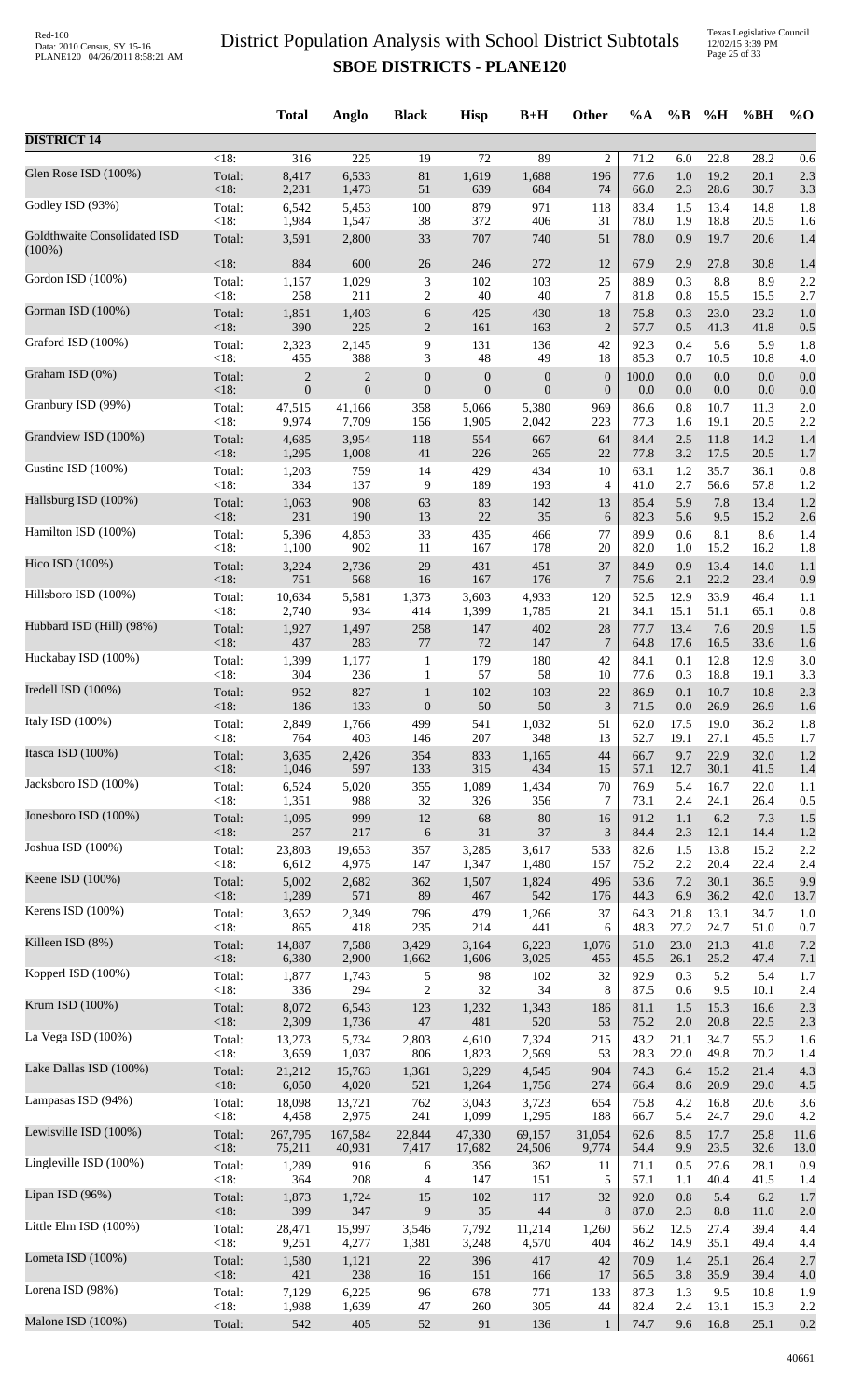|                              |                 | <b>Total</b>   | Anglo                           | <b>Black</b>                         | <b>Hisp</b>                  | $B+H$                        | Other                              | %A           | $\%B$      | %H                 | %BH          | $%$ <sup>O</sup> |
|------------------------------|-----------------|----------------|---------------------------------|--------------------------------------|------------------------------|------------------------------|------------------------------------|--------------|------------|--------------------|--------------|------------------|
| <b>DISTRICT 14</b>           |                 |                |                                 |                                      |                              |                              |                                    |              |            |                    |              |                  |
| Mansfield ISD (4%)           | <18:            | 121            | $\overline{74}$                 | 13                                   | $\overline{37}$              | 47                           | $\boldsymbol{0}$                   | 61.2         | 10.7       | 30.6               | 38.8         | 0.0              |
|                              | Total:          | 5,040          | 3,622                           | 328                                  | 1,001                        | 1,317                        | 101                                | 71.9         | 6.5        | 19.9               | 26.1         | 2.0              |
|                              | < 18:           | 1,445          | 894                             | 139                                  | 400                          | 532                          | 19                                 | 61.9         | 9.6        | 27.7               | 36.8         | 1.3              |
| Mart ISD $(84%)$             | Total:          | 2,900          | 1,844                           | 705                                  | 319                          | 1,019                        | 37                                 | 63.6         | 24.3       | 11.0               | 35.1         | 1.3              |
|                              | <18:            | 923            | 445                             | 281                                  | 191                          | 467                          | 11                                 | 48.2         | 30.4       | 20.7               | 50.6         | 1.2              |
| May ISD (100%)               | Total:          | 2,155          | 1,922                           | 7                                    | 176                          | 183                          | 50                                 | 89.2         | 0.3        | 8.2                | 8.5          | 2.3              |
|                              | <18:            | 393            | 317                             | $\ensuremath{\mathfrak{Z}}$          | 64                           | 67                           | 9                                  | 80.7         | 0.8        | 16.3               | 17.0         | 2.3              |
| Maypearl ISD (100%)          | Total:          | 4,608          | 3,734                           | 155                                  | 623                          | 772                          | 102                                | 81.0         | 3.4        | 13.5               | 16.8         | 2.2              |
| McGregor ISD (100%)          | <18:            | 1,383          | 1,053                           | 55                                   | 249                          | 300                          | 30                                 | 76.1         | 4.0        | 18.0               | 21.7         | 2.2              |
|                              | Total:          | 5,949          | 3,437                           | 491                                  | 1,977                        | 2,451                        | 61                                 | 57.8         | 8.3        | 33.2               | 41.2         | 1.0              |
| Meridian ISD (100%)          | <18:            | 1,665          | 741                             | 118                                  | 794                          | 902                          | 22                                 | 44.5         | 7.1        | 47.7               | 54.2         | 1.3              |
|                              | Total:          | 2,597          | 1,922                           | 91                                   | 562                          | 649                          | 26                                 | 74.0         | 3.5        | 21.6               | 25.0         | 1.0              |
|                              | <18:            | 638            | 368                             | 32                                   | 237                          | 265                          | 5                                  | 57.7         | 5.0        | 37.1               | 41.5         | 0.8              |
| Midlothian ISD (100%)        | Total:          | 32,572         | 26,077                          | 1,545                                | 4,277                        | 5,752                        | 743                                | 80.1         | 4.7        | 13.1               | 17.7         | 2.3              |
|                              | < 18:           | 9,896          | 7,307                           | 578                                  | 1,782                        | 2,315                        | 274                                | 73.8         | 5.8        | 18.0               | 23.4         | 2.8              |
| Midway ISD (Clay) (7%)       | Total:<br>< 18: | 51<br>1        | $\sqrt{48}$<br>$\boldsymbol{0}$ | $\boldsymbol{0}$<br>$\boldsymbol{0}$ | $\mathbf{1}$<br>$\mathbf{1}$ | $\mathbf{1}$<br>$\mathbf{1}$ | $\overline{2}$<br>$\boldsymbol{0}$ | 94.1<br>0.0  | 0.0        | 2.0<br>$0.0$ 100.0 | 2.0<br>100.0 | 3.9<br>0.0       |
| Midway ISD (McLennan) (100%) | Total:          | 40,155         | 30,505                          | 3,177                                | 4,784                        | 7,849                        | 1,801                              | 76.0         | 7.9        | 11.9               | 19.5         | 4.5              |
|                              | <18:            | 10,254         | 6,817                           | 1,146                                | 1,778                        | 2,855                        | 582                                | 66.5         | 11.2       | 17.3               | 27.8         | 5.7              |
| Mildred ISD (100%)           | Total:          | 2,830          | 2,455                           | 115                                  | 203                          | 316                          | 59                                 | 86.7         | 4.1        | 7.2                | 11.2         | 2.1              |
| Milford ISD (100%)           | $<18$ :         | 682            | 554                             | 42                                   | 75                           | 116                          | 12                                 | 81.2         | 6.2        | 11.0               | 17.0         | 1.8              |
|                              | Total:          | 1,291          | 849                             | 219                                  | 216                          | 424                          | 18                                 | 65.8         | 17.0       | 16.7               | 32.8         | 1.4              |
| Millsap ISD (2%)             | < 18:           | 352            | 195                             | $78\,$                               | 81                           | 151                          | 6                                  | 55.4         | 22.2       | 23.0               | 42.9         | 1.7              |
|                              | Total:          | 98             | 90                              | $\boldsymbol{0}$                     | 6                            | 6                            | $\overline{2}$                     | 91.8         | 0.0        | 6.1                | 6.1          | 2.0              |
|                              | <18:            | 15             | 12                              | $\boldsymbol{0}$                     | 3                            | 3                            | $\boldsymbol{0}$                   | 80.0         | 0.0        | 20.0               | 20.0         | 0.0              |
| Mineral Wells ISD (100%)     | Total:          | 19,446         | 14,192                          | 707                                  | 4,249                        | 4,915                        | 339                                | 73.0         | 3.6        | 21.9               | 25.3         | 1.7              |
|                              | <18:            | 5,228          | 3,122                           | 282                                  | 1,773                        | 2,025                        | 81                                 | 59.7         | 5.4        | 33.9               | 38.7         | 1.5              |
| Moody ISD (70%)              | Total:          | 3,069          | 2,407                           | 156                                  | 470                          | 622                          | 40                                 | 78.4         | 5.1        | 15.3               | 20.3         | 1.3              |
|                              | $<18$ :         | 774            | 559                             | 43                                   | 168                          | 208                          | 7                                  | 72.2         | 5.6        | 21.7               | 26.9         | 0.9              |
| Moran ISD (6%)               | Total:          | $26\,$         | $25\,$                          | $\boldsymbol{0}$                     | $\boldsymbol{0}$             | $\boldsymbol{0}$             | $\mathbf{1}$                       | 96.2         | 0.0        | 0.0                | 0.0          | 3.8              |
| Morgan ISD (100%)            | < 18:           | 3              | $\overline{c}$                  | $\boldsymbol{0}$                     | $\boldsymbol{0}$             | $\boldsymbol{0}$             | 1                                  | 66.7         | 0.0        | 0.0                | $0.0\,$      | 33.3             |
|                              | Total:          | 968            | 719                             | $\overline{4}$                       | 231                          | 234                          | 15                                 | 74.3         | 0.4        | 23.9               | 24.2         | 1.5              |
| Morgan Mill ISD (100%)       | $<18$ :         | 226            | 127                             | $\mathfrak{Z}$                       | 93                           | 96                           | 3                                  | 56.2         | 1.3        | 41.2               | 42.5         | 1.3              |
|                              | Total:          | 930            | 866                             | $\ensuremath{\mathfrak{Z}}$          | $\sqrt{48}$                  | 51                           | 13                                 | 93.1         | 0.3        | 5.2                | 5.5          | 1.4              |
| Mount Calm ISD (89%)         | <18:            | 196            | 172                             | $\overline{c}$                       | 17                           | 19                           | 5                                  | 87.8         | 1.0        | 8.7                | 9.7          | 2.6              |
|                              | Total:          | 682            | 536                             | 42                                   | 93                           | 135                          | 11                                 | 78.6         | 6.2        | 13.6               | 19.8         | 1.6              |
|                              | < 18:           | 187            | 125                             | 15                                   | 47                           | 62                           | $\overline{0}$                     | 66.8         | 8.0        | 25.1               | 33.2         | 0.0              |
| Mullin ISD (100%)            | Total:          | 933            | 844                             | $\boldsymbol{0}$                     | 81                           | $81\,$                       | 8                                  | 90.5         | 0.0        | 8.7                | 8.7          | 0.9              |
|                              | <18:            | 223            | 187                             | $\boldsymbol{0}$                     | 35                           | 35                           | 1                                  | 83.9         | 0.0        | 15.7               | 15.7         | 0.4              |
| Northwest ISD (54%)          | Total:          | 41,253         | 32,803                          | 1,547                                | 5,364                        | 6,828                        | 1,622                              | 79.5         | 3.8        | 13.0               | 16.6         | 3.9              |
|                              | $<18$ :         | 12,066         | 8,746                           | 617                                  | 2,214                        | 2,779                        | 541                                | 72.5         | 5.1        | 18.3               | 23.0         | 4.5              |
| Oglesby ISD (100%)           | Total:          | 1,137          | 939                             | 17                                   | 158                          | 173                          | $25\,$                             | 82.6         | 1.5        | 13.9               | 15.2         | 2.2              |
|                              | < 18:           | 269            | 191                             | 10                                   | 63                           | $72\,$                       | 6                                  | 71.0         | 3.7        | 23.4               | 26.8         | 2.2              |
| Palmer ISD (100%)            | Total:          | 5,385          | 3,810                           | 143                                  | 1,349                        | 1,475                        | 100                                | 70.8         | 2.7        | 25.1               | 27.4         | 1.9              |
| Palo Pinto ISD (100%)        | < 18:           | 1,605          | 949                             | 52                                   | 572                          | 617                          | 39                                 | 59.1         | $3.2\,$    | 35.6               | 38.4         | 2.4              |
|                              | Total:          | 1,072          | 962                             | 14                                   | $80\,$                       | 94                           | 16                                 | 89.7         | 1.3        | 7.5                | 8.8          | 1.5              |
| Paradise ISD (100%)          | < 18:<br>Total: | 168            | 142                             | $\boldsymbol{0}$                     | $26\,$<br>450                | 26<br>481                    | $\boldsymbol{0}$<br>89             | 84.5<br>88.2 | 0.0<br>0.8 | 15.5<br>9.3        | 15.5<br>9.9  | 0.0<br>1.8       |
|                              | <18:            | 4,840<br>1,303 | 4,270<br>1,092                  | $37\,$<br>15                         | 173                          | 183                          | $28\,$                             | 83.8         | 1.2        | 13.3               | 14.0         | 2.1              |
| Penelope ISD (100%)          | Total:          | 628            | 498                             | $25\,$                               | 98                           | 122                          | 8                                  | 79.3         | 4.0        | 15.6               | 19.4         | 1.3              |
|                              | < 18:           | 164            | 122                             | 9                                    | 32                           | 40                           | $\overline{c}$                     | 74.4         | 5.5        | 19.5               | 24.4         | 1.2              |
| Perrin-Whitt Cons ISD (69%)  | Total:          | 1,487          | 1,327                           | $\sqrt{5}$                           | 138                          | 143                          | 17                                 | 89.2         | 0.3        | 9.3                | 9.6          | 1.1              |
|                              | <18:            | 399            | 330                             | $\overline{4}$                       | 63                           | 67                           | $\overline{2}$                     | 82.7         | $1.0\,$    | 15.8               | 16.8         | 0.5              |
| Pilot Point ISD (77%)        | Total:          | 6,173          | 4,420                           | 216                                  | 1,413                        | 1,620                        | 133                                | 71.6         | 3.5        | 22.9               | 26.2         | 2.2              |
| Ponder ISD (100%)            | < 18:           | 1,674          | 1,009                           | 63                                   | 570                          | 630                          | 35                                 | 60.3         | 3.8        | 34.1               | 37.6         | 2.1              |
|                              | Total:          | 5,417          | 4,577                           | 123                                  | 594                          | 705                          | 135                                | 84.5         | 2.3        | 11.0               | 13.0         | 2.5              |
| Poolville ISD (38%)          | <18:            | 1,535          | 1,190                           | 59                                   | 249                          | 297                          | 48                                 | 77.5         | 3.8        | 16.2               | 19.3         | 3.1              |
|                              | Total:          | 1,121          | 945                             | $\ensuremath{\mathfrak{Z}}$          | 141                          | 144                          | 32                                 | 84.3         | 0.3        | 12.6               | 12.8         | 2.9              |
|                              | < 18:           | 286            | 218                             | $\mathbf{1}$                         | 55                           | 56                           | 12                                 | 76.2         | 0.3        | 19.2               | 19.6         | 4.2              |
| Priddy ISD (100%)            | Total:          | 415            | 365                             | 3                                    | $45\,$                       | 48                           | $\overline{c}$                     | 88.0         | 0.7        | 10.8               | 11.6         | 0.5              |
|                              | $<18$ :         | 94             | 69                              | $\mathfrak 3$                        | $22\,$                       | 25                           | $\boldsymbol{0}$                   | 73.4         | 3.2        | 23.4               | 26.6         | 0.0              |
| Prosper ISD (4%)             | Total:          | 593            | 388                             | 44                                   | 139                          | 181                          | 24                                 | 65.4         | 7.4        | 23.4               | 30.5         | 4.0              |
|                              | <18:            | 170            | 105                             | 10                                   | 44                           | 54                           | 11                                 | 61.8         | 5.9        | 25.9               | 31.8         | 6.5              |
| Ranger ISD (100%)            | Total:          | 3,047          | 2,417                           | 103                                  | 469                          | 563                          | 67                                 | 79.3         | 3.4        | 15.4               | 18.5         | 2.2              |
|                              | <18:            | 692            | 510                             | 19                                   | 160                          | 172                          | 10                                 | 73.7         | 2.7        | 23.1               | 24.9         | 1.4              |
| Red Oak ISD (100%)           | Total:          | 25,273         | 16,346                          | 3,375                                | 5,120                        | 8,431                        | 496                                | 64.7         | 13.4       | 20.3               | 33.4         | 2.0              |
| Rice ISD (100%)              | <18:            | 7,269          | 3,897                           | 1,173                                | 2,074                        | 3,202                        | 170                                | 53.6         | 16.1       | 28.5               | 44.1         | 2.3              |
|                              | Total:          | 2,938          | 1,713                           | 120                                  | 1,094                        | 1,203                        | 22                                 | 58.3         | 4.1        | 37.2               | 40.9         | 0.7              |
| Riesel ISD (93%)             | <18:            | 945            | 436                             | 34                                   | 478                          | 504                          | $\sqrt{5}$                         | 46.1         | 3.6        | 50.6               | 53.3         | 0.5              |
|                              | Total:          | 2,117          | 1,726                           | 128                                  | $229\,$                      | 357                          | 34                                 | 81.5         | 6.0        | 10.8               | 16.9         | 1.6              |
|                              | <18:            | 541            | 407                             | 37                                   | 86                           | 123                          | 11                                 | 75.2         | 6.8        | 15.9               | 22.7         | 2.0              |
| Rio Vista ISD (100%)         | Total:          | 4,018          | 3,525                           | $28\,$                               | 403                          | 431                          | 62                                 | 87.7         | 0.7        | 10.0               | 10.7         | 1.5              |
|                              | <18:            | 1,017          | 828                             | 13                                   | 155                          | 168                          | 21                                 | 81.4         | 1.3        | 15.2               | 16.5         | 2.1              |
| Rising Star ISD (100%)       | Total:          | 1,398          | 1,246                           | 18                                   | 132                          | 136                          | 16                                 | 89.1         | 1.3        | 9.4                | 9.7          | 1.1              |
|                              | <18:            | 308            | 244                             | 14                                   | 61                           | 62                           | $\overline{c}$                     | 79.2         | 4.5        | 19.8               | 20.1         | 0.6              |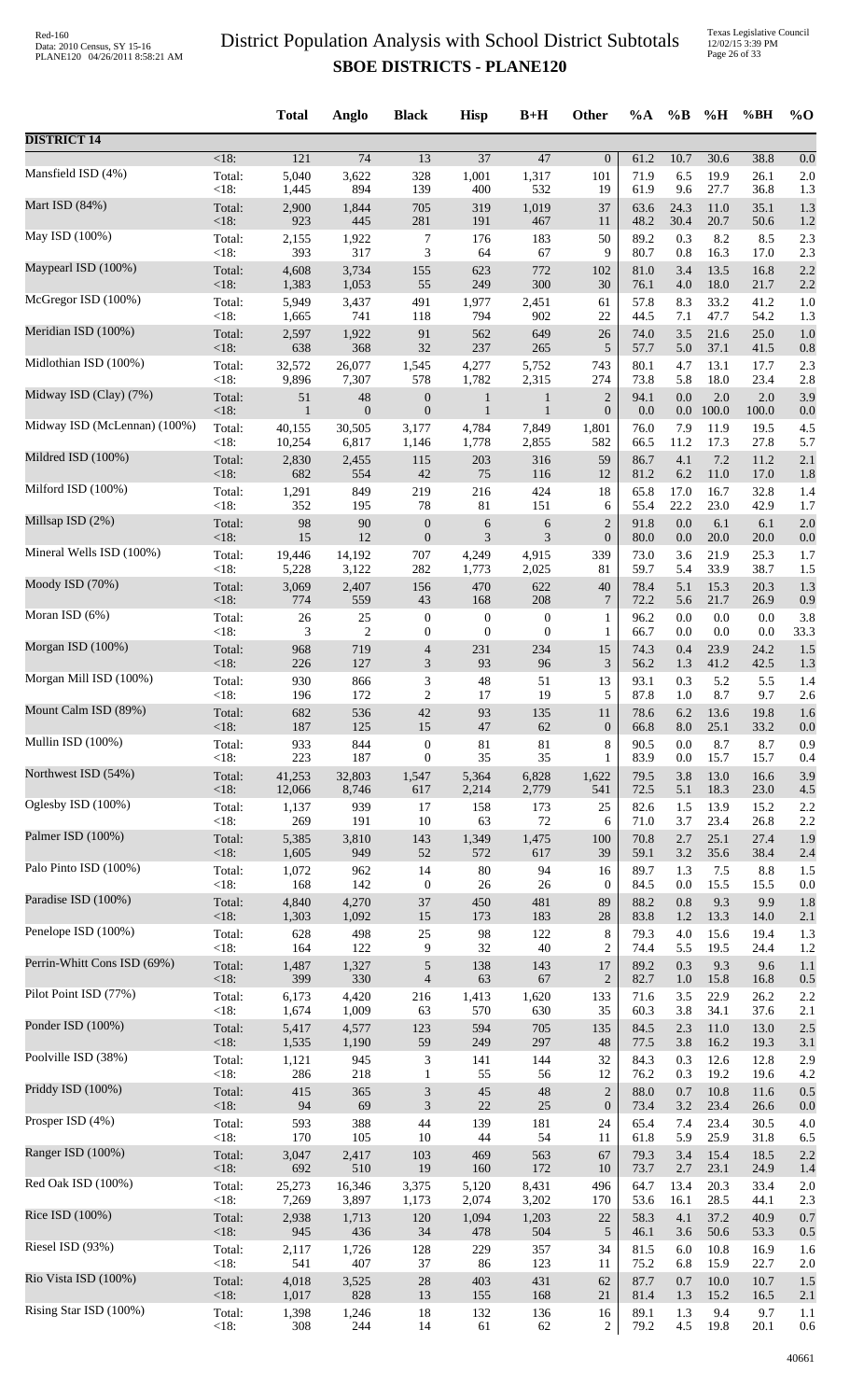Texas Legislative Council 12/02/15 3:39 PM Page 27 of 33

|                           |                 | <b>Total</b>        | Anglo          | <b>Black</b>            | <b>Hisp</b>             | $B+H$                   | Other                       | %A            | $\%B$       | %H              | %BH             | $\%$ O     |
|---------------------------|-----------------|---------------------|----------------|-------------------------|-------------------------|-------------------------|-----------------------------|---------------|-------------|-----------------|-----------------|------------|
| <b>DISTRICT 14</b>        |                 |                     |                |                         |                         |                         |                             |               |             |                 |                 |            |
| Robinson ISD (99%)        | Total:          | 10,367              | 8,337          | 465                     | 1,413                   | 1,862                   | 168                         | 80.4          | 4.5         | 13.6            | 18.0            | 1.6        |
|                           | < 18:           | 2,673               | 1,960          | 158                     | 523                     | 667                     | 46                          | 73.3          | 5.9         | 19.6            | 25.0            | 1.7        |
| Sanger ISD (100%)         | Total:          | 12,886              | 10,384         | 373                     | 1,899                   | 2,242                   | 260                         | 80.6          | 2.9         | 14.7            | 17.4            | 2.0        |
| Santo ISD (100%)          | < 18:           | 3,572               | 2,558          | 160                     | 789                     | 928                     | 86                          | 71.6          | 4.5         | 22.1            | 26.0            | 2.4        |
|                           | Total:          | 3,201               | 2,894          | $\boldsymbol{9}$        | 259                     | 262                     | 45                          | 90.4          | 0.3         | 8.1             | 8.2             | 1.4        |
| Sidney ISD (100%)         | <18:            | 686                 | 577            | $\overline{7}$          | 96                      | 98                      | 11                          | 84.1          | 1.0         | 14.0            | 14.3            | 1.6        |
|                           | Total:          | 577                 | 496            | $\mathbf{1}$            | 66                      | 67                      | 14                          | 86.0          | 0.2         | 11.4            | 11.6            | 2.4        |
|                           | < 18:           | 130                 | 98             | $\boldsymbol{0}$        | 27                      | 27                      | 5                           | 75.4          | 0.0         | 20.8            | 20.8            | 3.8        |
| Slidell ISD (100%)        | Total:          | 1,906               | 1,598          | $8\phantom{1}$          | 258                     | 266                     | 42                          | 83.8          | 0.4         | 13.5            | 14.0            | 2.2        |
|                           | < 18:           | 465                 | 357            | $\mathfrak{Z}$          | 96                      | 99                      | 9                           | 76.8          | 0.6         | 20.6            | 21.3            | 1.9        |
| Springtown ISD (12%)      | Total:          | 2,189               | 1,984          | $\overline{4}$          | 156                     | 160                     | 45                          | 90.6          | 0.2         | 7.1             | 7.3             | 2.1        |
|                           | < 18:           | 485                 | 407            | $\mathbf{1}$            | 62                      | 63                      | 15                          | 83.9          | 0.2         | 12.8            | 13.0            | 3.1        |
| Stephenville ISD (100%)   | Total:          | 24,507              | 19,579         | 456                     | 3,988                   | 4,416                   | 512                         | 79.9          | 1.9         | 16.3            | 18.0            | 2.1        |
|                           | < 18:           | 5,006               | 3,377          | 99                      | 1,433                   | 1,522                   | 107                         | 67.5          | $2.0\,$     | 28.6            | 30.4            | 2.1        |
| Strawn ISD (100%)         | Total:          | 791                 | 591            | $\overline{4}$          | 180                     | 184                     | 16                          | 74.7          | 0.5         | 22.8            | 23.3            | 2.0        |
|                           | <18:            | 205                 | 130            | $\overline{2}$          | 69                      | 71                      | 4                           | 63.4          | 1.0         | 33.7            | 34.6            | 2.0        |
| Three Way ISD (100%)      | Total:          | 555                 | 429            | $\boldsymbol{0}$        | 112                     | 112                     | 14                          | 77.3          | 0.0         | 20.2            | 20.2            | 2.5        |
| Tolar ISD (100%)          | < 18:           | 129                 | 77             | $\mathbf{0}$            | 50                      | 50                      | $\overline{2}$              | 59.7          | 0.0         | 38.8            | 38.8            | 1.6        |
|                           | Total:          | 2,611               | 2,449          | $\,8\,$                 | 109                     | 117                     | 45                          | 93.8          | 0.3         | 4.2             | 4.5             | 1.7        |
| Valley Mills ISD (100%)   | <18:            | 706                 | 644            | $\tau$                  | 42                      | 49                      | 13                          | 91.2          | 1.0         | 5.9             | 6.9             | 1.8        |
|                           | Total:          | 3,390               | 2,844          | 101                     | 413                     | 508                     | 38                          | 83.9          | 3.0         | 12.2            | 15.0            | 1.1        |
| Venus ISD (100%)          | <18:            | 847                 | 634            | 35                      | 169                     | 201                     | 12                          | 74.9          | 4.1         | 20.0            | 23.7            | 1.4        |
|                           | Total:          | 9,565               | 5,397          | 547                     | 3,287                   | 3,811                   | 357                         | 56.4          | 5.7         | 34.4            | 39.8            | 3.7        |
|                           | < 18:           | 2,605               | 1,308          | 96                      | 1,120                   | 1,205                   | 92                          | 50.2          | 3.7         | 43.0            | 46.3            | 3.5        |
| Waco ISD (100%)           | Total:          | 102,757             | 41,585         | 24,791                  | 34,953                  | 58,760                  | 2,412                       | 40.5          | 24.1        | 34.0            | 57.2            | 2.3        |
|                           | <18:            | 24,756              | 4,629          | 7,595                   | 12,827                  | 19,836                  | 291                         | 18.7          | 30.7        | 51.8            | 80.1            | 1.2        |
| Walnut Springs ISD (100%) | Total:          | 1,298               | 934            | 13                      | 333                     | 343                     | 21                          | 72.0          | 1.0         | 25.7            | 26.4            | 1.6        |
|                           | <18:            | 324                 | 189            | 8                       | 126                     | 132                     | 3                           | 58.3          | 2.5         | 38.9            | 40.7            | 0.9        |
| Waxahachie ISD (100%)     | Total:          | 41,200              | 26,886         | 4,480                   | 9,313                   | 13,609                  | 705                         | 65.3          | 10.9        | 22.6            | 33.0            | 1.7        |
|                           | < 18:           | 11,379              | 6,144          | 1,487                   | 3,651                   | 5,011                   | 224                         | 54.0          | 13.1        | 32.1            | 44.0            | 2.0        |
| West ISD (100%)           | Total:          | 7,992               | 6,926          | 214                     | 761                     | 969                     | 97                          | 86.7          | 2.7         | 9.5             | 12.1            | 1.2        |
|                           | < 18:           | 1,991               | 1,588          | 71                      | 321                     | 387                     | 16                          | 79.8          | 3.6         | 16.1            | 19.4            | 0.8        |
| Whitney ISD (100%)        | Total:<br>< 18: | 9,739               | 8,508<br>1,589 | 281                     | 839                     | 1,099                   | 132                         | 87.4          | 2.9         | 8.6             | 11.3            | 1.4        |
| Woodson ISD (7%)          | Total:          | 2,046<br>35         | 35             | 128<br>$\boldsymbol{0}$ | 323<br>$\boldsymbol{0}$ | 439<br>$\boldsymbol{0}$ | 18<br>$\boldsymbol{0}$      | 77.7<br>100.0 | 6.3<br>0.0  | 15.8<br>$0.0\,$ | 21.5<br>$0.0\,$ | 0.9<br>0.0 |
| Wortham ISD (12%)         | < 18:           | 3                   | 3              | $\mathbf{0}$            | $\boldsymbol{0}$        | $\mathbf{0}$            | $\boldsymbol{0}$            | 100.0         | 0.0         | 0.0             | 0.0             | 0.0        |
|                           | Total:          | 256                 | 205            | $\overline{2}$          | 45                      | 47                      | $\overline{4}$              | 80.1          | 0.8         | 17.6            | 18.4            | 1.6        |
| Zephyr ISD (100%)         | <18:            | 71                  | 49             | $\mathbf{0}$            | 19                      | 19                      | 3                           | 69.0          | 0.0         | 26.8            | 26.8            | 4.2        |
|                           | Total:          | 814                 | 747            | 5                       | 51                      | 56                      | 11                          | 91.8          | 0.6         | 6.3             | 6.9             | 1.4        |
|                           | < 18:           | 184                 | 156            | 3                       | $20\,$                  | 23                      | 5                           | 84.8          | 1.6         | 10.9            | 12.5            | 2.7        |
| <b>DISTRICT 15</b>        | <b>Total:</b>   | 1,677,092 1,016,673 |                | 108,406                 | 515,819                 | 615,624                 | 44,795                      | 60.6          | 6.5         | 30.8            | 36.7            | 2.7        |
|                           | < 18:           | 426,947             | 201,764        | 34,699                  | 184,726                 | 213,893                 | 11,290                      | 47.3          | 8.1         | 43.3            | 50.1            | 2.6        |
| Abernathy ISD (100%)      | Total:          | 3,446               | 1,838          | 85                      | 1,506                   | 1,572                   | 36                          | 53.3          | 2.5         | 43.7            | 45.6            | 1.0        |
|                           | <18:            | 1,012               | 411            | 28                      | 577                     | 595                     | 6                           | 40.6          | 2.8         | 57.0            | 58.8            | 0.6        |
| Abilene ISD (100%)        | Total:          | 102,266             | 63,383         | 10,567                  | 26,046                  | 35,684                  | 3,199                       | 62.0          | 10.3        | 25.5            | 34.9            | 3.1        |
|                           | <18:            | 24,493              | 11,072         | 3,761                   | 9,534                   | 12,703                  | 718                         | 45.2          | 15.4        | 38.9            | 51.9            | 2.9        |
| Adrian ISD (100%)         | Total:<br>< 18: | 277<br>56           | 239<br>41      | 8                       | 24<br>7                 | 32<br>13                | 6<br>$\overline{2}$         | 86.3<br>73.2  | 2.9         | 8.7             | 11.6            | 2.2        |
| Albany ISD (99%)          | Total:          | 2,575               | 2,246          | 6<br>47                 | 260                     | 293                     | 36                          | 87.2          | 10.7<br>1.8 | 12.5<br>10.1    | 23.2<br>11.4    | 3.6<br>1.4 |
| Alvord ISD (3%)           | < 18:           | 672                 | 540            | 27                      | 104                     | 123                     | 9                           | 80.4          | 4.0         | 15.5            | 18.3            | 1.3        |
|                           | Total:          | 96                  | 95             | $\boldsymbol{0}$        | $\mathbf{0}$            | $\boldsymbol{0}$        | $\mathbf{1}$                | 99.0          | 0.0         | 0.0             | 0.0             | 1.0        |
| Amarillo ISD (100%)       | < 18:           | 15                  | 15             | $\mathbf{0}$            | $\boldsymbol{0}$        | $\boldsymbol{0}$        | $\boldsymbol{0}$            | 100.0         | 0.0         | $0.0\,$         | 0.0             | 0.0        |
|                           | Total:          | 169,532             | 96,969         | 13,935                  | 51,927                  | 64,724                  | 7,839                       | 57.2          | 8.2         | 30.6            | 38.2            | 4.6        |
| Amherst ISD (100%)        | < 18:           | 46,515              | 19,049         | 5,593                   | 20,351                  | 25,149                  | 2,317                       | 41.0          | 12.0        | 43.8            | 54.1            | 5.0        |
|                           | Total:          | 966                 | 447            | 51                      | 451                     | 496                     | 23                          | 46.3          | 5.3         | 46.7            | 51.3            | 2.4        |
| Andrews ISD (100%)        | < 18:           | 258                 | $78\,$         | 12                      | 172                     | 179                     | $\mathbf{1}$                | 30.2          | 4.7         | 66.7            | 69.4            | 0.4        |
|                           | Total:          | 14,786              | 7,083          | 285                     | 7,195                   | 7,436                   | 267                         | 47.9          | 1.9         | 48.7            | 50.3            | 1.8        |
| Anson ISD (100%)          | <18:            | 4,312               | 1,490          | 120                     | 2,653                   | 2,750                   | 72                          | 34.6          | 2.8         | 61.5            | 63.8            | 1.7        |
|                           | Total:          | 3,639               | 2,424          | 100                     | 1,058                   | 1,147                   | 68                          | 66.6          | 2.7         | 29.1            | 31.5            | 1.9        |
|                           | < 18:           | 934                 | 491            | 43                      | 386                     | 423                     | 20                          | 52.6          | 4.6         | 41.3            | 45.3            | 2.1        |
| Anton ISD (100%)          | Total:          | 1,460               | 780            | 59                      | 617                     | 666                     | 14                          | 53.4          | 4.0         | 42.3            | 45.6            | 1.0        |
|                           | < 18:           | 395                 | 159            | 25                      | 215                     | 231                     | 5                           | 40.3          | 6.3         | 54.4            | 58.5            | 1.3        |
| Archer City ISD (100%)    | Total:          | 3,018               | 2,707          | 29                      | 229                     | 249                     | 62                          | 89.7          | 1.0         | 7.6             | 8.3             | 2.1        |
|                           | < 18:           | 727                 | 605            | 18                      | 95                      | 107                     | 15                          | 83.2          | 2.5         | 13.1            | 14.7            | 2.1        |
| Aspermont ISD (100%)      | Total:          | 1,441               | 1,174          | 45                      | 196                     | 240                     | 27                          | 81.5          | 3.1         | 13.6            | 16.7            | 1.9        |
|                           | <18:            | 332                 | 232            | 16                      | 76                      | 91                      | 9                           | 69.9          | 4.8         | 22.9            | 27.4            | 2.7        |
| Baird ISD (100%)          | Total:          | 2,421               | 2,093          | 13                      | 272                     | 285                     | 43                          | 86.5          | 0.5         | 11.2            | 11.8            | 1.8        |
|                           | < 18:           | 508                 | 407            | $\,8\,$                 | 88                      | 96                      | 5                           | 80.1          | 1.6         | 17.3            | 18.9            | 1.0        |
| Ballinger ISD (100%)      | Total:          | 5,468               | 3,625          | 124                     | 1,667                   | 1,776                   | 67                          | 66.3          | 2.3         | 30.5            | 32.5            | 1.2        |
|                           | < 18:           | 1,378               | 729            | 36                      | 607                     | 635                     | 14                          | 52.9          | 2.6         | 44.0            | 46.1            | 1.0        |
| Bangs ISD (0%)            | Total:          | 26                  | 23             | $\boldsymbol{0}$        | $\boldsymbol{0}$        | $\boldsymbol{0}$        | $\ensuremath{\mathfrak{Z}}$ | 88.5          | 0.0         | 0.0             | 0.0             | 11.5       |
| Bellevue ISD (100%)       | < 18:           | $\overline{4}$      | $\overline{2}$ | $\mathbf{0}$            | $\boldsymbol{0}$        | $\boldsymbol{0}$        | $\mathbf{2}$                | 50.0          | 0.0         | 0.0             | 0.0             | 50.0       |
|                           | Total:          | 830                 | 786            | $\mathbf{2}$            | 30                      | 32                      | 12                          | 94.7          | 0.2         | 3.6             | 3.9             | 1.4        |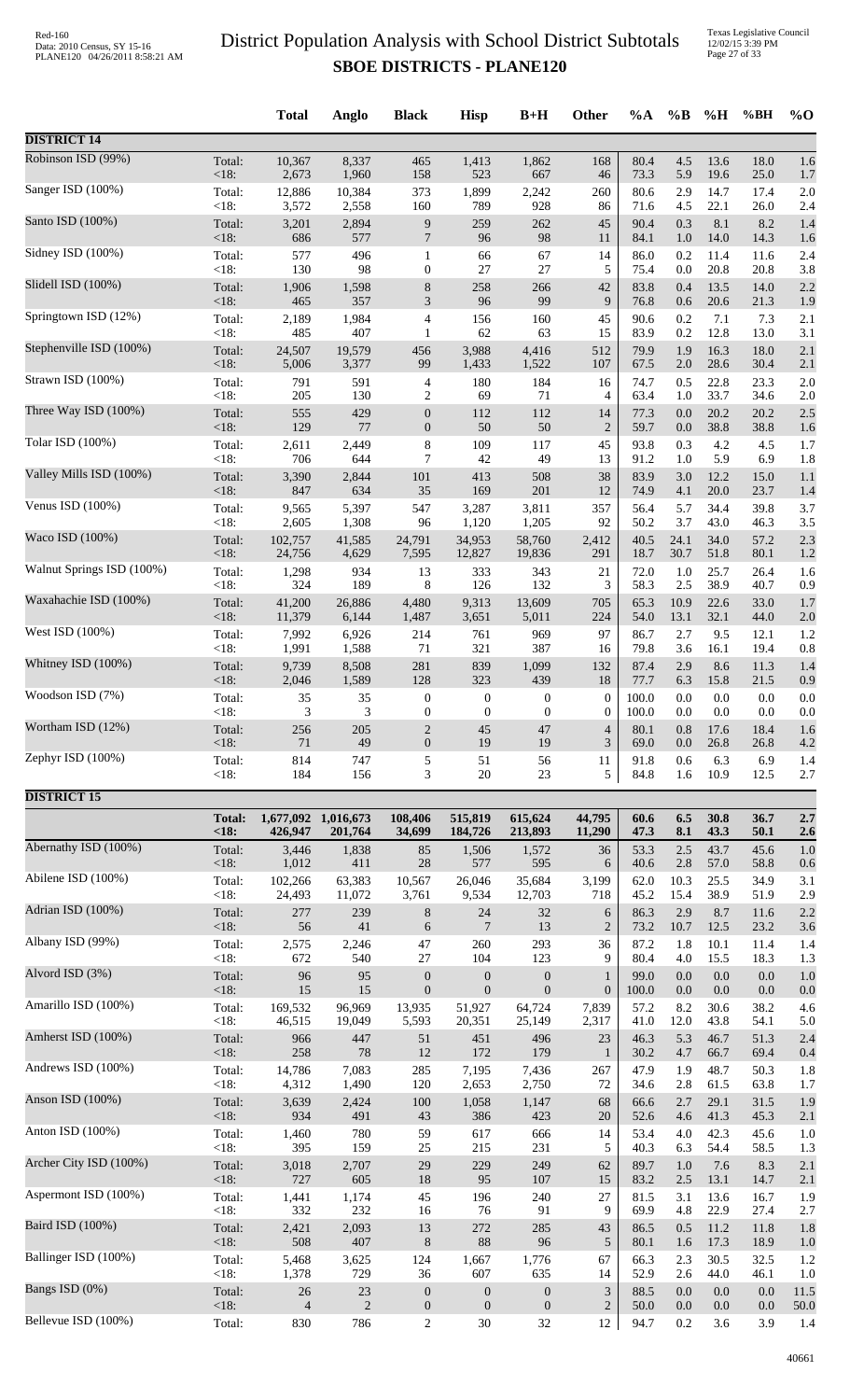|                            |                   | <b>Total</b>     | Anglo          | <b>Black</b>     | <b>Hisp</b>      | $B+H$            | Other            | $\%A$        | $\%$ B     | %H           | %BH          | $\%$ O     |
|----------------------------|-------------------|------------------|----------------|------------------|------------------|------------------|------------------|--------------|------------|--------------|--------------|------------|
| <b>DISTRICT 15</b>         |                   |                  |                |                  |                  |                  |                  |              |            |              |              |            |
| Benjamin ISD (100%)        | <18               | 201              | 188            | 1                | 12               | 13               | $\theta$         | 93.5         | 0.5        | 6.0          | 6.5          | 0.0        |
|                            | Total:            | 344              | 268            | 7                | 66               | 72               | $\overline{4}$   | 77.9         | 2.0        | 19.2         | 20.9         | 1.2        |
| Big Spring ISD (100%)      | $<18$ :           | 85               | 55             | $\overline{2}$   | 25               | 27               | 3                | 64.7         | 2.4        | 29.4         | 31.8         | 3.5        |
|                            | Total:            | 29,015           | 14,031         | 2,350            | 12,156           | 14,328           | 656              | 48.4         | 8.1        | 41.9         | 49.4         | 2.3        |
|                            | $<18$ :           | 6,428            | 2,224          | 578              | 3,643            | 4,088            | 116              | 34.6         | 9.0        | 56.7         | 63.6         | 1.8        |
| Blackwell Cons ISD (100%)  | Total:            | 1,036            | 899            | 6                | 124              | 126              | 11               | 86.8         | 0.6        | 12.0         | 12.2         | 1.1        |
|                            | $<18$ :           | 225              | 169            | $\overline{4}$   | 53               | 54               | $\overline{2}$   | 75.1         | 1.8        | 23.6         | 24.0         | 0.9        |
| Booker ISD (100%)          | Total:<br>$<18$ : | 1,718<br>518     | 850<br>185     | 24<br>5          | 824<br>318       | 829<br>321       | 39<br>12         | 49.5<br>35.7 | 1.4<br>1.0 | 48.0<br>61.4 | 48.3<br>62.0 | 2.3        |
| Borden County ISD (100%)   | Total:            | 661              | 553            | $\mathbf{1}$     | 98               | 99               | 9                | 83.7         | 0.2        | 14.8         | 15.0         | 2.3<br>1.4 |
| Borger ISD (100%)          | $<18$ :           | 143              | 105            | $\mathbf{1}$     | 37               | 38               | $\boldsymbol{0}$ | 73.4         | 0.7        | 25.9         | 26.6         | 0.0        |
|                            | Total:            | 14,399           | 9,651          | 581              | 3,770            | 4,289            | 459              | 67.0         | 4.0        | 26.2         | 29.8         | 3.2        |
| Bovina ISD (100%)          | < 18:             | 3,947            | 2,133          | 220              | 1,526            | 1,699            | 115              | 54.0         | 5.6        | 38.7         | 43.0         | 2.9        |
|                            | Total:            | 2,284            | 541            | 19               | 1,720            | 1,734            | 9                | 23.7         | 0.8        | 75.3         | 75.9         | 0.4        |
| Bowie ISD (99%)            | <18:              | 764              | 123            | $\overline{4}$   | 635              | 639              | $\overline{2}$   | 16.1         | 0.5        | 83.1         | 83.6         | 0.3        |
|                            | Total:            | 10,377           | 9,226          | 45               | 924              | 958              | 193              | 88.9         | 0.4        | 8.9          | 9.2          | 1.9        |
|                            | <18:              | 2,377            | 1,906          | 32               | 397              | 422              | 49               | 80.2         | 1.3        | 16.7         | 17.8         | 2.1        |
| Boys Ranch ISD (100%)      | Total:            | 282              | 229            | 19               | $30\,$           | 48               | 5                | 81.2         | 6.7        | 10.6         | 17.0         | 1.8        |
|                            | <18:              | 162              | 121            | 16               | 22               | 37               | $\overline{4}$   | 74.7         | 9.9        | 13.6         | 22.8         | 2.5        |
| Bronte ISD (100%)          | Total:            | 1,565            | 1,266          | $\,8\,$          | 270              | 277              | 22               | 80.9         | 0.5        | 17.3         | 17.7         | 1.4        |
|                            | $<18$ :           | 370              | 252            | $\mathbf{1}$     | 105              | 106              | 12               | 68.1         | 0.3        | 28.4         | 28.6         | 3.2        |
| Brownfield ISD (100%)      | Total:            | 11,009           | 4,857          | 651              | 5,475            | 6,065            | 87               | 44.1         | 5.9        | 49.7         | 55.1         | 0.8        |
| Bryson ISD (5%)            | <18:              | 2,826            | 874            | 164              | 1,808            | 1,933            | 19               | 30.9         | 5.8        | 64.0         | 68.4         | 0.7        |
|                            | Total:            | 61               | 31             | $\mathbf{1}$     | 27               | 28               | $\overline{2}$   | 50.8         | 1.6        | 44.3         | 45.9         | 3.3        |
| Burkburnett ISD (100%)     | <18:              | 11               | $\overline{4}$ | $\boldsymbol{0}$ | 7                | 7                | $\theta$         | 36.4         | 0.0        | 63.6         | 63.6         | 0.0        |
|                            | Total:            | 22,237           | 17,269         | 1,860            | 2,130            | 3,911            | 1,057            | 77.7         | 8.4        | 9.6          | 17.6         | 4.8        |
|                            | <18:              | 4,751            | 3,506          | 399              | 676              | 1,038            | 207              | 73.8         | 8.4        | 14.2         | 21.8         | 4.4        |
| Bushland ISD (100%)        | Total:            | 5,269            | 4,664          | 64               | 400              | 461              | 144              | 88.5         | 1.2        | 7.6          | 8.7          | 2.7        |
|                            | <18:              | 1,396            | 1,205          | 28               | 132              | 159              | 32               | 86.3         | 2.0        | 9.5          | 11.4         | 2.3        |
| Callisburg ISD (100%)      | Total:            | 6,892            | 6,430          | 44               | 296              | 339              | 123              | 93.3         | 0.6        | 4.3          | 4.9          | 1.8        |
|                            | <18:              | 1,422            | 1,260          | 24               | 116              | 139              | 23               | 88.6         | 1.7        | 8.2          | 9.8          | 1.6        |
| Canadian ISD (100%)        | Total:            | 3,643            | 2,514          | 14               | 1,070            | 1,079            | 50               | 69.0         | 0.4        | 29.4         | 29.6         | 1.4        |
|                            | <18:              | 1,081            | 604            | 9                | 460              | 466              | 11               | 55.9         | 0.8        | 42.6         | 43.1         | 1.0        |
| Canyon ISD (100%)          | Total:            | 51,224           | 41,943         | 1,077            | 6,929            | 7,907            | 1,374            | 81.9         | 2.1        | 13.5         | 15.4         | 2.7        |
| Channing ISD (100%)        | $<18$ :           | 12,988           | 9,699          | 428              | 2,565            | 2,929            | 360              | 74.7         | 3.3        | 19.7         | 22.6         | 2.8        |
|                            | Total:            | 817              | 605            | 22               | 165              | 186              | 26               | 74.1         | 2.7        | 20.2         | 22.8         | 3.2        |
| Childress ISD (100%)       | <18:              | 303              | 199            | 18               | 80               | 97               | 7                | 65.7         | 5.9        | 26.4         | 32.0         | 2.3        |
|                            | Total:            | 7,011            | 4,300          | 723              | 1,881            | 2,582            | 129              | 61.3         | 10.3       | 26.8         | 36.8         | 1.8        |
| Chillicothe ISD (100%)     | $<18$ :           | 1,497            | 878            | 106              | 491              | 585              | 34               | 58.7         | 7.1        | 32.8         | 39.1         | 2.3        |
|                            | Total:            | 1,185            | 839            | 51               | 287              | 325              | 21               | 70.8         | 4.3        | 24.2         | 27.4         | 1.8        |
|                            | <18:              | 287              | 153            | 19               | 116              | 127              | $\tau$           | 53.3         | 6.6        | 40.4         | 44.3         | 2.4        |
| Christoval ISD (100%)      | Total:            | 2,300            | 1,932          | 18               | 322              | 338              | 30               | 84.0         | 0.8        | 14.0         | 14.7         | 1.3        |
|                            | <18:              | 510              | 396            | $\,8\,$          | 98               | 104              | 10               | 77.6         | 1.6        | 19.2         | 20.4         | 2.0        |
| Cisco ISD (0%)             | Total:            | 9                | 9              | $\boldsymbol{0}$ | $\boldsymbol{0}$ | $\boldsymbol{0}$ | $\boldsymbol{0}$ | 100.0        | 0.0        | 0.0          | 0.0          | 0.0        |
|                            | <18:              | 3                | 3              | $\boldsymbol{0}$ | $\boldsymbol{0}$ | $\mathbf{0}$     | $\mathbf{0}$     | 100.0        | 0.0        | 0.0          | 0.0          | 0.0        |
| City View ISD (100%)       | Total:            | 4,775            | 3,413          | 470              | 698              | 1,140            | 222              | 71.5         | 9.8        | 14.6         | 23.9         | 4.6        |
| Clarendon ISD (100%)       | <18:              | 1,176            | 703            | 187              | 258              | 422              | 51               | 59.8         | 15.9       | 21.9         | 35.9         | 4.3        |
|                            | Total:            | 3,187            | 2,694          | 180              | 264              | 441              | 52               | 84.5         | 5.6        | 8.3          | 13.8         | 1.6        |
| Claude ISD (100%)          | $<18$ :           | 636              | 475            | 68               | 84               | 152              | 9                | 74.7         | 10.7       | 13.2         | 23.9         | 1.4        |
|                            | Total:            | 1,830            | 1,658          | 14               | 121              | 135              | 37               | 90.6         | 0.8        | 6.6          | 7.4          | 2.0        |
| Clyde Cons ISD (100%)      | $<18$ :           | 414              | 346            | 9                | 51               | 60               | 8                | 83.6         | 2.2        | 12.3         | 14.5         | 1.9        |
|                            | Total:            | 12,567           | 8,321          | 1,845            | 2,262            | 4,082            | 164              | 66.2         | 14.7       | 18.0         | 32.5         | 1.3        |
|                            | <18:              | 1,953            | 1,667          | 39               | 217              | 247              | 39               | 85.4         | 2.0        | 11.1         | 12.6         | 2.0        |
| Coahoma ISD (100%)         | Total:            | 3,513            | 2,752          | $31\,$           | 686              | 715              | 46               | 78.3         | 0.9        | 19.5         | 20.4         | 1.3        |
|                            | <18:              | 823              | 560            | 17               | 240              | 255              | 8                | 68.0         | 2.1        | 29.2         | 31.0         | 1.0        |
| Coleman ISD (100%)         | Total:            | 5,932            | 4,707          | 178              | 975              | 1,132            | 93               | 79.3         | 3.0        | 16.4         | 19.1         | 1.6        |
|                            | <18:              | 1,351            | 938            | 65               | 345              | 395              | 18               | 69.4         | 4.8        | 25.5         | 29.2         | 1.3        |
| Collinsville ISD (0%)      | Total:            | 9                | 9              | $\boldsymbol{0}$ | $\boldsymbol{0}$ | $\boldsymbol{0}$ | $\mathbf{0}$     | 100.0        | 0.0        | $0.0\,$      | 0.0          | 0.0        |
|                            | $<18$ :           | $\boldsymbol{0}$ | $\overline{0}$ | $\boldsymbol{0}$ | $\boldsymbol{0}$ | $\boldsymbol{0}$ | $\mathbf{0}$     | 0.0          | 0.0        | 0.0          | 0.0          | 0.0        |
| Colorado ISD (100%)        | Total:            | 7,498            | 3,407          | 1,042            | 2,991            | 4,011            | 80               | 45.4         | 13.9       | 39.9         | 53.5         | 1.1        |
| Cotton Center ISD (100%)   | <18:              | 1,361            | 580            | 93               | 692              | 770              | 11               | 42.6         | 6.8        | 50.8         | 56.6         | 0.8        |
|                            | Total:            | 388              | 230            | 14               | 143              | 156              | $\overline{2}$   | 59.3         | 3.6        | 36.9         | 40.2         | 0.5        |
| Crosbyton Cons ISD (100%)  | <18:              | 104              | 56             | $\sqrt{5}$       | $44$             | 48               | $\boldsymbol{0}$ | 53.8         | 4.8        | 42.3         | 46.2         | 0.0        |
|                            | Total:            | 2,248            | 1,064          | 111              | 1,072            | 1,172            | 12               | 47.3         | 4.9        | 47.7         | 52.1         | 0.5        |
| Cross Plains ISD (77%)     | <18:              | 589              | 191            | 41               | 360              | 395              | 3                | 32.4         | 7.0        | 61.1         | 67.1         | 0.5        |
|                            | Total:            | 2,046            | 1,913          | $\sqrt{5}$       | 93               | 98               | 35               | 93.5         | 0.2        | 4.5          | 4.8          | 1.7        |
|                            | <18:              | 422              | 375            | $\overline{4}$   | 37               | 41               | 6                | 88.9         | 0.9        | 8.8          | 9.7          | 1.4        |
| Crowell ISD (100%)         | Total:            | 1,372            | 1,117          | 54               | 190              | 244              | 11               | 81.4         | 3.9        | 13.8         | 17.8         | 0.8        |
|                            | $<18$ :           | 281              | 196            | 23               | 59               | 82               | 3                | 69.8         | 8.2        | 21.0         | 29.2         | 1.1        |
| Dalhart ISD (100%)         | Total:            | 10,237           | 6,162          | 538              | 3,377            | 3,893            | 182              | 60.2         | 5.3        | 33.0         | 38.0         | 1.8        |
|                            | <18:              | 2,576            | 1,379          | $60\,$           | 1,092            | 1,138            | 59               | 53.5         | 2.3        | 42.4         | 44.2         | 2.3        |
| Darrouzett ISD (100%)      | Total:            | 471              | 382            | $\overline{c}$   | 79               | 81               | 8                | 81.1         | 0.4        | 16.8         | 17.2         | 1.7        |
| Dawson ISD (Dawson) (100%) | <18:              | 135              | 87             | $\sqrt{2}$       | 43               | 45               | 3                | 64.4         | 1.5        | 31.9         | 33.3         | 2.2        |
|                            | Total:            | 398              | 238            | $\,8\,$          | 159              | 160              | $\mathbf{0}$     | 59.8         | 2.0        | 39.9         | 40.2         | 0.0        |
|                            | <18:              | 120              | 53             | 5                | 66               | 67               | $\mathbf{0}$     | 44.2         | $4.2\,$    | 55.0         | 55.8         | 0.0        |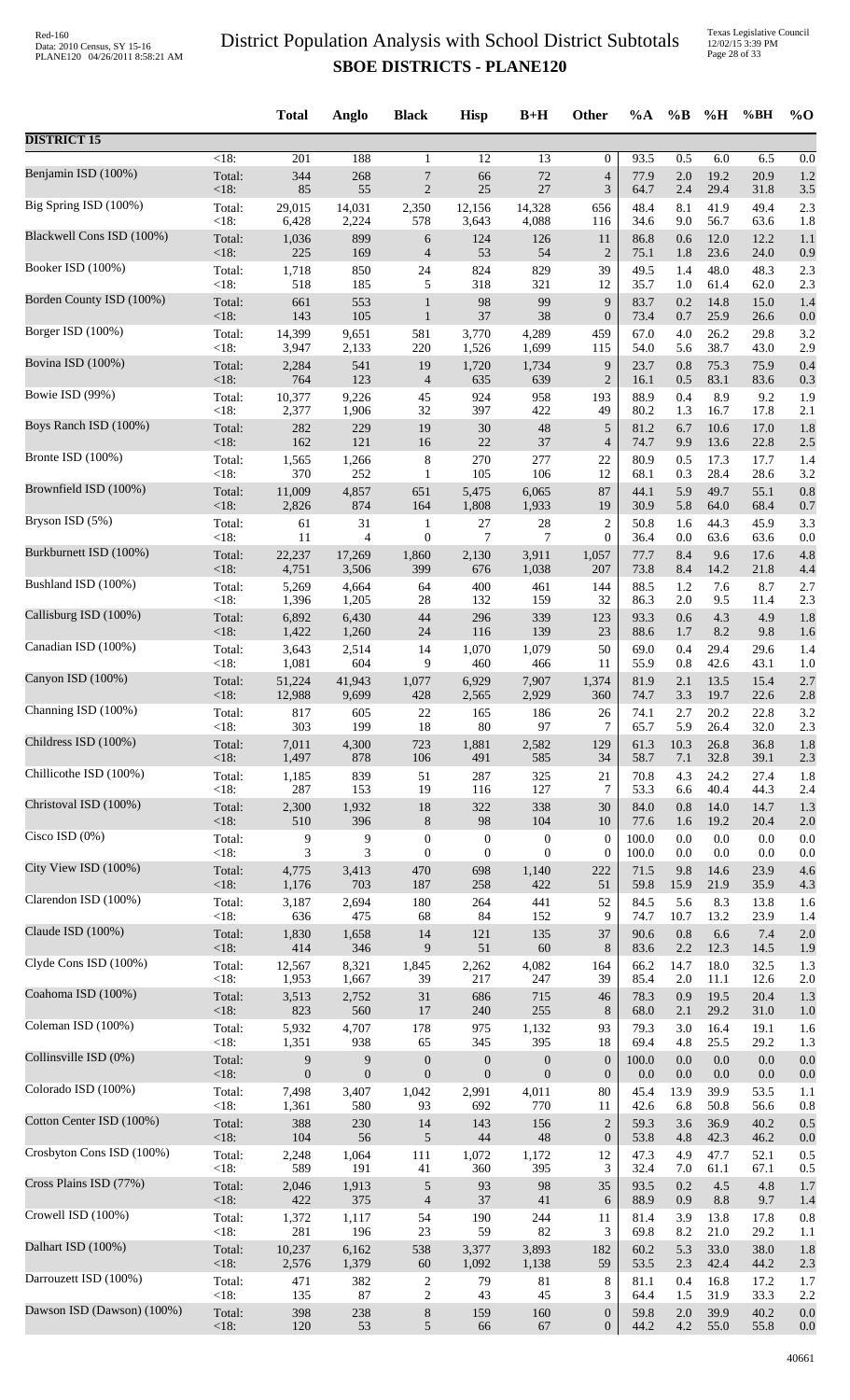|                              |                 | <b>Total</b> | Anglo      | <b>Black</b>                   | <b>Hisp</b>      | $B+H$            | <b>Other</b>         | $\%A$        | $\%$ B     | %H           | %BH          | $\%$ O     |
|------------------------------|-----------------|--------------|------------|--------------------------------|------------------|------------------|----------------------|--------------|------------|--------------|--------------|------------|
| <b>DISTRICT 15</b>           |                 |              |            |                                |                  |                  |                      |              |            |              |              |            |
| Denver City ISD (100%)       | Total:          | 5,798        | 2,112      | 96                             | 3,542            | 3,612            | 74                   | 36.4         | 1.7        | 61.1         | 62.3         | 1.3        |
| Dimmitt ISD (100%)           | <18:            | 1,838        | 442        | 37                             | 1,360            | 1,381            | 15                   | 24.0         | 2.0        | 74.0         | 75.1         | 0.8        |
|                              | Total:          | 5,518        | 1,752      | 127                            | 3,588            | 3,703            | 63                   | 31.8         | 2.3        | 65.0         | 67.1         | 1.1        |
| Dumas ISD (100%)             | $<18$ :         | 1,762        | 323        | 47                             | 1,377            | 1,419            | 20                   | 18.3         | 2.7        | 78.1         | 80.5         | 1.1        |
|                              | Total:          | 19,719       | 7,192      | 380                            | 10,592           | 10,899           | 1,628                | 36.5         | 1.9        | 53.7         | 55.3         | 8.3        |
|                              | < 18:           | 6,317        | 1,486      | 119                            | 4,130            | 4,214            | 617                  | 23.5         | 1.9        | 65.4         | 66.7         | 9.8        |
| Electra ISD (100%)           | Total:          | 3,174        | 2,541      | 204                            | 388              | 582              | 51                   | 80.1         | 6.4        | 12.2         | 18.3         | 1.6        |
|                              | $<18$ :         | 765          | 505        | 88                             | 166              | 249              | 11                   | 66.0         | 11.5       | 21.7         | 32.5         | 1.4        |
| Era ISD (100%)               | Total:          | 1,764        | 1,589      | 9                              | 106              | 115              | 60                   | 90.1         | 0.5        | $6.0\,$      | 6.5          | 3.4        |
|                              | < 18:           | 435          | 373        | 7                              | 37               | $44$             | 18                   | 85.7         | 1.6        | 8.5          | 10.1         | 4.1        |
| Eula ISD (100%)              | Total:          | 2,586        | 2,185      | 108                            | 244              | 347              | 54                   | 84.5         | 4.2        | 9.4          | 13.4         | 2.1        |
| Farwell ISD (100%)           | < 18:           | 597          | 435        | 53                             | 94               | 144              | 18                   | 72.9         | 8.9        | 15.7         | 24.1         | 3.0        |
|                              | Total:          | 2,328        | 1,351      | 36                             | 929              | 962              | 15                   | 58.0         | 1.5        | 39.9         | 41.3         | 0.6        |
| Floydada ISD (100%)          | <18:            | 688          | 312        | 10                             | 364              | 372              | 4                    | 45.3         | 1.5        | 52.9         | 54.1         | 0.6        |
|                              | Total:          | 3,955        | 1,654      | 180                            | 2,119            | 2,283            | 18                   | 41.8         | 4.6        | 53.6         | 57.7         | 0.5        |
| Follett ISD (100%)           | <18:            | 1,135        | 260        | 56                             | 828              | 875              | $\mathbf{0}$         | 22.9         | 4.9        | 73.0         | 77.1         | 0.0        |
|                              | Total:          | 614          | 520        | 5                              | 79               | 84               | 10                   | 84.7         | 0.8        | 12.9         | 13.7         | 1.6        |
| Forestburg ISD (100%)        | $<18$ :         | 161          | 125        | $\overline{\mathcal{A}}$       | 28               | 32               | 4                    | 77.6         | 2.5        | 17.4         | 19.9         | 2.5        |
|                              | Total:          | 1,033        | 954        | $\overline{c}$                 | 65               | 67               | 12                   | 92.4         | 0.2        | 6.3          | 6.5          | 1.2        |
|                              | < 18:           | 213          | 183        | $\mathbf{1}$                   | 24               | 25               | 5                    | 85.9         | 0.5        | 11.3         | 11.7         | 2.3        |
| Forsan ISD (100%)            | Total:          | 2,198        | 1,823      | 31                             | 325              | 339              | 36                   | 82.9         | 1.4        | 14.8         | 15.4         | 1.6        |
|                              | $<18$ :         | 547          | 424        | 15                             | 116              | 120              | 3                    | 77.5         | 2.7        | 21.2         | 21.9         | 0.5        |
| Fort Elliott Cons ISD (100%) | Total:<br><18:  | 841<br>196   | 736<br>147 | 9<br>$\boldsymbol{7}$          | 84<br>43         | 88<br>47         | 17<br>$\overline{2}$ | 87.5<br>75.0 | 1.1<br>3.6 | 10.0<br>21.9 | 10.5         | 2.0        |
| Frenship ISD (100%)          | Total:          | 42,332       | 28,607     | 1,890                          | 10,199           | 11,884           | 1,841                | 67.6         | 4.5        | 24.1         | 24.0<br>28.1 | 1.0<br>4.3 |
| Friona ISD (100%)            | <18:            | 11,378       | 6,576      | 713                            | 3,681            | 4,246            | 556                  | 57.8         | 6.3        | 32.4         | 37.3         | 4.9        |
|                              | Total:          | 5,085        | 1,678      | 81                             | 3,314            | 3,367            | 40                   | 33.0         | 1.6        | 65.2         | 66.2         | 0.8        |
|                              | $<18$ :         | 1,586        | 321        | 25                             | 1,246            | 1,258            | 7                    | 20.2         | 1.6        | 78.6         | 79.3         | 0.4        |
| Gainesville ISD (100%)       | Total:          | 18,333       | 11,951     | 1,181                          | 4,734            | 5,858            | 524                  | 65.2         | 6.4        | 25.8         | 32.0         | 2.9        |
|                              | <18:            | 5,079        | 2,393      | 490                            | 2,081            | 2,536            | 150                  | 47.1         | 9.6        | 41.0         | 49.9         | 3.0        |
| Gold-Burg ISD (100%)         | Total:          | 728          | 647        | $\overline{c}$                 | 60               | 61               | $20\,$               | 88.9         | 0.3        | 8.2          | 8.4          | 2.7        |
|                              | $<18$ :         | 153          | 124        | $\mathbf{1}$                   | 22               | 23               | 6                    | 81.0         | 0.7        | 14.4         | 15.0         | 3.9        |
| Grady ISD (100%)             | Total:          | 553          | 368        | 9                              | 170              | 179              | 6                    | 66.5         | 1.6        | 30.7         | 32.4         | 1.1        |
|                              | <18:            | 171          | 105        | 4                              | 61               | 65               | 1                    | 61.4         | 2.3        | 35.7         | 38.0         | 0.6        |
| Graham ISD (100%)            | Total:          | 13,571       | 10,984     | 195                            | 2,226            | 2,395            | 192                  | 80.9         | 1.4        | 16.4         | 17.6         | 1.4        |
| Grandview-Hopkins ISD (100%) | $<18$ :         | 3,261        | 2,288      | 73                             | 860              | 919              | 54                   | 70.2         | 2.2        | 26.4         | 28.2         | 1.7        |
|                              | Total:          | 111          | 108        | 3                              | $\boldsymbol{0}$ | 3                | $\boldsymbol{0}$     | 97.3         | 2.7        | 0.0          | 2.7          | 0.0        |
| Grape Creek ISD (100%)       | $<18$ :         | 18           | 18         | $\boldsymbol{0}$               | $\mathbf{0}$     | $\boldsymbol{0}$ | $\boldsymbol{0}$     | 100.0        | 0.0        | 0.0          | 0.0          | $0.0\,$    |
|                              | Total:          | 5,842        | 4,143      | 78                             | 1,549            | 1,599            | 100                  | 70.9         | 1.3        | 26.5         | 27.4         | 1.7        |
| Greenwood ISD (100%)         | $<18$ :         | 1,492        | 900        | $44\,$                         | 542              | 572              | $20\,$               | 60.3         | 2.9        | 36.3         | 38.3         | 1.3        |
|                              | Total:          | 7,217        | 5,098      | 60                             | 1,979            | 2,017            | 102                  | 70.6         | 0.8        | 27.4         | 27.9         | 1.4        |
|                              | $<18$ :         | 2,176        | 1,362      | 30                             | 771              | 787              | 27                   | 62.6         | 1.4        | 35.4         | 36.2         | 1.2        |
| Groom ISD (100%)             | Total:          | 743          | 671        | $\overline{7}$                 | 48               | 55               | 17                   | 90.3         | 0.9        | 6.5          | 7.4          | 2.3        |
|                              | $<18$ :         | 156          | 129        | $\mathfrak s$                  | 18               | 23               | 4                    | 82.7         | 3.2        | 11.5         | 14.7         | 2.6        |
| Gruver ISD (100%)            | Total:          | 1,767        | 1,077      | $22\,$                         | 662              | 684              | 6                    | 61.0         | 1.2        | 37.5         | 38.7         | 0.3        |
|                              | <18:            | 528          | 276        | 7                              | 244              | 251              | 1                    | 52.3         | 1.3        | 46.2         | 47.5         | 0.2        |
| Guthrie CSD (100%)           | Total:<br>< 18: | 274<br>64    | 237<br>52  | $\boldsymbol{0}$               | 32               | 32               | 5<br>$\mathbf{1}$    | 86.5         | 0.0        | 11.7<br>17.2 | 11.7         | 1.8        |
| Hale Center ISD (100%)       | Total:          | 2,869        | 1,088      | $\boldsymbol{0}$<br>127        | 11<br>1,647      | 11<br>1,760      | 21                   | 81.3<br>37.9 | 0.0<br>4.4 | 57.4         | 17.2<br>61.3 | 1.6<br>0.7 |
| Hamlin ISD (100%)            | $<18$ :         | 854          | 194        | 52                             | 613              | 656              | 4                    | 22.7         | 6.1        | 71.8         | 76.8         | 0.5        |
|                              | Total:          | 2,499        | 1,622      | 217                            | 660              | 855              | 22                   | 64.9         | 8.7        | 26.4         | 34.2         | 0.9        |
| Happy ISD (100%)             | $<18$ :         | 646          | 361        | $62\,$                         | 233              | 281              | $\overline{4}$       | 55.9         | 9.6        | 36.1         | 43.5         | 0.6        |
|                              | Total:          | 1,073        | 873        | 11                             | 178              | 187              | 13                   | 81.4         | 1.0        | 16.6         | 17.4         | 1.2        |
|                              | <18:            | 293          | 219        | 4                              | 65               | 68               | 6                    | 74.7         | 1.4        | 22.2         | 23.2         | 2.0        |
| Harrold ISD (100%)           | Total:          | 129          | 113        | 4                              | $\sqrt{6}$       | $10\,$           | 6                    | 87.6         | 3.1        | 4.7          | 7.8          | 4.7        |
|                              | $<18$ :         | 25           | 19         | $\overline{2}$                 | 2                | $\overline{4}$   | $\overline{2}$       | 76.0         | 8.0        | 8.0          | 16.0         | 8.0        |
| Hart ISD (100%)              | Total:          | 1,496        | 401        | $40\,$                         | 1,054            | 1,087            | 8                    | 26.8         | 2.7        | 70.5         | 72.7         | 0.5        |
|                              | < 18:           | 459          | 74         | 19                             | 370              | 383              | 2                    | 16.1         | 4.1        | 80.6         | 83.4         | 0.4        |
| Hartley ISD (100%)           | Total:<br>< 18: | 877<br>314   | 506<br>157 | $\overline{4}$                 | 358<br>153       | 362<br>153       | $\overline{9}$       | 57.7         | 0.5        | 40.8         | 41.3         | 1.0        |
| Haskell Cons ISD (100%)      | Total:          | 4,356        | 2,966      | $\boldsymbol{0}$<br>220        | 1,104            | 1,303            | $\overline{4}$<br>87 | 50.0<br>68.1 | 0.0<br>5.1 | 48.7<br>25.3 | 48.7<br>29.9 | 1.3<br>2.0 |
| Hawley ISD (100%)            | < 18:           | 935          | 509        | 67                             | 356              | 406              | 20                   | 54.4         | 7.2        | 38.1         | 43.4         | 2.1        |
|                              | Total:          | 3,220        | 2,827      | 31                             | 311              | 337              | 56                   | 87.8         | 1.0        | 9.7          | 10.5         | 1.7        |
| Hedley ISD (100%)            | $<18$ :         | 816          | 666        | 17                             | 126              | 139              | 11                   | 81.6         | 2.1        | 15.4         | 17.0         | 1.3        |
|                              | Total:          | 584          | 525        | $\boldsymbol{2}$               | 51               | 53               | 6                    | 89.9         | 0.3        | 8.7          | 9.1          | 1.0        |
|                              | $<18$ :         | 131          | 110        | $\boldsymbol{0}$               | 21               | 21               | $\boldsymbol{0}$     | 84.0         | 0.0        | 16.0         | 16.0         | 0.0        |
| Henrietta ISD (100%)         | Total:          | 5,658        | 5,249      | 37                             | 223              | 257              | 152                  | 92.8         | 0.7        | 3.9          | 4.5          | 2.7        |
|                              | $<18$ :         | 1,273        | 1,126      | 15                             | 91               | 104              | 43                   | 88.5         | 1.2        | 7.1          | 8.2          | 3.4        |
| Hereford ISD (100%)          | Total:          | 19,135       | 5,724      | 296                            | 13,024           | 13,219           | 192                  | 29.9         | 1.5        | 68.1         | 69.1         | 1.0        |
|                              | $<18$ :         | 6,186        | 1,132      | 118                            | 4,954            | 5,007            | 47                   | 18.3         | 1.9        | 80.1         | 80.9         | 0.8        |
| Hermleigh ISD (100%)         | Total:<br>< 18: | 751          | 555        | 15                             | 173<br>63        | 186              | 10                   | 73.9         | 2.0<br>2.2 | 23.0<br>33.9 | 24.8         | 1.3        |
| Higgins ISD (100%)           | Total:          | 186<br>549   | 118<br>497 | $\overline{4}$<br>$\mathbf{1}$ | 38               | 66<br>39         | $\overline{c}$<br>13 | 63.4<br>90.5 | 0.2        | 6.9          | 35.5<br>7.1  | 1.1<br>2.4 |
| Highland ISD (100%)          | <18:            | 106          | 91         | $\mathbf{1}$                   | 11               | 12               | 3                    | 85.8         | 0.9        | 10.4         | 11.3         | 2.8        |
|                              | Total:          | 362          | 329        | $\boldsymbol{0}$               | 33               | 33               | $\overline{0}$       | 90.9         | 0.0        | 9.1          | 9.1          | $0.0\,$    |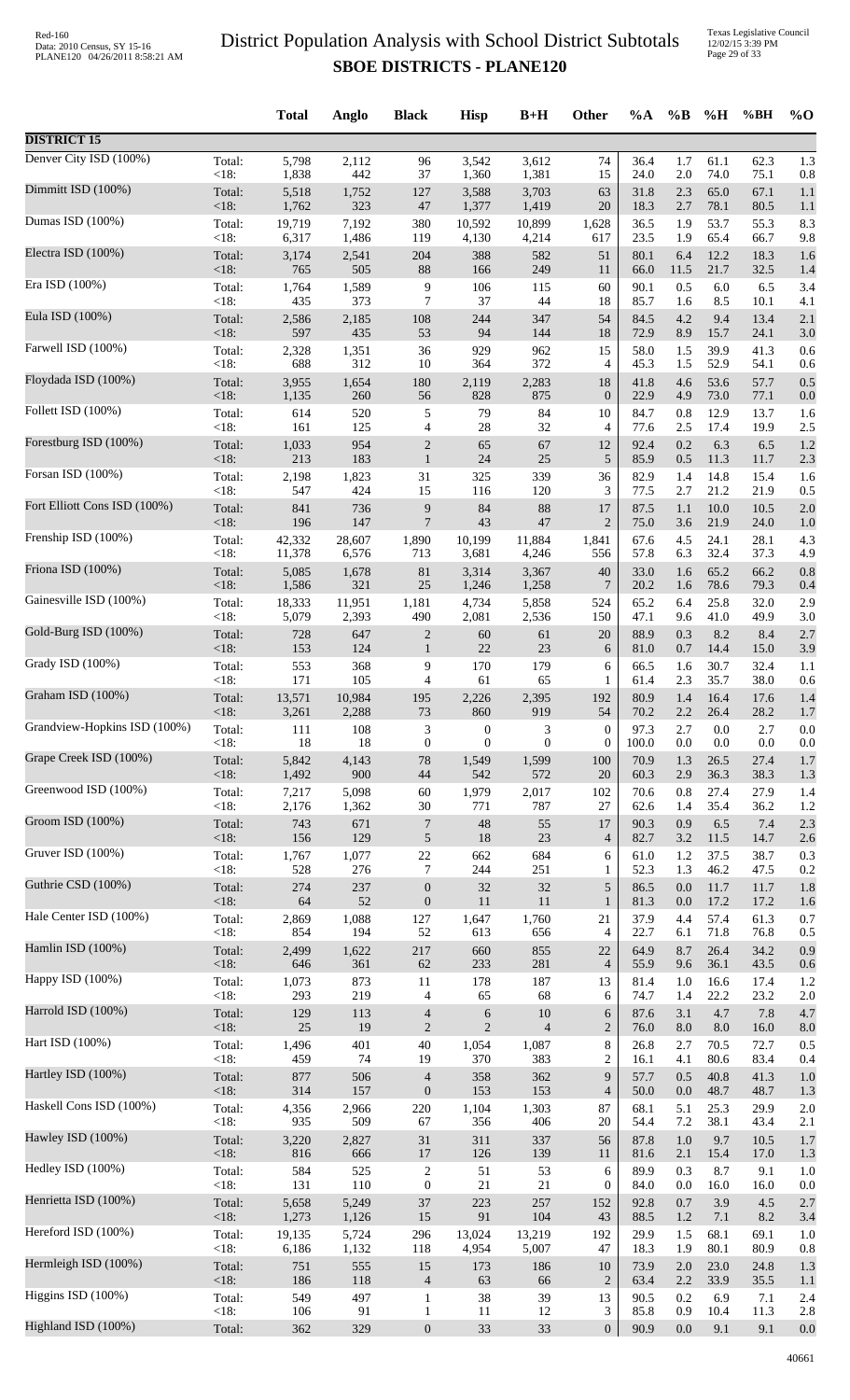|                                         |                | <b>Total</b>     | Anglo        | <b>Black</b>     | <b>Hisp</b>                 | $B+H$            | Other                    | $\%A$        | $\%B$      | %H           | %BH          | $\%$ O     |
|-----------------------------------------|----------------|------------------|--------------|------------------|-----------------------------|------------------|--------------------------|--------------|------------|--------------|--------------|------------|
| <b>DISTRICT 15</b>                      |                |                  |              |                  |                             |                  |                          |              |            |              |              |            |
| Highland Park ISD (Potter) (100%)       | <18:           | 91               | 83           | $\overline{0}$   | 8                           | 8                | $\boldsymbol{0}$         | 91.2         | 0.0        | 8.8          | 8.8          | 0.0        |
|                                         | Total:         | 8,463            | 3,866        | 2,135            | 2,369                       | 4,493            | 104                      | 45.7         | 25.2       | 28.0         | 53.1         | 1.2        |
|                                         | < 18:          | 988              | 632          | 49               | 293                         | 338              | 18                       | 64.0         | 5.0        | 29.7         | 34.2         | 1.8        |
| Holliday ISD (100%)                     | Total:         | 4,553            | 4,261        | 38               | 196                         | 229              | 63                       | 93.6         | 0.8        | 4.3          | 5.0          | 1.4        |
|                                         | < 18:          | 1,048            | 947          | 21               | 70                          | 88               | 13                       | 90.4         | 2.0        | 6.7          | 8.4          | 1.2        |
| Idalou ISD (100%)                       | Total:         | 3,852            | 2,267        | 56               | 1,510                       | 1,555            | 30                       | 58.9         | 1.5        | 39.2         | 40.4         | 0.8        |
|                                         | < 18:          | 1,071            | 544          | 27               | 503                         | 520              | 7                        | 50.8         | 2.5        | 47.0         | 48.6         | 0.7        |
| Iowa Park Cons ISD (100%)               | Total:         | 13,494           | 10,020       | 1,464            | 1,751                       | 3,193            | 281                      | 74.3         | 10.8       | 13.0         | 23.7         | 2.1        |
| Ira ISD (100%)                          | < 18:          | 2,318            | 1,988        | 39               | 231                         | 260              | 70                       | 85.8         | 1.7        | 10.0         | 11.2         | 3.0        |
|                                         | Total:         | 579              | 469          | 5                | 104                         | 108              | $\overline{c}$           | 81.0         | 0.9        | 18.0         | 18.7         | 0.3        |
| Jacksboro ISD (0%)                      | < 18:          | 141              | 98           | $\mathbf{2}$     | 40                          | 42               | 1                        | 69.5         | 1.4        | 28.4         | 29.8         | 0.7        |
|                                         | Total:         | 8                | 8            | $\boldsymbol{0}$ | $\boldsymbol{0}$            | $\boldsymbol{0}$ | $\boldsymbol{0}$         | 100.0        | 0.0        | 0.0          | 0.0          | 0.0        |
| Jayton-Girard ISD (100%)                | < 18:          | $\boldsymbol{0}$ | $\mathbf{0}$ | $\boldsymbol{0}$ | $\boldsymbol{0}$            | $\boldsymbol{0}$ | $\boldsymbol{0}$         | 0.0          | 0.0        | $0.0\,$      | 0.0          | 0.0        |
|                                         | Total:         | 770              | 637          | $10\,$           | 117                         | 123              | 10                       | 82.7         | 1.3        | 15.2         | 16.0         | 1.3        |
|                                         | <18:           | 175              | 119          | 5                | 50                          | 53               | 3                        | 68.0         | 2.9        | 28.6         | 30.3         | 1.7        |
| Jim Ned Cons ISD (100%)                 | Total:         | 5,629            | 5,086        | 46               | 412                         | 454              | 89                       | 90.4         | 0.8        | 7.3          | 8.1          | 1.6        |
|                                         | <18:           | 1,367            | 1,173        | 20               | 153                         | 170              | 24                       | 85.8         | 1.5        | 11.2         | 12.4         | 1.8        |
| Kelton ISD (100%)                       | Total:         | 155              | 133          | $\boldsymbol{0}$ | 22                          | $22\,$           | $\boldsymbol{0}$         | 85.8         | 0.0        | 14.2         | 14.2         | 0.0        |
|                                         | < 18:          | 44               | 33           | $\boldsymbol{0}$ | 11                          | 11               | $\boldsymbol{0}$         | 75.0         | 0.0        | 25.0         | 25.0         | 0.0        |
| Klondike ISD (100%)                     | Total:         | 721              | 479          | $\overline{4}$   | 233                         | 237              | 5                        | 66.4         | 0.6        | 32.3         | 32.9         | 0.7        |
|                                         | <18:           | 231              | 132          | $\mathbf{1}$     | 98                          | 99               | $\boldsymbol{0}$         | 57.1         | 0.4        | 42.4         | 42.9         | 0.0        |
| Knox City-O'Brien Cons ISD (100%)Total: |                | 1,557            | 1,007        | 100              | 435                         | 527              | 23                       | 64.7         | 6.4        | 27.9         | 33.8         | 1.5        |
| Kress ISD (100%)                        | <18:           | 374              | 200          | 36               | 138                         | 169              | 5                        | 53.5         | 9.6        | 36.9         | 45.2         | 1.3        |
|                                         | Total:         | 1,256            | 619          | 55               | 580                         | 631              | 6                        | 49.3         | 4.4        | 46.2         | 50.2         | 0.5        |
| Lamesa ISD (100%)                       | < 18:          | 311              | 101          | 19               | 193                         | 210              | $\boldsymbol{0}$         | 32.5         | 6.1        | 62.1         | 67.5         | 0.0        |
|                                         | Total:         | 12,585           | 4,689        | 969              | 6,874                       | 7,776            | 120                      | 37.3         | 7.7        | 54.6         | 61.8         | 1.0        |
|                                         | < 18:          | 3,027            | 743          | 192              | 2,106                       | 2,256            | 28                       | 24.5         | 6.3        | 69.6         | 74.5         | 0.9        |
| Lazbuddie ISD (100%)                    | Total:         | 685              | 442          | $10\,$           | 240                         | 242              | $\mathbf{1}$             | 64.5         | 1.5        | 35.0         | 35.3         | 0.1        |
|                                         | < 18:          | 208              | 112          | $\overline{4}$   | 96                          | 96               | $\boldsymbol{0}$         | 53.8         | 1.9        | 46.2         | 46.2         | 0.0        |
| Lefors ISD $(100\%)$                    | Total:         | 621              | 573          | 5                | 32                          | 35               | 13                       | 92.3         | 0.8        | 5.2          | 5.6          | 2.1        |
|                                         | <18:           | 140              | 121          | $\mathfrak{2}$   | 17                          | 18               | 1                        | 86.4         | 1.4        | 12.1         | 12.9         | 0.7        |
| Levelland ISD (100%)                    | Total:         | 16,422           | 7,918        | 801              | 7,552                       | 8,295            | 209                      | 48.2         | 4.9        | 46.0         | 50.5         | 1.3        |
|                                         | < 18:          | 4,397            | 1,473        | 235              | 2,681                       | 2,874            | 50                       | 33.5         | 5.3        | 61.0         | 65.4         | 1.1        |
| Lindsay ISD (100%)                      | Total:         | 1,937            | 1,780        | 18               | 100                         | 114              | 43                       | 91.9         | 0.9        | 5.2          | 5.9          | 2.2        |
| Littlefield ISD (100%)                  | < 18:          | 569              | 507          | 6                | 45                          | 51               | 11                       | 89.1         | 1.1        | 7.9          | 9.0          | 1.9        |
|                                         | Total:         | 7,067            | 2,977        | 457              | 3,633                       | 4,033            | 57                       | 42.1         | 6.5        | 51.4         | 57.1         | 0.8        |
| Lockney ISD (100%)                      | < 18:          | 2,040            | 593          | 173              | 1,298                       | 1,436            | 11                       | 29.1         | 8.5        | 63.6         | 70.4         | 0.5        |
|                                         | Total:         | 2,405            | 1,063        | 68               | 1,267                       | 1,323            | 19                       | 44.2         | 2.8        | 52.7         | 55.0         | 0.8        |
| Loop ISD (100%)                         | < 18:          | 709              | 187          | 31               | 494                         | 516              | 6                        | 26.4         | 4.4        | 69.7         | 72.8         | 0.8        |
|                                         | Total:         | 421              | 255          | 16               | 149                         | 163              | 3                        | 60.6         | 3.8        | 35.4         | 38.7         | 0.7        |
|                                         | < 18:          | 121              | 63           | 6                | 52                          | 57               | $\mathbf{1}$             | 52.1         | 5.0        | 43.0         | 47.1         | 0.8        |
| Loraine ISD $(100\%)$                   | Total:         | 997              | 582          | 32               | 368                         | 396              | 19                       | 58.4         | 3.2        | 36.9         | 39.7         | 1.9        |
|                                         | <18:           | 256              | 120          | 15               | 124                         | 135              | 1                        | 46.9         | 5.9        | 48.4         | 52.7         | 0.4        |
| Lorenzo ISD $(100\%)$                   | Total:         | 1,575            | 650          | 77               | 831                         | 904              | 21                       | 41.3         | 4.9        | 52.8         | 57.4         | 1.3        |
|                                         | < 18:          | 478              | 125          | 31               | 321                         | 348              | 5                        | 26.2         | 6.5        | 67.2         | 72.8         | 1.0        |
| Lubbock ISD (100%)                      | Total:         | 187,067          | 98,486       | 19,337           | 64,389                      | 82,416           | 6,165                    | 52.6         | 10.3       | 34.4         | 44.1         | 3.3        |
| Lubbock-Cooper ISD (100%)               | < 18:          | 42,811           | 14,295       | 6,456            | 21,823                      | 27,473           | 1,043                    | 33.4         | 15.1       | 51.0         | 64.2         | 2.4        |
|                                         | Total:         | 22,352           | 16,383       | 713              | 4,696                       | 5,351            | 618                      | 73.3         | 3.2        | 21.0         | 23.9         | 2.8        |
| Lueders-Avoca ISD (100%)                | <18:           | 6,166            | 4,174        | 164              | 1,679                       | 1,807            | 185                      | 67.7         | 2.7        | 27.2         | 29.3         | 3.0        |
|                                         | Total:         | 787              | 685          | $\tau$           | 77                          | 84               | 18                       | 87.0         | 0.9        | 9.8          | 10.7         | 2.3        |
| McLean ISD (100%)                       | <18:           | 158              | 142          | 3                | 13                          | 16               | $\mathbf{0}$             | 89.9         | 1.9        | 8.2          | 10.1         | 0.0        |
|                                         | Total:         | 1,177            | 1,034        | 11               | 103                         | 114              | 29                       | 87.9         | 0.9        | 8.8          | 9.7          | 2.5        |
|                                         | < 18:          | 271              | 218          | $\,8\,$          | 41                          | 49               | $\overline{4}$           | 80.4         | 3.0        | 15.1         | 18.1         | 1.5        |
| Meadow ISD (100%)                       | Total:         | 922              | 414          | $\boldsymbol{0}$ | 504                         | 504              | 4                        | 44.9         | $0.0\,$    | 54.7         | 54.7         | 0.4        |
|                                         | < 18:          | 264              | 106          | $\mathbf{0}$     | 156                         | 156              | $\overline{c}$           | 40.2         | 0.0        | 59.1         | 59.1         | 0.8        |
| Memphis ISD (100%)                      | Total:         | 2,862            | 1,680        | 233              | 935                         | 1,159            | 23                       | 58.7         | 8.1        | 32.7         | 40.5         | 0.8        |
|                                         | < 18:          | 759              | 312          | 75               | 372                         | 443              | $\overline{\mathcal{L}}$ | 41.1         | 9.9        | 49.0         | 58.4         | 0.5        |
| Merkel ISD (100%)                       | Total:         | 6,324            | 5,234        | 127              | 862                         | 980              | 110                      | 82.8         | 2.0        | 13.6         | 15.5         | 1.7        |
|                                         | <18:           | 1,551            | 1,162        | 74               | 297                         | 362              | 27                       | 74.9         | 4.8        | 19.1         | 23.3         | 1.7        |
| Miami ISD (100%)                        | Total:         | 842              | 756          | $\overline{4}$   | 73                          | 73               | 13                       | 89.8         | 0.5        | 8.7          | 8.7          | 1.5        |
| Midland ISD (100%)                      | < 18:          | 212              | 183          | $\mathfrak{Z}$   | $27\,$                      | 27               | $\overline{2}$           | 86.3         | 1.4        | 12.7         | 12.7         | 0.9        |
|                                         | Total:         | 129,655          | 67,724       | 9,931            | 49,621                      | 58,807           | 3,124                    | 52.2         | 7.7        | 38.3         | 45.4         | 2.4        |
| Midway ISD (Clay) (93%)                 | <18:           | 35,353           | 13,651       | 3,282            | 18,083                      | 20,884           | 818                      | 38.6         | 9.3        | 51.1         | 59.1         | 2.3        |
|                                         | Total:         | 732              | 696          | $\mathbf{1}$     | 17                          | 18               | 18                       | 95.1         | 0.1        | 2.3          | 2.5          | 2.5        |
| Miles ISD (100%)                        | < 18:          | 137              | 128          | $\boldsymbol{0}$ | $\ensuremath{\mathfrak{Z}}$ | $\mathfrak{Z}$   | 6                        | 93.4         | 0.0        | 2.2          | 2.2          | 4.4        |
|                                         | Total:         | 1,724            | 1,202        | $10\,$           | 491                         | 501              | 21                       | 69.7         | 0.6        | 28.5         | 29.1         | 1.2        |
|                                         | <18:           | 464              | 285          | 5                | 168                         | 173              | 6                        | 61.4         | 1.1        | 36.2         | 37.3         | 1.3        |
| Montague ISD (100%)                     | Total:         | 584              | 531          | $\overline{7}$   | 37                          | 44               | 9                        | 90.9         | 1.2        | 6.3          | 7.5          | 1.5        |
|                                         | <18:           | 125              | 108          | $\sqrt{5}$       | 11                          | 16               | $\mathbf{1}$             | 86.4         | $4.0\,$    | 8.8          | 12.8         | 0.8        |
| Moran ISD (94%)                         | Total:         | 440              | 390          | $\overline{4}$   | 47                          | 48               | $\overline{c}$           | 88.6         | 0.9        | 10.7         | 10.9         | 0.5        |
|                                         | < 18:          | 89               | $72\,$       | 3                | 16                          | 16               | 1                        | 80.9         | 3.4        | 18.0         | 18.0         | 1.1        |
| Morton ISD (100%)                       | Total:<br><18: | 2,280<br>690     | 866<br>167   | 100<br>$23\,$    | 1,301                       | 1,396            | 18                       | 38.0         | 4.4        | 57.1<br>72.2 | 61.2<br>75.2 | 0.8        |
| Motley County ISD (100%)                | Total:         | 1,216            | 1,018        | 24               | 498<br>163                  | 519<br>187       | $\overline{4}$<br>11     | 24.2<br>83.7 | 3.3<br>2.0 | 13.4         | 15.4         | 0.6<br>0.9 |
|                                         | <18:           | 262              | 186          | $\overline{4}$   | 69                          | 73               | 3                        | 71.0         | 1.5        | 26.3         | 27.9         | 1.1        |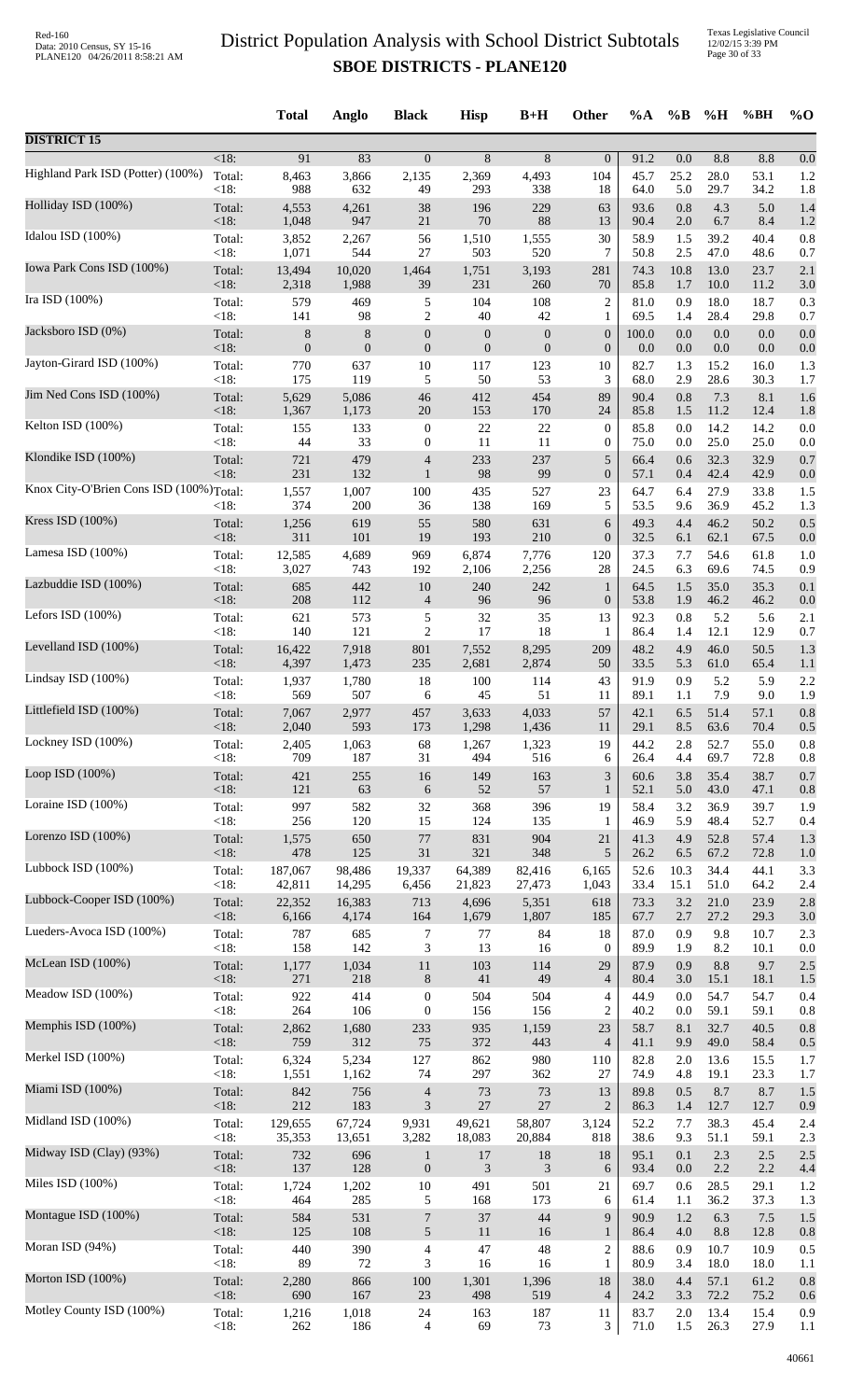|                                    |                 | <b>Total</b> | Anglo        | <b>Black</b>         | <b>Hisp</b>   | $B+H$      | Other                       | %A           | $\%$ B      | %H           | %BH          | $\%$ O     |
|------------------------------------|-----------------|--------------|--------------|----------------------|---------------|------------|-----------------------------|--------------|-------------|--------------|--------------|------------|
| <b>DISTRICT 15</b>                 |                 |              |              |                      |               |            |                             |              |             |              |              |            |
| Muenster ISD (100%)                | Total:          | 2,925        | 2,766        | 6                    | 101           | 107        | 52                          | 94.6         | 0.2         | 3.5          | 3.7          | 1.8        |
|                                    | $<18$ :         | 809          | 739          | $\overline{2}$       | 48            | 50         | 20                          | 91.3         | 0.2         | 5.9          | 6.2          | 2.5        |
| Muleshoe ISD (100%)                | Total:          | 6,864        | 2,576        | 103                  | 4,160         | 4,231      | 57                          | 37.5         | 1.5         | 60.6         | 61.6         | 0.8        |
|                                    | < 18:           | 2,136        | 465          | 28                   | 1,641         | 1,653      | 18                          | 21.8         | 1.3         | 76.8         | 77.4         | 0.8        |
| Munday Cons ISD (100%)             | Total:<br>< 18: | 1,870<br>494 | 1,101<br>194 | 140                  | 624           | 756        | 13<br>$\overline{4}$        | 58.9<br>39.3 | $7.5$       | 33.4         | 40.4         | 0.7        |
| Nazareth ISD (100%)                | Total:          | 738          | 662          | 59<br>$\mathfrak{Z}$ | 242<br>$70\,$ | 296<br>73  | 3                           | 89.7         | 11.9<br>0.4 | 49.0<br>9.5  | 59.9<br>9.9  | 0.8<br>0.4 |
| New Deal ISD (100%)                | < 18:           | 219          | 188          | 3                    | 28            | 31         | $\boldsymbol{0}$            | 85.8         | 1.4         | 12.8         | 14.2         | 0.0        |
|                                    | Total:          | 3,548        | 2,396        | 58                   | 1,047         | 1,099      | 53                          | 67.5         | 1.6         | 29.5         | 31.0         | 1.5        |
| New Home ISD (100%)                | < 18:           | 961          | 517          | 29                   | 407           | 430        | 14                          | 53.8         | 3.0         | 42.4         | 44.7         | 1.5        |
|                                    | Total:          | 794          | 518          | $\mathbf{1}$         | 272           | 273        | $\mathfrak 3$               | 65.2         | 0.1         | 34.3         | 34.4         | 0.4        |
| Newcastle ISD (100%)               | < 18:           | 205          | 109          | $\mathbf{1}$         | 95            | 96         | $\boldsymbol{0}$            | 53.2         | 0.5         | 46.3         | 46.8         | 0.0        |
|                                    | Total:          | 1,070        | 1,007        | 10                   | 43            | 53         | 10                          | 94.1         | 0.9         | 4.0          | 5.0          | 0.9        |
|                                    | < 18:           | 249          | 222          | $\overline{7}$       | $20\,$        | 27         | $\boldsymbol{0}$            | 89.2         | 2.8         | $8.0\,$      | 10.8         | 0.0        |
| Nocona ISD (100%)                  | Total:          | 4,681        | 3,907        | 43                   | 667           | 699        | 75                          | 83.5         | 0.9         | 14.2         | 14.9         | 1.6        |
|                                    | <18:            | 1,127        | 817          | $27\,$               | 268           | 289        | 21                          | 72.5         | 2.4         | 23.8         | 25.6         | 1.9        |
| Northside ISD (Wilbarger) (100%)   | Total:          | 259          | 215          | $\mathbf{1}$         | 40            | 41         | $\mathfrak{Z}$              | 83.0         | 0.4         | 15.4         | 15.8         | 1.2        |
|                                    | < 18:           | 58           | 42           | $\boldsymbol{0}$     | 16            | 16         | $\boldsymbol{0}$            | 72.4         | 0.0         | 27.6         | 27.6         | 0.0        |
| O'Donnell ISD (100%)               | Total:          | 1,277        | 576          | 27                   | 662           | 680        | 21                          | 45.1         | 2.1         | 51.8         | 53.2         | 1.6        |
|                                    | < 18:           | 386          | 135          | 11                   | 234           | 242        | 9                           | 35.0         | 2.8         | 60.6         | 62.7         | 2.3        |
| Olfen ISD (100%)                   | Total:          | 110          | 85           | $\boldsymbol{0}$     | 25            | 25         | $\boldsymbol{0}$            | 77.3         | 0.0         | 22.7         | 22.7         | 0.0        |
| Olney ISD (100%)                   | < 18:           | $28\,$       | 15           | $\boldsymbol{0}$     | 13            | 13         | $\boldsymbol{0}$            | 53.6         | 0.0         | 46.4         | 46.4         | 0.0        |
|                                    | Total:          | 4,260        | 3,325        | 102                  | 761           | 858        | 77                          | 78.1         | 2.4         | 17.9         | 20.1         | 1.8        |
| Olton ISD (100%)                   | < 18:           | 1,018        | 669          | 34                   | 301           | 332        | 17                          | 65.7         | 3.3         | 29.6         | 32.6         | 1.7        |
|                                    | Total:          | 3,193        | 1,250        | 58                   | 1,865         | 1,916      | 27                          | 39.1         | 1.8         | 58.4         | 60.0         | 0.8        |
|                                    | < 18:           | 948          | 216          | 26                   | 701           | 722        | 10                          | 22.8         | 2.7         | 73.9         | 76.2         | 1.1        |
| Paducah ISD (100%)                 | Total:          | 1,488        | 1,026        | 142                  | 316           | 450        | 12                          | 69.0         | 9.5         | 21.2         | 30.2         | 0.8        |
|                                    | < 18:           | 350          | 195          | 46                   | 113           | 152        | 3                           | 55.7         | 13.1        | 32.3         | 43.4         | 0.9        |
| Paint Creek ISD (100%)             | Total:          | 424          | 377          | $\overline{4}$       | 41            | 44         | $\ensuremath{\mathfrak{Z}}$ | 88.9         | 0.9         | 9.7          | 10.4         | 0.7        |
|                                    | < 18:           | 72           | 54           | $\mathbf{1}$         | 17            | 18         | $\mathbf{0}$                | 75.0         | 1.4         | 23.6         | 25.0         | 0.0        |
| Pampa ISD (100%)                   | Total:          | 20,728       | 13,945       | 1,199                | 5,238         | 6,377      | 406                         | 67.3         | 5.8         | 25.3         | 30.8         | 2.0        |
|                                    | < 18:           | 5,170        | 2,841        | 274                  | 1,999         | 2,234      | 95                          | 55.0         | 5.3         | 38.7         | 43.2         | 1.8        |
| Panhandle ISD (100%)               | Total:          | 3,465        | 3,021        | 38                   | 346           | 384        | 60                          | 87.2         | 1.1         | $10.0\,$     | 11.1         | 1.7        |
| Panther Creek Cons ISD (100%)      | <18:            | 965          | 805          | 19                   | 122           | 141        | 19                          | 83.4         | 2.0         | 12.6         | 14.6         | 2.0        |
|                                    | Total:          | 1,162        | 1,010        | $\mathfrak{Z}$       | 132           | 135        | 17                          | 86.9         | 0.3         | 11.4         | 11.6         | 1.5        |
| Patton Springs ISD (100%)          | $<18$ :         | 217          | 159          | $\mathbf{1}$         | 50            | 51         | 7                           | 73.3         | 0.5         | 23.0         | 23.5         | 3.2        |
|                                    | Total:          | 363          | 275          | 12                   | 78            | 83         | $\sqrt{5}$                  | 75.8         | 3.3         | 21.5         | 22.9         | 1.4        |
| Perryton ISD (100%)                | < 18:           | $70\,$       | 34           | $\sqrt{5}$           | 34            | 34         | $\overline{2}$              | 48.6         | 7.1         | 48.6         | 48.6         | 2.9        |
|                                    | Total:          | 10,118       | 4,983        | 67                   | 4,957         | 4,990      | 145                         | 49.2         | 0.7         | 49.0         | 49.3         | 1.4        |
|                                    | < 18:           | 3,210        | 1,098        | 36                   | 2,053         | 2,072      | 40                          | 34.2         | 1.1         | 64.0         | 64.5         | 1.2        |
| Petersburg ISD (100%)              | Total:          | 1,431        | 564          | 33                   | 840           | 865        | $\overline{c}$              | 39.4         | 2.3         | 58.7         | 60.4         | 0.1        |
|                                    | < 18:           | 390          | 109          | $17\,$               | 271           | 281        | $\boldsymbol{0}$            | 27.9         | 4.4         | 69.5         | 72.1         | 0.0        |
| Petrolia Cons ISD (100%)           | Total:          | 3,008        | 2,726        | 33                   | 176           | 205        | 77                          | 90.6         | 1.1         | 5.9          | 6.8          | 2.6        |
|                                    | < 18:           | 711          | 602          | 15                   | 75            | 87         | 22                          | 84.7         | 2.1         | 10.5         | 12.2         | 3.1        |
| Pilot Point ISD (20%)              | Total:          | 1,598        | 1,341        | 14                   | 213           | 226        | 31                          | 83.9         | 0.9         | 13.3         | 14.1         | 1.9        |
| Plains ISD (100%)                  | < 18:           | 352          | 259          | $\mathfrak{Z}$       | 83            | 86         | $7\phantom{.0}$             | 73.6         | 0.9         | 23.6         | 24.4         | 2.0        |
|                                    | Total:          | 2,033        | 953          | 6                    | 1,057         | 1,062      | 18                          | 46.9         | 0.3         | 52.0         | 52.2         | 0.9        |
| Plainview ISD (100%)               | < 18:           | 648          | 257          | 6                    | 382           | 387        | $\overline{4}$              | 39.7         | 0.9         | 59.0         | 59.7         | 0.6        |
|                                    | Total:          | 28,985       | 10,378       | 1,923                | 16,499        | 18,237     | 370                         | 35.8         | 6.6         | 56.9         | 62.9         | 1.3        |
| Plemons-Stinnett-Phillips Cons ISD | <18:            | 8,308        | 1,748        | 515                  | 6,065         | 6,468      | 92                          | 21.0         | 6.2         | 73.0         | 77.9         | 1.1        |
|                                    | Total:          | 2,773        | 2,324        | 57                   | 316           | 373        | 76                          | 83.8         | 2.1         | 11.4         | 13.5         | 2.7        |
| $(100\%)$                          | < 18:           | 709          | 559          | 19                   | 117           | 136        | 14                          | 78.8         | 2.7         | 16.5         | 19.2         | 2.0        |
| Post ISD (100%)                    | Total:          | 6,246        | 2,829        | 435                  | 2,973         | 3,371      | 46                          | 45.3         | 7.0         | 47.6         | 54.0         | 0.7        |
| Prairie Valley ISD (100%)          | <18:            | 1,225        | 488          | 103                  | 639           | 721        | 16                          | 39.8         | 8.4         | 52.2         | 58.9         | 1.3        |
|                                    | Total:          | 695          | 643          | $\mathfrak{Z}$       | $38\,$        | 41         | 11                          | 92.5         | 0.4         | 5.5          | 5.9          | 1.6        |
| Pringle-Morse Cons ISD (100%)      | < 18:           | 141          | 113          | $\overline{c}$       | $22\,$        | 24         | 4                           | 80.1         | 1.4         | 15.6         | 17.0         | 2.8        |
|                                    | Total:          | 407          | 288          | $\mathbf{1}$         | 113           | 114        | $\sqrt{5}$                  | 70.8         | 0.2         | 27.8         | 28.0         | 1.2        |
| Quanah ISD (100%)                  | <18:            | 115          | 68           | $\mathbf{1}$         | 44            | 45         | $\sqrt{2}$                  | 59.1         | 0.9         | 38.3         | 39.1         | 1.7        |
|                                    | Total:          | 3,169        | 2,291        | 221                  | 621           | 826        | 52                          | 72.3         | 7.0         | 19.6         | 26.1         | 1.6        |
| Ralls ISD (100%)                   | < 18:           | 772          | 432          | 76                   | 263           | 327        | 13                          | 56.0         | 9.8         | 34.1         | 42.4         | 1.7        |
|                                    | Total:          | 2,334        | 987          | 57                   | 1,287         | 1,333      | 14                          | 42.3         | 2.4         | 55.1         | 57.1         | 0.6        |
|                                    | $<18$ :         | 694          | 201          | 18                   | 483           | 491        | $\overline{2}$              | 29.0         | 2.6         | 69.6         | 70.7         | 0.3        |
| River Road ISD (100%)              | Total:          | 7,025        | 5,975        | 101                  | 830           | 914        | 136                         | 85.1         | 1.4         | 11.8         | 13.0         | 1.9        |
|                                    | < 18:           | 1,782        | 1,382        | 57                   | 317           | 364        | 36                          | 77.6         | 3.2         | 17.8         | 20.4         | 2.0        |
| Robert Lee ISD (100%)              | Total:          | 1,628        | 1,265        | $\sqrt{5}$           | 327           | 331        | 32                          | 77.7         | 0.3         | 20.1         | 20.3         | 2.0        |
|                                    | <18:            | 313          | 217          | $\sqrt{2}$           | 90            | 91         | 5                           | 69.3         | 0.6         | 28.8         | 29.1         | 1.6        |
| Roby Cons ISD (100%)               | Total:<br>< 18: | 1,430<br>354 | 1,052<br>225 | 35<br>12             | 345<br>123    | 373<br>129 | 5<br>$\overline{0}$         | 73.6         | 2.4<br>3.4  | 24.1<br>34.7 | 26.1         | 0.3        |
| Roosevelt ISD (100%)               | Total:          | 5,584        | 3,415        | 228                  | 1,866         | 2,080      | 89                          | 63.6<br>61.2 | 4.1         | 33.4         | 36.4<br>37.2 | 0.0<br>1.6 |
| Ropes ISD (100%)                   | <18:            | 1,474        | 696          | 70                   | 690           | 752        | 26                          | 47.2         | 4.7         | 46.8         | 51.0         | 1.8        |
|                                    | Total:          | 1,243        | 805          | 12                   | 416           | 427        | 11                          | 64.8         | 1.0         | 33.5         | 34.4         | 0.9        |
| Roscoe Collegiate ISD (100%)       | < 18:           | 337          | 207          | 3                    | 125           | 128        | $\overline{2}$              | 61.4         | 0.9         | 37.1         | 38.0         | 0.6        |
|                                    | Total:          | 1,866        | 1,125        | $47\,$               | 682           | 720        | 21                          | 60.3         | 2.5         | 36.5         | 38.6         | 1.1        |
|                                    | <18:            | 437          | 218          | 23                   | 200           | 215        | $\overline{4}$              | 49.9         | 5.3         | 45.8         | 49.2         | 0.9        |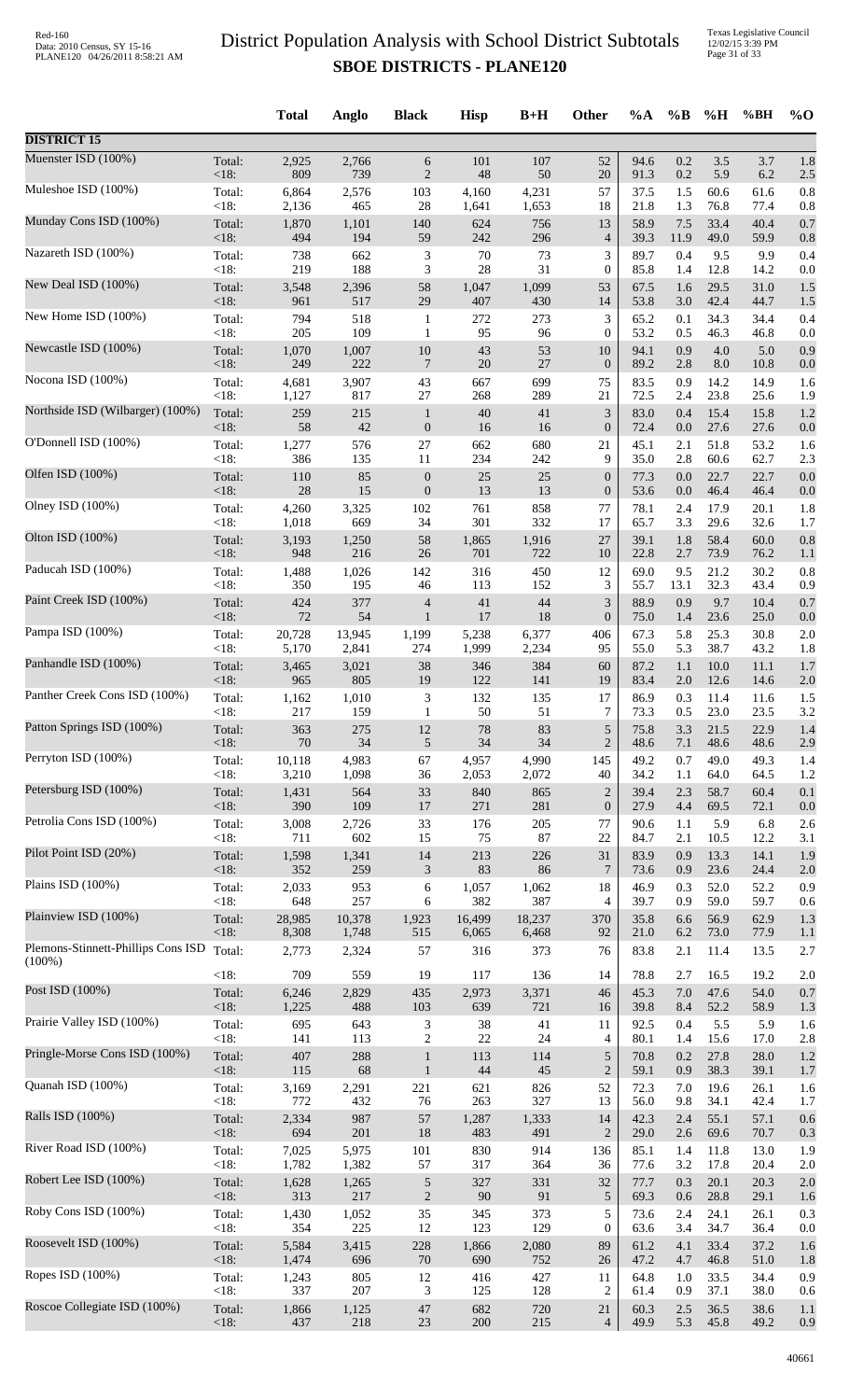|                               |                | <b>Total</b>   | Anglo            | <b>Black</b>            | <b>Hisp</b>               | $B+H$                     | <b>Other</b>       | %A           | $\%B$      | %H           | %BH          | $\%$ O     |
|-------------------------------|----------------|----------------|------------------|-------------------------|---------------------------|---------------------------|--------------------|--------------|------------|--------------|--------------|------------|
| <b>DISTRICT 15</b>            |                |                |                  |                         |                           |                           |                    |              |            |              |              |            |
| Rotan ISD (100%)              | Total:         | 1,954          | 1,230            | 115                     | 590                       | 690                       | 34                 | 62.9         | 5.9        | 30.2         | 35.3         | 1.7        |
|                               | <18:           | 433            | 224              | 36                      | 171                       | 198                       | 11                 | 51.7         | 8.3        | 39.5         | 45.7         | 2.5        |
| Rule ISD (100%)               | Total:         | 899            | 646              | 32                      | 215                       | 242                       | 11                 | 71.9         | 3.6        | 23.9         | 26.9         | 1.2        |
| Saint Jo ISD (100%)           | <18:           | 176            | 104              | 12                      | 61                        | $70\,$                    | $\overline{2}$     | 59.1         | 6.8        | 34.7         | 39.8         | 1.1        |
|                               | Total:         | 1,746          | 1,556            | 10                      | 142                       | 144                       | 46                 | 89.1         | 0.6        | 8.1          | 8.2          | 2.6        |
| San Angelo ISD (100%)         | <18:           | 414            | 343              | 6                       | 57                        | 57                        | 14                 | 82.9         | 1.4        | 13.8         | 13.8         | 3.4        |
|                               | Total:         | 94,460         | 51,919           | 5,086                   | 35,826                    | 40,216                    | 2,325              | 55.0         | 5.4        | 37.9         | 42.6         | 2.5        |
| Sands Consolidated ISD (100%) | <18:           | 21,973         | 8,729            | 1,510                   | 11,654                    | 12,722                    | 522                | 39.7         | 6.9        | 53.0         | 57.9         | 2.4        |
|                               | Total:         | 697            | 438              | 13                      | 244                       | 256                       | 3                  | 62.8         | 1.9        | 35.0         | 36.7         | 0.4        |
|                               | <18:           | 211            | 124              | 11                      | 76                        | 86                        | 1                  | 58.8         | 5.2        | 36.0         | 40.8         | 0.5        |
| Sanford-Fritch ISD (100%)     | Total:         | 5,111          | 4,596            | 45                      | 336                       | 376                       | 139                | 89.9         | 0.9        | 6.6          | 7.4          | 2.7        |
|                               | <18:           | 1,196          | 990              | 29                      | 148                       | 172                       | 34                 | 82.8         | 2.4        | 12.4         | 14.4         | 2.8        |
| Santa Anna ISD (100%)         | Total:         | 1,747          | 1,345            | 66                      | 321                       | 380                       | 22                 | 77.0         | 3.8        | 18.4         | 21.8         | 1.3        |
|                               | <18:           | 395            | 258              | 21                      | 116                       | 133                       | $\overline{4}$     | 65.3         | 5.3        | 29.4         | 33.7         | 1.0        |
| Seagraves ISD (100%)          | Total:         | 2,776          | 933              | 151                     | 1,684                     | 1,826                     | 17                 | 33.6         | 5.4        | 60.7         | 65.8         | 0.6        |
|                               | <18:           | 857            | 212              | 53                      | 589                       | 638                       | $7\phantom{.0}$    | 24.7         | 6.2        | 68.7         | 74.4         | 0.8        |
| Seminole ISD (100%)           | Total:         | 14,399         | 9,491            | 185                     | 4,593                     | 4,734                     | 174                | 65.9         | 1.3        | 31.9         | 32.9         | 1.2        |
| Seymour ISD (100%)            | <18:           | 5,148          | 3,298            | 83                      | 1,728                     | 1,786                     | 64                 | 64.1         | 1.6        | 33.6         | 34.7         | 1.2        |
|                               | Total:         | 3,798          | 3,199            | 99                      | 475                       | 562                       | 37                 | 84.2         | 2.6        | 12.5         | 14.8         | 1.0        |
| Shallowater ISD (100%)        | <18:           | 786            | 575              | 36                      | 180                       | 208                       | $\mathfrak{Z}$     | 73.2         | 4.6        | 22.9         | 26.5         | 0.4        |
|                               | Total:         | 5,445          | 3,940            | 62                      | 1,404                     | 1,452                     | 53                 | 72.4         | 1.1        | 25.8         | 26.7         | 1.0        |
| Shamrock ISD (100%)           | <18:           | 1,655          | 1,046            | 30                      | 574                       | 596                       | 13                 | 63.2         | 1.8        | 34.7         | 36.0         | 0.8        |
|                               | Total:         | 2,437          | 1,804            | 127                     | 467                       | 587                       | 46                 | 74.0         | 5.2        | 19.2         | 24.1         | 1.9        |
|                               | <18:           | 580            | 325              | 51                      | 202                       | 249                       | 6                  | 56.0         | $8.8\,$    | 34.8         | 42.9         | 1.0        |
| Silverton ISD (100%)          | Total:         | 1,100          | 789              | 21                      | 283                       | 303                       | 8                  | 71.7         | 1.9        | 25.7         | 27.5         | 0.7        |
|                               | <18:           | 243            | 135              | 8                       | 97                        | 104                       | 4                  | 55.6         | 3.3        | 39.9         | 42.8         | 1.6        |
| Sivells Bend ISD (100%)       | Total:         | 533            | 496              | $\boldsymbol{0}$        | 30                        | $30\,$                    | $\overline{7}$     | 93.1         | 0.0        | 5.6          | 5.6          | 1.3        |
|                               | <18:           | 97             | 84               | $\mathbf{0}$            | 12                        | 12                        | $\mathbf{1}$       | 86.6         | 0.0        | 12.4         | 12.4         | 1.0        |
| Slaton ISD (100%)             | Total:<br><18: | 7,657          | 3,757<br>677     | 461                     | 3,416                     | 3,816                     | 84                 | 49.1<br>32.6 | 6.0<br>7.7 | 44.6<br>60.9 | 49.8<br>66.7 | 1.1<br>0.7 |
| Slidell ISD (0%)              | Total:         | 2,079<br>6     | 6                | 160<br>$\boldsymbol{0}$ | 1,267<br>$\boldsymbol{0}$ | 1,387<br>$\boldsymbol{0}$ | 15<br>$\mathbf{0}$ | 100.0        | 0.0        | 0.0          | 0.0          | 0.0        |
| Smyer ISD (100%)              | <18:           | $\overline{0}$ | $\boldsymbol{0}$ | $\mathbf{0}$            | $\boldsymbol{0}$          | $\boldsymbol{0}$          | $\mathbf{0}$       | 0.0          | 0.0        | $0.0\,$      | 0.0          | 0.0        |
|                               | Total:         | 1,666          | 1,077            | 38                      | 530                       | 563                       | 26                 | 64.6         | 2.3        | 31.8         | 33.8         | 1.6        |
| Snyder ISD (100%)             | <18:           | 439            | 219              | 23                      | 197                       | 215                       | 5                  | 49.9         | 5.2        | 44.9         | 49.0         | 1.1        |
|                               | Total:         | 15,627         | 8,778            | 891                     | 5,875                     | 6,689                     | 160                | 56.2         | 5.7        | 37.6         | 42.8         | 1.0        |
| Southland ISD (100%)          | $<18$ :        | 3,921          | 1,650            | 209                     | 2,082                     | 2,229                     | 42                 | 42.1         | 5.3        | 53.1         | 56.8         | 1.1        |
|                               | Total:         | 289            | 177              | 8                       | 104                       | 112                       | $\theta$           | 61.2         | 2.8        | 36.0         | 38.8         | 0.0        |
|                               | <18:           | 68             | 36               | $\overline{c}$          | 30                        | 32                        | $\mathbf{0}$       | 52.9         | 2.9        | 44.1         | 47.1         | 0.0        |
| Spearman ISD (100%)           | Total:         | 3,791          | 2,004            | 32                      | 1,716                     | 1,734                     | 53                 | 52.9         | 0.8        | 45.3         | 45.7         | 1.4        |
|                               | <18:           | 1,140          | 426              | 13                      | 690                       | 697                       | 17                 | 37.4         | 1.1        | 60.5         | 61.1         | 1.5        |
| Spring Creek ISD (100%)       | Total:         | 157            | 145              | $\sqrt{2}$              | 9                         | 11                        | $\mathbf{1}$       | 92.4         | 1.3        | 5.7          | 7.0          | 0.6        |
|                               | <18:           | 44             | 40               | $\mathbf{1}$            | 3                         | $\overline{4}$            | $\mathbf{0}$       | 90.9         | 2.3        | 6.8          | 9.1          | 0.0        |
| Springlake-Earth ISD (100%)   | Total:         | 1,714          | 735              | 51                      | 916                       | 966                       | 13                 | 42.9         | 3.0        | 53.4         | 56.4         | 0.8        |
|                               | $<18$ :        | 529            | 154              | 26                      | 345                       | 370                       | 5                  | 29.1         | 4.9        | 65.2         | 69.9         | 0.9        |
| Spur ISD (100%)               | Total:         | 2,083          | 1,317            | 95                      | 630                       | 718                       | 48                 | 63.2         | 4.6        | 30.2         | 34.5         | 2.3        |
| Stamford ISD (100%)           | <18:           | 422            | 227              | 7                       | 180                       | 184                       | 11                 | 53.8         | 1.7        | 42.7         | 43.6         | 2.6        |
|                               | Total:         | 3,429          | 2,036            | 315                     | 1,062                     | 1,355                     | 38                 | 59.4         | 9.2        | 31.0         | 39.5         | 1.1        |
| Stanton ISD (100%)            | $<18$ :        | 823            | 332              | 118                     | 380                       | 484                       | $\tau$             | 40.3         | 14.3       | 46.2         | 58.8         | 0.9        |
|                               | Total:         | 3,806          | 1,913            | 89                      | 1,778                     | 1,849                     | 44                 | 50.3         | 2.3        | 46.7         | 48.6         | 1.2        |
| Sterling City ISD (100%)      | <18:           | 1,123          | 447              | 39                      | 632                       | 663                       | 13                 | 39.8         | 3.5        | 56.3         | 59.0         | 1.2        |
|                               | Total:         | 1,143          | 733              | $22\,$                  | 365                       | 386                       | 24                 | 64.1         | 1.9        | 31.9         | 33.8         | 2.1        |
|                               | <18:           | 279            | 154              | $\,8\,$                 | 107                       | 115                       | 10                 | 55.2         | 2.9        | 38.4         | 41.2         | 3.6        |
| Stratford ISD (100%)          | Total:         | 2,495          | 1,369            | 11                      | 1,096                     | 1,104                     | 22                 | 54.9         | 0.4        | 43.9         | 44.2         | 0.9        |
|                               | <18:           | 757            | 285              | $\mathbf{1}$            | 466                       | 467                       | 5                  | 37.6         | 0.1        | 61.6         | 61.7         | 0.7        |
| Sudan ISD (100%)              | Total:         | 1,503          | 862              | 53                      | 575                       | 626                       | 15                 | 57.4         | 3.5        | 38.3         | 41.7         | 1.0        |
|                               | <18:           | 454            | 195              | 25                      | 231                       | 255                       | $\overline{4}$     | 43.0         | 5.5        | 50.9         | 56.2         | 0.9        |
| Sundown ISD (100%)            | Total:         | 1,596          | 867              | $27\,$                  | 690                       | 715                       | 14                 | 54.3         | 1.7        | 43.2         | 44.8         | 0.9        |
|                               | <18:           | 506            | 216              | 16                      | 272                       | 287                       | 3                  | 42.7         | 3.2        | 53.8         | 56.7         | 0.6        |
| Sunray ISD (100%)             | Total:<br><18: | 2,116<br>661   | 1,138<br>260     | $\,$ 8 $\,$             | 928<br>386                | 935<br>391                | 43<br>10           | 53.8         | 0.4        | 43.9<br>58.4 | 44.2         | 2.0        |
| Sweetwater ISD (100%)         | Total:         | 12,696         | 7,487            | $\sqrt{5}$<br>788       | 4,348                     | 5,061                     | 148                | 39.3<br>59.0 | 0.8<br>6.2 | 34.2         | 59.2<br>39.9 | 1.5<br>1.2 |
| Tahoka ISD (100%)             | <18:           | 3,310          | 1,466            | 313                     | 1,552                     | 1,810                     | 34                 | 44.3         | 9.5        | 46.9         | 54.7         | 1.0        |
|                               | Total:         | 3,042          | 1,427            | 114                     | 1,479                     | 1,584                     | 31                 | 46.9         | 3.7        | 48.6         | 52.1         | 1.0        |
| Texhoma ISD (100%)            | <18:           | 856            | $295\,$          | 37                      | 519                       | 548                       | 13                 | 34.5         | 4.3        | 60.6         | 64.0         | 1.5        |
|                               | Total:         | 542            | 379              | 5                       | 147                       | 152                       | 11                 | 69.9         | 0.9        | 27.1         | 28.0         | 2.0        |
| Texline ISD (100%)            | <18:           | 157            | 102              | 3                       | 47                        | 50                        | 5                  | 65.0         | 1.9        | 29.9         | 31.8         | 3.2        |
|                               | Total:         | 961            | 650              | $\boldsymbol{0}$        | 276                       | 276                       | 35                 | 67.6         | 0.0        | 28.7         | 28.7         | 3.6        |
|                               | $<18$ :        | 298            | 165              | $\mathbf{0}$            | 119                       | 119                       | 14                 | 55.4         | 0.0        | 39.9         | 39.9         | 4.7        |
| Throckmorton ISD (100%)       | Total:         | 1,165          | 1,049            | $\mathfrak{Z}$          | 95                        | 98                        | 18                 | 90.0         | 0.3        | 8.2          | 8.4          | 1.5        |
|                               | <18:           | 259            | 215              | $\overline{c}$          | 37                        | 39                        | 5                  | 83.0         | $0.8\,$    | 14.3         | 15.1         | 1.9        |
| Trent ISD (100%)              | Total:         | 736            | 637              | 11                      | 76                        | 87                        | 12                 | 86.5         | 1.5        | 10.3         | 11.8         | 1.6        |
|                               | <18:           | 168            | 131              | $\overline{2}$          | 30                        | 32                        | 5                  | 78.0         | 1.2        | 17.9         | 19.0         | 3.0        |
| Tulia ISD (100%)              | Total:         | 5,817          | 2,804            | 569                     | 2,404                     | 2,940                     | 73                 | 48.2         | 9.8        | 41.3         | 50.5         | 1.3        |
|                               | <18:           | 1,533          | 526              | 159                     | 848                       | 984                       | $23\,$             | 34.3         | 10.4       | 55.3         | 64.2         | 1.5        |
| Turkey-Quitaque ISD (100%)    | Total:         | 1,062          | 719              | 50                      | 287                       | 328                       | 15                 | 67.7         | 4.7        | 27.0         | 30.9         | 1.4        |